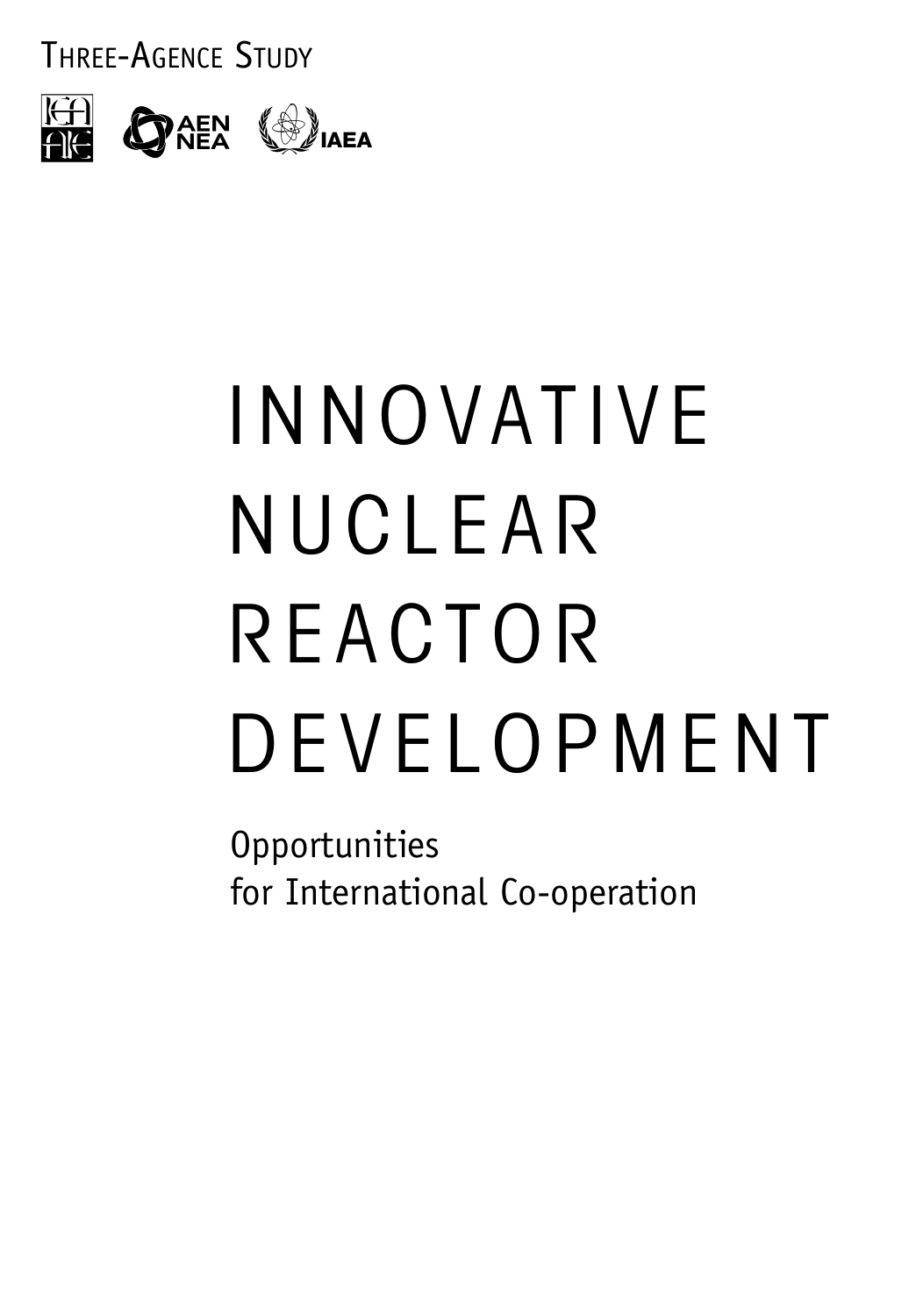#### INTERNATIONAL ENERGY AGENCY

9, rue de la Fédération, 75739 Paris, cedex 15, France

The International Energy Agency (IEA) is an autonomous body which was established in November 1974 within the framework of the Organisation for Economic Co-operation and Development (OECD) to implement an international energy programme.

It carries out a comprehensive programme of energy co-operation among twenty-six\* of the OECD's thirty Member countries. The basic aims of the IEA are:

- to maintain and improve systems for coping with oil supply disruptions:
- to promote rational energy policies in a global context through co-operative relations with nonmember countries, industry and international organisations;
- to operate a permanent information system on the international oil market;
- to improve the world's energy supply and demand structure by developing alternative energy sources and increasing the efficiency of energy use;
- to assist in the integration of environmental and energy policies.

*\*IEA Member countries: Australia, Austria, Belgium, Canada, the Czech Republic, Denmark, Finland, France, Germany, Greece, Hungary, Ireland, Italy, Japan, the Republic of Korea, Luxembourg, the Netherlands, New Zealand, Norway, Portugal, Spain, Sweden, Switzerland, Turkey, the United Kingdom, the United States. The European Commission also takes part in the work of the IEA.*

#### NUCLEAR ENERGY AGENCY

The OECD Nuclear Energy Agency (NEA) was established on 1st February 1958 under the name of the OEEC European Nuclear Energy Agency. It received its present designation on 20th April 1972, when Japan became its first non-European full Member. NEA membership today consists of 28 OECD Member countries: Australia, Austria, Belgium, Canada, Czech Republic, Denmark, Finland, France, Germany, Greece, Hungary, Iceland, Ireland, Italy, Japan, Luxembourg, Mexico, the Netherlands, Norway, Portugal, Republic of Korea, Slovak Republic, Spain, Sweden, Switzerland, Turkey, the United Kingdom and the United States. The Commission of the European Communities also takes part in the work of the Agency.

The mission of the NEA is:

- to assist its Member countries in maintaining and further developing, through international co-operation, the scientific, technological and legal bases required for a safe, environmentally friendly and economical use of nuclear energy for peaceful purposes, as well as
- to provide authoritative assessments and to forge common understandings on key issues, as input to government decisions on nuclear energy policy and to broader OECD policy analyses in areas such as energy and sustainable development.

Specific areas of competence of the NEA include safety and regulation of nuclear activities, radioactive waste management, radiological protection, nuclear science, economic and technical analyses of the nuclear fuel cycle, nuclear law and liability, and public information. The NEA Data Bank provides nuclear data and computer program services for participating countries.

In these and related tasks, the NEA works in close collaboration with the International Atomic Energy Agency in Vienna, with which it has a Cooperation Agreement, as well as with other international organisations in the nuclear field.

#### © OECD/IEA, 2002

#### © OECD, 2002

Applications for permission to reproduce or translate all or part of this publication should be made to: Head of Publications Service, OECD/IEA 2, rue André-Pascal, 75775 Paris cedex 16, France

or

9, rue de la Fédération, 75739 Paris cedex 15, France.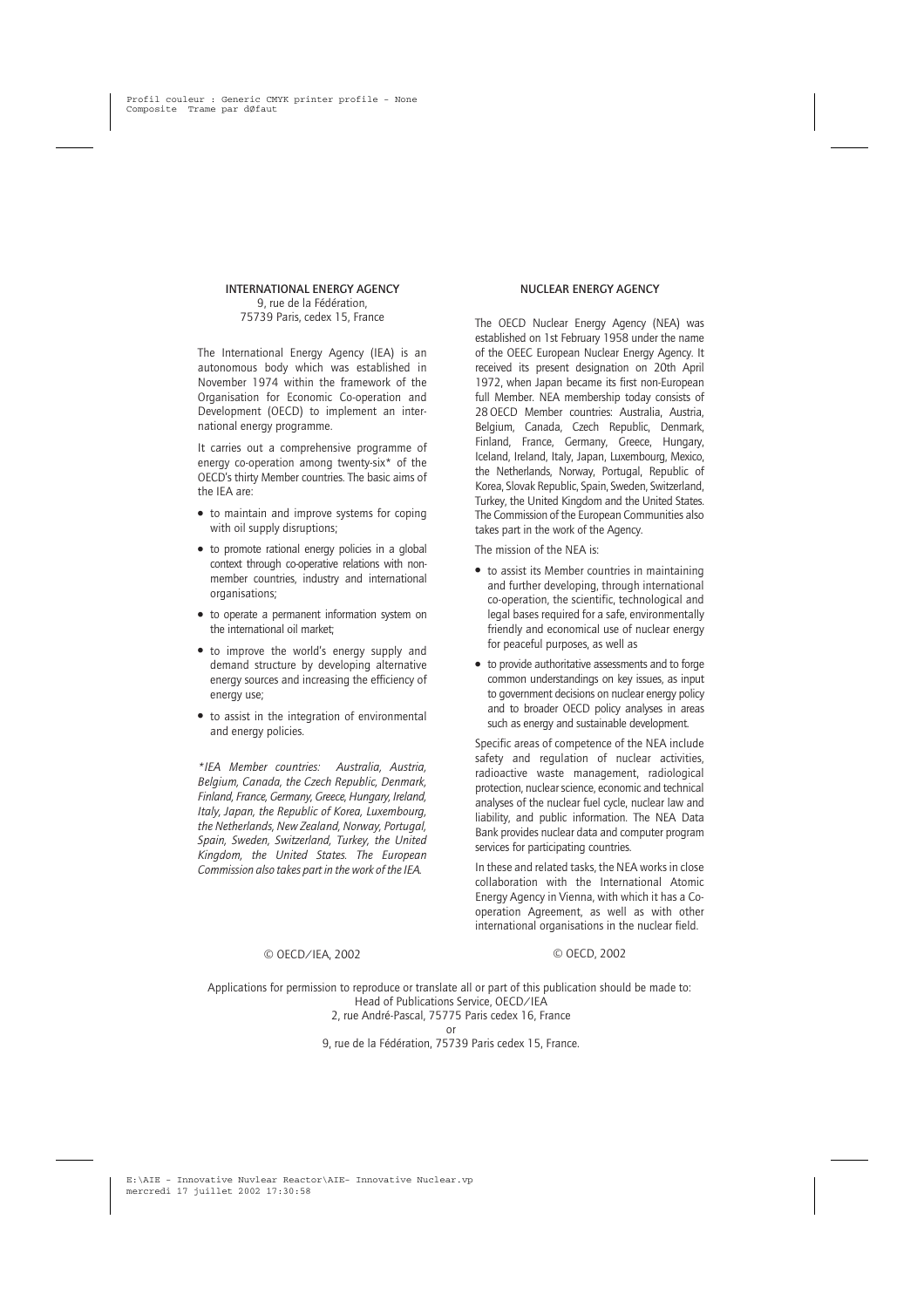#### INTERNATIONAL ATOMIC ENERGY AGENCY

The Agncy's Statute was approved on 23 October 1956 by the Conference on the Statute of the IAEA held at United Nations Headquarters, New York; it entered into force on 29 July 1957. The Headquarters of the Agency are situated in Vienna. Its principal objective is "to accelerate end enlarge the contribution of atomic energy to peace, health and prosperity throughout the world".

© International Atomic Energy Agency, Vienna, Austria, 2002

#### ORGANISATION FOR ECONOMIC CO-OPERATION AND DEVELOPMENT

Pursuant to Article 1 of the Convention signed in Paris on 14th December 1960, and which came into force on 30th September 1961, the Organisation for Economic Co-operation and Development (OECD) shall promote policies designed:

- to achieve the highest sustainable economic growth and employment and a rising standard of living in Member countries, while maintaining financial stability, and thus to contribute to the development of the world economy;
- to contribute to sound economic expansion in Member as well as non-member countries in the process of economic development; and
- to contribute to the expansion of world trade on a multilateral, non-discriminatory basis in accordance with international obligations.

The original Member countries of the OECD are Austria, Belgium, Canada, Denmark, France, Germany, Greece, Iceland, Ireland, Italy, Luxembourg, the Netherlands, Norway, Portugal, Spain, Sweden, Switzerland, Turkey, the United Kingdom and the United States. The following countries became Members subsequently through accession at the dates indicated hereafter: Japan (28th April 1964), Finland (28th January 1969), Australia (7th June 1971), New Zealand(29th May 1973), Mexico (18th May 1994),the Czech Republic (21st December 1995),Hungary (7th May 1996), Poland(22nd November 1996), the Republic of Korea (12th December 1996) and Slovakia (28th September 2000). The Commission of the European Communities takes part in the work of the OECD (Article 13 of the OECD Convention).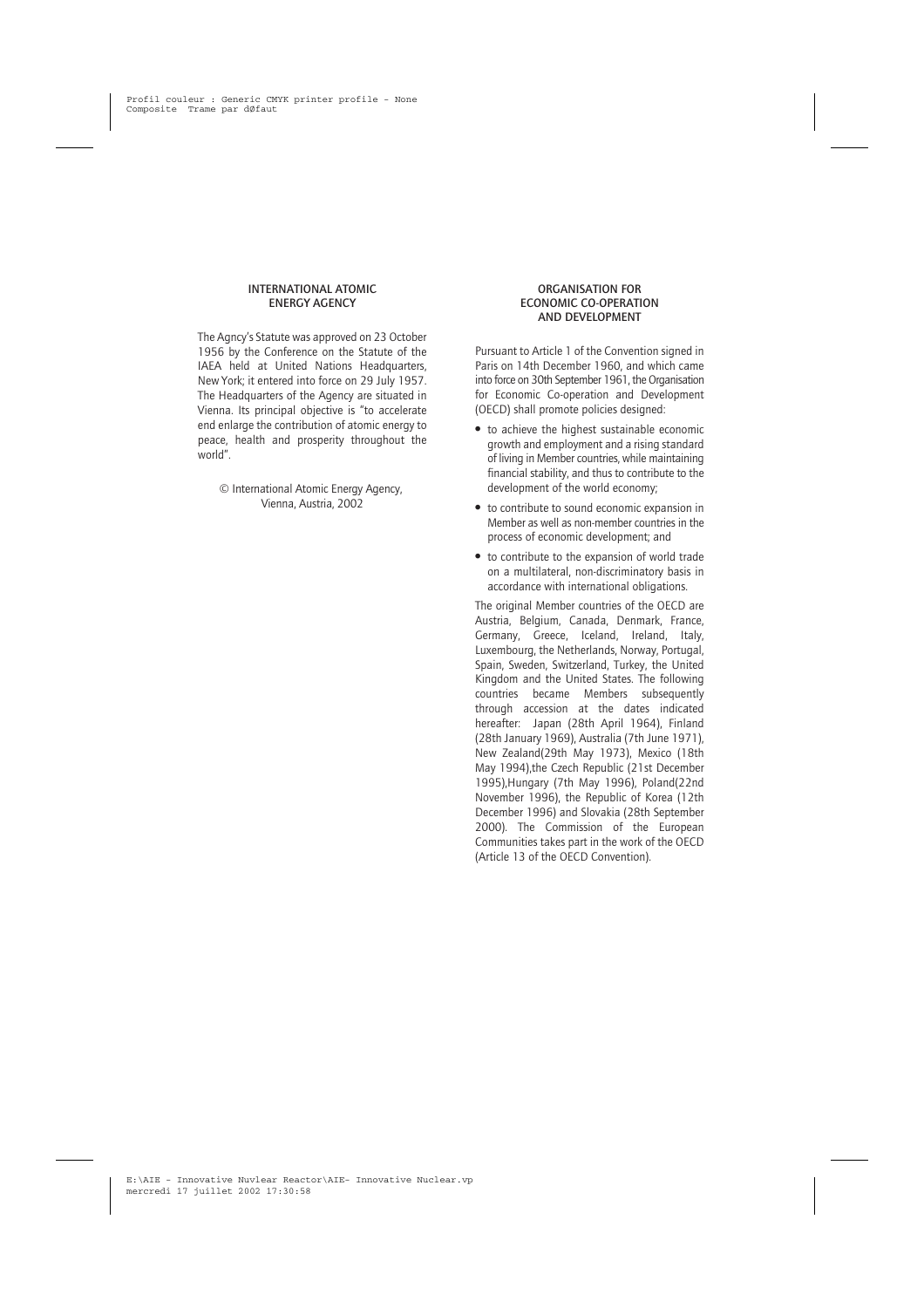## **FOREWORD**

A number of countries wish to expand their use of nuclear energy or keep open the option of doing so in the future. Any new nuclear generating capacity will be built in the context of increasingly privatised and deregulated energy markets coupled with heightened public concern over nuclear power. New nuclear power plants must maintain or exceed current levels of safety and must be economically competitive with alternative ways of generating electricity. They must address other challenges as well, among them waste disposal and nonproliferation concerns.

This report reviews how some of the innovative nuclear-fission technologies being developed today attempt to address the challenges facing nuclear energy. It suggests some areas for collaborative research and development that could reduce the time and cost required to develop new technologies.

The report is a product of the "Three-Agency Study", a joint project among the International Energy Agency (IEA), the OECD Nuclear Energy Agency (NEA) and the International Atomic Energy Agency (IAEA). The main contributors to the project were Madeline Woodruff from the IEA, Evelyne Bertel from the NEA and Peter J. Gowin from the IAEA. The agencies have appreciated the opportunity to work together on the study and look forward to future collaboration.

The Three-Agency Study team is grateful to Mr. Ralph Hart for his contributions to the background documents that form the basis for this report. The contributions of innovative reactor designers, who responded to the study's questionnaire, are also gratefully acknowledged, as are the valuable inputs of experts who reviewed the draft report. Responsibility for the report, however, rests with the secretariats of the IEA, the NEA and the IAEA. The report does not necessarily reflect the views or policies of the Member countries or states of the three agencies. References to specific designs or companies should not be construed as recommendations on the part of the IEA, the NEA or the IAEA.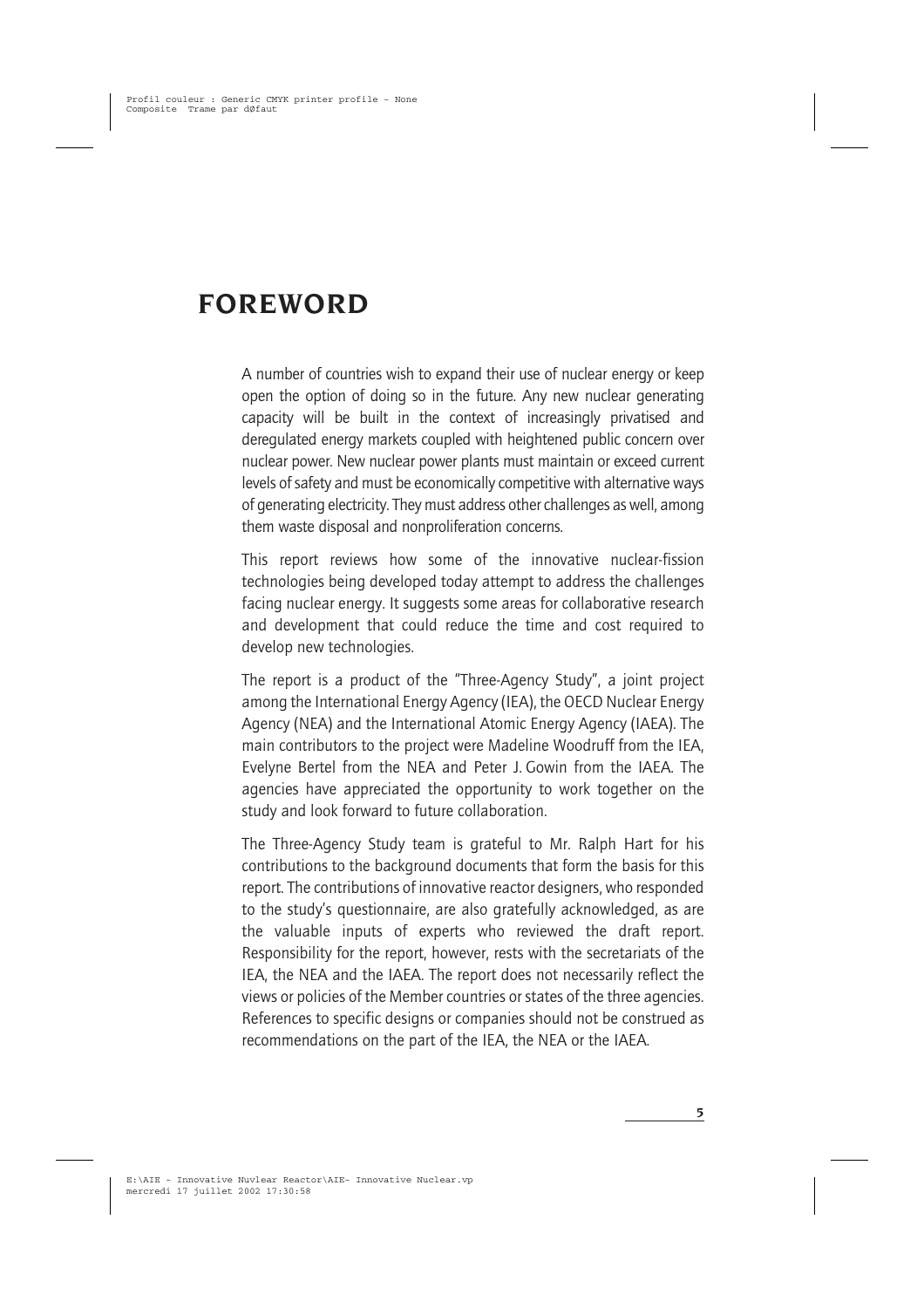# **CONTENTS**

|                          | <b>FOREWORD</b>                                                      |    |  |  |
|--------------------------|----------------------------------------------------------------------|----|--|--|
| <b>EXECUTIVE SUMMARY</b> |                                                                      |    |  |  |
| 1.                       | <b>INTRODUCTION</b>                                                  |    |  |  |
|                          | <b>Approach to the Three-Agency Study</b>                            | 18 |  |  |
|                          | <b>Characteristics of Innovative Nuclear Reactors</b>                | 20 |  |  |
| 2.                       | <b>INNOVATIVE REACTOR DESIGNS</b>                                    | 23 |  |  |
|                          | <b>Selecting Reactor Designs for Initial Assessment</b>              | 23 |  |  |
|                          | <b>Overview of Twelve Innovative Reactor Designs</b>                 | 28 |  |  |
| 3.                       | <b>APPROACHES TO MEETING GOALS FOR</b><br><b>INNOVATIVE REACTORS</b> |    |  |  |
|                          | <b>Safety</b>                                                        | 35 |  |  |
|                          | <b>Economic Competitiveness</b>                                      | 40 |  |  |
|                          | <b>Proliferation Resistance and Safequards</b>                       | 43 |  |  |
|                          | <b>Waste Management</b>                                              | 45 |  |  |
|                          | <b>Efficiency of Resource Use</b>                                    | 47 |  |  |
|                          | <b>Flexibility of Application</b>                                    | 48 |  |  |
|                          | <b>Summary Table</b>                                                 | 49 |  |  |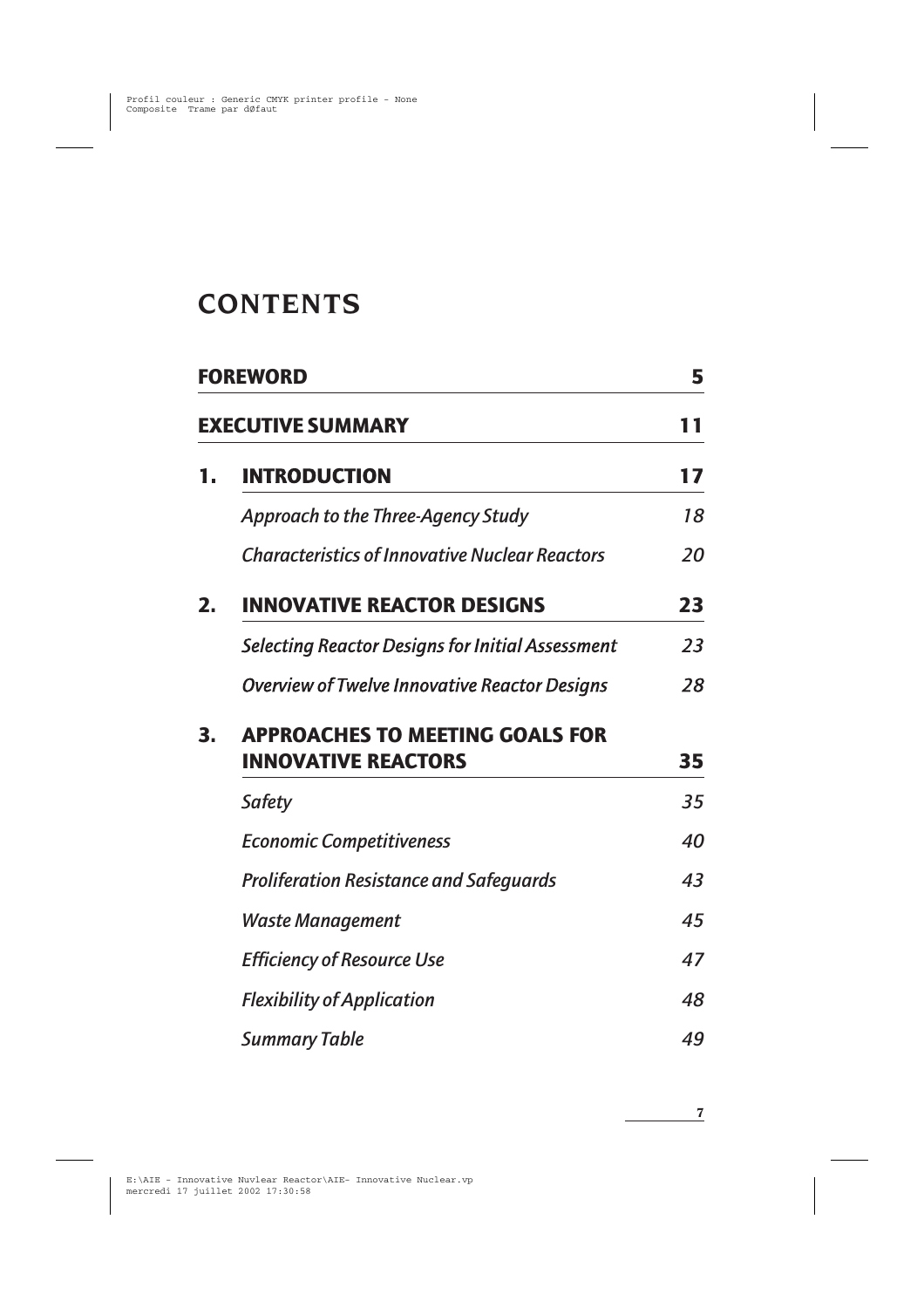| <b>ENABLING TECHNOLOGIES, R&amp;D NEEDS AND</b><br><b>OPPORTUNITIES FOR COLLABORATION</b> |    |  |  |  |
|-------------------------------------------------------------------------------------------|----|--|--|--|
| <b>Introduction</b>                                                                       | 61 |  |  |  |
| <b>Past Experience on Fission Reactor Concepts,</b><br><b>Design and Operation</b>        | 64 |  |  |  |
| <b>Technology Assessment</b>                                                              | 66 |  |  |  |
| <b>Natural Circulation</b>                                                                | 67 |  |  |  |
| <b>High-Temperature Materials</b>                                                         | 69 |  |  |  |
| <b>Passive Devices</b>                                                                    | 69 |  |  |  |
| <b>Advanced Coolants and Related Technologies</b>                                         | 70 |  |  |  |
| <b>Advanced Fuel Design, Processing and Fabrication</b>                                   | 72 |  |  |  |
| <b>In-Service Inspection and Maintenance Technologies</b>                                 | 73 |  |  |  |
| <b>Advanced Monitoring and Control Technologies</b>                                       | 74 |  |  |  |
| <b>Delivery and Construction Methods</b>                                                  | 75 |  |  |  |
| <b>Safeguards Technologies</b>                                                            | 76 |  |  |  |
| <b>Sub-Critical Systems</b>                                                               | 77 |  |  |  |
| <b>Component Development</b>                                                              | 78 |  |  |  |
| <b>FINDINGS, CONCLUSIONS AND</b><br><b>RECOMMENDATIONS</b>                                | 79 |  |  |  |
| <b>Findings and Conclusions</b>                                                           | 79 |  |  |  |
| <b>Recommendations</b>                                                                    | 82 |  |  |  |

**8**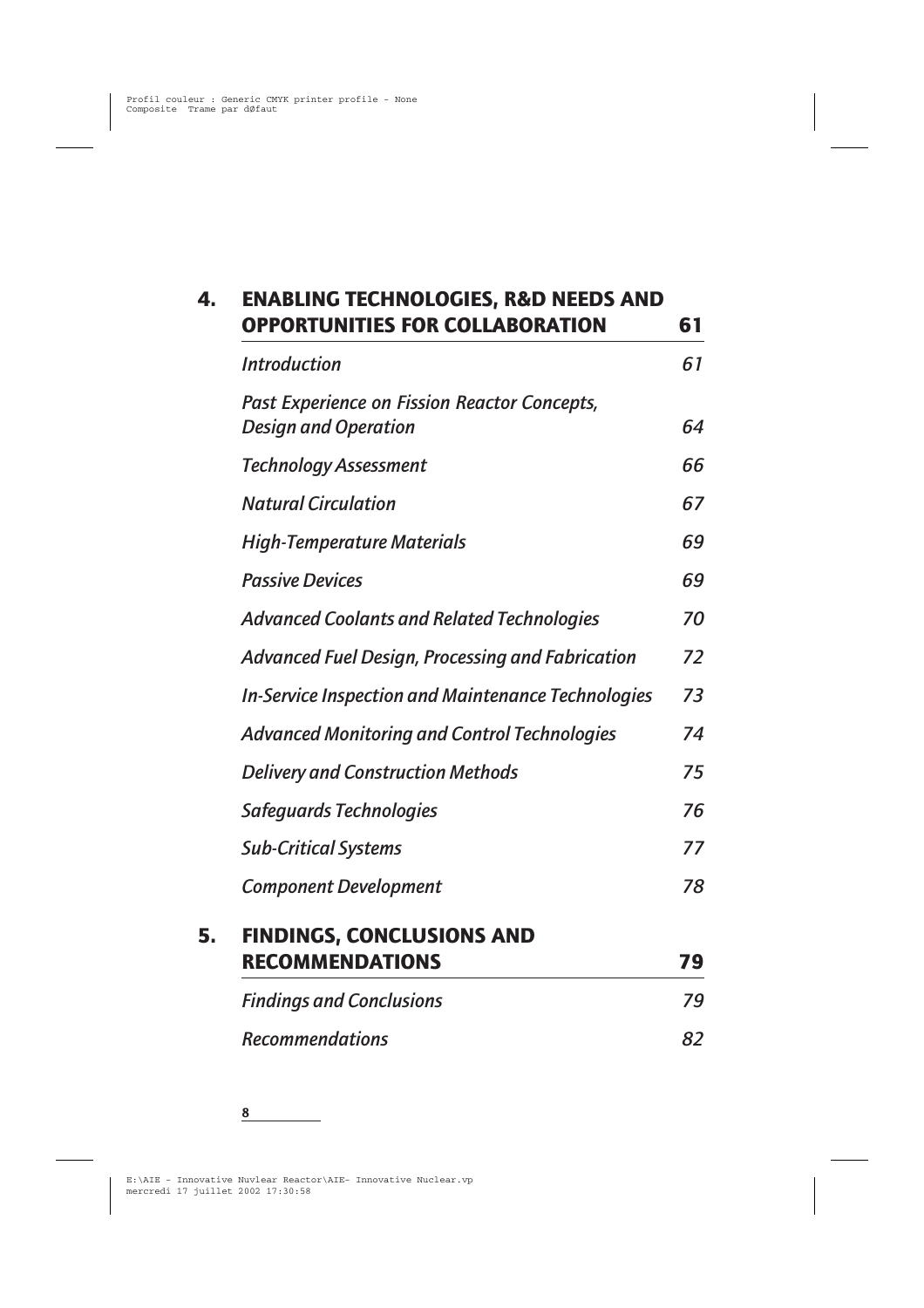| <b>REFERENCES</b> |  |
|-------------------|--|
|-------------------|--|

| <b>ABBREVIATIONS</b> |  |
|----------------------|--|
|                      |  |

## CONTRIBUTORS 93

## LIST OF TABLES

|  | 2-1 Illustrative List of Innovative Reactor Designs      | 25 |
|--|----------------------------------------------------------|----|
|  | 2-2 Innovative Reactor Designs Covered in This Report 27 |    |
|  | 3-1 Approaches to Achieving Goals                        | 50 |

 $\begin{array}{c} \begin{array}{c} \begin{array}{c} \begin{array}{c} \end{array} \\ \end{array} \end{array} \end{array}$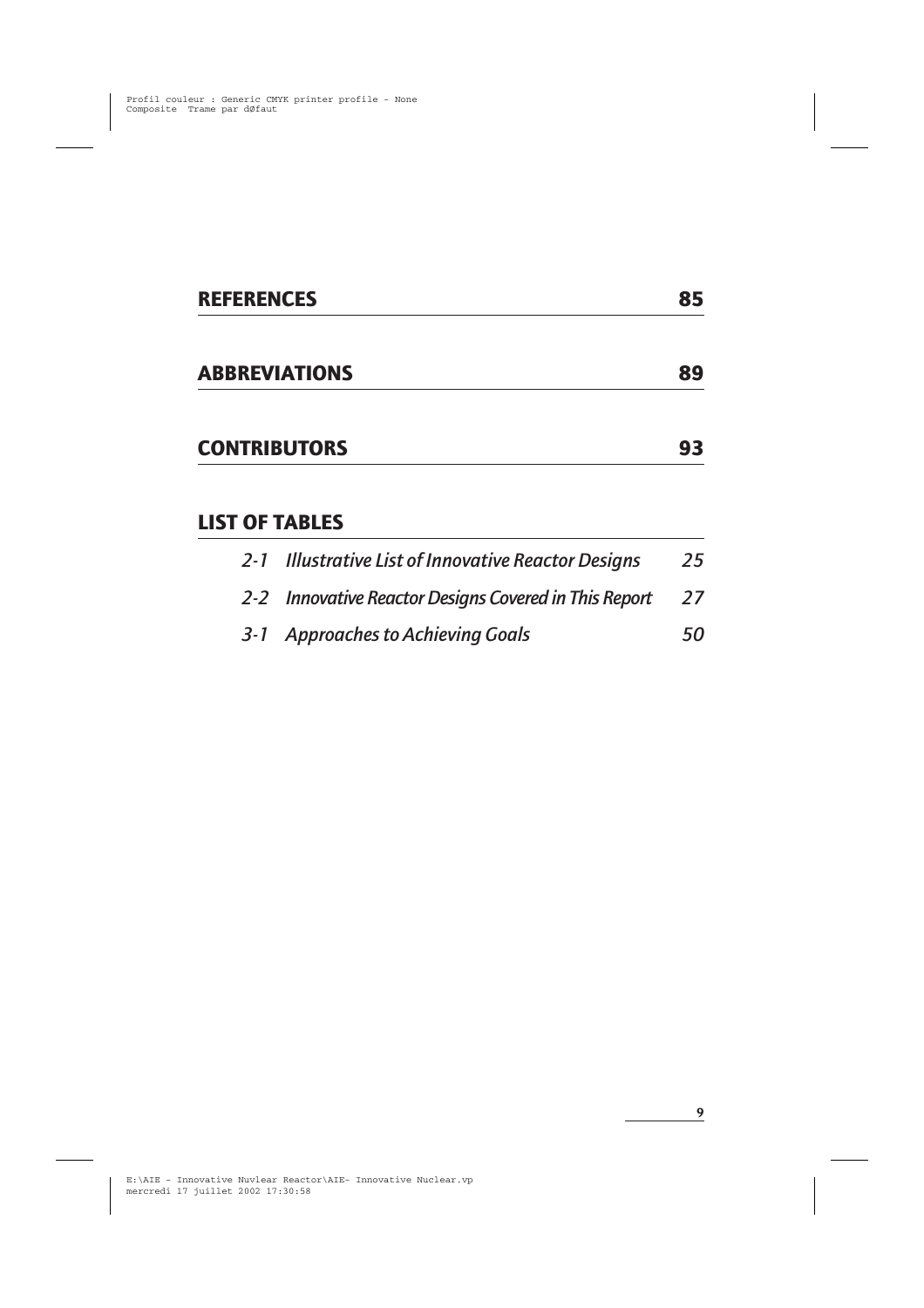# **EXECUTIVE SUMMARY**

The context in which any new nuclear power generating capacity will be built is one of increasingly privatised and deregulated energy markets coupled with heightened public concern over nuclear power. New nuclear plants must maintain or exceed current levels of safety and must be economically competitive with alternative means of generating electricity. Improved ways of dealing with the waste generated by nuclear plants and of addressing nonproliferation concerns will also be important. Resource efficiency and flexibility of application may provide additional advantages.

New nuclear-fission technologies aimed at meeting these challenges are being researched today by companies, research institutes, universities and government organisations worldwide. Most designs build on the substantial body of work that has been carried out since the early days of nuclear power. In some cases, several research groups are working on the same or similar technologies. International co-operation could potentially help technology developers make the most effective use of the limited research funds available today.

This report is a first step in examining the scope for enhanced international co-operation in developing nuclear-fission reactor technologies. It shows how new technologies are being developed to address the challenges facing nuclear power today and identifies potential areas for co-operation among technology developers. The focus is on "innovative" fission reactor technologies, which are those that go well beyond the incremental, evolutionary changes to current technology that have been developed and are the subject of ongoing work.

The report reviews specific reactor design proposals so as to identify how they are addressing the challenges facing nuclear power and to examine the underlying "enabling" technologies that might constitute fruitful areas for research collaboration. The study is a "first step", in that it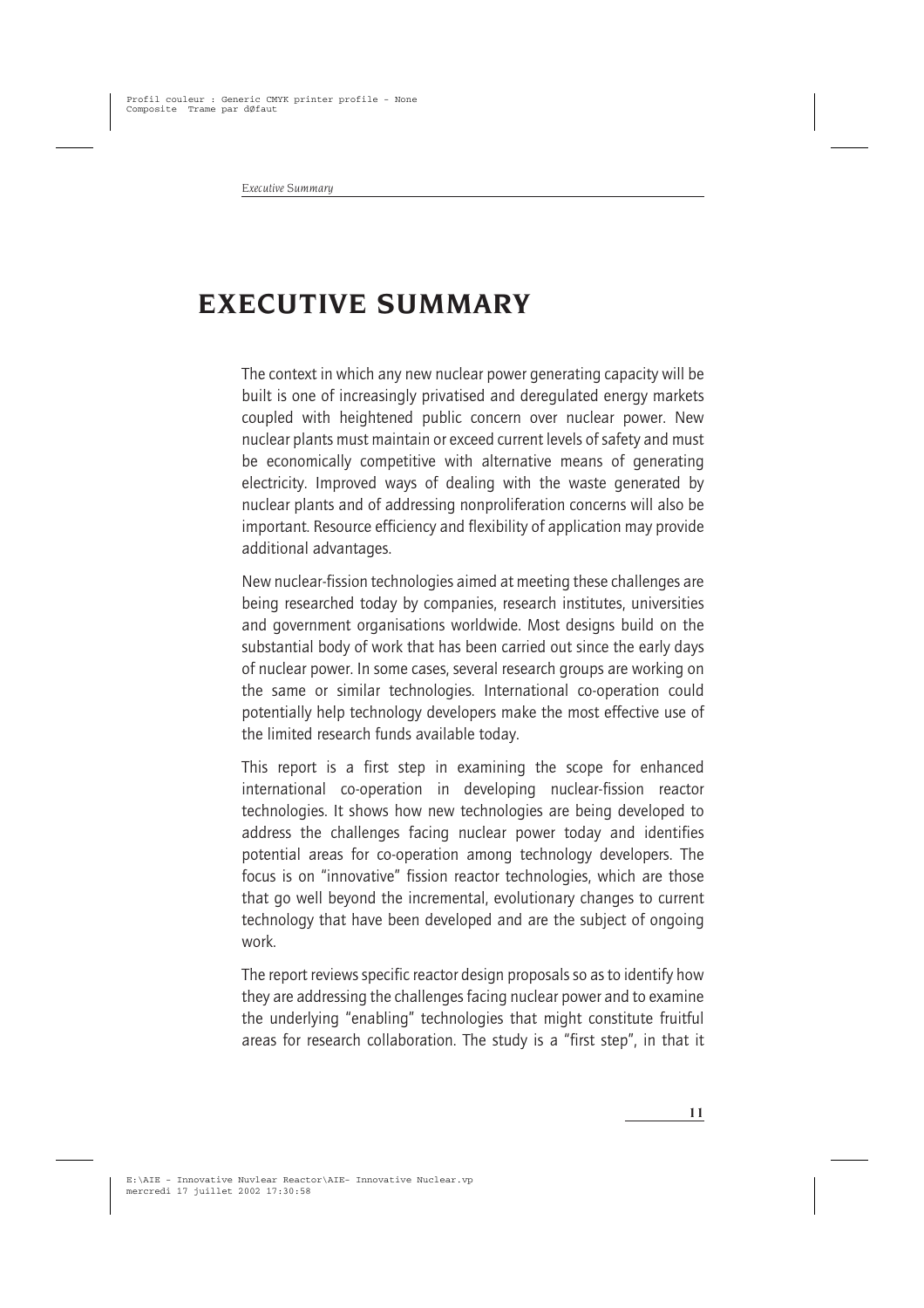reviews only a limited number of reactor designs. Many of the findings, conclusions and recommendations reported here should be regarded as tentative until confirmed by a more comprehensive survey.

Several international projects on nuclear power have been initiated in recent years. The International Atomic Energy Agency (IAEA) recently launched an "International Project on Innovative Nuclear Reactors and Fuel Cycles" (INPRO). Work on innovative nuclear designs is also ongoing within the Generation IV International Forum (GIF), supported by the United States and several other countries, and through the Michelangelo Initiative Network, a part of the Framework Programme of the European Commission. Such initiatives are appropriate forums for considering the outcomes of this study and for expanding the analysis to more designs.

## Findings

Indicative findings resulting from this study are as follows:

- Countries wishing to expand their use of nuclear energy will be able to choose from a range of technologies making use of a wide variety of innovations. Many of the innovations and innovative approaches are common to several designs. In addition, many different approaches have been adopted for different reactors to meet the same basic design requirement under similar circumstances.
- A wealth of information is available on several decades of research in the field of nuclear fission and on the operation of prototype and demonstration reactors in the 1950s and 1960s. Yet current reactor designers do not always have easy access to this information and may not fully incorporate it into their research and development (R&D) programmes.
- Many components and technologies that have been commercialised by the aerospace, automotive, petro-chemical and other industries may be useful in the nuclear industry.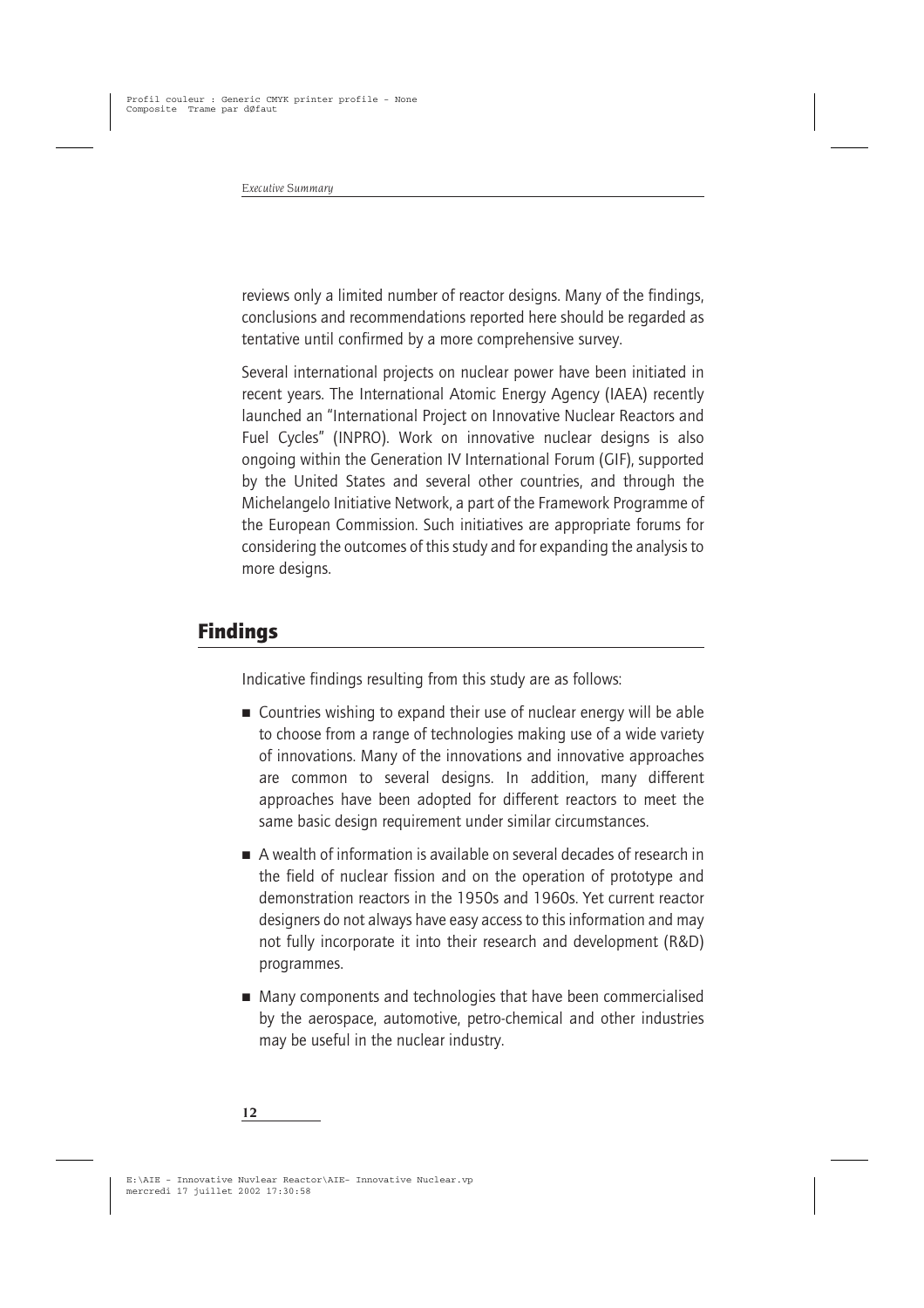- $\blacksquare$  Most of the design activities reviewed here focus on the nuclear steam supply system (NSSS). Because the balance-of-plant (BOP), where heat from the nuclear reactor is converted to useful energy, represents a major portion of both capital and operating costs, its design must be given careful attention if economic objectives are to be met.
- All else being equal, economies of scale favour large nuclear power plants. To be economically viable, small plants must achieve simplifications in both the NSSS and BOP or they must offer higher reactor-core outlet temperatures that enable higher thermodynamic efficiency and energy utilisation.
- Specific attention is needed to reducing the cost of operation, maintenance and inspection, especially for small reactors. Because of their compact design or the type of coolant they use, several of the innovative reactor designs considered here present new challenges to the provision of cost-effective maintenance and inspection of the reactor system components.
- Several of the designs considered in this study were developed on the assumption that, in future energy markets, demand may not be driven solely by the need for electricity. New demand will arise for process heat, district heating or seawater desalination for the production of potable water. Taking advantage of co-production options and improving the flexibility of application can improve the competitiveness of nuclear power plants.
- The R&D and design efforts underway on innovative nuclear reactors receive little funding compared with the R&D efforts of the 1950s, 1960s and 1970s to develop the current generation of reactors. Nuclear R&D expenditures today are aimed primarily at maintaining and enhancing the performance of operating reactors. Assuming that low investment will continue, commercial availability for most of the designs considered here could require 10 to 15 years or longer.
- Further collaboration in developing innovative fission reactor designs is warranted. Collaboration could help designers make the most effective use of limited R&D resources and could reduce the time and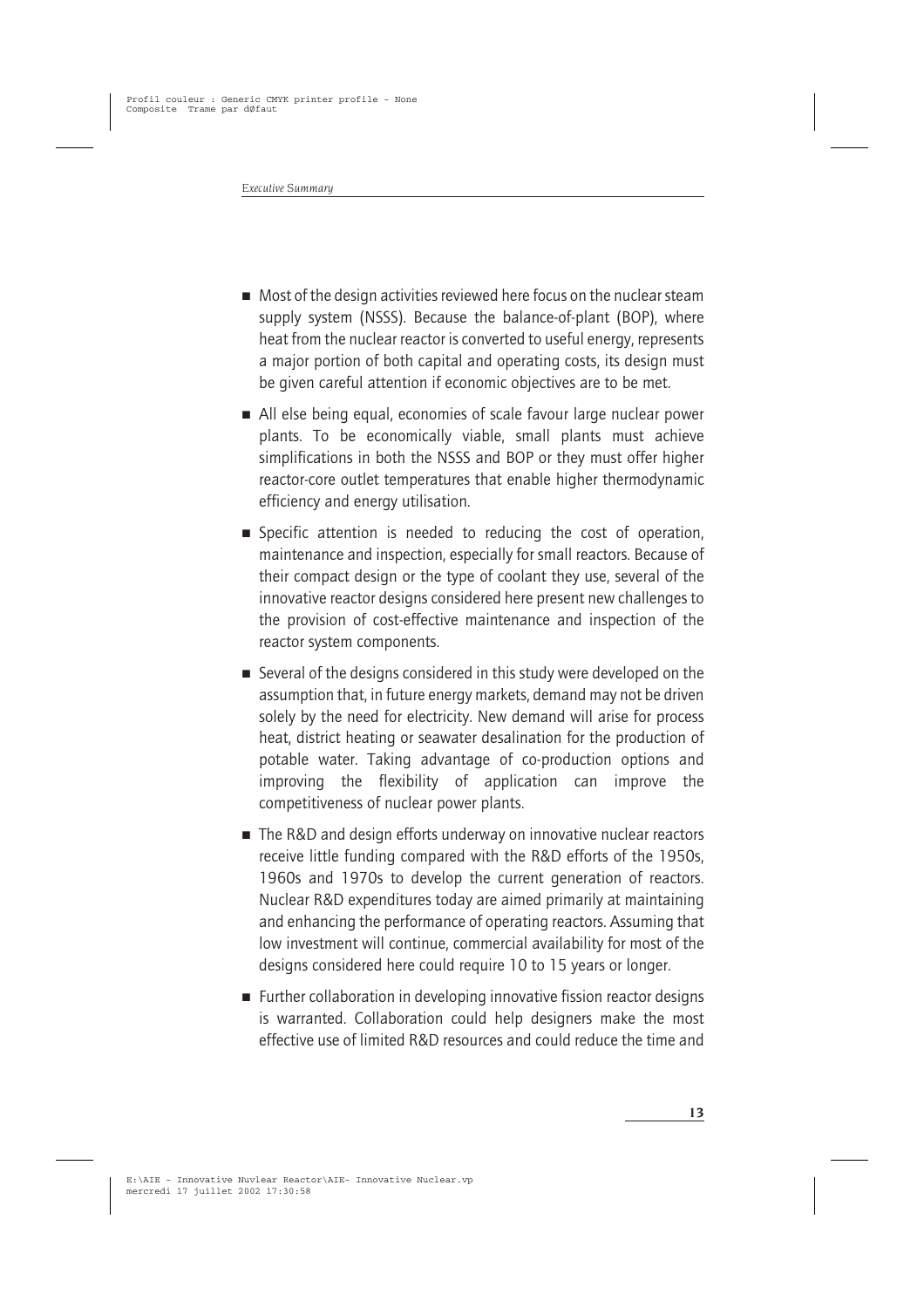cost required to make technologies available commercially. It could also help increase cross-fertilisation among development efforts and ensure fuller use of the broad experience base developed to date.

#### Recommendations

The following recommendations are offered to reactor design teams and to organisations engaged in fostering collaborative R&D on energy technologies:

- **Make better use of experience to date.**
- Increase cross-fertilisation of ideas among those working on various reactor types.
- Take greater advantage of components and technologies developed in other industries.
- **Increase co-operation in R&D.** The three recommendations above would benefit from being addressed via collaborative efforts among research groups. Specific "enabling" technology areas are also good candidates for collaboration because they are relevant to the development of several types of innovative designs, and because they may be amenable to joint development without necessitating the sharing of proprietary information or know-how. The following areas are good candidates for developing new, broadbased collaborative efforts:
	- natural circulation:
	- high-temperature materials;
	- passive (safety) devices;
	- in-service inspection and maintenance methods;
- **14**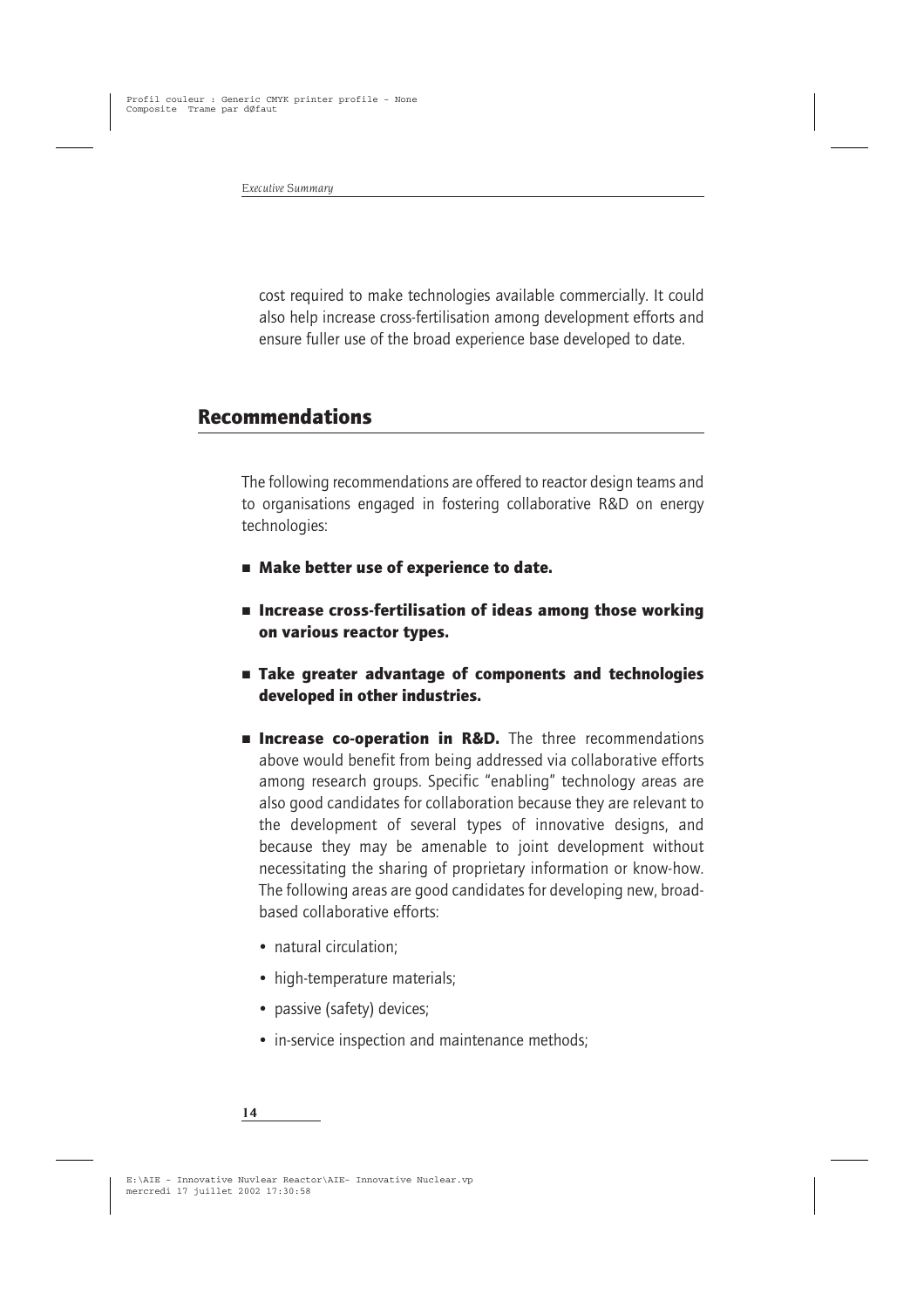- advanced monitoring and control technologies;
- delivery and construction methods;
- safeguards technologies and approaches.

Other enabling technologies would be good candidates for more limited co-operation among a few design groups. These include advanced coolants; advanced fuel design, processing and fabrication; subcritical systems; and component development.

**E** Continue the analysis begun in this study. The INPRO, the GIF and other international projects on innovative reactor designs may find these recommendations useful in planning the collaborative elements of their work. The analysis begun in this study should be expanded to a broader set of designs.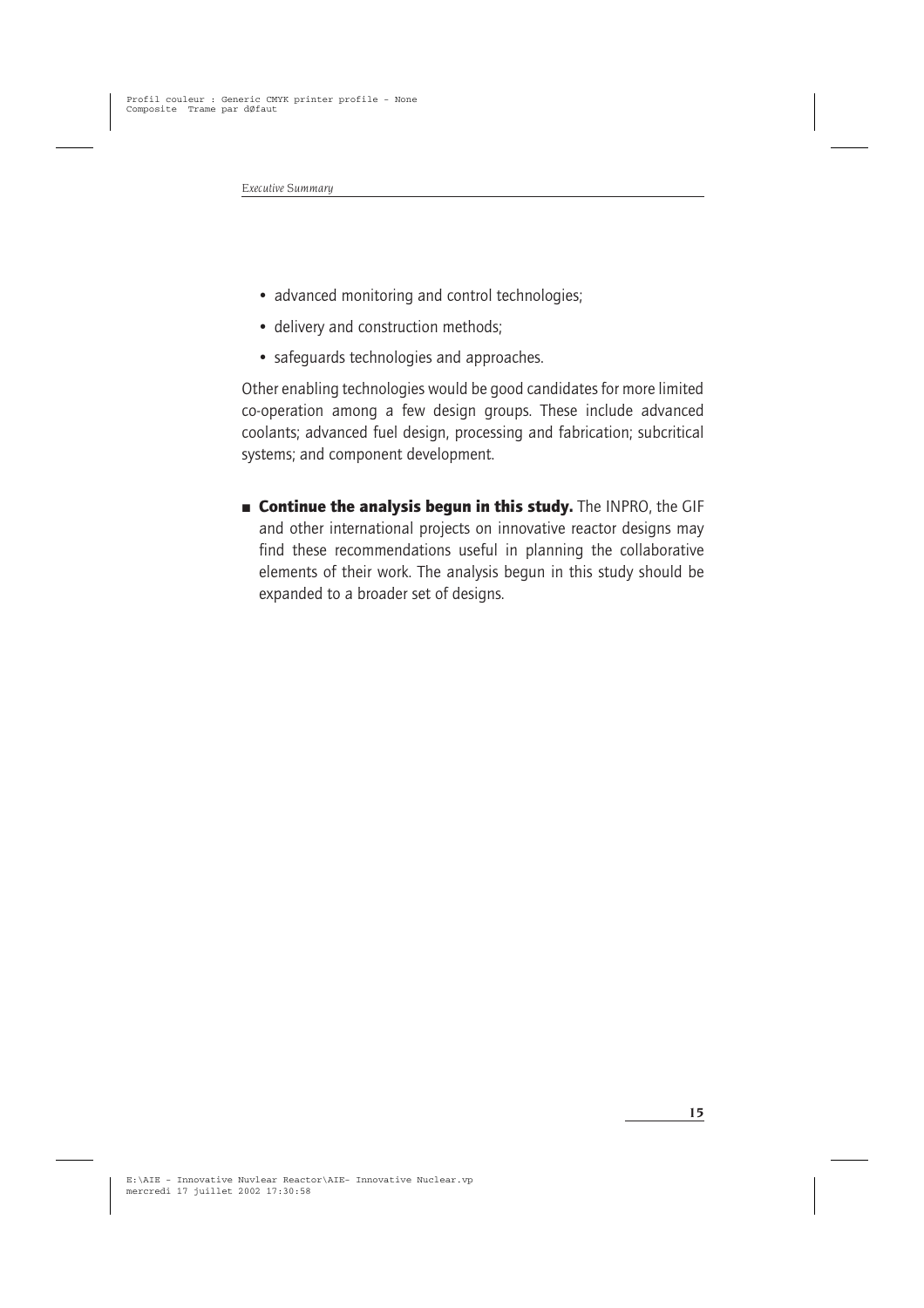# **CHAPTER 1 INTRODUCTION**

"Business as usual" projections for electricity generation show the share of nuclear power decreasing over time, as existing nuclear power plants reach the end of their operating lives or are shut down for other reasons and only a small amount of new nuclear capacity is built. But a number of OECD countries, as well as others, wish to expand their use of nuclear energy or keep open the option of doing so in the future. Concerns over energy security and the need to reduce emissions of greenhouse gases and other atmospheric pollutants are among the reasons cited by several industrialised countries for wishing to keep this option open. Developing countries, many of which lack indigenous energy resources, are interested in enhancing their standards of living while minimising energy imports.

The context in which any new nuclear generating capacity will be constructed is one of increasingly privatised and deregulated energy markets coupled with heightened public concern over nuclear power. At a minimum, new nuclear plants must maintain or exceed current levels of safety and must be economically competitive with other means of generating electricity, especially natural-gas combined-cycle plants. Improved ways of dealing with the waste generated by nuclear plants and of addressing nonproliferation concerns will also be important.

Nuclear energy technologies incorporating incremental, evolutionary changes to today's operating reactors are one option for the future. They will certainly continue to be developed and used. But additional, innovative technologies are likely to be needed if new nuclear power plants are to compete successfully in highly-competitive energy markets and to overcome the other challenges facing nuclear power.<sup>1</sup>

*<sup>1.</sup> For an assessment of the challenges facing nuclear power in the OECD, see, for example, IEA 2001 and NEA 2000.*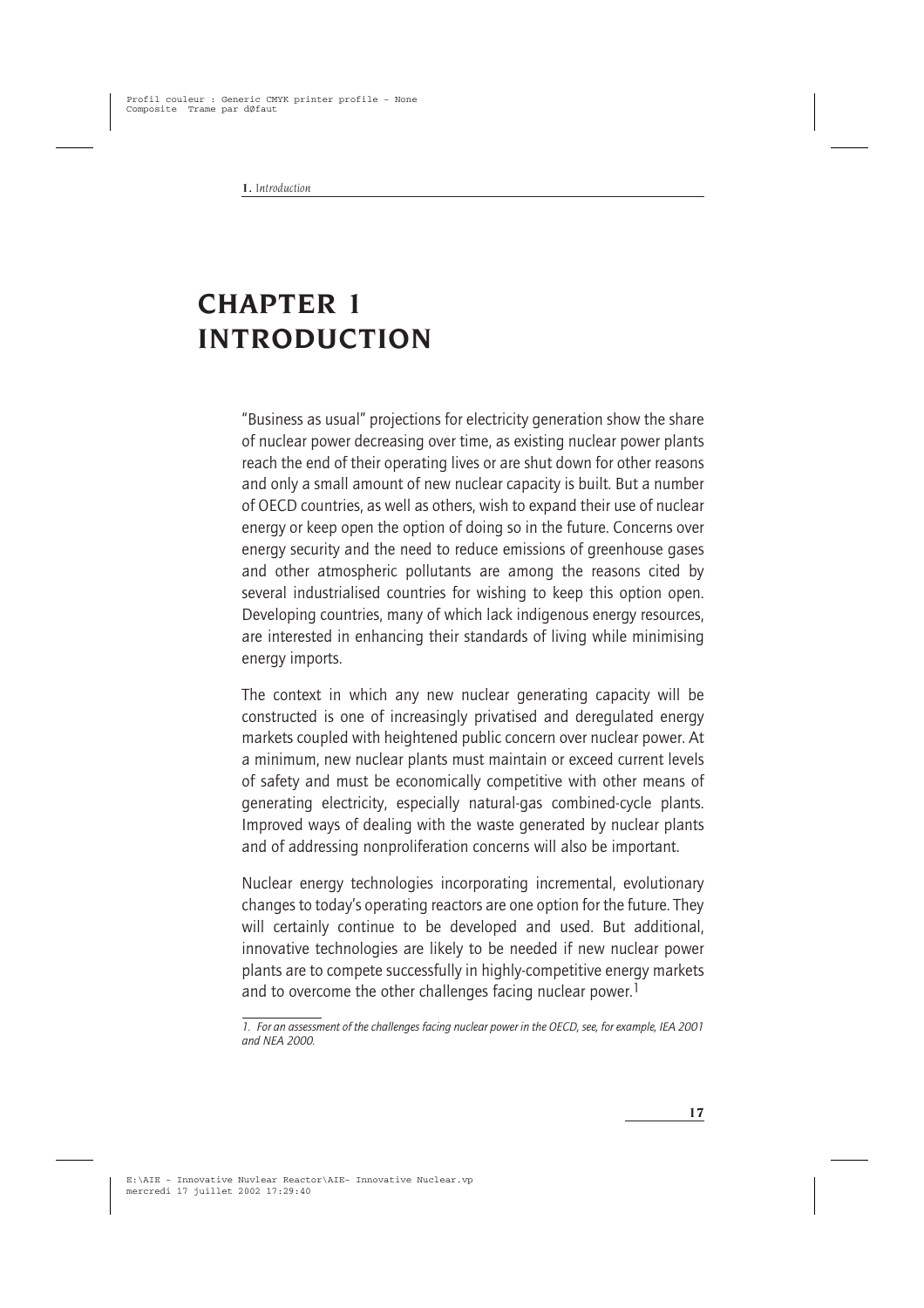New nuclear-fission technologies aimed at meeting these challenges are being studied today by companies, research institutes, universities and government organisations worldwide. Most designs incorporate the substantial body of work that has been carried out since the early days of nuclear power. In some cases, several research groups are working on the same or similar technologies. International co-operation could potentially help technology developers make the most effective use of the limited research funds available today.

This report is a first step in examining the scope for enhanced international co-operation in developing new nuclear-fission reactor technologies. It is a product of the "Three-Agency Study", a joint effort of the International Energy Agency (IEA), the OECD Nuclear Energy Agency (NEA) and the International Atomic Energy Agency (IAEA). The objectives of the study were:

- to describe how new technologies are attempting to address the challenges facing nuclear energy today; and
- to begin identifying potential areas for co-operation among technology developers.

The study focused on "innovative" nuclear-fission reactor technologies as defined by the  $IAEA$ <sup>2</sup> These go well beyond the incremental, evolutionary changes to current fission reactor technology that have been developed and are the subject of some ongoing work. Nuclear fusion technologies were excluded from the scope of the study.

#### Approach to the Three-Agency Study

To accomplish the Three-Agency Study's objectives, the study team developed a list of six general "characteristics" of nuclear reactors that could help overcome the obstacles facing nuclear energy today. It then

*<sup>2.</sup> According to IAEA 1997, "The key attribute of an innovative design, sometimes also called a novel design, is that it is based on radical conceptual changes in design approaches or system configuration in comparison with established practice."*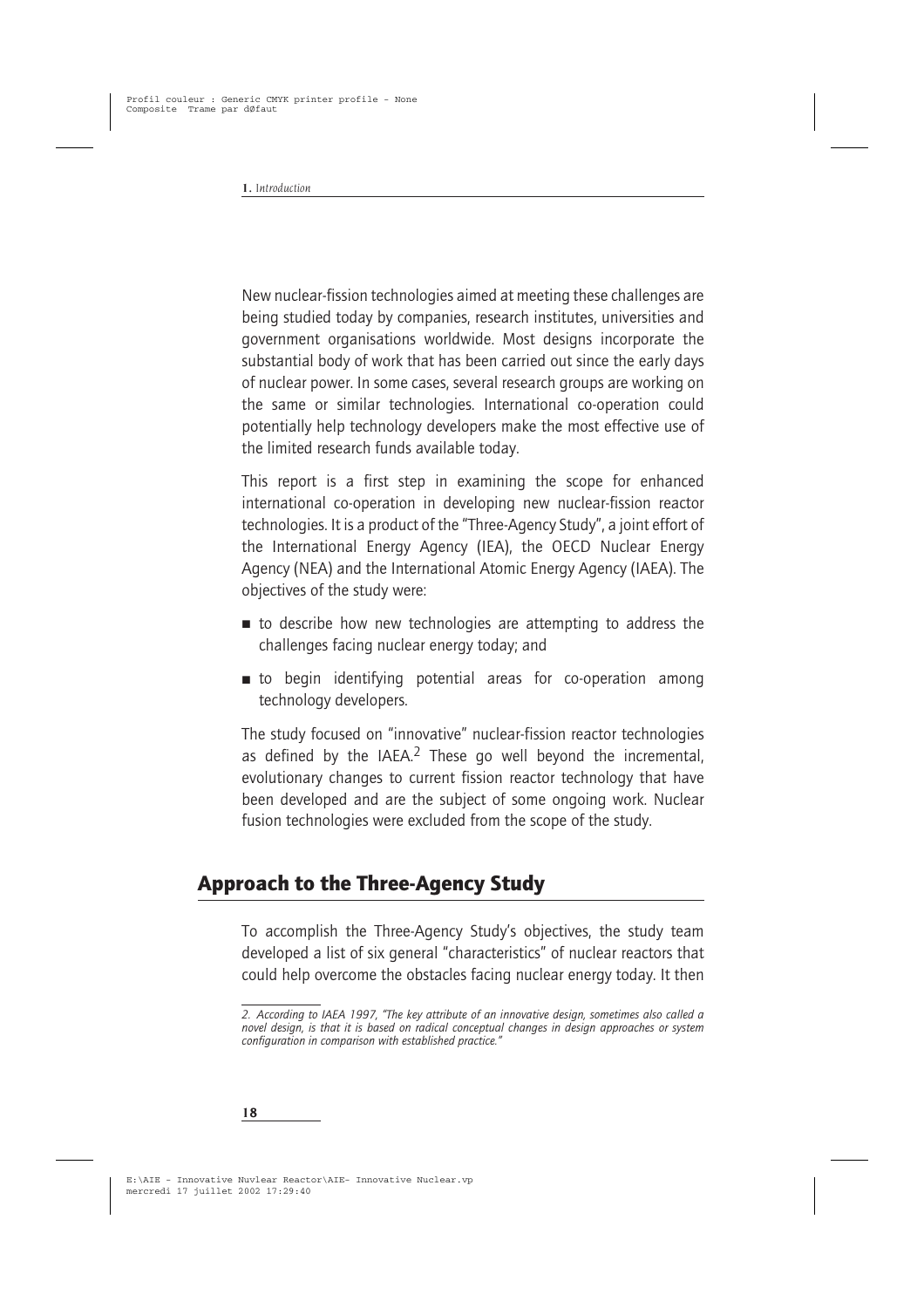reviewed how features of innovative designs currently under development could contribute to enhanced performance on each of these characteristics.<sup>3</sup> It also identified "enabling" technologies important to one or several designs and evaluated the possibility of international collaboration on further developing these technologies. Information on how designs contribute to enhanced performance on the six characteristics, and on research and development (R&D) programmes currently underway, was sought from reactor designers using a questionnaire.

Although this approach entailed looking at specific innovative reactor designs, the main purpose of the study was not to evaluate specific design proposals from particular vendors or designers. It seems clear that each design "idea" could be developed, not only by the institution currently proposing it, but also by others. Each idea could also be used in different design concepts. The outcomes of the study are applicable to the general ideas underlying the specific designs considered — in only a few cases are findings specific to particular designs.

The study team compiled a list of innovative reactor designs under development today. A limited number of designs was chosen from this list for detailed consideration. The purpose of our limited effort was in part to develop a consistent methodology that could later be applied to additional designs.

We now envision that an effort to expand this work to additional technologies will take place under several international projects that have been created to foster co-operative nuclear technology development. Among them are the IAEA's International Project on Innovative Nuclear Reactors and Fuel Cycles (INPRO); the Generation IV International Forum (GIF), initiated by the U.S. Department of Energy; and the Michelangelo Initiative Network, a part of the Framework Programme of the European Commission. This report is the final product

*<sup>3.</sup> While current reactor designs have also been developed according to characteristics such as those identified here, and have demonstrated good performance, further improved performance of innovative designs vis-à-vis these characteristics could help overcome the obstacles facing nuclear energy today.*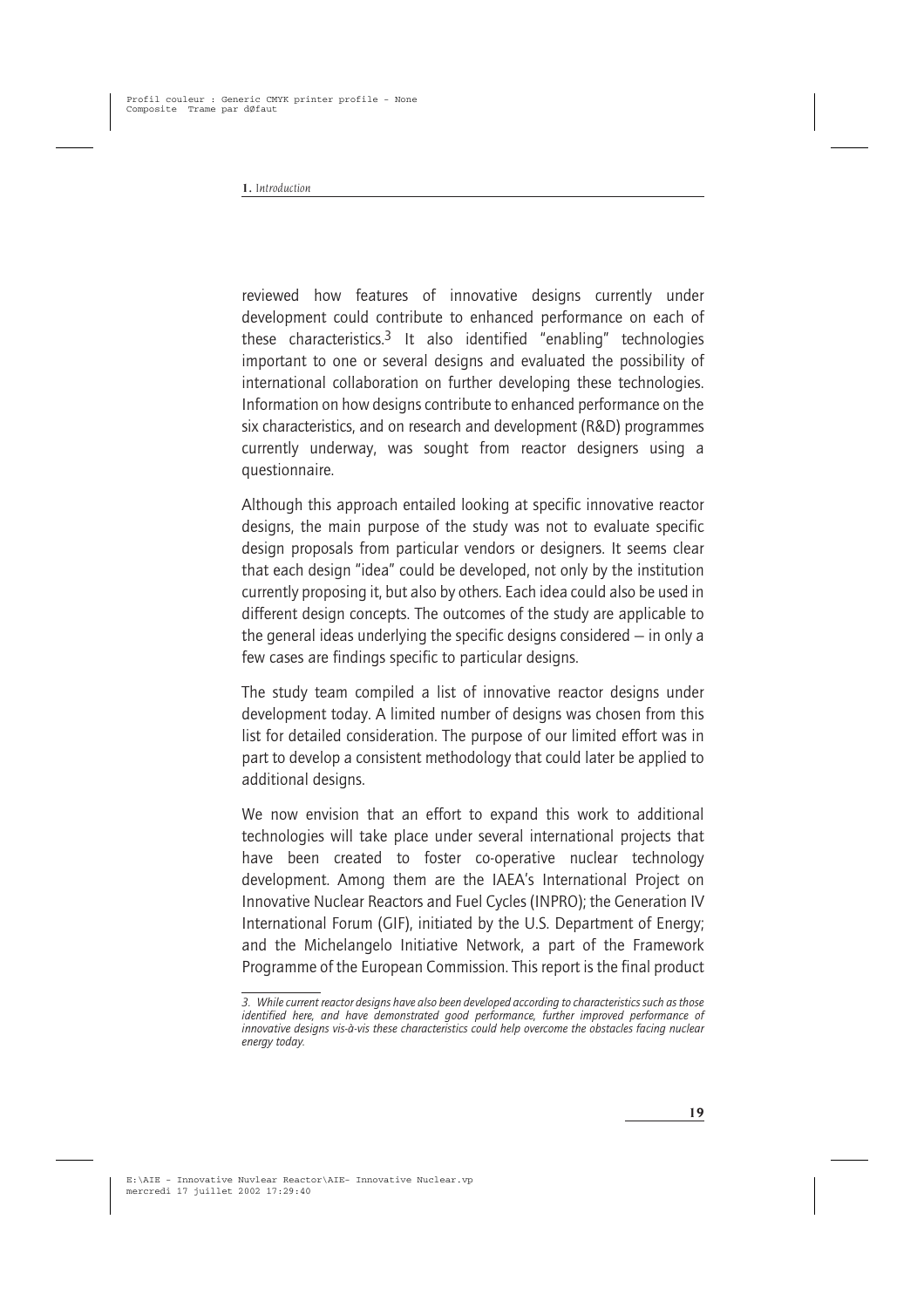of the Three-Agency Study and is intended as a building block for these and other international projects.

This report is a summary highlighting the results of the study. More detailed information is available in a three-volume Background Report (3A 2001), as follows:

- **E** Volume I contains detailed information on how the innovative reactor designs considered in the study are expected to perform in terms of safety, economic competitiveness and other characteristics; a review of the enabling technologies for these designs; an overview of the R&D programmes under way for the designs and the further work needed to make them commercially available; and a tentative assessment of the potential for international co-operation to facilitate R&D and enhance its cost-effectiveness.
- **volume II** contains a lightly edited compilation of the replies received to the questionnaire sent to developers of innovative reactor designs.
- **volume III** contains notes on factors affecting the development of small and medium-sized reactors and innovative designs.

The Background Report is not an official publication of the three agencies but is being made available as "working material".4

## Characteristics of Innovative Nuclear Reactors

The study team asked design developers to provide information on how the features of their innovative designs contribute to enhanced performance relative to the current generation of reactors on six characteristics:

**Safety** – features that contribute to enhanced safety, including those that reduce the probability and severity of both core damage and radioactive release following core damage;

*<sup>4.</sup> The Background Report is available from the OECD Nuclear Energy Agency (http: //www.nea.fr) or from the International Atomic Energy Agency (http://www.iaea.org).*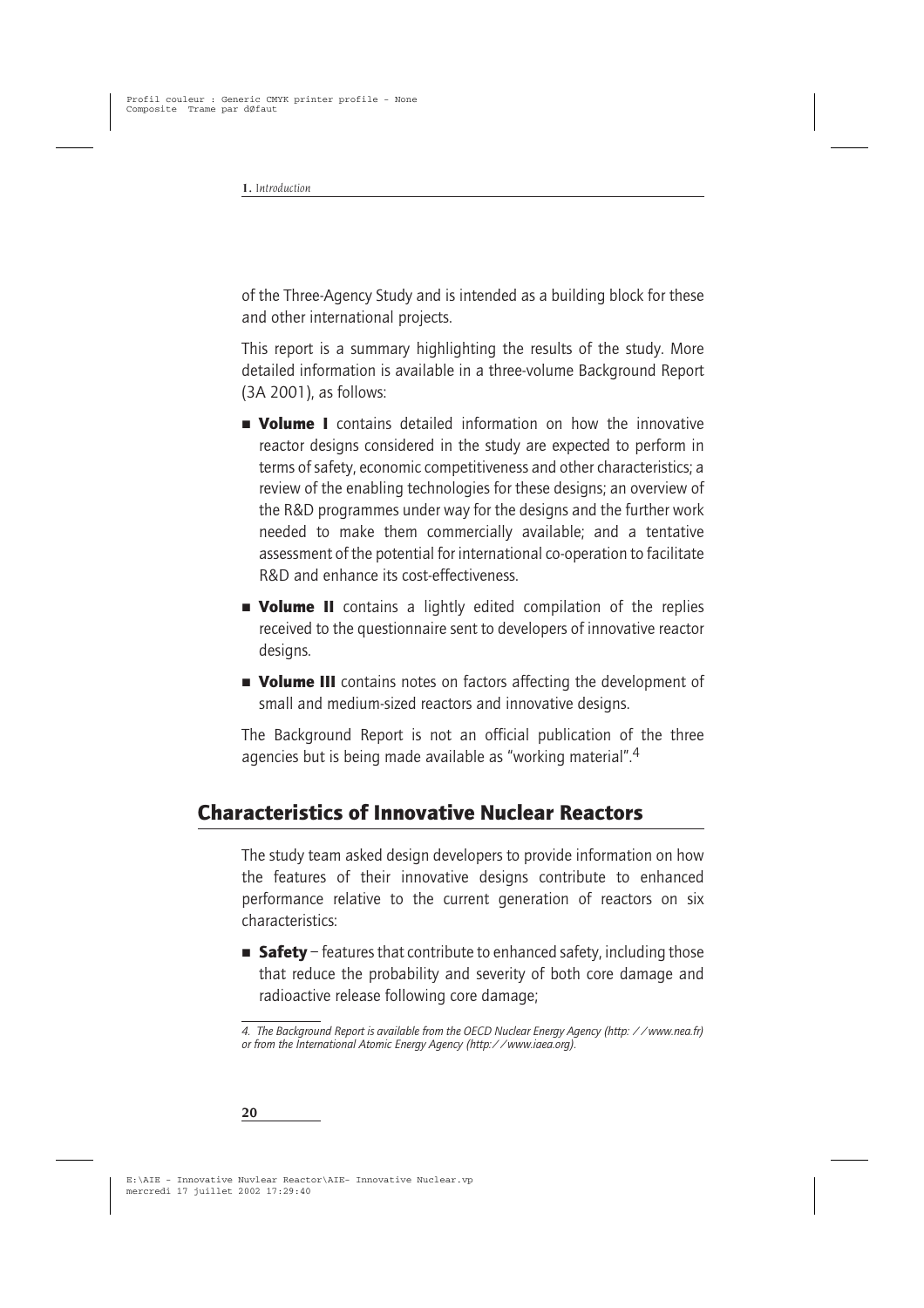- **Economic competitiveness** features that contribute to improved economic competitiveness relative to other methods of generating power, including those that reduce overnight construction  $cost.^5$  construction time, operating and maintenance costs, or fuel-cycle costs, and those that improve the reliability or capacity factor;
- **Proliferation resistance and safeguards** features that contribute to enhanced proliferation resistance, including reduced generation or transport of fissile materials, particularly plutonium; increased technical difficulty of extracting weapons-grade fissile materials from spent fuel; and increased ease of implementing international safeguards;
- **Waste management** features that contribute to enhanced performance with respect to waste management, including those that reduce the generation of some or all categories of radioactive waste or ease the management or disposal of such waste;
- **Efficiency of resource use**  $-$  features that contribute to the efficient use of nuclear fuel(s) through means such as higher fuel burnup, recycling, increased plant efficiency or use of fuels other than uranium;
- **Flexibility of application**  $-$  features that facilitate flexible use of the reactor  $-$  for example, for electricity generation, cogeneration applications and process-heat applications.

Each of these characteristics is described above in terms of only a few key sub-characteristics. So a description of a reactor design in terms of these characteristics will not be a full description of every aspect of its safety performance, its economic performance and so forth. Rather, it will show qualitatively how these designs, by attaining high levels of performance in these areas, may achieve an enhanced probability of being sold in competitive energy markets.

*<sup>5.</sup> Overnight construction cost is the instantaneous cost, not accounting for interest accrued during the period of construction.*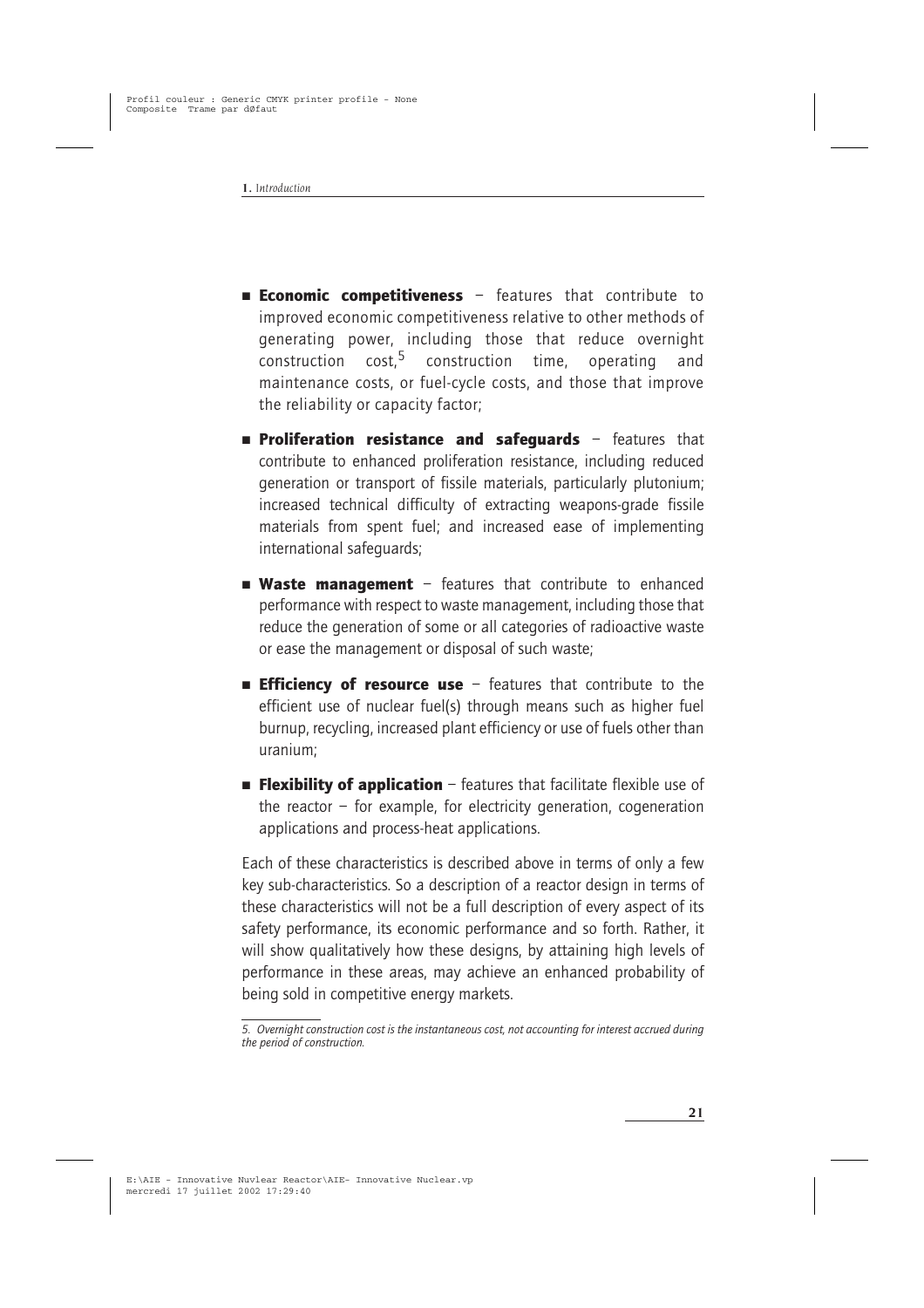# **CHAPTER 2 INNOVATIVE REACTOR DESIGNS**

A list of 34 innovative reactor designs was used as the starting point for the study (see Table 2-1). This list is far from exhaustive. Nevertheless, the designs listed form a base set of concepts that reflects a range of innovative potential.

## Selecting Reactor Designs for Initial Assessment

A subset of the designs in Table 2-1 was chosen for initial assessment in order to test the study's methodology and questionnaire and to provide some early results. The following criteria were applied to select these designs:

- Only designs for which ongoing, funded R&D programmes could be identified were included;
- All major design types were included, based on variations in primary coolant, operating conditions and moderator $6$  characteristics;
- Various applications of nuclear energy were covered, such as electricity generation, high-temperature heat and district heating, as were both single-purpose and cogeneration concepts;
- $\Box$  Only complete<sup>7</sup> designs were included work on individual reactor or power plant components was not considered, unless the component was a key portion of a complete design.

If more than one design was available in a given reactor category, we chose the designs that appeared to have the most comprehensive and

*<sup>6.</sup> The moderator slows down the high-energy neutrons produced in the fission reaction. Moderators are used in those reactors – such as water-cooled reactors – in which most fissions result from the absorption of slow neutrons. Fast reactors do not use moderators.*

*<sup>7.</sup> With the exception of the Radkowsky Thorium Fuel Reactor (RTFR).*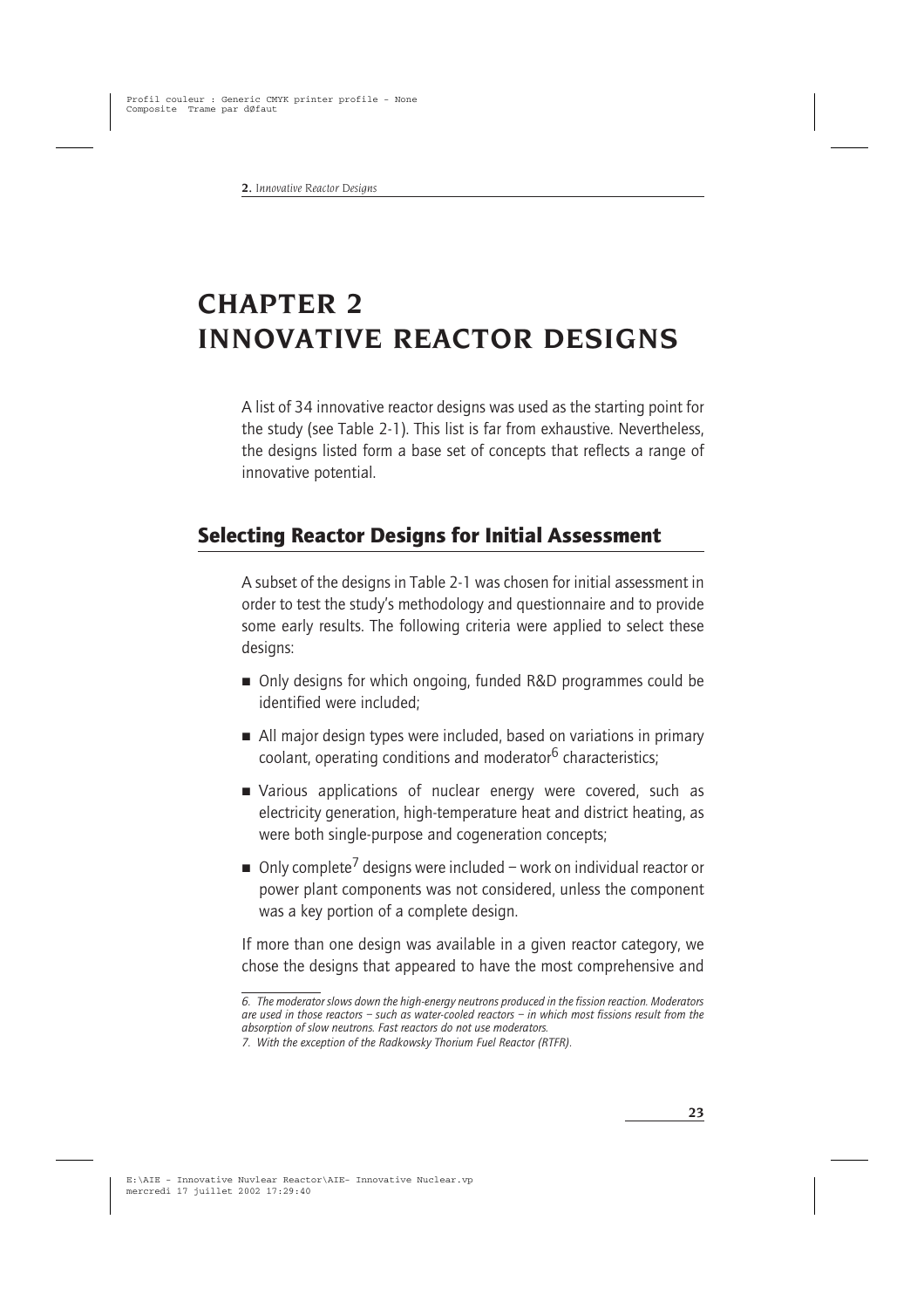well-defined R&D programmes and that appeared to be the most innovative.

In addition to these criteria, the following considerations were relevant:

- A regional and global balance of designs was sought, as was a wide variety of R&D institutions and designers;
- An attempt was made to reflect the needs of the countries that are members of the participating agencies, considering both the country of origin of each design and the countries where the designs might be used.

Fourteen designs were selected for initial assessment, and questionnaires were sent to the developers of these designs. (The questionnaire is included in the Background Report for this project, 3A 2001.) Responses were received for 11 designs; alternative sources of information were available for a twelfth design. These 12 designs are covered in this report and are listed in Table 2-2. As noted previously, we expect that more designs will be covered as needed under other international projects.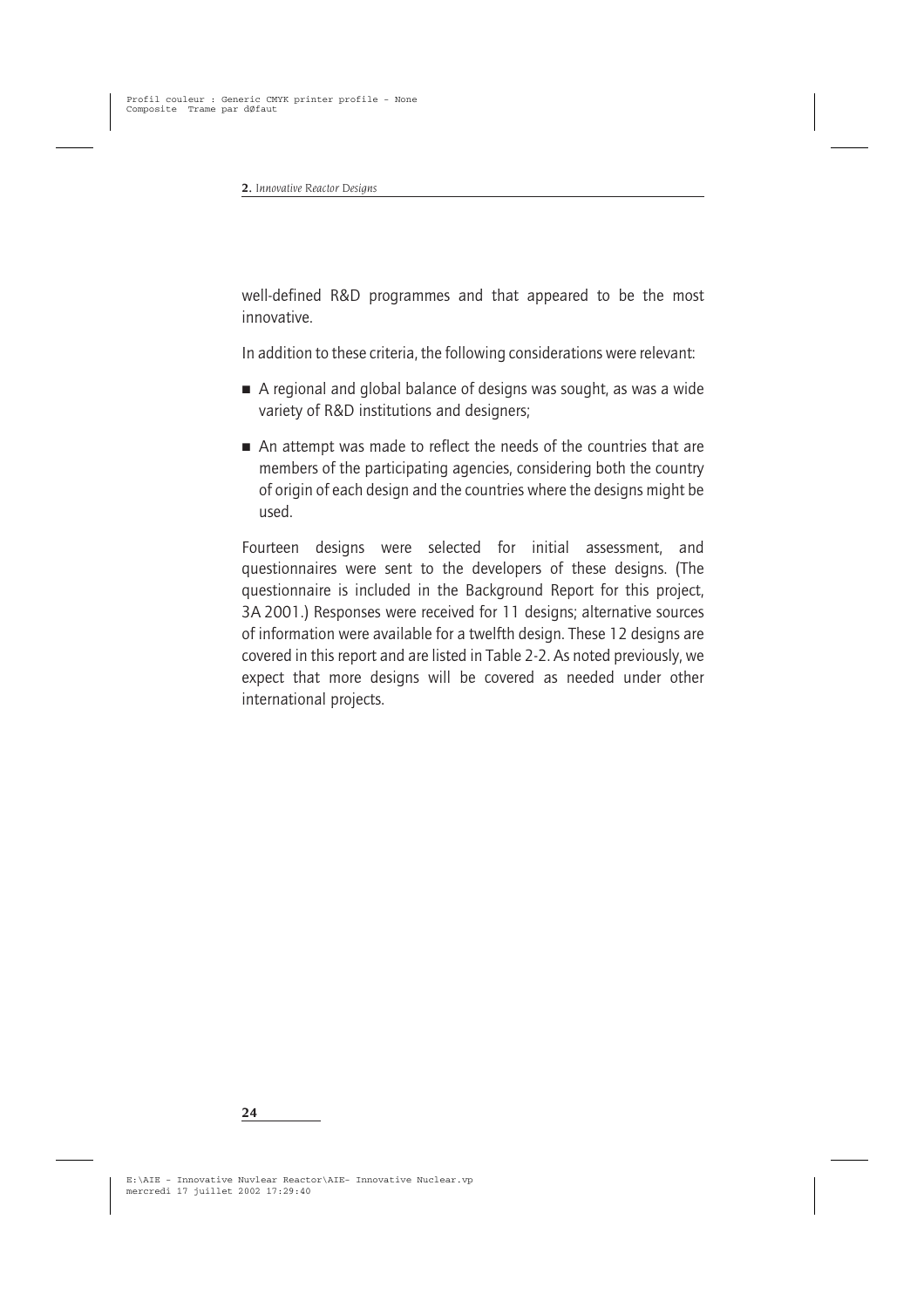## Table 2-1

## Illustrative List of Innovative Reactor Designs

| <b>Name</b>                       | <b>Country</b>                       | Type <sup>1</sup> | Capacity $2$                 | <b>Developer</b>                      |  |  |
|-----------------------------------|--------------------------------------|-------------------|------------------------------|---------------------------------------|--|--|
| <b>Light-Water Reactors</b>       |                                      |                   |                              |                                       |  |  |
| <b>B-500 SKDI</b>                 | Russia                               | <b>PWR</b>        | 515 MW $_{\rm e}$            | RRC-KI/Hydropress                     |  |  |
| CAREM-25                          | Argentina                            | <b>PWR</b>        | 27 MW <sub>e</sub>           | CNEA/INVAP                            |  |  |
| <b>MRX</b>                        | Japan                                | <b>PWR</b>        | Up to 300 MW <sub>th</sub>   | <b>JAERI</b>                          |  |  |
| <b>RMWR</b>                       | Japan                                | <b>BWR</b>        | 1,000 MW <sub>e</sub>        | <b>JAERI</b>                          |  |  |
| <b>SCLWR</b>                      | Japan                                | <b>PWR</b>        | 1,100 MW <sub>e</sub>        | University of Tokyo                   |  |  |
| SLP-PWR                           | France                               | <b>PWR</b>        | 600 MW <sub>e</sub>          | <b>CEA</b>                            |  |  |
| SMART                             | <b>ROK</b>                           | <b>PWR</b>        | 100 MW <sub>e</sub>          | KAERI                                 |  |  |
| <b>SPWR</b>                       | Japan                                | <b>PWR</b>        | 600 MW <sub>e</sub>          | <b>JAERI</b>                          |  |  |
| <b>SWR 1000</b>                   | Germany                              | <b>BWR</b>        | 1,000 MW <sub>e</sub>        | Siemens                               |  |  |
| <b>Heavy-Water Reactors</b>       |                                      |                   |                              |                                       |  |  |
| <b>APHWR</b>                      | India                                | PHWR              | 200                          | <b>BARC</b>                           |  |  |
| CANDU X                           | Canada                               | <b>PHWR</b>       | $350 - 1150$ MW <sub>e</sub> | AECL                                  |  |  |
| <b>Liquid-Metal Fast Reactors</b> |                                      |                   |                              |                                       |  |  |
| 4S                                | Japan                                | LMR               | 50 MW <sub>e</sub>           | <b>CRIEPI</b>                         |  |  |
| ALMR (PRISM)                      | <b>USA</b>                           | LMR               | 150 MW <sub>e</sub>          | General Electric                      |  |  |
| <b>BN-800</b>                     | Russia                               | <b>LMR</b>        | 800 MW <sub>e</sub>          | Russian Ministry for<br>Atomic Energy |  |  |
| BREST 300                         | Russia                               | <b>LMR</b>        | 300 MW <sub>e</sub>          | <b>RDIPE</b>                          |  |  |
| <b>DFBR</b>                       | Japan                                | <b>LMR</b>        | 660 MW <sub>e</sub>          | <b>JAPC</b>                           |  |  |
| <b>EFR</b>                        | Europe                               | LMR               | 1,500 MW <sub>e</sub>        | <b>EU Consortium</b>                  |  |  |
| <b>Energy Amplifier</b>           | Hybrid LMR/<br>Europe<br>Accelerator |                   | 675 MW <sub>e</sub>          | <b>CERN</b>                           |  |  |
| <b>LFBR</b>                       | Japan                                | LMR               | 625 MW <sub>e</sub>          | <b>JAERI</b>                          |  |  |
| <b>SAFR</b>                       | <b>USA</b>                           | <b>LMR</b>        | 450 MW <sub>e</sub>          | Rockwell Int./CE                      |  |  |
| <b>Gas Reactors</b>               |                                      |                   |                              |                                       |  |  |
| <b>GT-MHR</b>                     | USA/Russia                           | <b>HTGR</b>       | 286 MW <sub>e</sub>          | <b>General Atomics</b>                |  |  |
| HTGR-MHD                          | Japan                                | <b>HTGR</b>       | 860 MW <sub>e</sub>          | <b>JAERI</b>                          |  |  |
| HTR-Module                        | Germany                              | <b>HTGR</b>       | 80 MW <sub>e</sub>           | Siemens-KWU                           |  |  |
| <b>PBMR</b>                       | South Africa                         | <b>HTGR</b>       | 110 MW $_{\rm e}$            | <b>ESKOM</b>                          |  |  |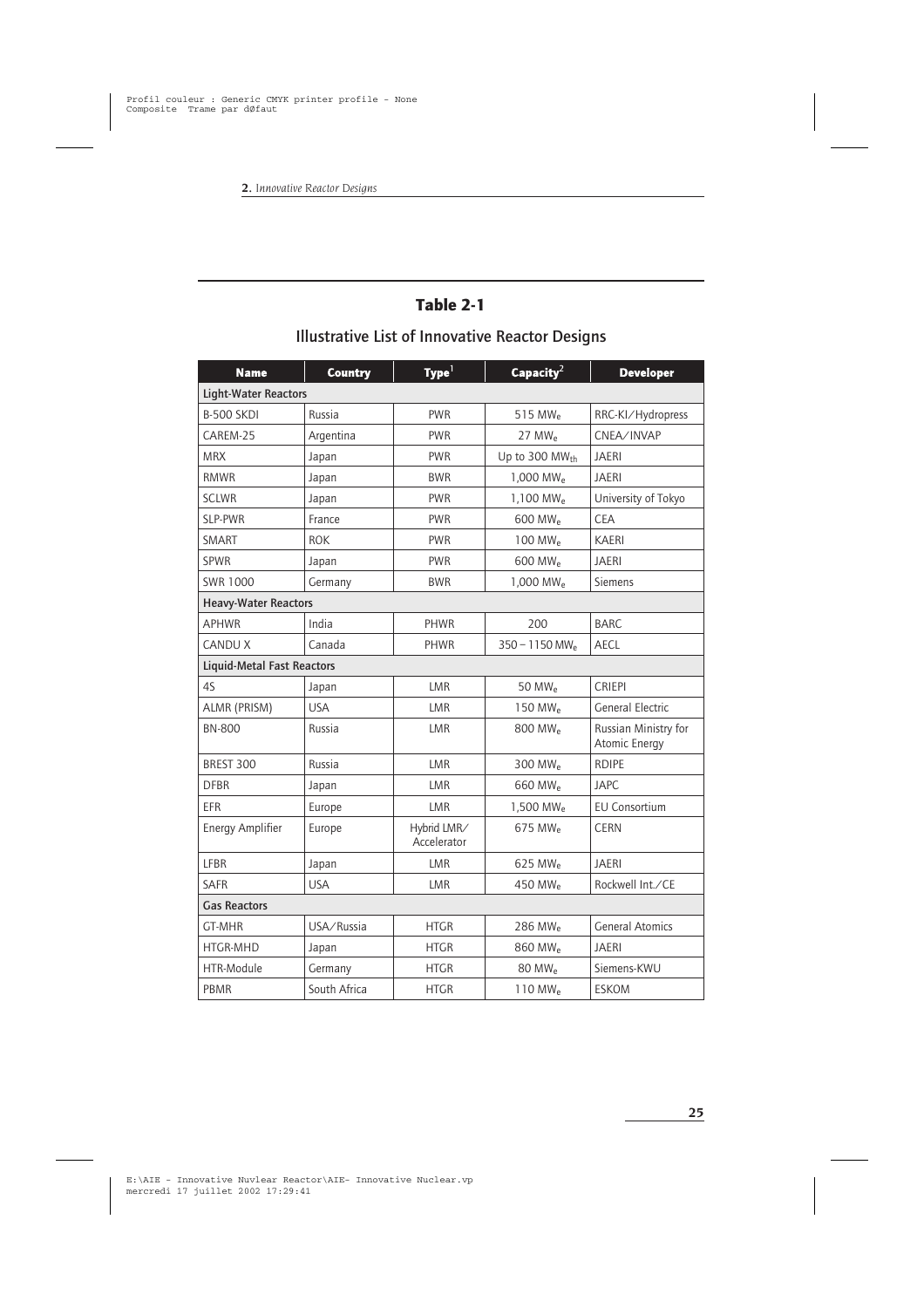#### Table 2-1

#### Illustrative List of Innovative Reactor Designs

| <b>Name</b>                                         | <b>Country</b>              | Type <sup>1</sup>                                               | Capacity <sup>2</sup> | <b>Developer</b>       |
|-----------------------------------------------------|-----------------------------|-----------------------------------------------------------------|-----------------------|------------------------|
| <b>Molten-Salt Reactors</b>                         |                             |                                                                 |                       |                        |
| <b>FUJI</b>                                         | Japan/Russia/<br><b>USA</b> | <b>MSR</b>                                                      | 100 MW <sub>e</sub>   | <b>ITHMSO</b>          |
| MSR-NC                                              | Russia                      | <b>MSR</b>                                                      | 470 MW <sub>e</sub>   | RRC-KI                 |
| <b>USR</b>                                          | <b>USA</b>                  | <b>MSR</b>                                                      | $625$ MW <sub>e</sub> | ORNL                   |
| <b>Thorium-Fuelled Reactors</b>                     |                             |                                                                 |                       |                        |
| RTFR (Radkowsky<br>Thorium Fuel<br>Reactor)         | Russia/USA/<br>Israel       | Thorium fuel<br>concept only,<br>applicable to<br>LWRs and HWRs | Small to Large        | RCC-KI/BNL/BGU         |
| <b>District-Heating Reactors</b>                    |                             |                                                                 |                       |                        |
| <b>KNDHR</b>                                        | <b>ROK</b>                  | <b>LWR</b>                                                      | 10 MW <sub>th</sub>   | <b>KAERI</b>           |
| <b>MARS</b>                                         | Italy                       | <b>PWR</b>                                                      | 600 MW <sub>th</sub>  | Rome University        |
| <b>NHR-200</b>                                      | China                       | <b>PWR</b>                                                      | $200$ Mth $W_{th}$    | <b>INET</b>            |
| <b>RUTA</b>                                         | Russia                      | <b>LWR</b>                                                      | 20 MW <sub>th</sub>   | <b>RDIPF</b>           |
| SECURE-H                                            | Sweden                      | <b>PWR</b>                                                      | 400 MW <sub>th</sub>  | <b>ASEA</b>            |
| <b>Decentralised Nuclear-Heating Power Reactors</b> |                             |                                                                 |                       |                        |
| Compact HTGR Gas<br>Turbine                         | <b>USA</b>                  | <b>HTGR</b>                                                     | 29 MW <sub>e</sub>    | <b>General Atomics</b> |
| <b>Ship Reactors</b>                                |                             |                                                                 |                       |                        |
| Barge-Mounted<br>KLT-40C                            | Russia                      | <b>PWR</b>                                                      | 35 MW <sub>e</sub>    | OKBM                   |
| <b>BBR</b>                                          | France                      | <b>MSR</b>                                                      | 5,000 MWth            | <b>CEA</b>             |

*1. PWR: pressurised-water reactor; BWR: boiling-water reactor; PHWR: pressurised heavy-water reactor; LMR: liquid-metal reactor; HTGR: high-temperature gas-cooled reactor; MSR: molten-salt reactor; LWR: light-water reactor; HWR: heavy-water reactor.*

*2. MWth : the thermal power produced by the reactor, before conversion to electricity; MWe : the electrical power produced by the power plant.*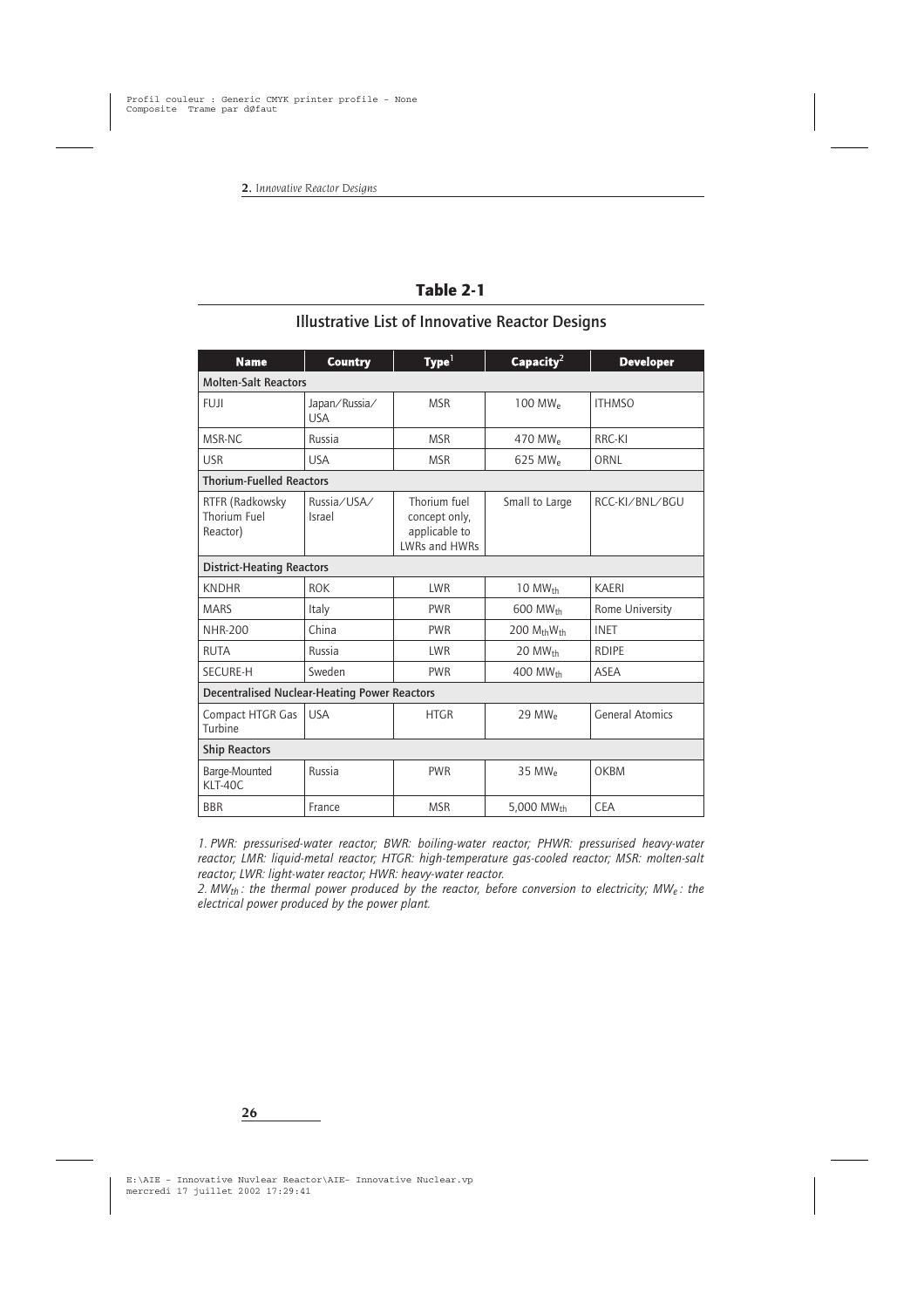#### Table 2-2

#### Innovative Reactor Designs Covered in This Report

| <b>Name</b>                       | <b>Country</b>              | <b>Type</b>                   | <b>Capacity</b>          | <b>Developer</b>          | <b>Style</b>           | <b>Current Use</b>                           |  |
|-----------------------------------|-----------------------------|-------------------------------|--------------------------|---------------------------|------------------------|----------------------------------------------|--|
| <b>Light-Water Reactors</b>       |                             |                               |                          |                           |                        |                                              |  |
| Barge-<br>Mounted KLT-<br>40C     | Russia                      | <b>PWR</b>                    | 35 MW <sub>e</sub>       | OKBM                      | PV/Loop <sup>8</sup>   | Ship Power                                   |  |
| CAREM-25                          | Argentina                   | <b>PWR</b>                    | 27 MW <sub>e</sub>       | CNEA/INVAP                | Integral <sup>9</sup>  | N/A                                          |  |
| <b>MRX</b>                        | Japan                       | <b>PWR</b>                    | Up to 300 MWth           | <b>JAERI</b>              | Integral               | N/A                                          |  |
| <b>NHR-200</b>                    | China                       | <b>PWR</b>                    | 200 MW <sub>th</sub>     | <b>INET</b>               | Integral               | Desalination<br>and District<br>Heat (NHR 5) |  |
| SMART                             | <b>ROK</b>                  | <b>PWR</b>                    | 100 MW <sub>e</sub>      | <b>KAERI</b>              | Integral               | N/A                                          |  |
| <b>Heavy-Water Reactors</b>       |                             |                               |                          |                           |                        |                                              |  |
| CANDU X                           | Canada                      | PHWR                          | 350-1150 MW <sub>e</sub> | AECL                      | PT <sup>10</sup>       | N/A                                          |  |
| <b>Liquid-Metal Fast Reactors</b> |                             |                               |                          |                           |                        |                                              |  |
| BREST 300                         | Russia                      | LMR                           | 300 MW <sub>e</sub>      | <b>RDIPE</b>              | LPV/Loop <sup>11</sup> | N/A                                          |  |
| Energy<br>Amplifier               | Europe                      | Hybrid<br>LMR/<br>Accelerator | 675 MW <sub>e</sub>      | <b>CERN</b>               | Pool                   | N/A                                          |  |
| <b>Gas Reactors</b>               |                             |                               |                          |                           |                        |                                              |  |
| <b>GT-MHR</b>                     | USA/Russia                  | <b>HTGR</b>                   | 286 MW <sub>e</sub>      | General<br><b>Atomics</b> | PV/Loop                | N/A                                          |  |
| <b>PBMR</b>                       | South Africa                | <b>HTGR</b>                   | 110 MW <sub>e</sub>      | <b>ESKOM</b>              | PV/Loop                | N/A                                          |  |
| <b>Molten-Salt Reactors</b>       |                             |                               |                          |                           |                        |                                              |  |
| <b>FUJI</b>                       | Japan/Russia/<br><b>USA</b> | <b>MSR</b>                    | 100 MW <sub>e</sub>      | <b>ITHMSO</b>             | LPV/Loop               | N/A                                          |  |
| Other                             |                             |                               |                          |                           |                        |                                              |  |
| <b>RTFR</b>                       | Russia/USA/<br>Israel       | PWR/<br><b>PHWR</b>           | Small to Large           | RCC-KI/BNL/<br><b>BGU</b> | PV and PT              | N/A                                          |  |

*<sup>8.</sup> Pressure-vessel (PV)/loop reactors house the reactor core in a high-pressure vessel and accommodate reactor coolant pumps and any steam generators in external circuits or loops.*

*<sup>9.</sup> Integral reactors house all principal NSSS components, including the reactor core, the pressuriser, the primary heat exchangers and any reactor coolant pumps, in a single pressure vessel.*

*<sup>10.</sup> Pressure-tube (PT) reactors accommodate the fuel and reactor coolant in several hundred tubes in the reactor core. The tubes are surrounded by a moderator.*

*<sup>11.</sup> Low-pressure vessel (LPV)/loop reactors house the reactor core in a low-pressure vessel or tank, and accommodate steam generators and reactor coolant pumps in external circuits or loops.*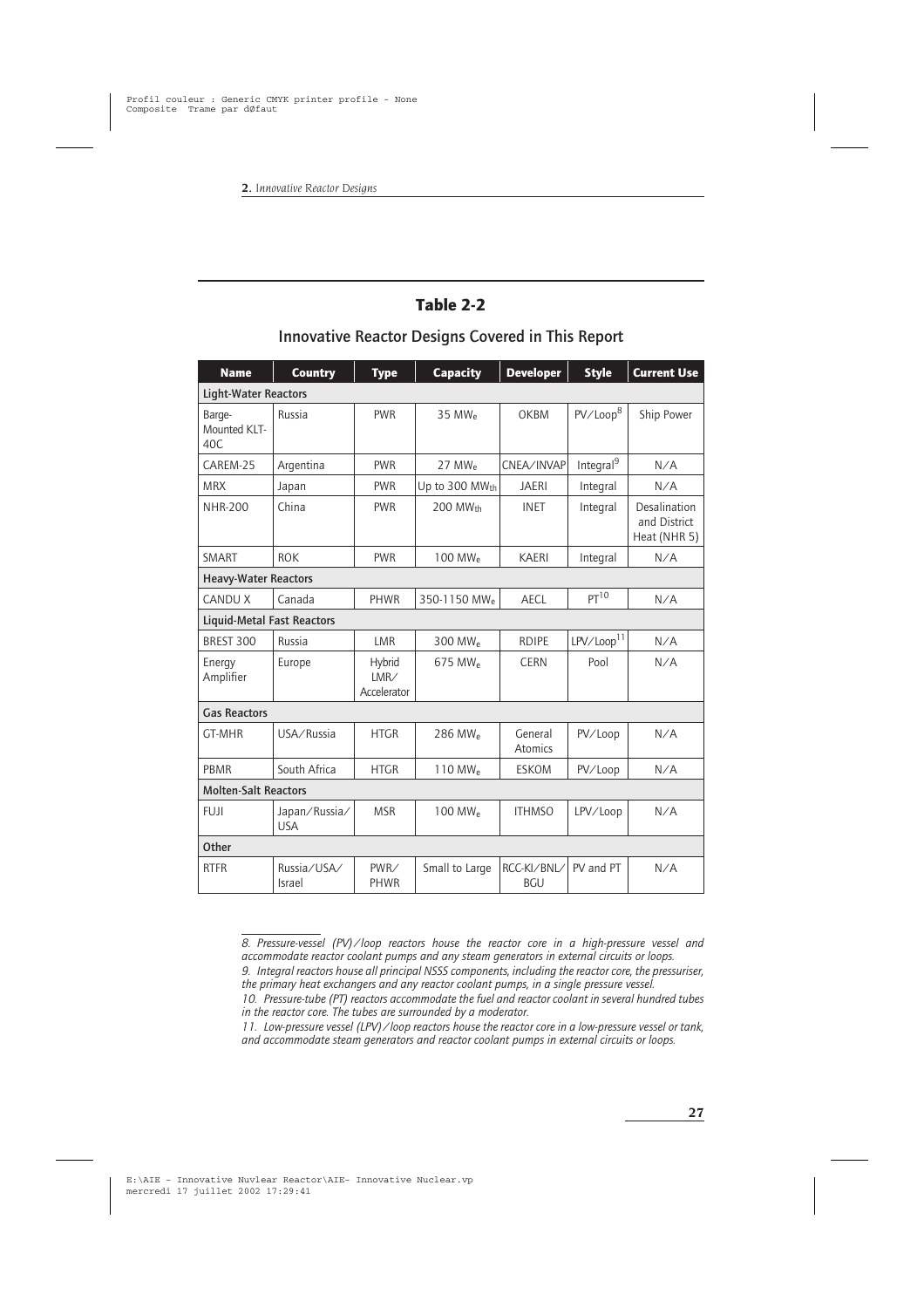## Overview of Twelve Innovative Reactor Designs

The innovative reactor groups covered in this report are described briefly below. More detailed descriptions, provided by the designers in response to the Three-Agency Study questionnaire, are included in Volumes I and II of the Background Report (3A 2001).

All of the innovative reactor designs in Table 2-2 can be used in small and medium-sized reactors,<sup>12</sup> although some of the designs are also appropriate for large reactors. Several of the designs offer temperatures well above those available from current water-cooled reactors.

#### *Light-Water Reactors*

#### Barge-Mounted KLT-40C, CAREM-25, MRX, NHR-20, SMART

The five light-water reactors (LWRs) in Table 2-2 have outputs of 300 MWe or less. They use traditional pressurised-water reactor (PWR) technologies, such as a pressure vessel housing the reactor core, fuel enriched to approximately 3.5 % in 235U, and light-water coolant, but they incorporate innovative configurations and features to achieve their design objectives.

The KLT-40C, like today's operating PWRs, is a pressure-vessel/loop (PV/loop) reactor. In this configuration, hydraulic loops that include a circulation pump and a steam generator connect to the pressure vessel and provide coolant circulation through the reactor core. The other four designs are integral reactors, in which all components of the nuclear steam supply system (NSSS) and the reactor system, including the pressuriser, the primary heat exchangers and any reactor coolant pumps, are housed within a single pressure vessel.

*<sup>12.</sup> The IAEA classifies reactors according to their electrical output as follows: less than 300 MWe as small reactors, 300 MWe to 700 MWe as medium-sized reactors and greater than 700 MWe as large reactors.*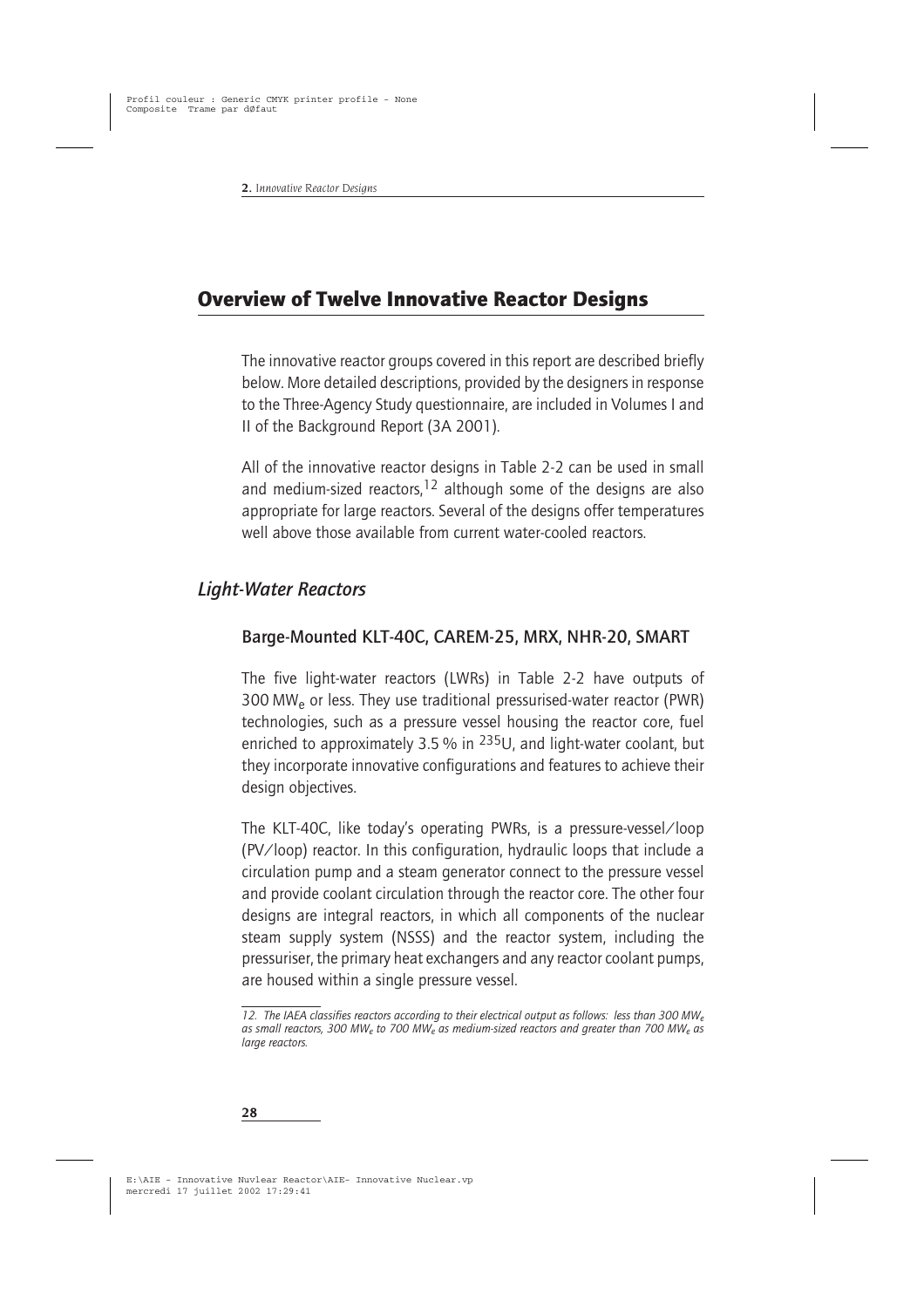The CAREM-25, which produces 100 MW<sub>th</sub>/27 MW<sub>e</sub>, is a demonstration or prototype reactor.<sup>13</sup>

The designers of all five reactors strive to enhance safety by increasing the amount of water (on a per-MW basis) in the pressure vessel, reducing the core-power density and increasing the use of passive systems, relative to current PWRs. All of these reactors use fuel and have fuel cycles similar to those of current PWRs.

Small reactors of traditional design may be penalised by economies of scale, which cause the per-MW cost to decrease as reactor size is increased, if they are simply downsized versions of plants with larger generating capacities. The reactors in this group strive to overcome these economies of scale while achieving advantages in safety and operation. To this end, the four integral reactor designs reduce the number of pressure vessels and support components below those of current LWRs and eliminate large amounts of reactor-coolant system piping. The KLT-40C reactor incorporates the nuclear power plant in a barge – referred to as a floating power unit (FPU) – that is assembled in a factory. At the end of each 12-year operating cycle, the FPU is taken to a central facility for overhaul and the disposal of accumulated waste and spent fuel. At the end of its operating life, the FPU is delivered to a central facility for decommissioning.

For heat applications, the temperature capabilities of three of the integral reactors and the PV/loop reactor are in the same range as that of current LWRs. The temperature capability of the other integral reactor (the NHR-200) is substantially lower, as it is designed specifically for low-temperature applications such as district heating and desalination.

These designs do not incorporate any innovative technologies in the systems that convert reactor heat to a useful form of energy.

*<sup>13.</sup> After the preparation of this report, the designers reported that the commercial version will have an output in the range of 100 MWe. Nevertheless, the 100 MWth/27 MWe model version is the basis for the discussion in this report.*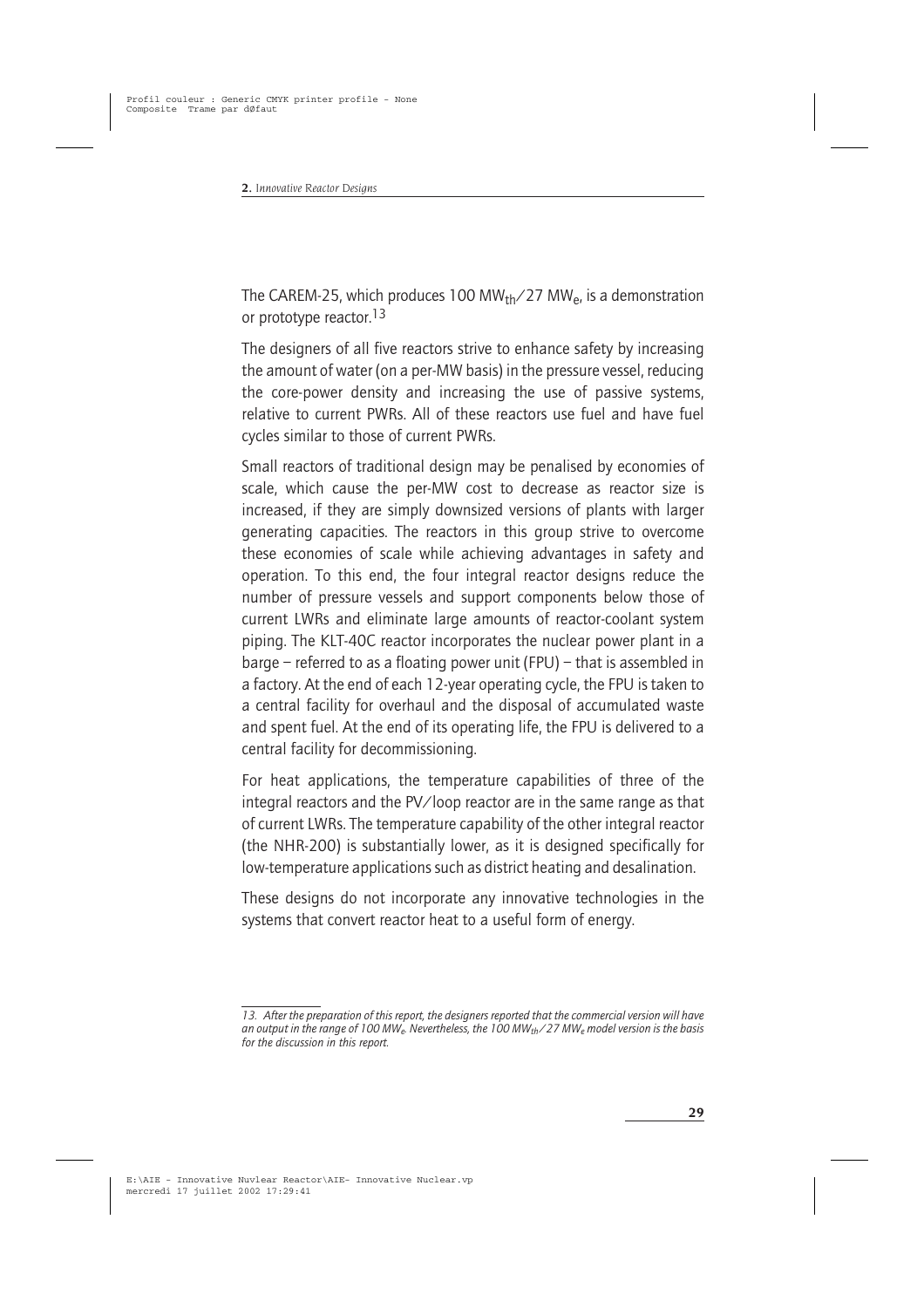#### *Heavy-Water Reactors*

#### CANDU X

The CANDU X is a pressure-tube (PT) reactor. No pressure vessel is used – rather, the reactor coolant boundary within the core consists of a large number of pressure tubes, surrounded by a moderator. The design uses the traditional CANDU equipment configuration for the NSSS; innovative features in the Mark I model include the use of supercritical heavy water for the reactor coolant and of supercritical light water to power the turbine-generator. Supercritical coolant substantially increases the pressure and temperature of the reactor coolant system over those in current CANDU plants. Further innovations proposed for later CANDU X models include the use of supercritical light water as the reactor coolant and the use of a direct cycle.14

The CANDU X retains the passive safety features of current CANDU reactors, such as the two passive shutdown systems, and its design strives to enhance safety by incorporating additional passive decay heat removal capabilities.

The net output of the CANDU X is in the range of 350 MW<sub>e</sub> to 1150 MW<sub>e</sub>, depending on the number of fuel channels used. For heat applications, the temperature capability of the design is greater than that of current pressurised heavy-water reactors (PHWRs), but well below that of hightemperature gas-cooled reactors and liquid-metal fast reactors.

#### *Liquid-Metal Fast Reactors*

#### BREST 300, Energy Amplifier

The two liquid-metal fast reactor designs have outputs of 300 MW<sub>e</sub> and 675 MWe. They are lead-cooled, pool-style reactors, in which the core is housed in a pool that has near-atmospheric pressure at the coolant surface. The BREST 300 uses a loop configuration for the primary heat

*<sup>14.</sup> The questionnaire response covered several CANDU X models. Since the preparation of this report, the CANDU-X developers have defined the "reference" CANDU-X design as incorporating these two innovations. Nevertheless, the Mark I model is the basis for the discussion in this report.*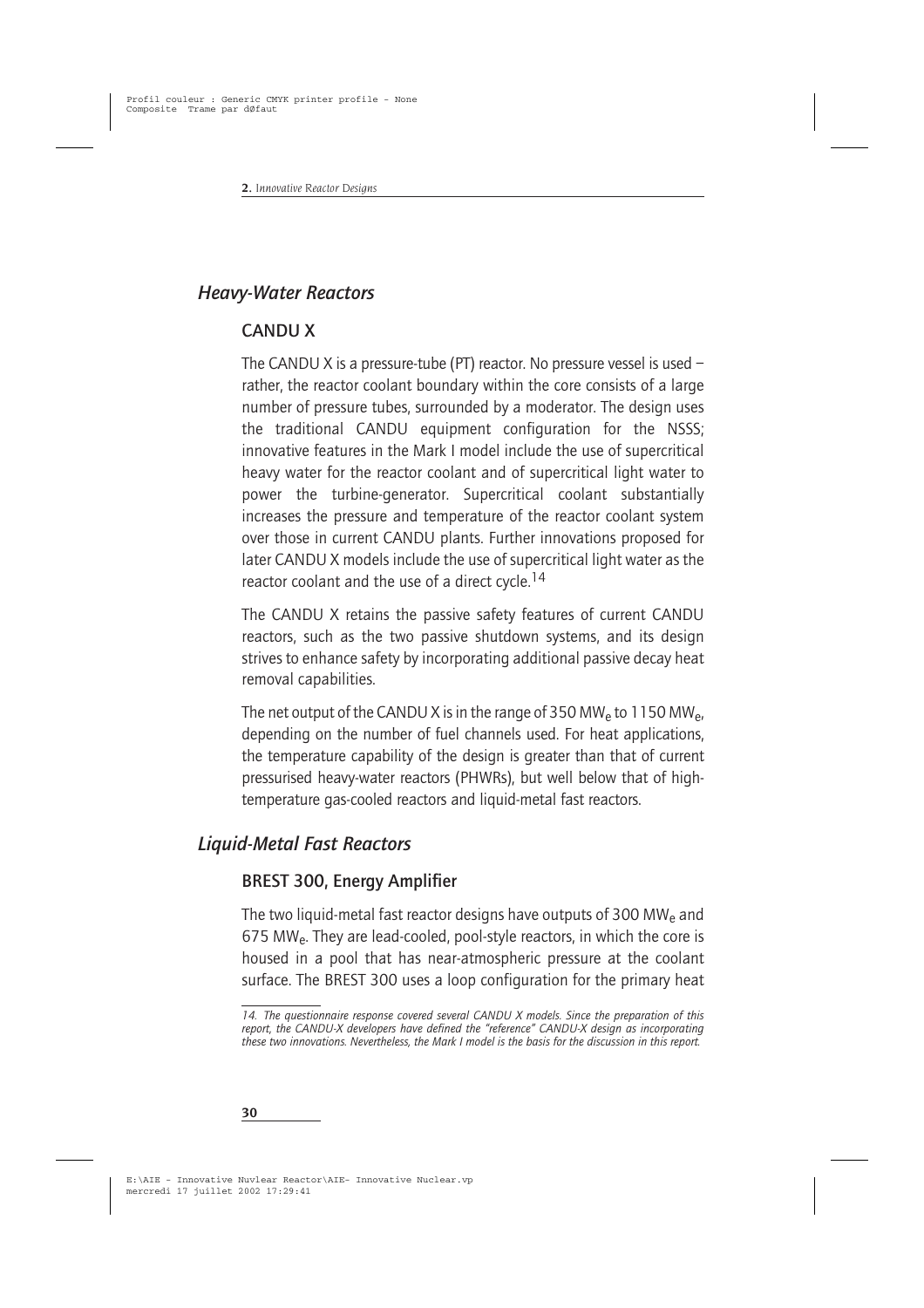removal system, while the steam generators for the Energy Amplifier are housed within the reactor pool.

The BREST 300 uses a mononitride mixed (uranium-plutonium) fuel that is compatible with the lead reactor coolant.

The Energy Amplifier is a hybrid reactor that integrates accelerator and metal-cooled reactor technologies to produce power using a sub-critical reactor core. A beam of high-energy protons from the accelerator is directed at a lead target, which ejects neutrons. The neutrons are only slightly moderated by the lead in the target, are multiplied under subcritical conditions in the reactor core and contribute to the breeding process taking place in the mixed ThUO<sub>2</sub> oxide fuel.

The reactor designs in this group benefit from five decades of research, technology development and prototype or commercial reactor operation in several countries, and from work specifically on lead-cooled fast reactors, largely in the Russian Federation.

The two designs strive to enhance safety through the use of passive decay heat removal systems and the simplification of safety systems. The use of lead coolant avoids the potential for fires and for water-coolant reactions associated with sodium.

These designs offer temperatures substantially above those available from current water-cooled reactors, increasing thermodynamic efficiency. They take advantage of this feature as well as of passive safety features to reduce capital and operating costs, and they have lower fuel-cycle costs than current water-cooled reactors. They can operate as breeders or near-breeders to increase resource utilisation and can ease the management of radioactive waste by consuming plutonium and transmuting minor actinides into stable isotopes.

#### *Gas Reactors*

#### GT-MHR, PBMR

The two gas-cooled reactor designs are PV/loop reactors that use helium as the coolant and graphite as the moderator. They build on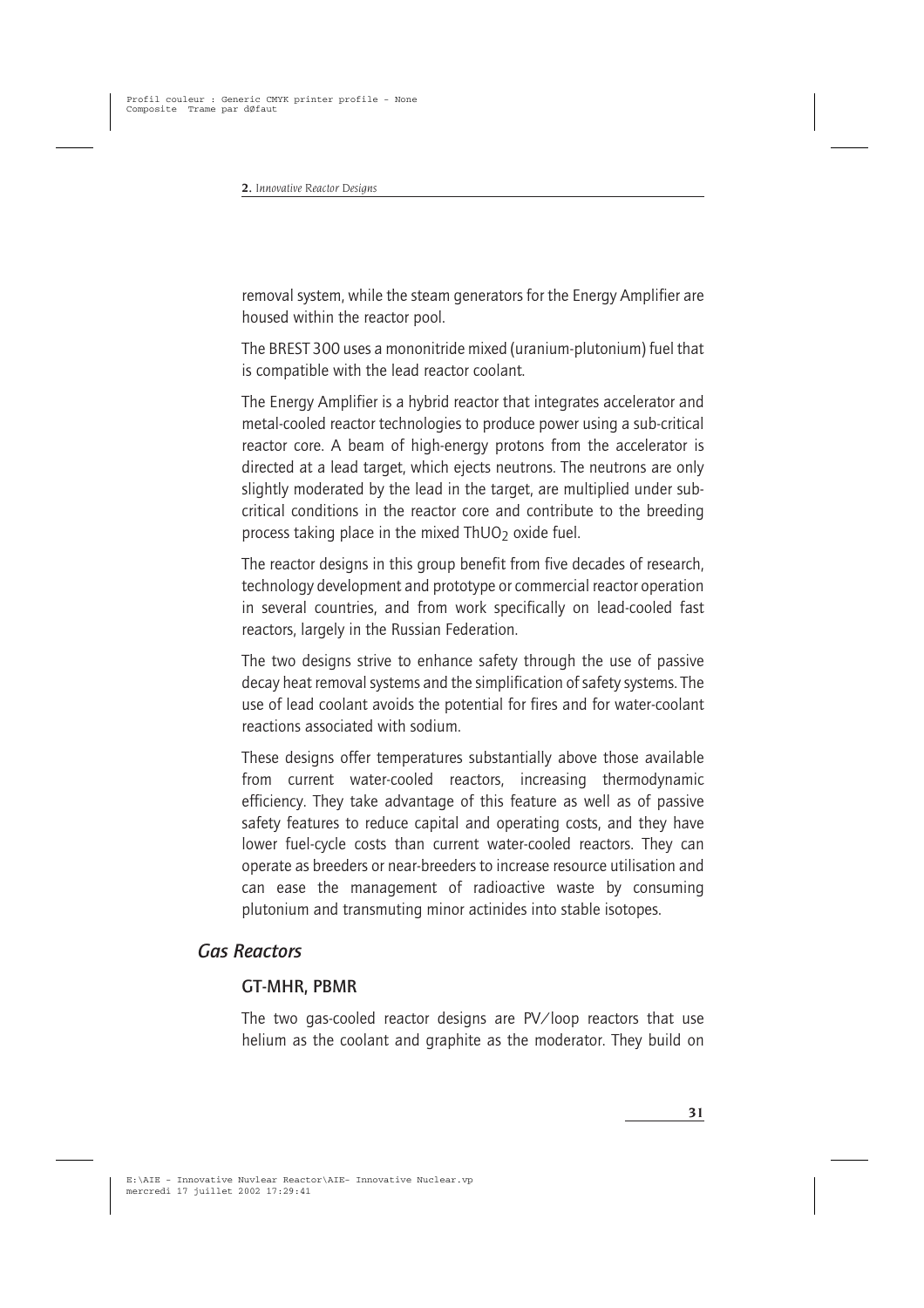developments in high-temperature gas-cooled reactor (HTGR) technology over the last 40 years. They also benefit from the operating experience of the AVR and Peach Bottom prototype/demonstration reactors, the THTR demonstration reactor and the Fort St. Vrain<sup>15</sup> demonstration/ commercial reactor, as well as recent advances in gas-turbine technology. The Fort St. Vrain plant experienced major problems with water ingress via the helium circulators. The designs considered here incorporate features to avoid this problem as well as other problems encountered during the operation of prototype and commercial reactors.

These designs use the  $TRISO<sup>16</sup>$  fuel-particle design that has been developed over the past 40 years, largely in the United States and Germany. Designers believe that traditional containment structures of the type used with water-cooled reactors are not needed with this fuel, which would reduce construction and operating costs.

The GT-MHR core structure consists of stacks of hexagonal graphite blocks that have passages for the helium coolant flow and columns of graphite pellets that contain the TRISO fuel particles. In the PBMR, the active core consists of a large number of "pebbles" about the size of billiard balls surrounded by columns of graphite reflector blocks. Some pebbles are graphite and serve a moderator function; others contain TRISO particles with fissile material; still others may contain TRISO particles with fertile fuel.

The designers of both reactors strive to enhance safety by exploiting the inherent and passive safety features made possible by the technology. These include negative temperature-reactivity coefficients sufficiently strong to shut down the reactors, low power density and high heat capacity, as well as the capability of the TRISO fuel to retain hightemperature fission products.

*<sup>15.</sup> The AVR and THTR reactors operated in Germany, the Peach Bottom reactor operated in Pennsylvania in the United States, and the Fort St. Vrain reactor operated in Colorado in the United States.*

*<sup>16.</sup> TRISO particles, with an outside diameter of less than one mm, have a uranium or thorium oxide core with four coatings. Designers believe that silicon carbide coatings can serve the containment function that is provided by the containment buildings of water-cooled reactors. A porous, pyrolytic-carbon inner coating accommodates fission gases. The pressure-retaining capability of the TRISO particle is maintained up to about 1,600°C, which is above the temperature reached under the most severe accident scenarios.*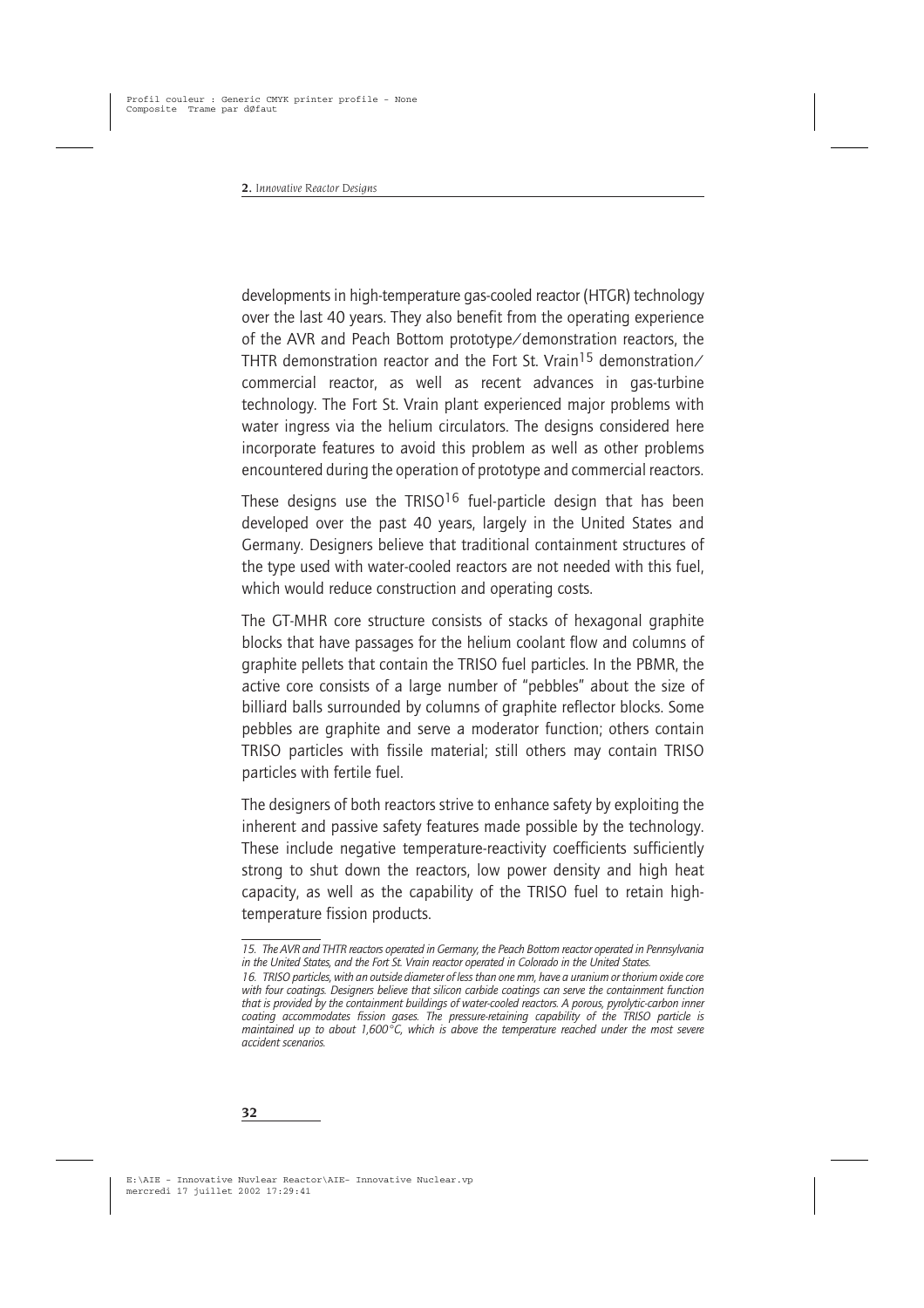Both designs use direct cycles and modern, high-efficiency gas-turbine technology to simplify the energy conversion equipment and to increase thermodynamic efficiency. The compact configuration of the reactors and of the helium-turbine power conversion systems reduces area requirements for plants.

With net electrical outputs in the range of 100  $MW_{e}$  to 300  $MW_{e}$ , the GT-MHR and PBMR are considered small reactors. Compared with current water-cooled reactors, they offer a substantial increase in temperature for heat applications.

#### *Molten-Salt Reactors*

#### FUJI

The FUJI is a low-pressure vessel (LPV)/loop-style reactor. It uses a graphite moderator and a molten-salt coolant. The design builds on the molten-salt reactor technology developed at Oak Ridge National Laboratory (ORNL) in the United States and the operating experience of the Molten-Salt Reactor Experiment (MSRE), which was operated by ORNL for over 32 months in the late 1960s.

A unique feature of molten-salt reactors is that the uranium and thorium fuel is dissolved in the molten-salt coolant. The salt mixture can include <sup>232</sup>ThF<sub>4</sub> (which is fertile), <sup>233</sup>UF<sub>4</sub> (which is fissile) and <sup>7</sup>LiF-BeF<sub>2</sub> (the principal solvent salt). These reactors have very strongly negative temperature-reactivity coefficients, stemming from the combination of the strong negative temperature-reactivity coefficient provided by the graphite moderator and the reduction in molten-salt density, and hence in the amount of fuel in the core, that accompanies increasing temperature.

The FUJI, with an electrical output of 100 MW<sub>e</sub>, is considered a small reactor. Its designers strive to enhance safety by exploiting the inherent and passive safety features made possible by the technology. The design ensures that no materials with moderating capability are located in the vicinity of the reactor vessel, so that the molten-salt/fuel fluid cannot achieve criticality outside the core in the event of an accident involving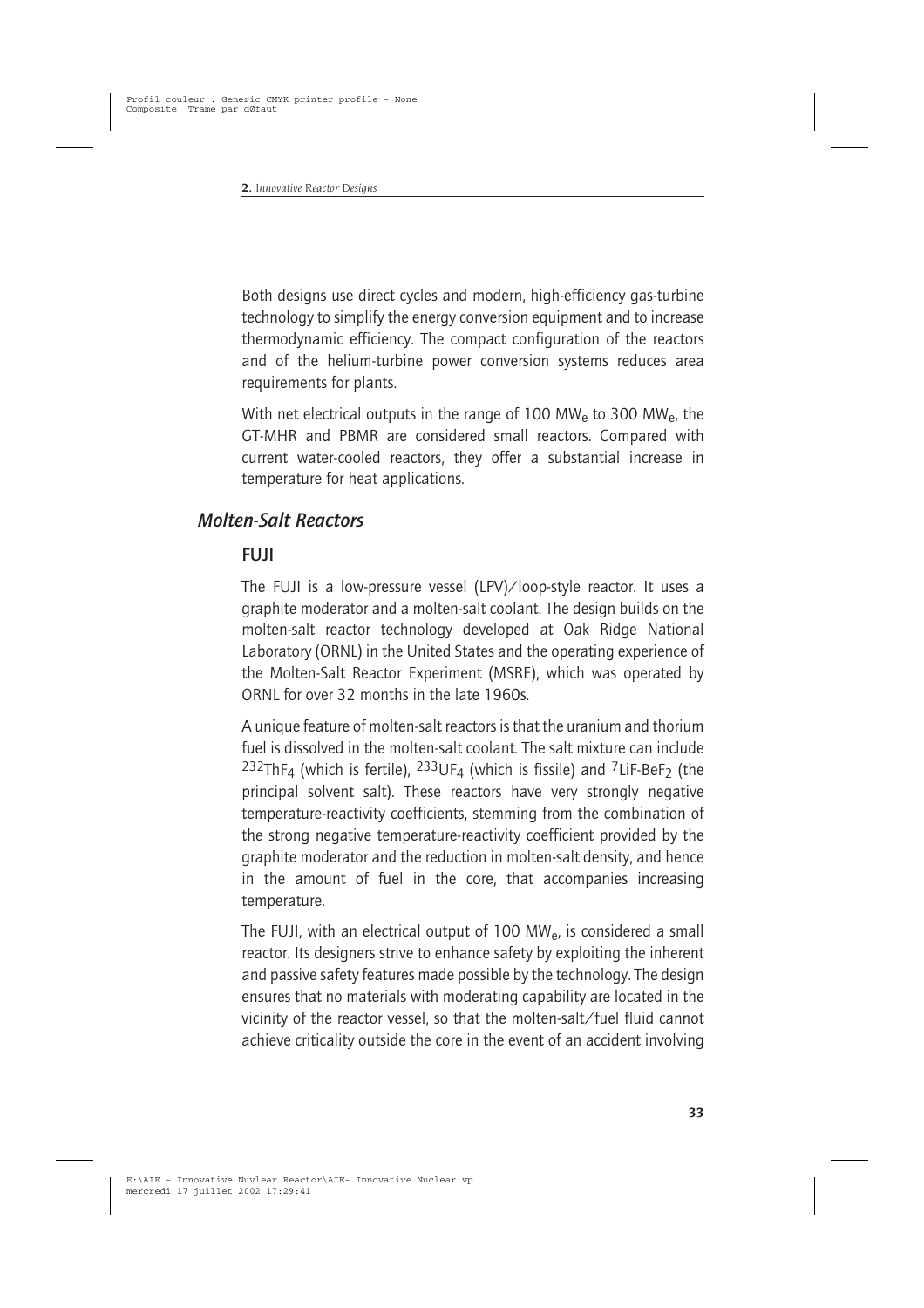leakage of molten salt from the vessel. The design offers a substantial increase in temperature capability for heat applications as compared with current water-cooled reactors.

#### *Other*

#### RTFR

The Radkowsky Thorium Fuel Reactor (RTFR) concept is not a reactor design, but rather a fuel and fuel-cycle concept that can be adapted for use in water-cooled reactors. Although applicable in principle to both light-water-cooled and heavy-water-cooled reactors, the design focus to date has been on LWR applications (PWRs).

The RTFR fuel concept consists of a seed-blanket unit fuel assembly containing enriched uranium (less than 20 %  $^{235}$ U) in the central region and thorium in the surrounding blanket. The blanket material also contains a small amount (about 0.1 %) of enriched uranium.

The principal benefits of the concept include the use of abundant thorium fuel, which preserves uranium resources, and a substantial reduction in the quantities of uranium-derived actinides that are produced during reactor operation.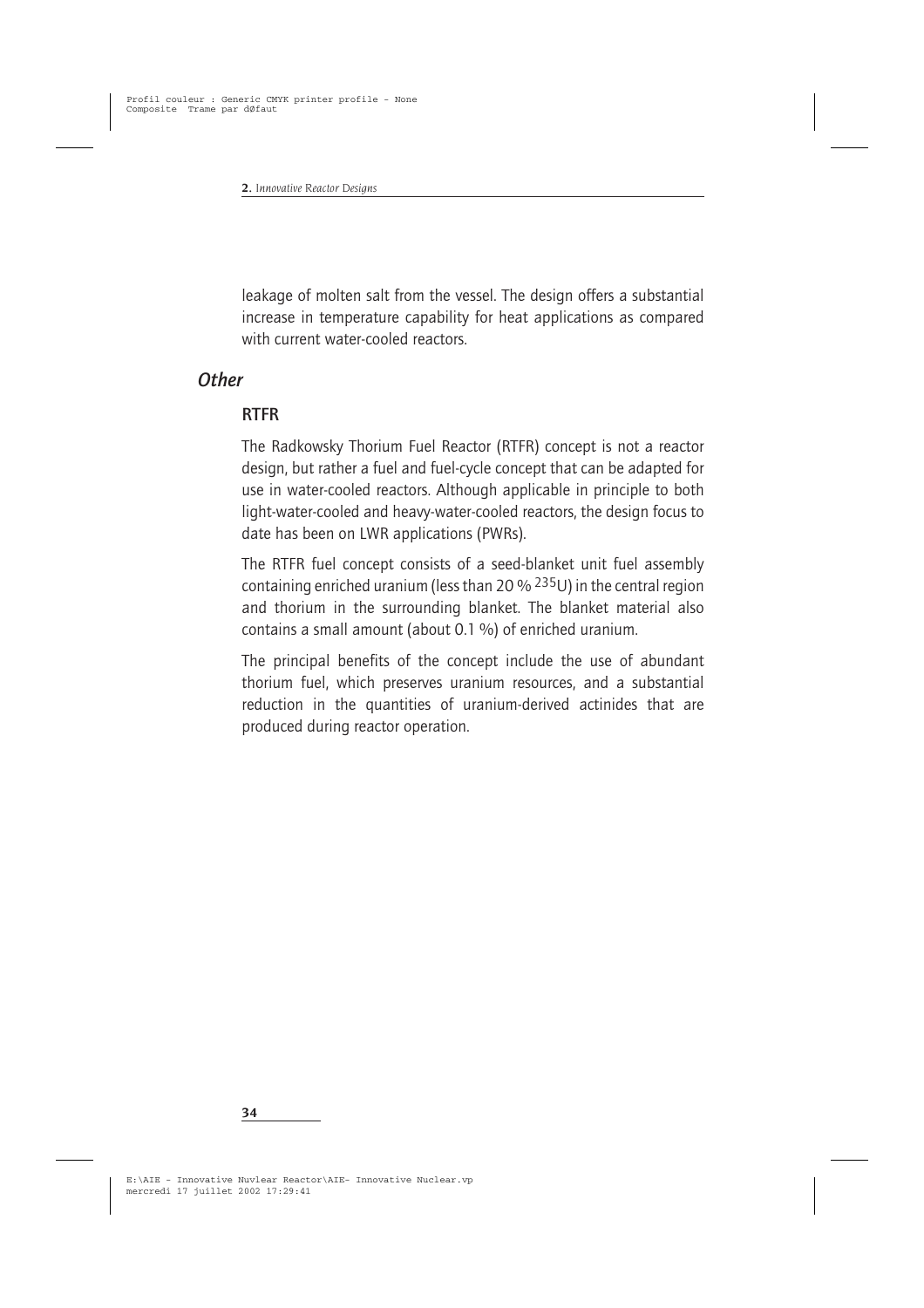# **CHAPTER 3 APPROACHES TO MEETING GOALS FOR INNOVATIVE REACTORS**<sup>17</sup>

Innovative nuclear reactors can achieve high performance on each of the six characteristics – safety, economic competitiveness, proliferation resistance and safeguards, waste management, efficiency of resource use, and flexibility of application  $-$  in a number of ways. This chapter describes, for each characteristic, the goals that innovative reactors are designed to meet and the general approaches to meeting them taken by the reactor designs covered in this report. It includes a table (Table 3-1) summarising briefly how each design makes use of these approaches. A more detailed version of this table is available in Volume I of the Background Report (3A 2001).

Not all of the general approaches to achieving goals that are described here are applicable to all innovative reactor designs. Moreover, the benefit derived from applying an approach to a given design depends on the specifics of that design. The fact that a specific approach is included in this study cannot be interpreted as a finding by the study team that this approach indeed yields specific results with regard to one of the characteristics. Rather, the approaches included here should be seen as proposals that are currently under discussion or development.

## **Safety**

#### *Safety Goals*

The safety design goals of future reactors are three-fold: to reduce the likelihood and severity of core damage and of radioactive release following core damage, to achieve the safety objectives in a cost-

*<sup>17.</sup> The terms "enhance", "reduce", "increase" and "decrease" as used in this chapter are relative to the current generation of reactors.*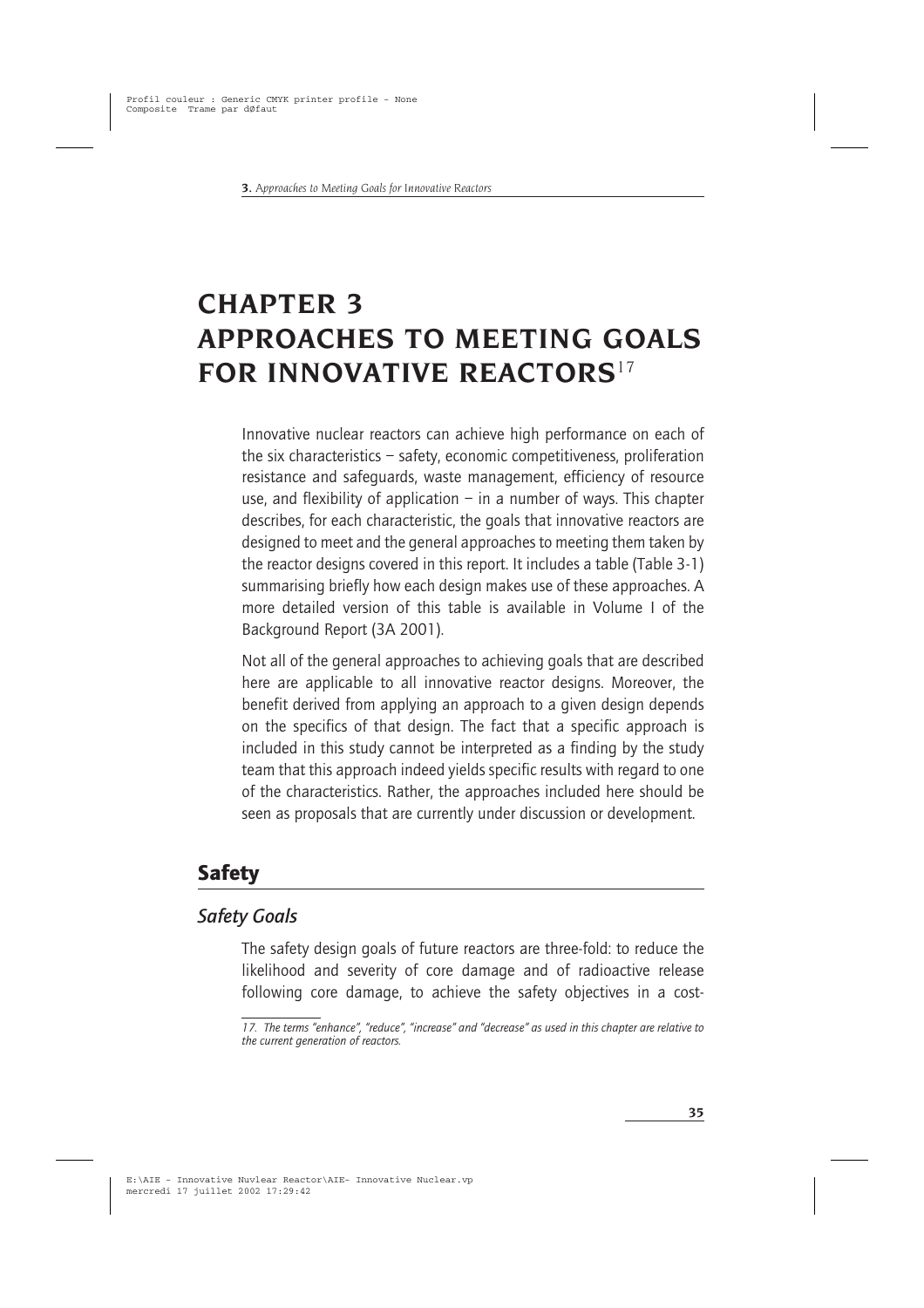effective manner, and to achieve them in a manner that is sufficiently obvious and transparent to reassure the public.

Specific safety goals for new nuclear reactor designs include the following:

- **Simplify and reduce costs.** Safety in current nuclear power plant designs is achieved through considerable complexity and cost, incurred at all stages of the project – design, construction and operation. Simplifying and reducing the cost of safety systems and processes, from hardware systems to inspection and testing, is therefore a goal of new designs.
- **Address public concerns.** Another goal of future nuclear power plant designs is to address public concerns over safety, which were aggravated by the Three-Mile Island and Chernobyl accidents. Public concerns extend to power plants, fuel-fabrication facilities, fuelreprocessing plants, nuclear waste-management activities and the transport of radioactive materials. Specific goals may include limiting the effects of any accident to the local area or to within the site boundary. The ability to demonstrate the safety of a new reactor type by simulating an accident in a prototype plant may also be important.
- Ensure that all *new* potential threats to safety are considered. Modern nuclear power plants are considered safe by the regulatory bodies that have jurisdiction over them and by experts in the nuclear industry. But the introduction of new technologies may bring new threats that must be considered. For example, there is increasing use of computer-based control, safety and information systems in new nuclear power plant designs; at the same time, there is a rapidlyexpanding move to connect nuclear plant-data systems electronically to a variety of external organisations, ranging from other company locations to contractors and service organisations. These factors may allow a "hacker" to gain access to such systems at a nuclear power plant. A specific goal of new nuclear power plants is to assure that all potential *new* threats to safety are considered. This may require an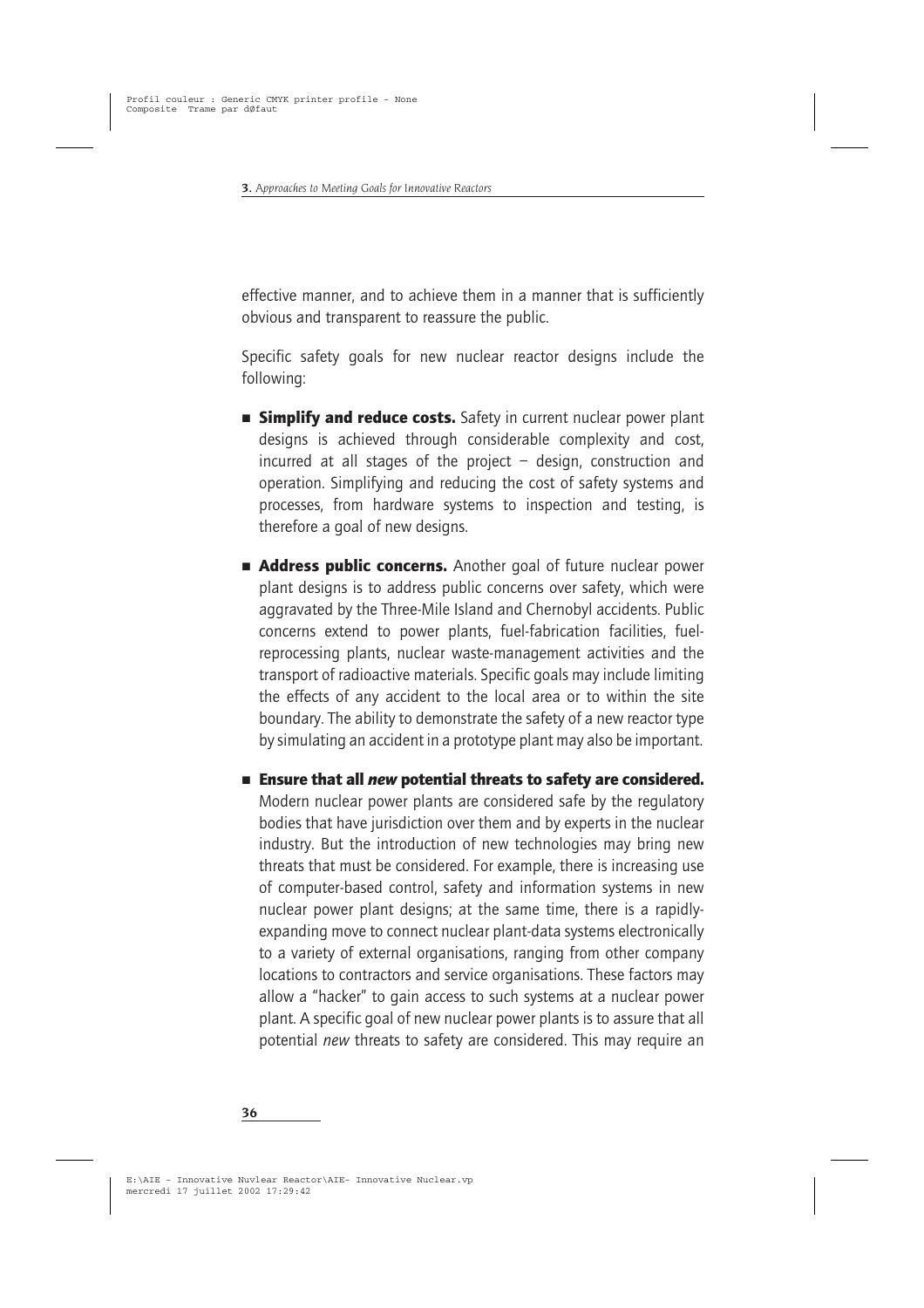increase in the scope of the probabilistic safety assessment carried out for each plant.

**Protect against human error and actions.** Human error has been a significant or dominant factor in most nuclear accidents. A goal of future nuclear plants is to gain immunity from human error as well as from malicious actions.

## *General Approaches to Achieving Safety Goals*

The designers of the innovative reactors considered in this report have proposed a number of approaches to achieving safety goals (see Table 3-1). They include:

- Limiting the maximum power that can be reached under all circumstances. This can be achieved, for example, by
	- *operating with a sub-critical core:* Precludes criticality accidents when used in conjunction with other features. The core does not "go critical" at any time.
	- *incorporating inherent features that limit power to 100 %* of the rated power of the unit: Precludes power excursion<sup>18</sup> accidents.
	- *incorporating inherent and passive features that limit* **power to a safe level:** Assures that the reactor power cannot rise to levels that would threaten the operating staff or the public. This safety benefit is achieved through features that shut the reactor down without the need for operator action or the initiation of special systems.
- **Using passive decay heat rejection.** Heat may be transferred to the environment passively in several ways:
	- *directly to the environment:* Decay heat is transferred directly from the reactor vessel to the environment by a combination of radiation and conduction, without operator action or the use of

*<sup>18.</sup> A power excursion is an abrupt increase in power.*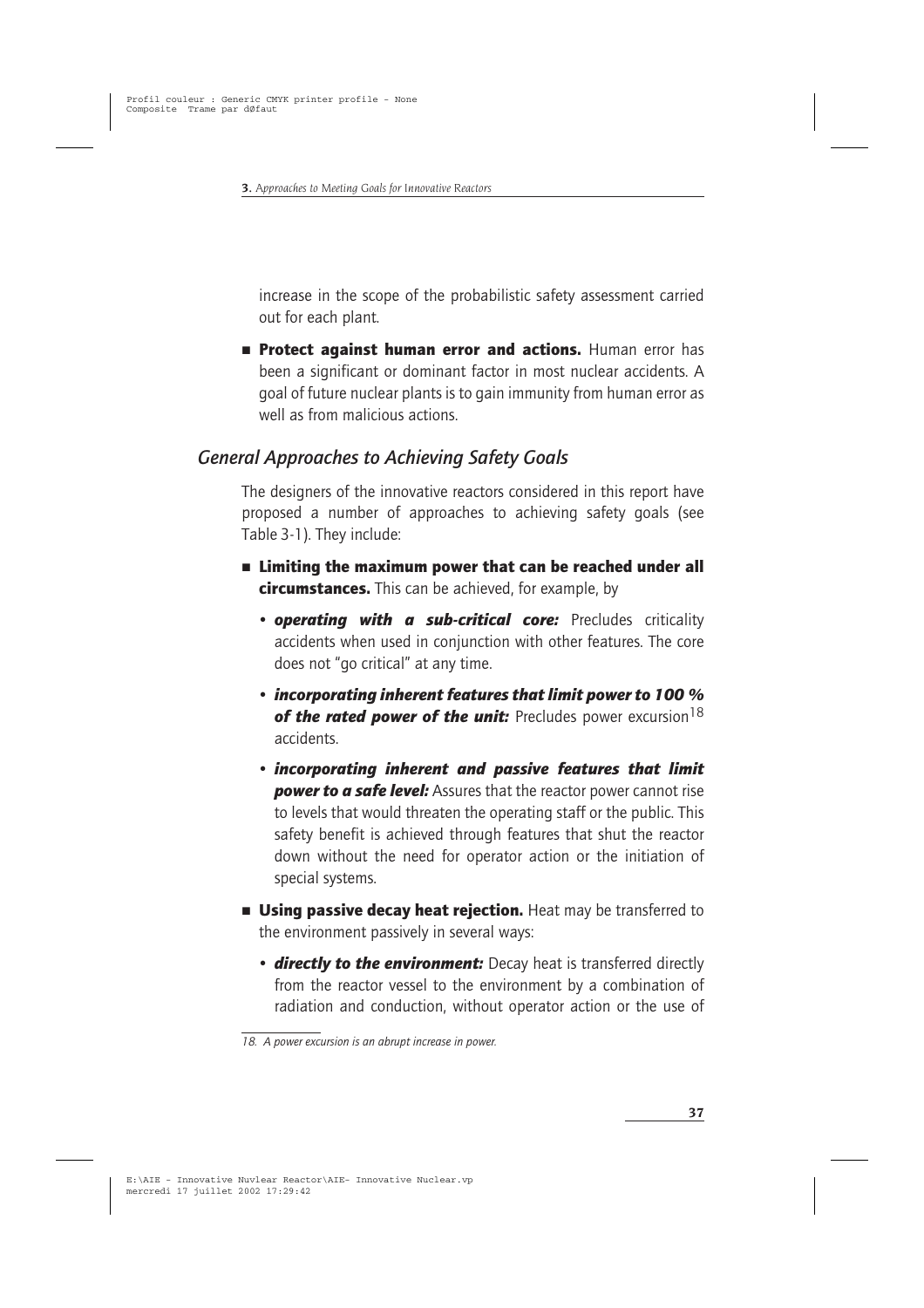special systems. This approach prevents the fuel from reaching temperatures that could pose a threat to station staff or the public.

- *to the environment via an intermediate circuit:* An intermediate circuit conducts heat from the reactor coolant to the environment using natural convection.
- *in the absence of coolant in the reactor vessel and/or the* **reactor coolant system:** Avoids reliance on active emergency core-cooling systems as the last defence against fuel melting.
- **Incorporating robust reactor coolant systems.** Designs may incorporate features such as
	- *coolant circulation by natural convection at all power levels:* Eliminates the requirement for reactor coolant circulation pumps, thereby improving the reliability of fuel cooling.
	- *increased reactor-coolant system inertia:* Passive features are used to extend the time required for reactor coolant circulation to stop after a loss of power to the circulating pumps, thereby increasing the time available to activate decay heat removal systems.
	- *increased specific coolant inventory (volume of coolant* **per MW):** Increases a reactor's tolerance to loss of cooling and extends the time available to activate decay heat removal systems.
- **Example 1 Reducing the power density in the core:** Increases a reactor's tolerance to power excursions and loss of cooling by operating the fuel at a lower normal power level. The capability of the fuel to retain heat before temperatures that could damage it are reached is increased, thereby increasing the time available for safety systems to be activated and/or for operators to act. Peak fuel temperatures are reduced under accident conditions.
- **Example 1** Reducing the number of components in the primary and secondary systems: Innovative technologies are used to reduce the number of components while still meeting safety objectives, resulting in increased reliability and reduced capital and operating costs.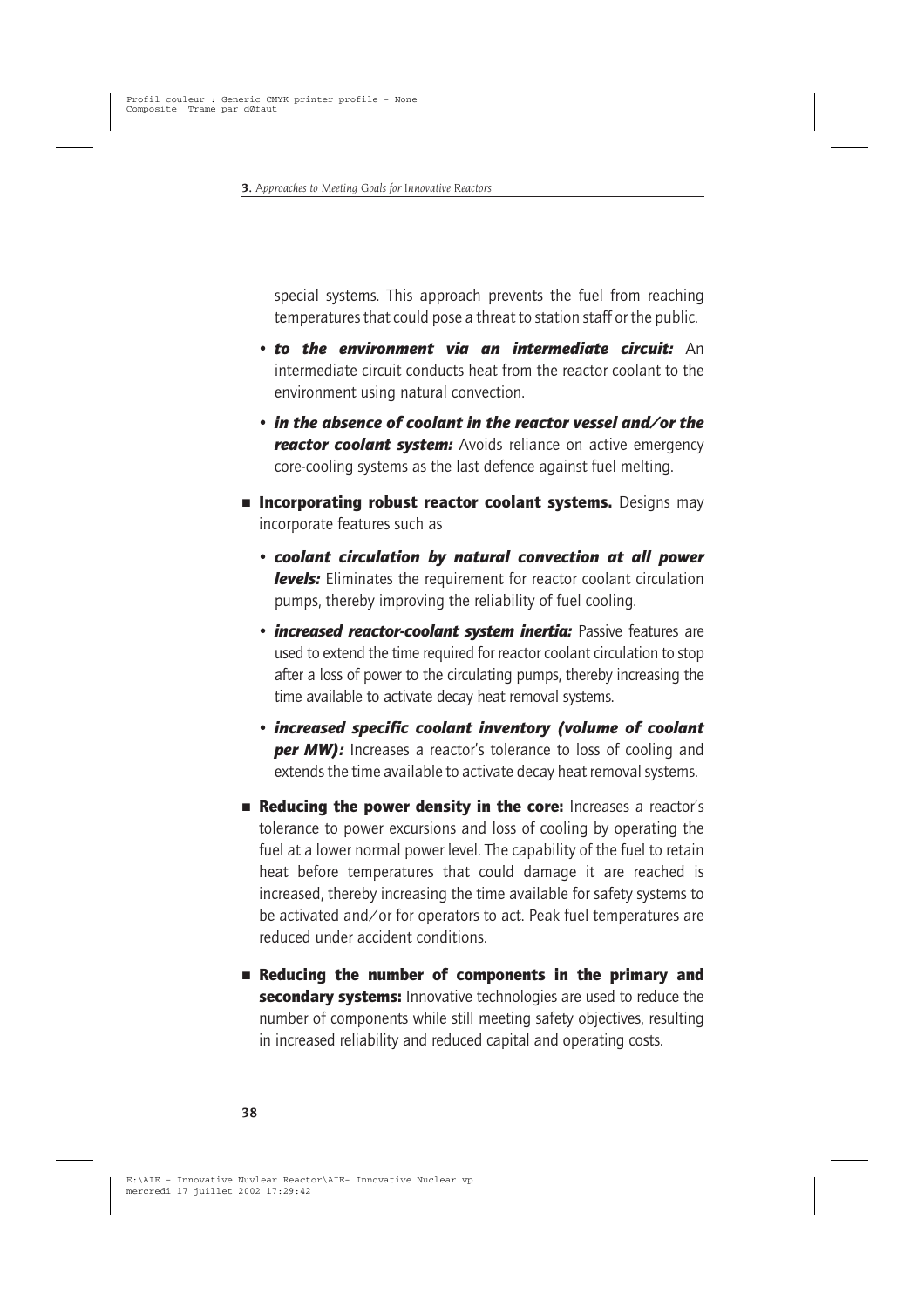- **E** Using advanced and compatible materials. For example,
	- *using in-core materials with increased thermal capability:* Coolant and/or moderator materials can be used that have one or more of the following properties: high temperature capability, high heat capacity and high thermal conductivity. Such materials, which include graphite, lead and helium, can increase the core heat capacity and allowable temperature, thereby increasing the time available for safety systems to be activated and/or for operators to act.
	- *using moderators, coolants and in-core materials that are resistant to reactions with air or water:* Reduces the potential for chemical reactions that could accelerate and/or increase the severity of accidents.
- **EXECTE Designing reactors to have negative temperature and void** coefficients: Causes the reactor power to fall with increasing core temperature and with the loss of coolant from the core.
- **E** Incorporating two independent and diverse shutdown **systems:** Reduces the potential for a single failure to disable the capability to shut down the reactor.
- Increasing protection of the pressure vessel from neutron flux-induced embrittlement: Reduces the potential for rupture of the pressure vessel.
- **Providing a comprehensive containment system:** Prevents or minimises radioactivity release to the environment following specific design-basis accidents.
- Operating at pressures substantially lower than those of current water-cooled reactors: Facilitates a robust design and may reduce the probability of component failure.
- $\blacksquare$  **Operating with minimum excess reactivity in the core: Minimises** the potential for uncontrolled reactivity<sup>19</sup> excursion accidents.

*<sup>19.</sup> Reactivity is a measure of the departure from criticality of a reactor core. A core is "critical" when its nuclear-fission chain reaction is just self-sustaining.*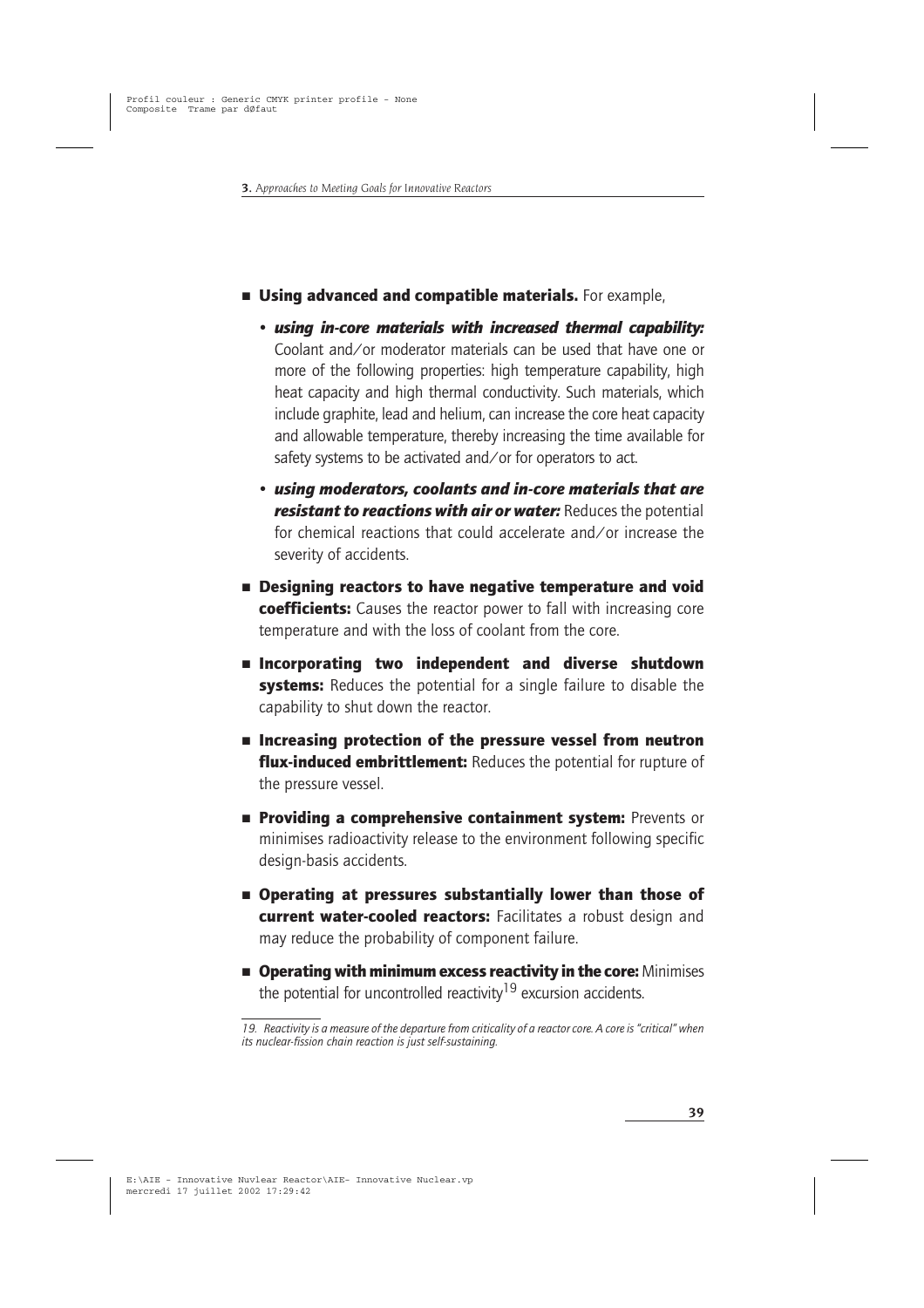- Providing a large volume of water within the containment structure: Helps assure adequate fuel cooling following several designbasis events by providing additional emergency water for fuel cooling.
- Operating without soluble neutron absorbers (poisons) in the core: Precludes reactivity transients that could result from the addition to the core of coolant that does not contain poisons.<sup>20</sup>
- **Increasing passivity of reactor shutdown systems:** Increases shutdown system reliability by reducing or eliminating reliance on external power supplies and control actions.
- Using design features that preclude events that normally **would have to be considered:** An example of this approach is using design features that preclude ejection of control rods from the core. The approach reduces the number of potential accident scenarios.

## Economic Competitiveness

#### *Economic Goals*

The main economic goal of future nuclear power plants is to achieve competitiveness with other ways of generating electricity, especially natural-gas combined-cycle plants.21

Compared with other energy sources, the nuclear power plant designs currently available have very high capital costs per MWe. These costs are not fully offset by the low fuel cost of nuclear power plants within an economically competitive time frame (normally 5 to 15 years). In addition, the nuclear power plants now available have high total capital costs as a result of their large outputs (in the range of 600 to 1500 MWe). As a result, nuclear power is too expensive for most private investors and developing countries.

*<sup>20.</sup> Poisons absorb neutrons so that they cannot cause fissions. When liquid coolant contains soluble poisons, the addition of coolant without poisons decreases the overall neutron absorption of the coolant, increasing reactivity.*

*<sup>21.</sup> Nuclear plants designed to sell heat, potable water or hydrogen as well as power must be economically competitive with other means of manufacturing these products.*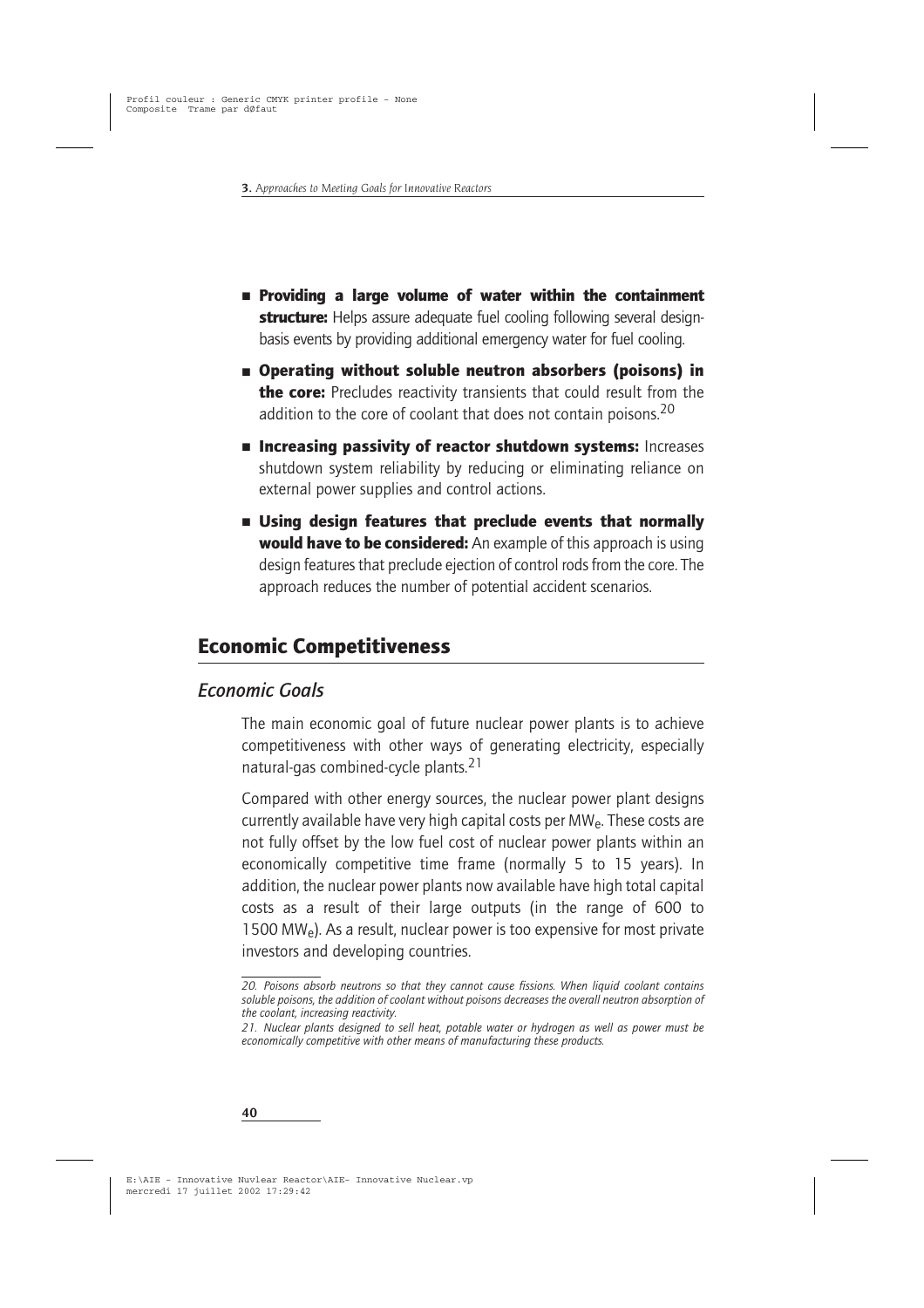Current nuclear power plants typically require five years or more to build and commission. Combined-cycle gas facilities may require only two years. A long construction period imposes a substantial financial burden on the investors, since cash outflow is high and no income is earned during the construction and commissioning period. The resulting high interest charges are detrimental to overall plant economics. A long project schedule also generates financial risk; many things can change over the span of a nuclear power project, including governments, public opinion, the demand for energy, and the financial circumstances of the utility or host country. As a result, financial institutions generally demand higher interest rates on loans for nuclear power plants than they do for non-nuclear facilities.

Specific goals of new nuclear power plant designs are therefore to use features that improve economic competitiveness, including those that reduce overnight construction cost, construction time, operating and maintenance costs, and fuel-cycle costs, and those that improve reliability or capacity factor.

#### *General Approaches to Achieving Economic Goals*

The designers of the innovative reactors considered in this report have proposed a number of approaches to achieving economic goals (see Table 3-1).

In some cases, innovative reactor designs have taken opposite approaches to economic competitiveness – for example, some concepts increase the primary-system pressure, while another reduces it.

Approaches to achieving economic goals include:

**Derating at increased core-outlet temperature:** Increases thermodynamic efficiency when the unit is operated for electricity production and may increase energy utilisation in process-heat and cogeneration applications. The energy available from a reactor with a particular thermal output is increased relative to a reactor operating at lower temperature, thereby reducing the capital cost per MW.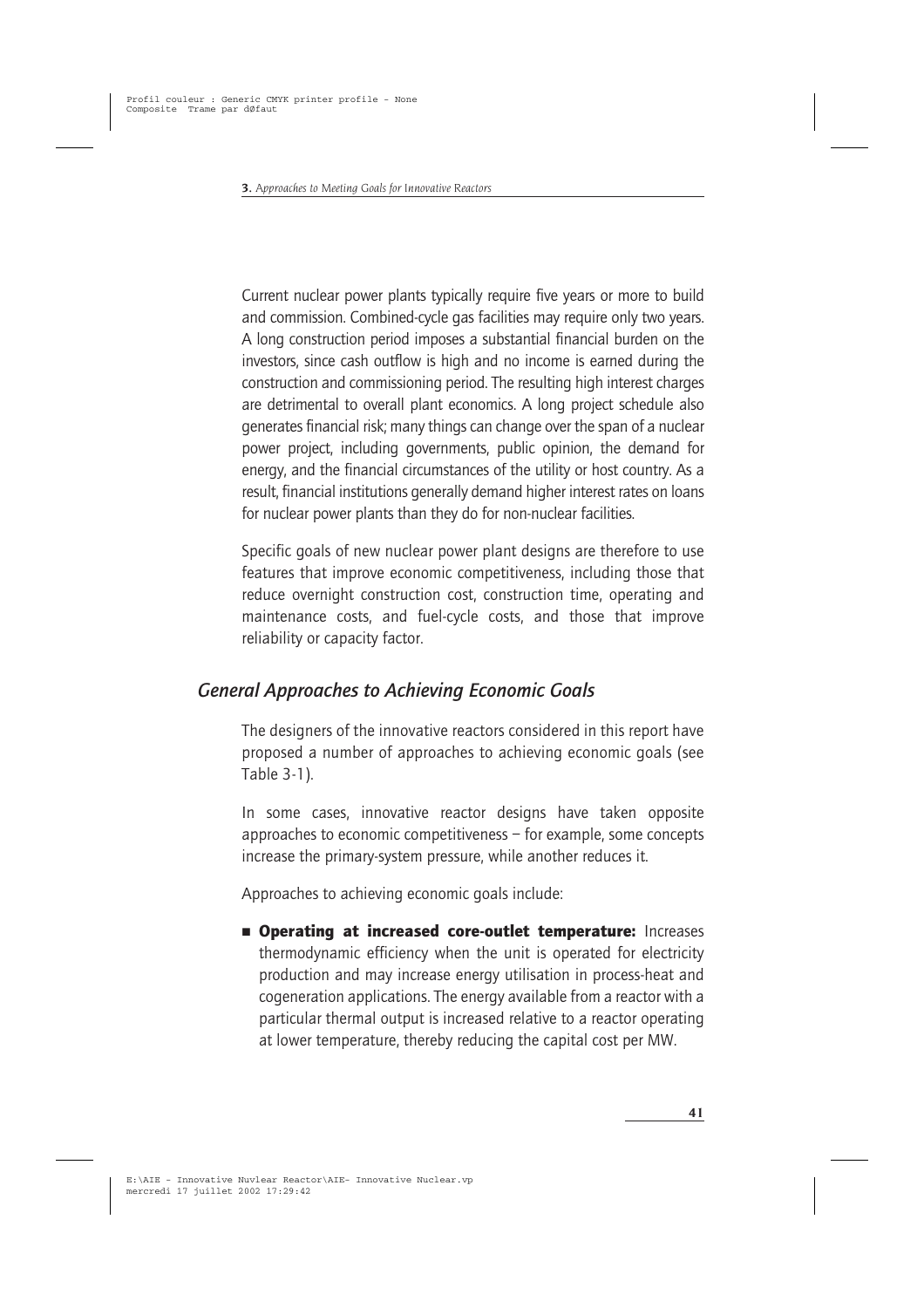- $\blacksquare$  Reducing the number of components in the primary and secondary systems: Lowers capital and operating costs.
- **E** Using factory assembly and modularisation: Reduces construction cost and time.
- **Example 2 Using advanced and innovative technologies:** Encompasses the use of technologies ranging from computer-aided design to Brayton cycle-based power generation. Benefits include lower design, construction, component and operating costs and shorter construction schedules.
- **Derating at low primary-system pressures:** Avoids the capital costs associated with high-pressure nuclear components, and may reduce the cost of maintenance and inspection activities.
- **Reducing containment-system structural requirements:** Involves using coolants and moderators that have a very high boiling point and/or temperature capability, or providing the containment function in a non-traditional manner. This approach minimises the cost of the reactor containment system.
- **Increasing the power density in the core:** Increases the power produced by a reactor core of a particular size, thereby reducing the capital cost per MW.<sup>22</sup>
- **Increasing fuel-cycle duration or using on-power refuelling:** Tends to increase the capacity factor, which improves plant economics.
- **E** Using innovative approaches to waste management: Reduces the cost of routine waste-management operations.
- $\blacksquare$  Increasing the reliability and/or redundancy of key **components:** Can result in higher capacity factors and lower maintenance costs, although increased redundancy raises the capital cost per MW<sub>e</sub>.

*<sup>22.</sup> The opposite approach is used to increase safety.*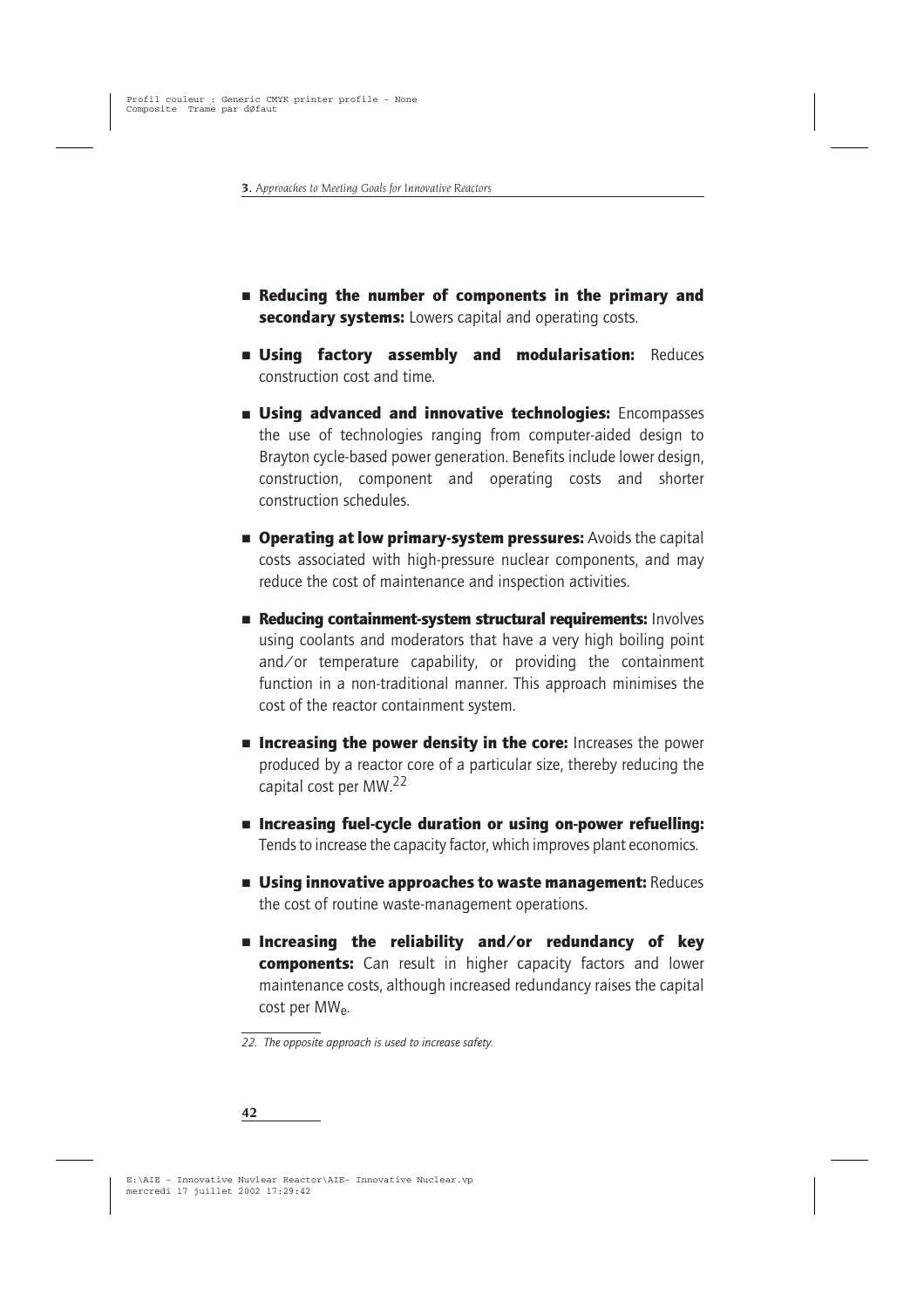**Reducing the reactor size to 300 MWe or less:** Reduces the total cost of the generating unit and can shorten the construction schedule by facilitating a simplified design and the use of advanced construction techniques.

# Proliferation Resistance and Safeguards

#### *Proliferation Resistance and Safeguards Goals*

There are two different public and government concerns about nuclear proliferation. The first is the possible production of one or more nuclear weapons by states that do not currently have them. The second is the threat posed by fissile material's being obtained by terrorist organisations and used to manufacture one or more nuclear explosive devices. The goal of future nuclear power plants and their related fuelcycle facilities is to minimise the potential for both these activities.

There is historically little connection between commercial nuclear power plants and the production of military explosives. However, there is a technical link between enrichment and reprocessing plants and the ability to produce weapons-grade materials.

The threat posed by terrorist organisations that might obtain fissile material has received a great deal of consideration to date. The existing IAEA safeguards programme would assure detection of the diversion of fissile material. However, the material could cross one or more borders, and there is no international protocol in place covering the actions needed to locate and recover stolen fissile material.

A goal of new nuclear reactors is to minimise the potential for proliferation and terrorist activities through proliferation-resistant design approaches in combination with IAEA and other safeguards.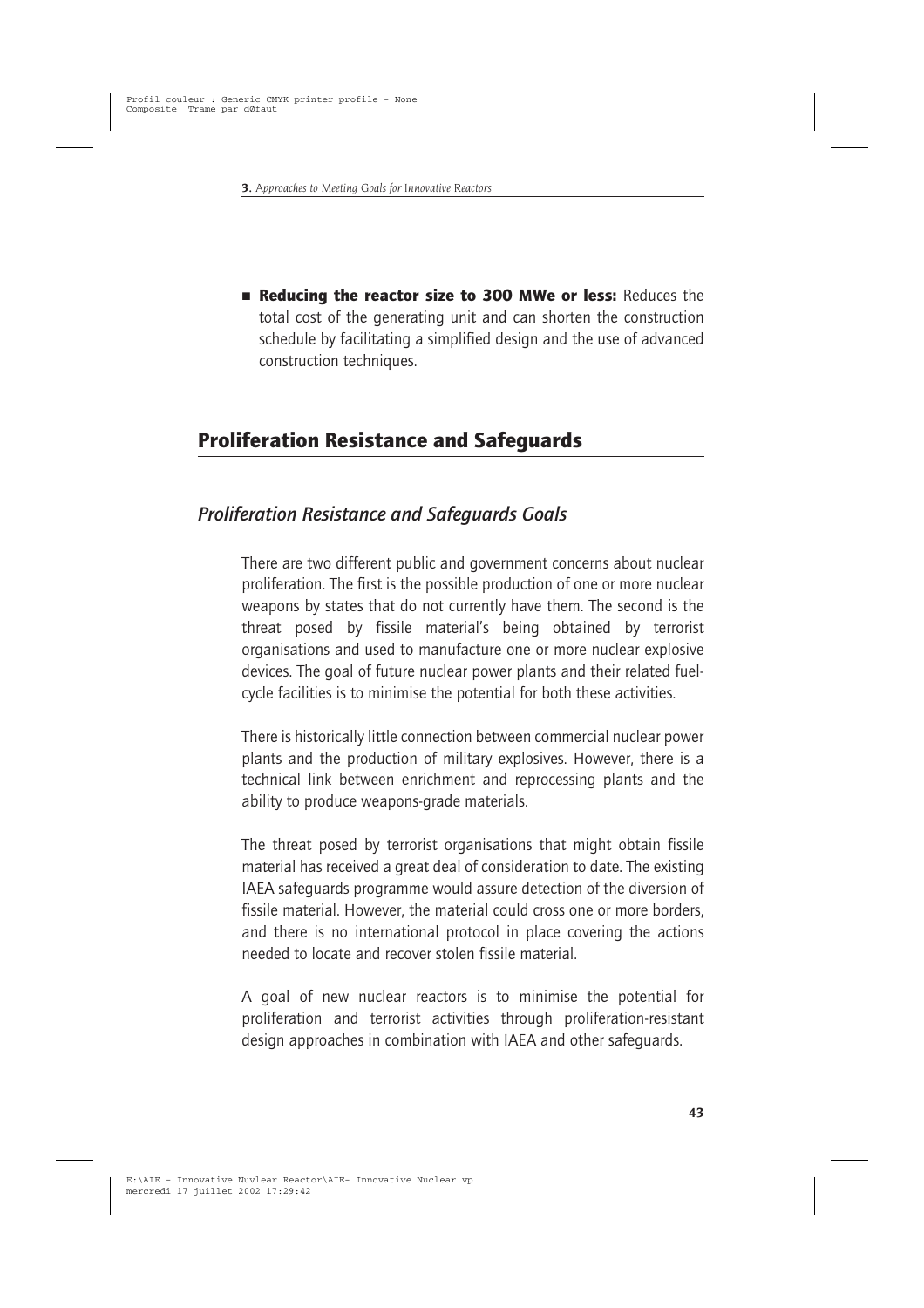#### *General Approaches to Achieving Proliferation Resistance and Safeguards Goals*

The designers of the innovative reactors considered in this report have proposed a number of approaches to achieving proliferation resistance and safeguards goals (see Table 3-1). Those cited here and in Table 3-1 are examples. Some of them might provide a benefit under one set of circumstances, whereas they might have detrimental effects under a different set of circumstances. A careful review will hence be needed to assess the non-proliferation benefit obtained from applying a specific approach in a specific situation.

The approaches taken to achieving proliferation resistance and safeguards goals include:

- Simplifying the accommodation of IAEA safeguards **equipment:** This approach, which is applicable to reactors, fuelenrichment plants and reprocessing plants, incorporates the provision of IAEA safeguards in the basic design of the facility, thereby reducing cost and assuring effectiveness.
- **Derating on a once-through fuel cycle:** Treats spent fuel as waste, eliminating the need for fuel reprocessing and the associated requirements for safeguarding and monitoring the reprocessing facilities. It also eliminates the need to store, monitor and dispose of the products and byproducts of the reprocessing facilities. On the other hand, this approach leads to the need to store, monitor and dispose of spent fuel in a final disposal facility. It increases the total plutonium inventory and may encourage future plutonium mining.
- Operating on a closed fuel cycle, using a reprocessing method that returns actinides to the reactor for consumption: Avoids the separation of actinides during reprocessing and thus the need to store them.
- **Derating at a breeding ratio of (near) 1:** This approach, which is applicable to breeder reactors, avoids the need for a uranium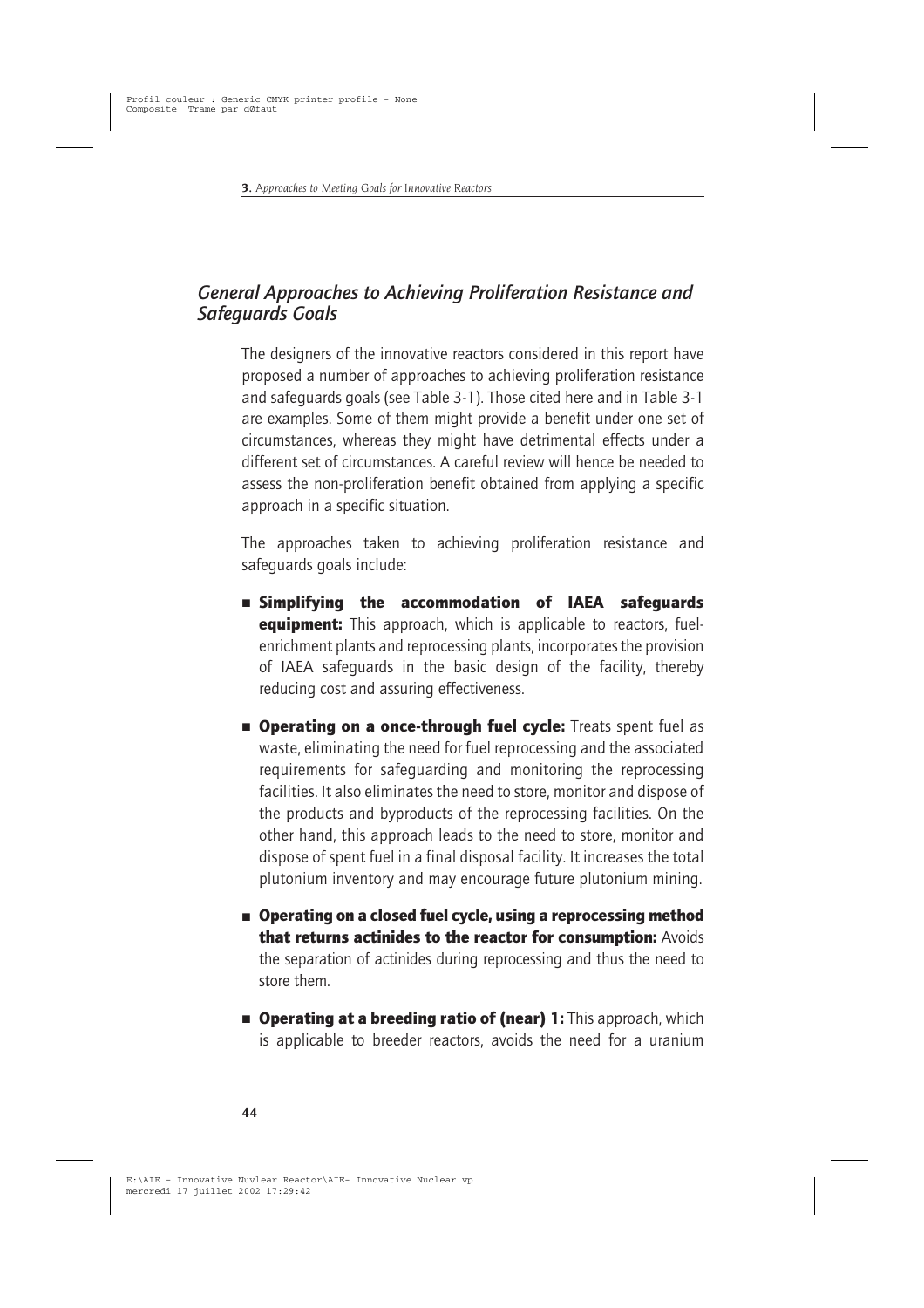blanket around the core or the installation of other devices for fissile material production.

- Using features that make it difficult to extract fissile material from spent fuel: Provides an additional barrier to the production of nuclear weapons, and thereby discourages diversion. On the other hand, material accountancy  $-$  keeping track of the amounts and locations of nuclear materials – may become more complicated if such features are implemented.
- Using features that ensure a very low amount of plutonium in the spent fuel: Makes it difficult to extract sufficient plutonium to build a nuclear weapon, due to the very large volumes of spent fuel that must be processed.
- **Reducing the amount of actinides produced:** Reduces the amount of fissionable and fissile actinides that could be extracted from the spent fuel.
- **Example 2 Reducing the amount of fuel stored at a site:** Reduces the amount of material that could potentially be diverted to weapons production or terrorist activities. On the other hand, this approach may lead to an increase in the number of storage sites, each with sufficient fissile material for the production of one or more nuclear weapons or other nuclear explosive devices. It might also increase transport requirements with a consequent increase in the risks of theft or sabotage.

# Waste Management

#### *Waste Management Goals*

The goals of future nuclear power plants and their related fuel-cycle facilities include minimising the burden of radioactive-waste management, transport, storage and disposal.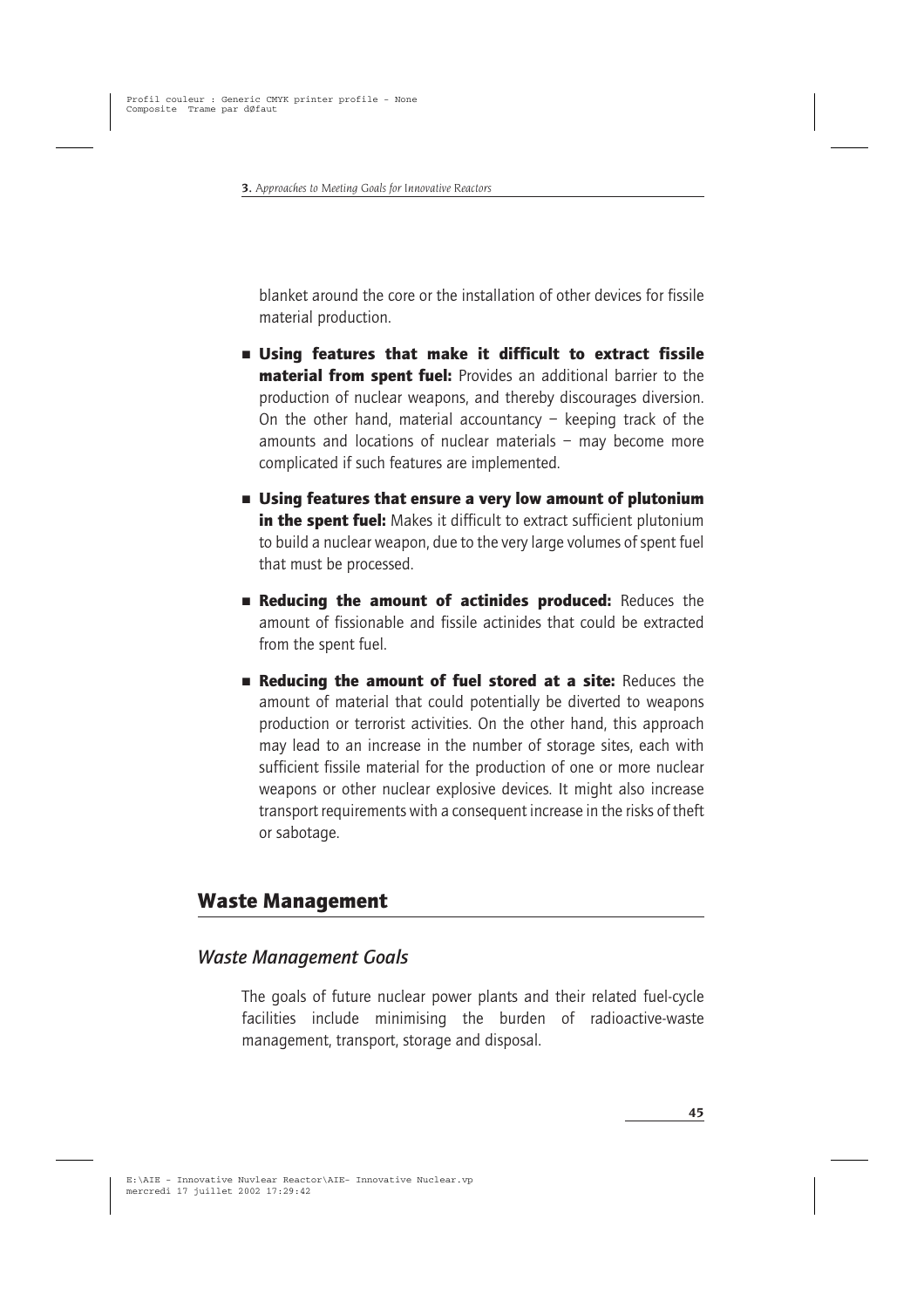The management and disposal of radioactive waste affect several aspects of nuclear energy competitiveness and raise public concern. Radioactive-waste management and disposal increase the overall capital cost of nuclear systems. They also increase the operating costs of power plants and fuel facilities and add to the total fuel-cycle cost. Public concern is broad-based, encompassing the storage, transportation and long-term disposal of radioactive waste, particularly high-level waste.

#### *General Approaches to Achieving Waste Management Goals*

The designers of the innovative reactors considered in this report have proposed a number of approaches to achieving waste management goals (see Table 3-1). They include:

- Using thorium as a major component of the reactor fuel: Reduces the quantity of higher actinides, such as plutonium, produced in the reactor.
- Operating at very high fuel (uranium) burnup, and/or as a **breeder or near-breeder:** Reduces the volume of waste fuel per kWh produced by the reactor.
- Reducing the volumes of low- and medium-level wastes **produced per kWh:** Reduces the volumes of low- and medium-level waste that must be stored at the site and transported to storage facilities.
- **Derating on a once-through fuel cycle:** Eliminates the need for transport of irradiated fuel to a reprocessing facility and avoids the waste-generation and -management problems associated with fuel reprocessing. On the other hand, this approach fails to exploit the benefits of sorting waste materials, extracting and recycling valuable components, and selectively conditioning waste for disposal. It also leads to the need to store, monitor and dispose of spent fuel in a final disposal facility and increases the volume of waste that must be disposed of.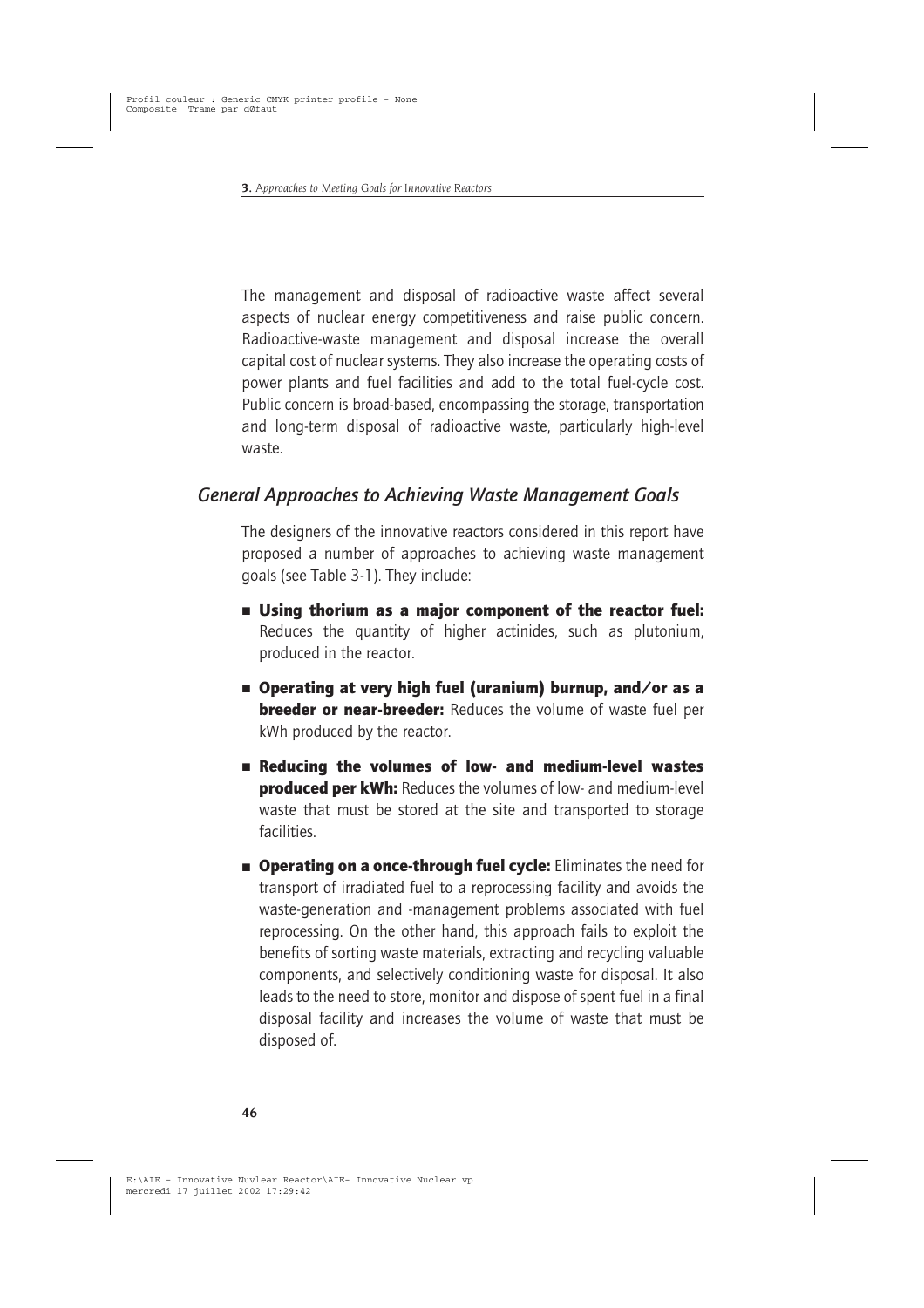- Operating on a closed fuel cycle with non-aqueous fuel **reprocessing:** Actinides are not separated during reprocessing, but returned to the reactor, where they are consumed.
- Avoiding the need to remove fuel from the reactor over the operating life of the plant.
- Storing all spent fuel generated during the plant operating **life on-site:** Removes constraints on operation that may arise due to lack of storage space or lack of final disposal arrangements for spent fuel.

# Efficiency of Resource Use

# *Efficiency of Resource Use Goals*

More efficient use of fuel resources than in the current generation of reactors may offer several benefits to future nuclear power plants, particularly if there is a significant increase in the use of nuclear energy. Potential benefits include moderating uranium prices, extending the lifetime of uranium resources, and reducing the quantity of radioactive waste produced by a nuclear power plant and its related fuel-cycle facilities. Increased resource utilisation is therefore a long-term goal for future nuclear power plants.

Another goal for future plants is to reduce the use of land, water and other resources per MW of capacity and per MWh produced. This goal, however, is not treated here.

# *General Approaches to Achieving Resource Efficiency Goals*

The designers of the innovative reactors considered in this report have proposed a number of approaches to increasing resource efficiency (see Table 3-1). They include:

**Adding thorium, a fertile material, to the fuel:** Under this approach, a large portion of the reactor's output is produced by fissioning of the  $^{233}$ U resulting from neutron capture by thorium,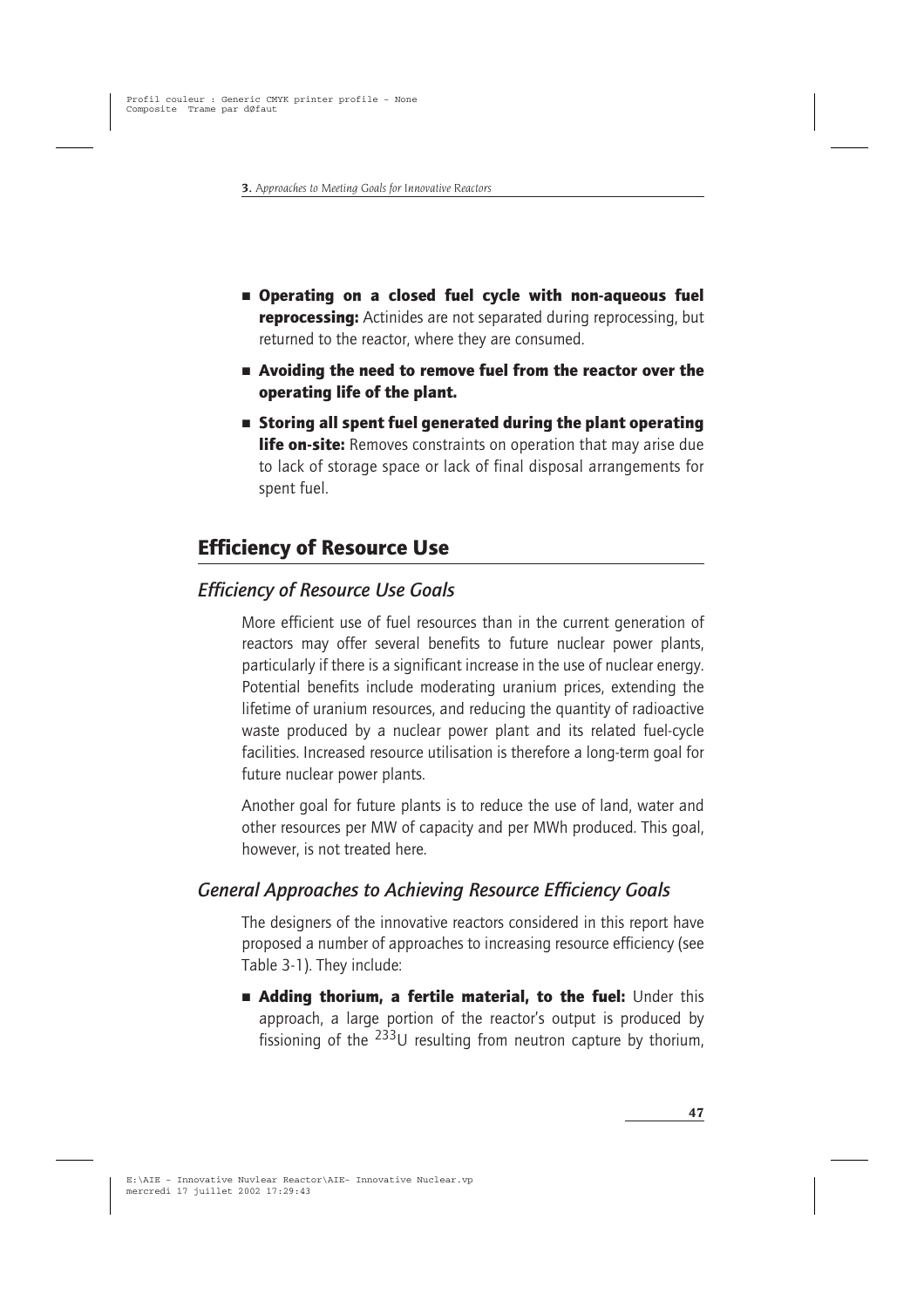which results in reduced requirements for naturally-occurring fissile uranium  $(^{235}$ U).

- **Derating as a breeder or near-breeder:** Fertile <sup>238</sup>U or  $^{232}$ Th is converted to fissile  $^{239}$ Pu or  $^{233}$ U during reactor operation. The total amount of fissile material produced is dependent on the reactor design, and can be less, in a near-breeder, or greater, in a breeder, than the amount of fissile material consumed.
- Adding plutonium and/or recovered uranium to the fuel: Allows the reactor to consume weapons-grade plutonium, and to use the plutonium and uranium recovered by LWR fuel-reprocessing plants. This serves to reduce the requirement for uranium resources.
- $\blacksquare$  **Operating at increased core-outlet temperature:** Increases thermodynamic efficiency when the unit is operated for electricity production, and may also increase energy utilisation in process-heat and cogeneration applications. Operating at a high core-outlet temperature increases the useful energy available from a reactor, thereby reducing the amount of fuel required for a given thermal output.

# Flexibility of Application

# *Flexibility of Application Goals*

A goal of some designers is to increase the number of applications that nuclear power plants can serve, and thus to gain a significant portion of the non-electricity primary energy market.

Available nuclear power plant designs are not compatible with most process-heat applications due to their temperature limitations and/or their large heat output. A typical  $1,000$ -MW<sub>e</sub> nuclear power plant of current design produces about  $3,000$  MW<sub>th</sub>, of which about 2,000 MW<sub>th</sub> is rejected as waste heat. This is far in excess of the amount of heat that can be used economically by most process-heat applications. In addition, the heat, even if taken directly from the reactor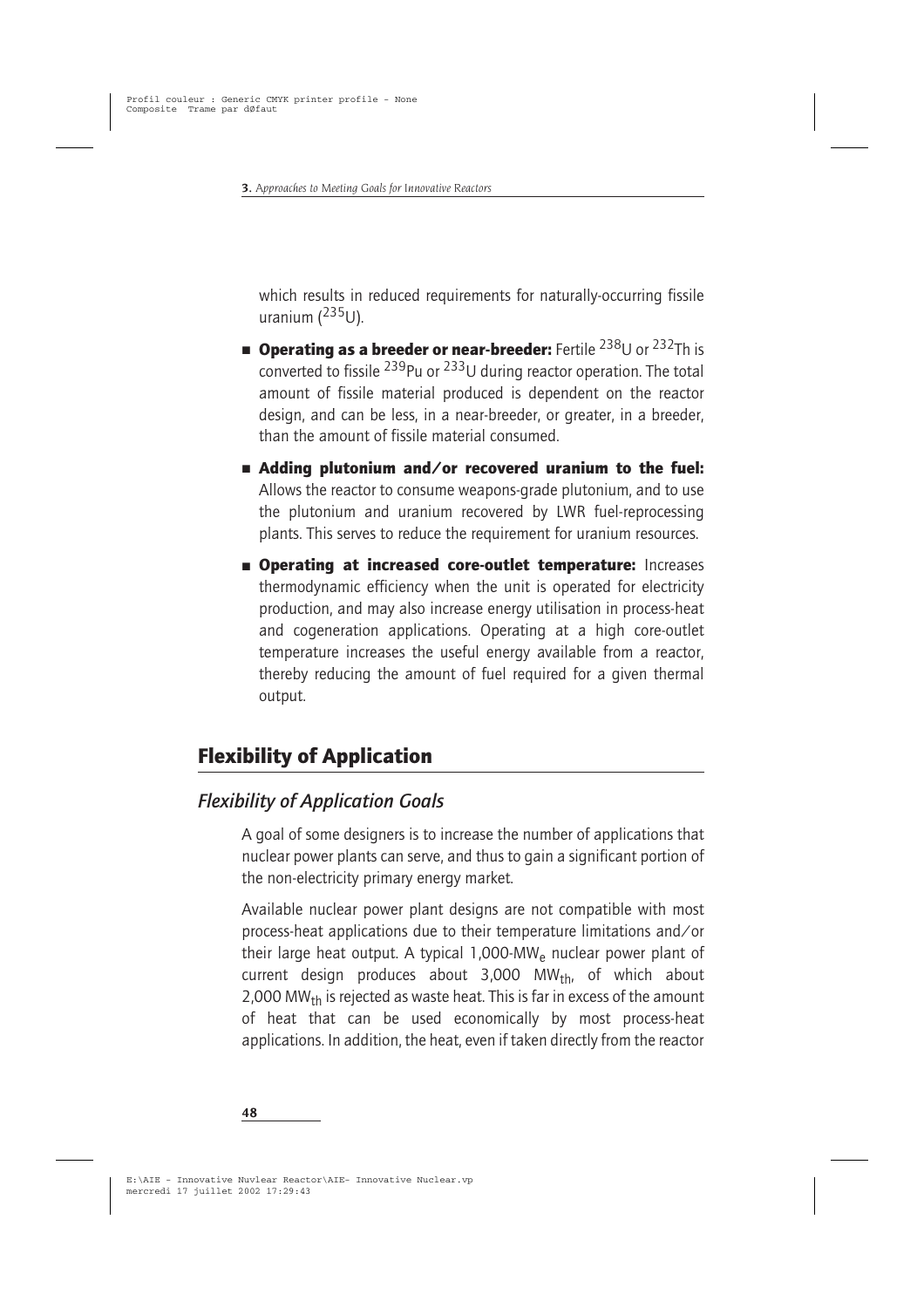cooling system, is at a relatively low temperature, typically under 300 °C. This temperature is below that needed for many process-heat applications.

Specific goals of at least a portion of future nuclear power concepts are viability in sizes less than 600 MW $_{\text{th}}$  and the provision of temperatures above  $600^{\circ}$ C so as to make a substantial contribution to meeting process heat demand.

#### *General Approaches to Achieving Flexibility of Application Goals*

The designers of the innovative reactors considered in this report have proposed a number of approaches to achieving flexibility of application goals (see Table 3-1). They include:

- Operating at core-outlet temperatures much higher than those of current water-cooled reactors: Allows the reactor to serve an increased range of process-heat applications, including those that require medium and high temperatures.
- Reducing the reactor size to 300 MW<sub>e</sub> or less: Provides a better match between the amount of energy required by many process-heat and cogeneration applications and the reactor output than has been possible so far.
- Using designs that are relatively robust and simple: Facilitates integration of the nuclear unit into industrial facilities by reducing operation and maintenance demands.

# Summary Table

Table 3-1 summarises briefly the approaches used by the reactor designs considered in this report to achieve the goals just discussed. A more detailed version of this table is available in Volume I of the Background Report.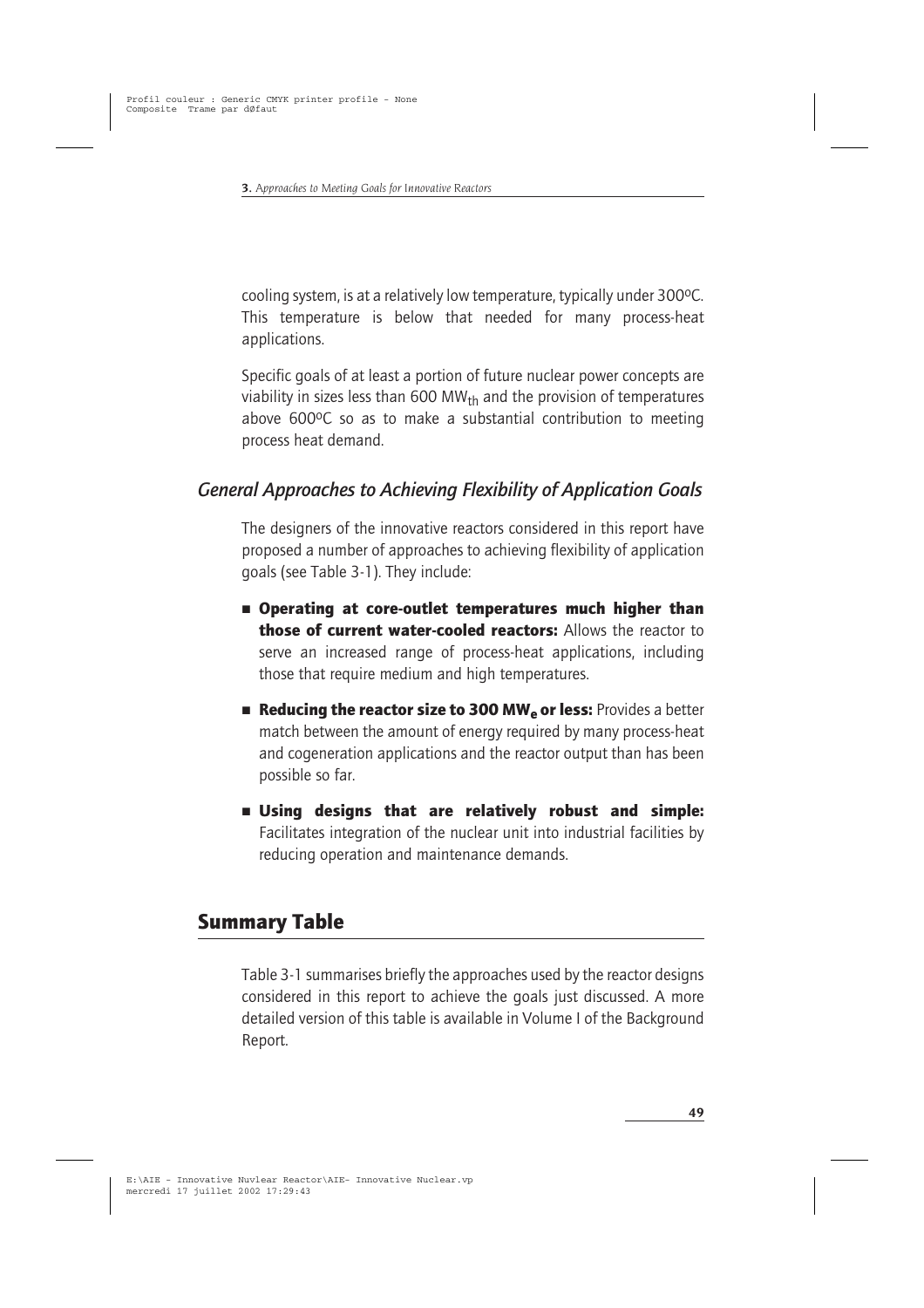| п<br>- 7<br>н<br><br><br>u |  |
|----------------------------|--|
|----------------------------|--|

# Approaches to Achieving Goals

|                             | <b>Safety</b>                                                                                                                                                                                                                                                                                                                                                                                                                                                                                                                                                                                                                                                                                                                                   | <b>Economic</b><br><b>Competitiveness</b>                                                                                                                                                                                                                                                                                                                                                                                                                                                                                                                                                                                         | <b>Proliferation</b><br><b>Resistance</b>                                                                                                                                                                                                                          | <b>Waste</b><br><b>Management</b>                                                                     | <b>Efficiency of</b><br><b>Resource Use</b>                                                                                                   | <b>Flexibility of</b><br><b>Application</b>                                                                                                                                   |
|-----------------------------|-------------------------------------------------------------------------------------------------------------------------------------------------------------------------------------------------------------------------------------------------------------------------------------------------------------------------------------------------------------------------------------------------------------------------------------------------------------------------------------------------------------------------------------------------------------------------------------------------------------------------------------------------------------------------------------------------------------------------------------------------|-----------------------------------------------------------------------------------------------------------------------------------------------------------------------------------------------------------------------------------------------------------------------------------------------------------------------------------------------------------------------------------------------------------------------------------------------------------------------------------------------------------------------------------------------------------------------------------------------------------------------------------|--------------------------------------------------------------------------------------------------------------------------------------------------------------------------------------------------------------------------------------------------------------------|-------------------------------------------------------------------------------------------------------|-----------------------------------------------------------------------------------------------------------------------------------------------|-------------------------------------------------------------------------------------------------------------------------------------------------------------------------------|
| <b>Light-Water Reactors</b> |                                                                                                                                                                                                                                                                                                                                                                                                                                                                                                                                                                                                                                                                                                                                                 |                                                                                                                                                                                                                                                                                                                                                                                                                                                                                                                                                                                                                                   |                                                                                                                                                                                                                                                                    |                                                                                                       |                                                                                                                                               |                                                                                                                                                                               |
| CAREM-25                    | Decay heat is rejected to the<br>environment by passive systems.<br>Natural circulation of coolant at all<br>powers.<br>Increased specific coolant volume.<br>Reduced core-power density.<br>Reduced number of components.<br>Negative temperature- and void-<br>reactivity coefficients.<br>Two independent shutdown<br>systems.<br>Increased protection against flux-<br>induced embrittlement of the<br>pressure vessel.<br>Comprehensive containment system.<br>Large volume of water in the<br>containment.<br>No soluble poisons are used in the<br>reactor coolant.<br>Increased passivity of shutdown<br>systems.<br>Control rods do not penetrate the<br>reactor pressure vessel, thereby<br>precluding the potential for<br>ejection. | Integral design, reducing<br>the number of nuclear<br>steam plant (NSP)<br>components.<br>Natural circulation at all<br>power levels avoids use of<br>reactor coolant pumps;<br>self-pressurisation of the<br>pressure vessel is used.<br>Design facilitates<br>modularisation and factory<br>assembly.<br>Design achieves a reduced<br>containment-system design<br>pressure.<br>Uses advanced and<br>innovative technologies.<br>Compact, efficient layout.<br>Increased component<br>redundancy (full power<br>maintained with one steam<br>generator out of service).<br>Small size (27 MW) offers<br>low total capital cost. | Design features are<br>intended to simplify<br>application of IAEA<br>nonproliferation<br>safequards.<br>Operates on a once-<br>through fuel cycle.<br>Reduced quantity of<br>spent fuel at a site, if<br>a small number of<br>units are installed at<br>the site. | Reduced volumes of<br>low- and medium-<br>level waste.<br>Operation on a once-<br>through fuel cycle. | Does not incorporate The temperature<br>features that change<br>uranium resource<br>utilisation<br>significantly relative<br>to current PWRs. | available is similar to<br>that from current<br>PWRs.<br>Small size is suited to<br>many process-heat<br>and cogeneration<br>applications.<br>Design is simple and<br>robust. |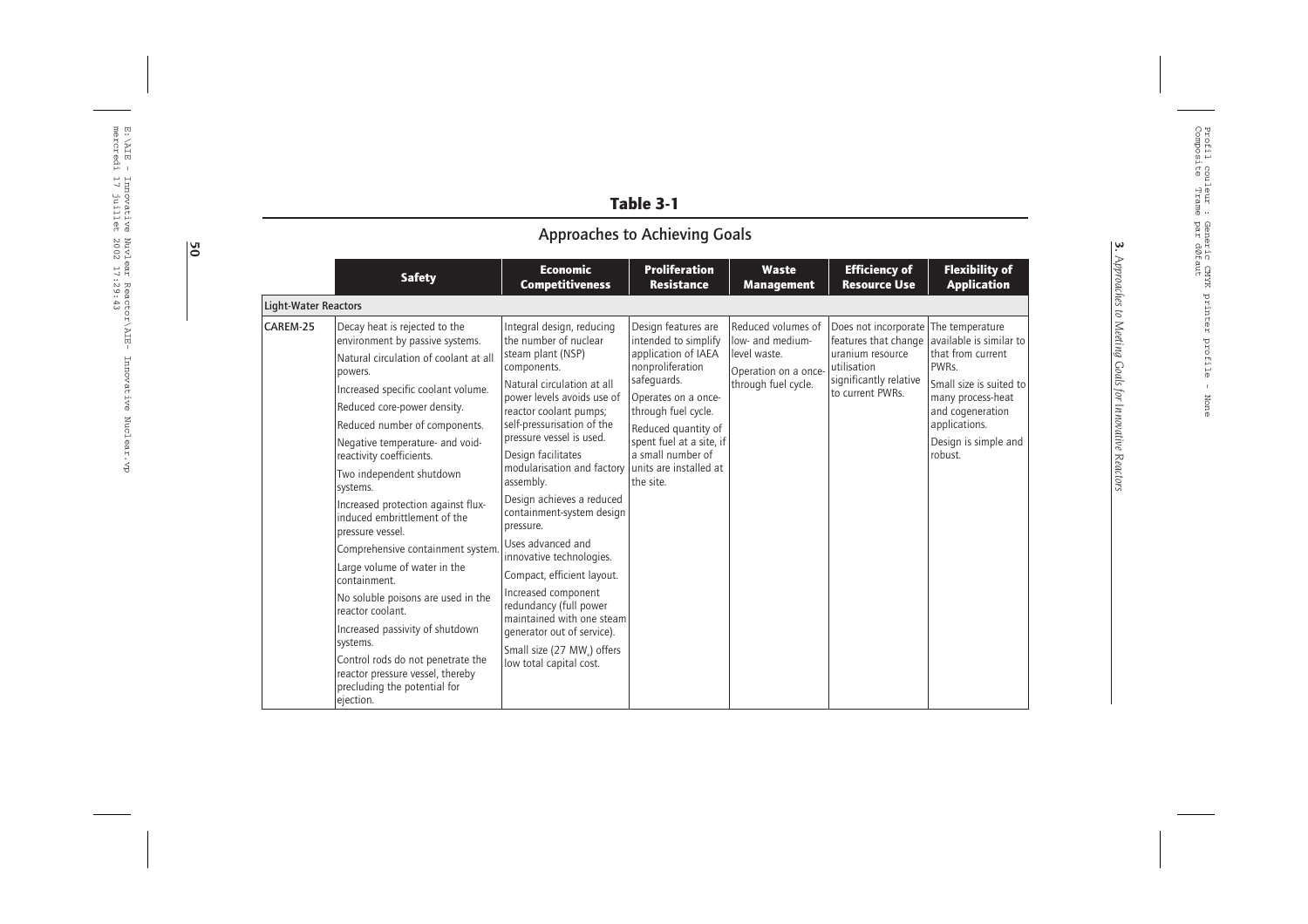| n  |
|----|
| a, |
| -  |
|    |
|    |
|    |

# Approaches to Achieving Goals Approaches to Achieving Goals

|                | Safety                                                                                                                                                                                                                                                                 | Competitiveness<br>Economic                                                                                                                                                                                 | Proliferation<br>Resistance                                                                                                                                                                     | Management<br><b>Waste</b>                 | Resource Use<br>Efficiency of                                                                                                                                                                                                          | Flexibility of<br>Application                                                                                                                                                                         |
|----------------|------------------------------------------------------------------------------------------------------------------------------------------------------------------------------------------------------------------------------------------------------------------------|-------------------------------------------------------------------------------------------------------------------------------------------------------------------------------------------------------------|-------------------------------------------------------------------------------------------------------------------------------------------------------------------------------------------------|--------------------------------------------|----------------------------------------------------------------------------------------------------------------------------------------------------------------------------------------------------------------------------------------|-------------------------------------------------------------------------------------------------------------------------------------------------------------------------------------------------------|
| SMART          | . Forced coolant circulation is used  used, except:<br>The same approaches followed by<br>• One safety shutdown system is<br>CAREM-25 are used, except:<br>at power.<br>used.                                                                                          | followed by CAREM-25 are  through fuel cycle.<br>All steam generators are the site.<br>required for full-power<br>circulation is used at<br>The same approaches<br>• Forced coolant<br>operation.<br>power. | spent fuel at a site, if Operates on a once-<br>a small number of lthrough fuel cycle.<br>Reduced quantity of level waste.<br>units are installed at                                            | low- and medium-                           | significantly relative Small size is suited to<br>features that change available is similar to<br>Operates on a once- Reduced volumes of  Does not incorporate  The temperature<br>uranium resource<br>to current PWRs.<br>utilisation | Design is simple and<br>many process-heat<br>and cogeneration<br>that from current<br>applications.<br>robust.<br>PWRs.                                                                               |
| <b>NHR-200</b> | • Steam generators are replaced by<br>· Operates at reduced temperature<br>The same approaches followed by<br>• Spent fuel is stored around the<br>core, further protecting the<br>CAREM-25 are used, except:<br>heat exchangers.<br>pressure vessel.<br>and pressure. | • Spent fuel (ten years of   nonproliferation<br>operation) is stored in<br>The same approaches<br>• The reactor coolant<br>the pressure vessel.<br>system operates at<br>reduced pressure.                 | spent fuel at a site, if<br>Design features are<br>units are installed at<br>Reduced quantity of<br>Operates on a once-<br>through fuel cycle.<br>a small number of<br>safeguards.<br>the site. | Operates on a once-<br>through fuel cycle. | Reduced volumes of   Does not incorporate   Small size is suited to<br>features that change   many process-heat<br>uranium resource<br>significantly relative<br>to current PWRs.<br>utilisation                                       | potential for process-<br>Design is simple and<br>temperature relative<br>heat applications.<br>and cogeneration<br>further limits the<br>to current PWRs<br>The low core<br>applications.<br>robust. |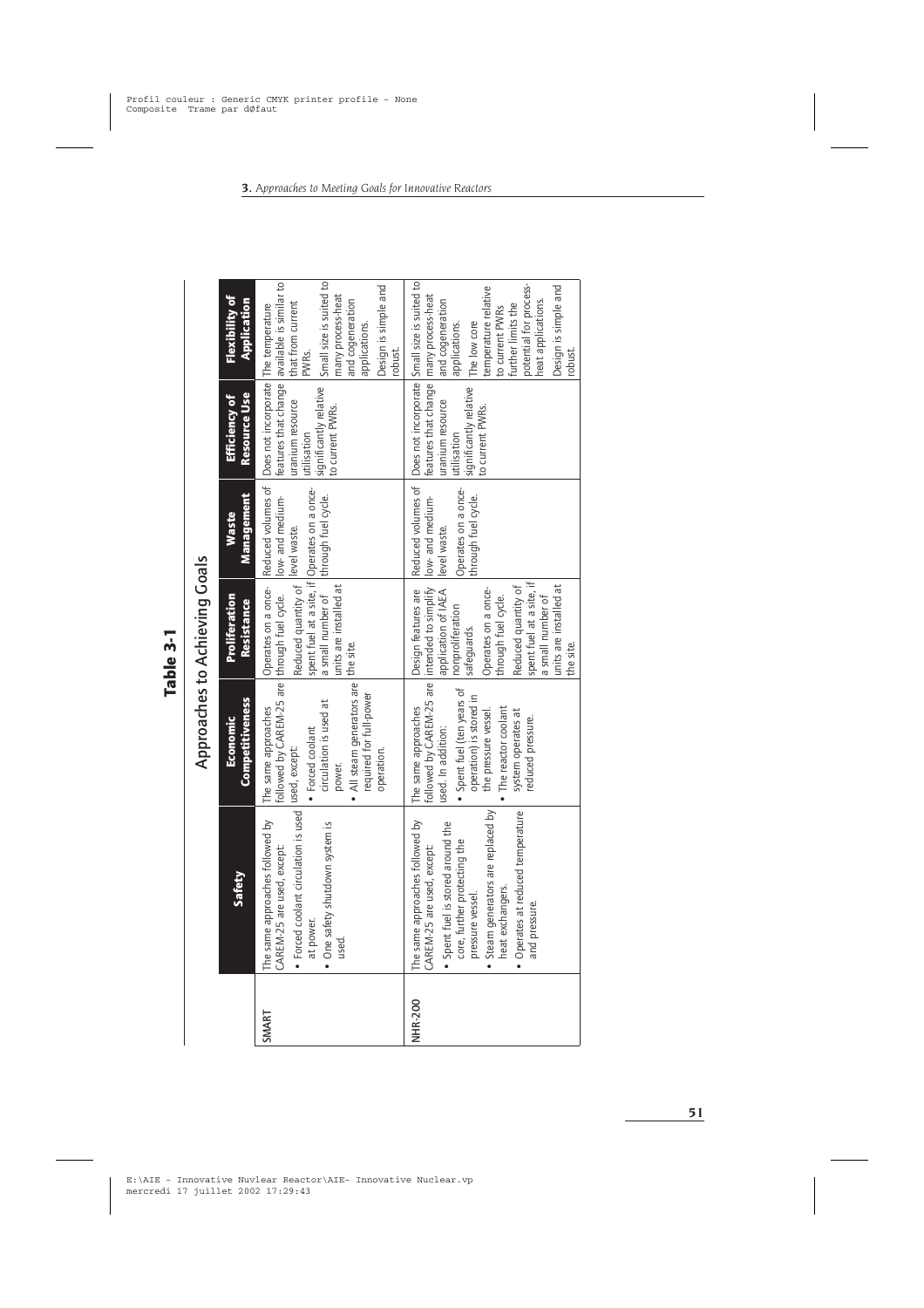| m      |
|--------|
|        |
| ω<br>- |
|        |
|        |
| d      |
|        |
|        |

| ١. |
|----|
|    |
| ı  |
|    |
|    |
|    |
|    |
|    |
|    |
|    |
|    |
| š  |
|    |
|    |
|    |
|    |
|    |
|    |
|    |
|    |
|    |
|    |
|    |
|    |
|    |
|    |
|    |

|            | Safety                                                                                                                                                                                                                                                                                                                                                                                                                                                                      | <b>Competitiveness</b><br>Economic                                                                                                                                                                                                                                                                                                                   | Proliferation<br>Resistance                                                                                 | Management<br><b>Waste</b> | Resource Use<br>Efficiency of                                                                       | Flexibility of<br>Application                                                                                                          |
|------------|-----------------------------------------------------------------------------------------------------------------------------------------------------------------------------------------------------------------------------------------------------------------------------------------------------------------------------------------------------------------------------------------------------------------------------------------------------------------------------|------------------------------------------------------------------------------------------------------------------------------------------------------------------------------------------------------------------------------------------------------------------------------------------------------------------------------------------------------|-------------------------------------------------------------------------------------------------------------|----------------------------|-----------------------------------------------------------------------------------------------------|----------------------------------------------------------------------------------------------------------------------------------------|
| <b>MRX</b> | Comprehensive containment system.<br>No soluble poisons are used in the<br>Increased specific coolant volume.<br>Increased protection against flux-<br>Reduced number of components.<br>environment by passive systems.<br>Negative temperature- and void-<br>nduced embrittlement of the<br>Decay heat is rejected to the<br>Reduced core-power density.<br>arge volume of water in the<br>reactivity coefficients.<br>pressure vessel.<br>reactor coolant<br>containment. | The same approaches as   Operates on a once-   Reduced volumes of   Does not incorporate   The temperature<br>followed by CAREM-25 are through fuel cycle.   low- and medium-<br>• All steam generators are l <sup>the site.</sup><br>required for full power<br>circulation is used at<br>• Forced coolant<br>used, except:<br>operation.<br>power. | Reduced quantity of level waste.<br>spent fuel at a site, if<br>units are installed at<br>a small number of |                            | features that change available is similar to<br>uranium resource<br>to current PWRs.<br>utilisation | significantly relative Small size is suited to<br>many process-heat<br>and cogeneration<br>that from current<br>applications.<br>PWRs. |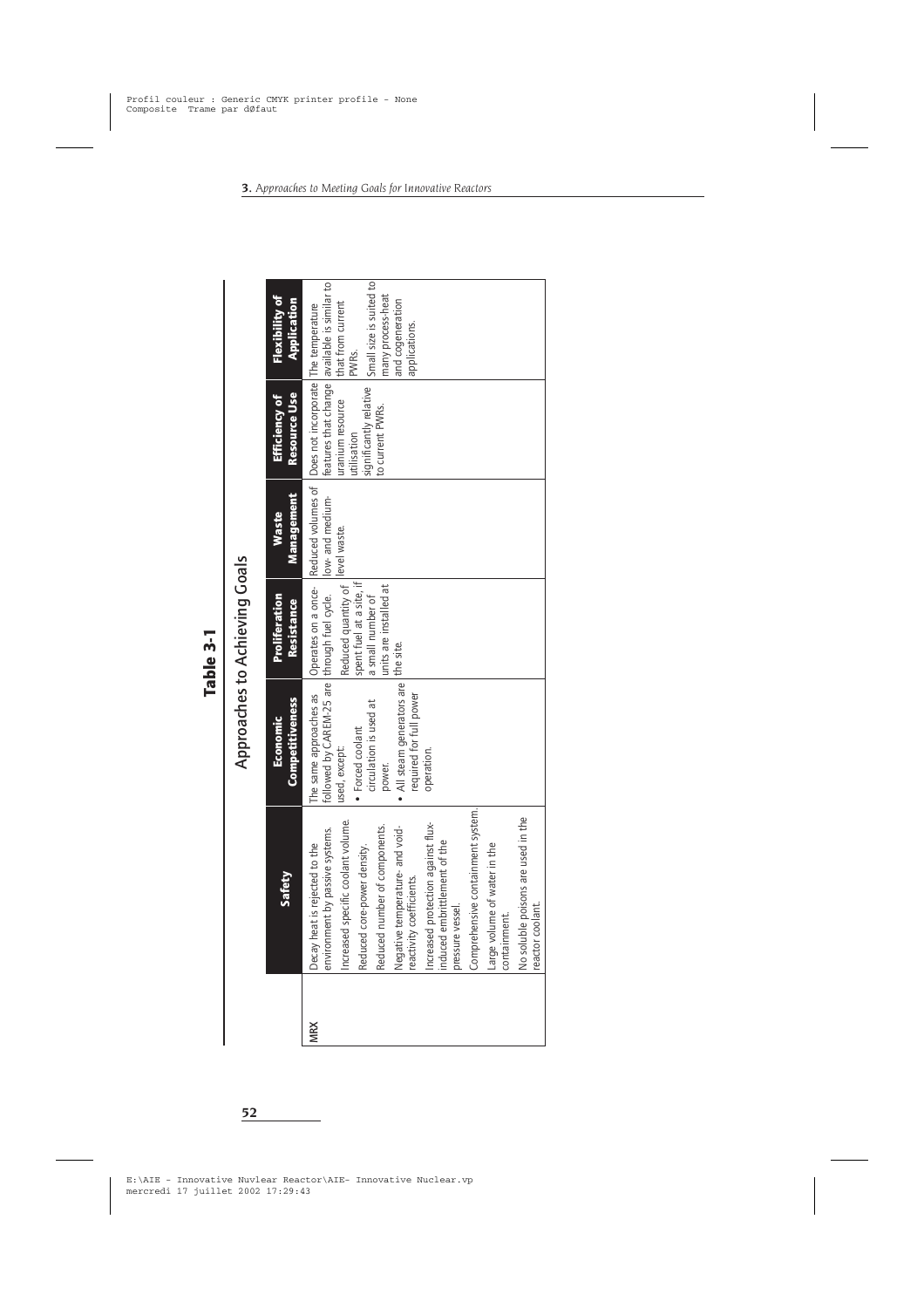| ١<br>ı<br>I<br>l |
|------------------|
|                  |
| ۹                |

|                             | Safety                                                                                                                                                                                                                                                                                                                                                                                                                                                                                                                                                                                                                                                                                | Competitiveness<br>Economic                                                                                                                                                                                                                                                                                                                                                                                                                                                                                                       | <b>Proliferation</b><br>Resistance                                                                                                                                                                                                                                                                                                                                                                                                                               | Management<br><b>Waste</b>                                                                                                                                                                                                                                        | Resource Use<br>Efficiency of                                                                                                                                                                                                                                                                  | <b>Flexibility of</b><br>Application                                                 |
|-----------------------------|---------------------------------------------------------------------------------------------------------------------------------------------------------------------------------------------------------------------------------------------------------------------------------------------------------------------------------------------------------------------------------------------------------------------------------------------------------------------------------------------------------------------------------------------------------------------------------------------------------------------------------------------------------------------------------------|-----------------------------------------------------------------------------------------------------------------------------------------------------------------------------------------------------------------------------------------------------------------------------------------------------------------------------------------------------------------------------------------------------------------------------------------------------------------------------------------------------------------------------------|------------------------------------------------------------------------------------------------------------------------------------------------------------------------------------------------------------------------------------------------------------------------------------------------------------------------------------------------------------------------------------------------------------------------------------------------------------------|-------------------------------------------------------------------------------------------------------------------------------------------------------------------------------------------------------------------------------------------------------------------|------------------------------------------------------------------------------------------------------------------------------------------------------------------------------------------------------------------------------------------------------------------------------------------------|--------------------------------------------------------------------------------------|
| Mounted<br>KLT-40<br>Barge- | Comprehensive containment system.   facility for overhaul and<br>reactivity coefficients; self-regulation   requirements.<br>of reactor power at all power levels.<br>environment by diverse, redundant<br>No soluble poisons are used in the<br>Increased specific coolant volume.<br>Negative temperature- and void-<br>Diverse and redundant shutdown<br>Increased protection against flux-<br>Jses a conventional PWR NSP<br>induced embrittlement of the<br>Decay heat is rejected to the<br>Safety shutdown systems are<br>Reduced core-power density.<br>activated by passive means.<br>passive systems.<br>pressure vessel.<br>reactor coolant.<br>contiguration.<br>systems. | operating cycle is stored in<br>power unit (FPU), which is<br>Uses a conventional PWR<br>Small size (35 MW) offers<br>Uses passive systems and<br>maximised by barge<br>delivery of two complete<br>generated over a 12-year<br>facilities on the floating<br>lunits, including all NSP<br>advanced technologies.<br>Reduced containment-<br>low total capital cost.<br>All radioactive waste<br>Factory fabrication is<br>returned to a central<br>NSP configuration.<br>support facilities.<br>waste disposal.<br>system design | Operates on a once- disposal. At the end<br>Reduced quantity of the FPU is delivered<br>through fuel cycle.   of its operating life,<br>years' accumulation),   Ing.<br>application of IAEA<br>units are used at the<br>f a small number of<br>Design features are<br>safeguards (but the<br>regarding theft and<br>spent fuel at a site<br>special challenges<br>concept may pose<br>(maximum of 12<br>nonproliferation<br>barge-mounted<br>sabotage).<br>site. | All radioactive waste utilisation<br>ntended to simplify  low- and medium-<br>ear operating cycle<br>on the FPU, which is<br>returned to a central<br>is stored in facilities<br>to a central facility<br>for decommission-<br>facility for waste<br>level waste. | generated over a $12$ - $\overline{\phantom{a}}$ significantly relative $\phantom{a}$ small size is suited to $\overline{\phantom{a}}$<br>features that change  available is similar to<br>Reduced volumes of   Does not incorporate   The temperature<br>uranium resource<br>to current PWRs. | many process-heat<br>and cogeneration<br>that from current<br>applications.<br>PWRs. |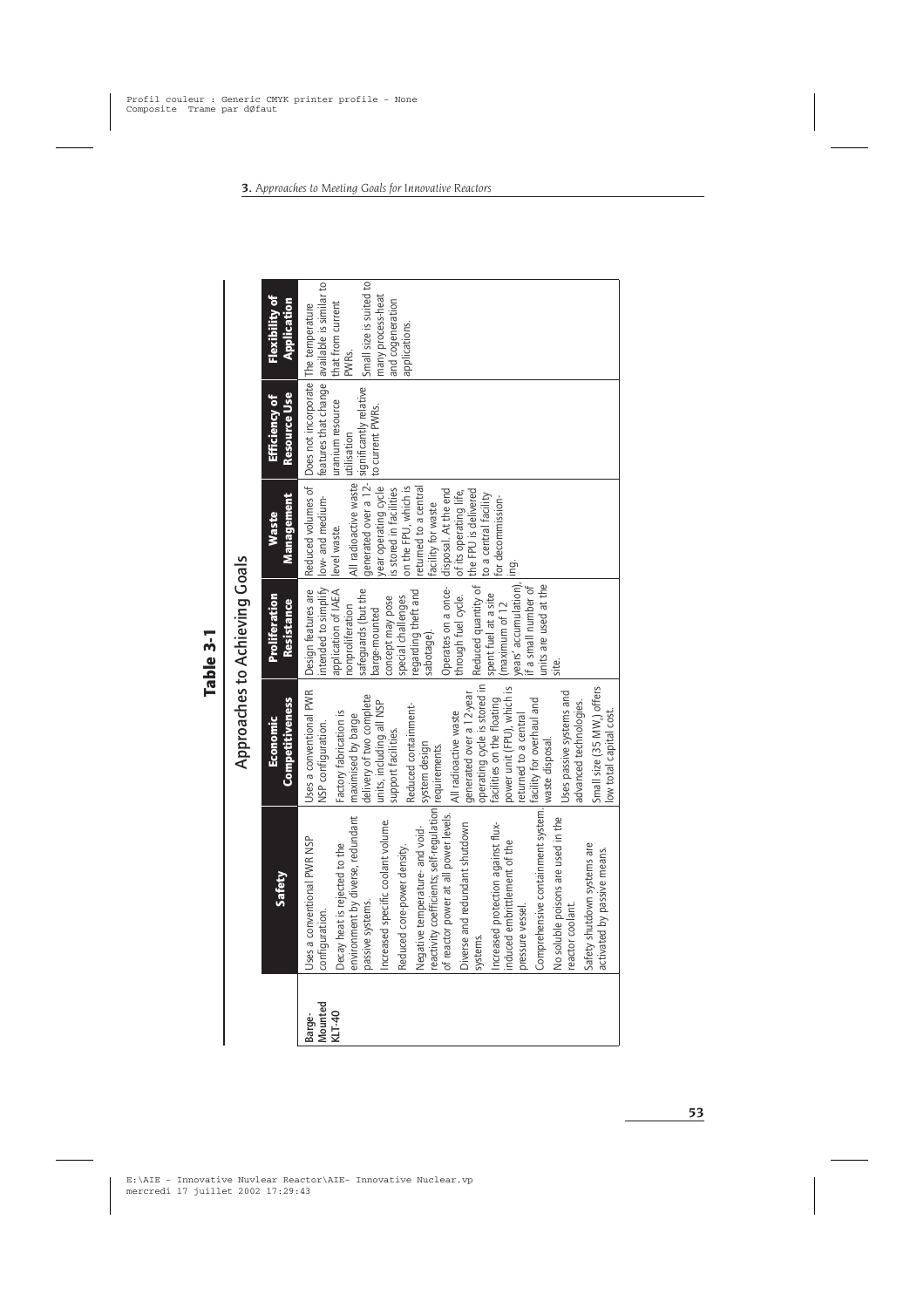| m |
|---|
| ω |
|   |
|   |
| σ |
| − |

| I        |  |
|----------|--|
| ı        |  |
| l<br>£.  |  |
| $\vdots$ |  |
| į<br>₹   |  |

|                      | Safety                                                                                                                                                                                                                                                                                                                                                                                                                                                                                                                                                                                                                          | Competitiveness<br>Economic                                                                                                                                                                                                                                                                                                                                                                                                                                                                                                                                                                          | <b>Proliferation</b><br>Resistance                                                                                                                                                                                                                    | Management<br><b>Waste</b>                                                                                                                                                                          | <b>Resource Use</b><br>Efficiency of                                                                                                                                                                   | Flexibility of<br>Application                                                                                                                                                                |
|----------------------|---------------------------------------------------------------------------------------------------------------------------------------------------------------------------------------------------------------------------------------------------------------------------------------------------------------------------------------------------------------------------------------------------------------------------------------------------------------------------------------------------------------------------------------------------------------------------------------------------------------------------------|------------------------------------------------------------------------------------------------------------------------------------------------------------------------------------------------------------------------------------------------------------------------------------------------------------------------------------------------------------------------------------------------------------------------------------------------------------------------------------------------------------------------------------------------------------------------------------------------------|-------------------------------------------------------------------------------------------------------------------------------------------------------------------------------------------------------------------------------------------------------|-----------------------------------------------------------------------------------------------------------------------------------------------------------------------------------------------------|--------------------------------------------------------------------------------------------------------------------------------------------------------------------------------------------------------|----------------------------------------------------------------------------------------------------------------------------------------------------------------------------------------------|
| Heavy-Water Reactors |                                                                                                                                                                                                                                                                                                                                                                                                                                                                                                                                                                                                                                 |                                                                                                                                                                                                                                                                                                                                                                                                                                                                                                                                                                                                      |                                                                                                                                                                                                                                                       |                                                                                                                                                                                                     |                                                                                                                                                                                                        |                                                                                                                                                                                              |
| CANDU X              | passive shutdown systems are used.   technologies and features,<br>A negative void-reactivity coefficient   Modularisation is used<br>Comprehensive containment system.   density.<br>systems, even if there is no coolant<br>No soluble poisons are used in the<br>Decay heat is removed by passive<br>Operates with minimum excess<br>reactivity in the core (on-power<br>No pressure vessel is used (the<br>in the reactor coolant system.<br>Two independent and diverse<br>Large volume of water in the<br>CANDU X is a pressure-tube<br>can be provided.<br>reactor coolant.<br>containment.<br>refuelling).<br>reactor). | Increased thermodynamic   Operates on a once-   Use of thorium fertile   Resource utilisation   Increased core-outlet<br>efficiency due to increased   through fuel cycle.     material and slightly-   depends on the<br>Smallest unit (350 MW <sub>a</sub> ) is<br>reducing total capital cost.<br>core-outlet temperature.<br>Increased use of passive<br>eliminates the need for<br>current CANDU plants,<br>including supercritical<br>about half the size of<br>Increased core-power<br>On-power refuelling<br>refuelling outages.<br>Uses innovative<br>extensively.<br>coolants.<br>systems. | (Note that on power Operates on a once-<br>refuelling introduces through fuel cycle.<br>Reduced amount of<br>refuelling introduces<br>thorium fuel cycle.<br>safeguards issues<br>if operated on a<br>nonproliferation<br>that must be<br>addressed.) | racinides is moduced feduce the amount thorium content of<br>if originals produced of higher actinides the fuel.<br>Reduced volumes of   Increased<br>low- and medium-<br>produced.<br>level waste. | enriched fuels would enrichment level and lincreases the number<br>recovered uranium.<br>efficiency increases<br>esource utilisation.<br>thermodynamic<br>Can operate on<br>plutonium and<br>the fuel. | applications that can<br>than current CANDU<br>(350 MW) is better<br>neat applications<br>suited to process-<br>Smallest version<br>of process-heat<br>temperature<br>be served.<br>designs. |
|                      |                                                                                                                                                                                                                                                                                                                                                                                                                                                                                                                                                                                                                                 |                                                                                                                                                                                                                                                                                                                                                                                                                                                                                                                                                                                                      |                                                                                                                                                                                                                                                       |                                                                                                                                                                                                     |                                                                                                                                                                                                        |                                                                                                                                                                                              |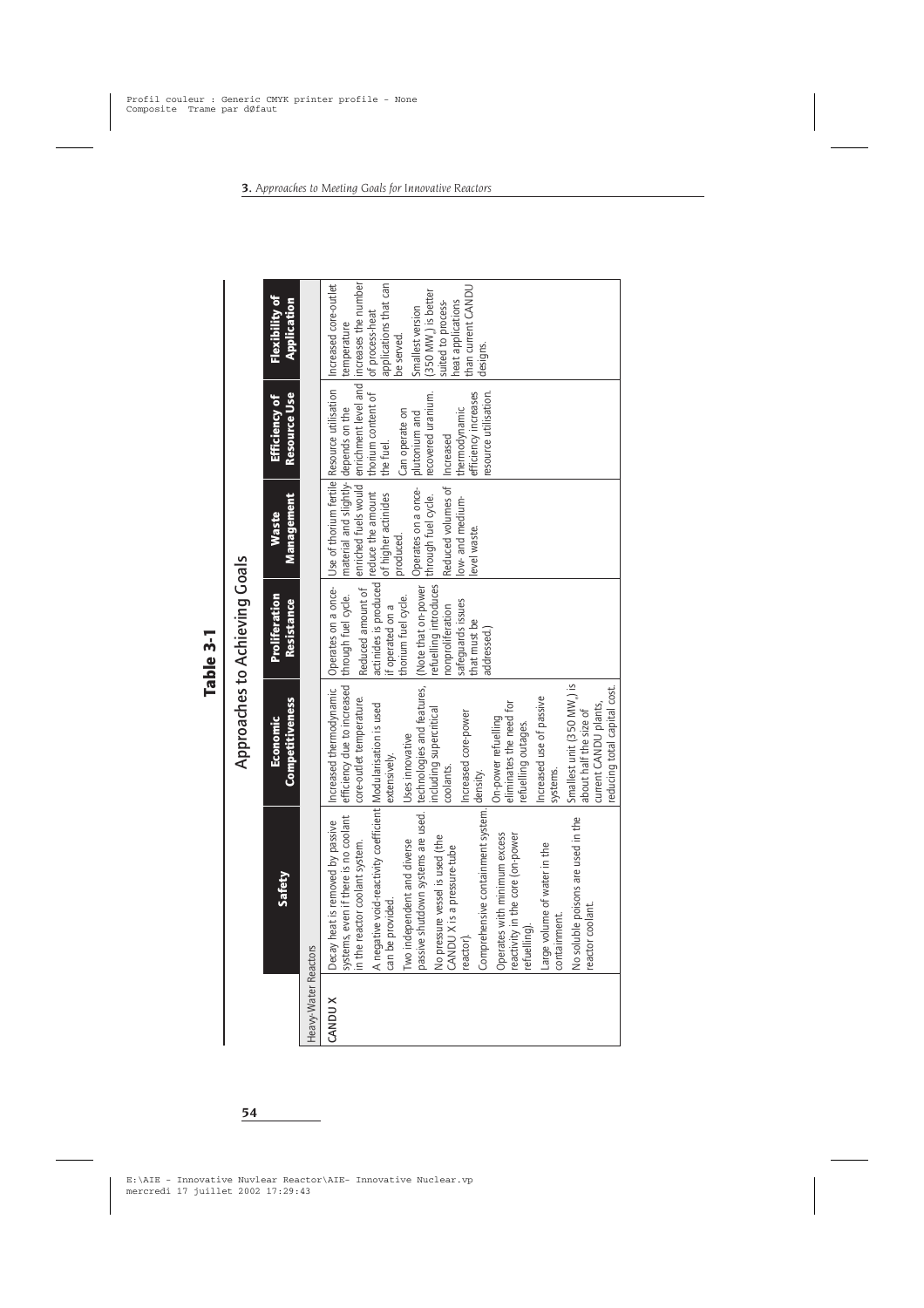| m |
|---|
| ω |
|   |
|   |
| ۵ |
|   |

| ţ           |
|-------------|
| ١<br>٠<br>ı |
| l<br>1      |

|                            | Safety                                                                                                                                                                                                                                                                                                                                                                                                                                                                                                                                                                                                                                                                                             | <b>Competitiveness</b><br>Economic                                                                                                                                                                                                                                                                                                                                                                                         | <b>Proliferation</b><br>Resistance                                                                 | Management<br><b>Waste</b>                                                                                                                                                                      | <b>Resource Use</b><br>Efficiency of                                                                                          | Flexibility of<br>Application                                                                                                                                                                                                                                       |
|----------------------------|----------------------------------------------------------------------------------------------------------------------------------------------------------------------------------------------------------------------------------------------------------------------------------------------------------------------------------------------------------------------------------------------------------------------------------------------------------------------------------------------------------------------------------------------------------------------------------------------------------------------------------------------------------------------------------------------------|----------------------------------------------------------------------------------------------------------------------------------------------------------------------------------------------------------------------------------------------------------------------------------------------------------------------------------------------------------------------------------------------------------------------------|----------------------------------------------------------------------------------------------------|-------------------------------------------------------------------------------------------------------------------------------------------------------------------------------------------------|-------------------------------------------------------------------------------------------------------------------------------|---------------------------------------------------------------------------------------------------------------------------------------------------------------------------------------------------------------------------------------------------------------------|
| Liquid-Metal Fast Reactors |                                                                                                                                                                                                                                                                                                                                                                                                                                                                                                                                                                                                                                                                                                    |                                                                                                                                                                                                                                                                                                                                                                                                                            |                                                                                                    |                                                                                                                                                                                                 |                                                                                                                               |                                                                                                                                                                                                                                                                     |
| <b>BREST 300</b>           | Lead coolant with high temperature   technologies – for example,   fuel, where they are   the reactor with new  efficiency increases<br>The low-pressure vessel is protected   Reactor coolant system<br>Reactor coolant system operates at   Reduced containment-<br>Negative void-reactivity coefficient.<br>No soluble poisons are used in the<br>from flux-induced embrittlement.<br>Increased reactor-coolant system<br>Operation at a breeding ratio of<br>environment by passive systems.<br>Decay heat is transferred to the<br>near 1 provides minimal excess<br>Reduced number of NSP<br>reactivity in the core.<br>capability is used.<br>reactor coolant.<br>low pressure.<br>inertia. | efficiency due to increased breeding ratio of<br>Increased thermodynamic   Operates with a<br>coolant and a supercritical<br>core-outlet temperature.<br>relative to current plants.<br>reduces total capital cost<br>operates at low pressure.<br>components in the NSP.<br>Small size (300 MW)<br>a fast reactor, a lead<br>Reduced number of<br>secondary coolant.<br>Uses innovative<br>system design<br>requirements. | the reactor with new  returns actinides to<br>returns actinides to<br>Closed fuel cycle<br>near 1. | fuel, where they are<br>breeder reduces the<br>Reduced volumes of<br>quantity of spent<br>Closed fuel cycle<br>low- and medium-<br>Operation as a<br>fuel produced.<br>evel waste.<br>consumed. | resource utilisation.<br>uranium resource<br>breeder reduces<br>thermodynamic<br>Operation as a<br>requirements.<br>Increased | increases the number<br>that of current PWRs.<br>ncreased core-outlet<br>applications that can<br>Design is simple and<br>is a better match for<br>Output of 300 MW<br>applications than<br>of process-heat<br>temperature<br>process-heat<br>be served.<br>robust. |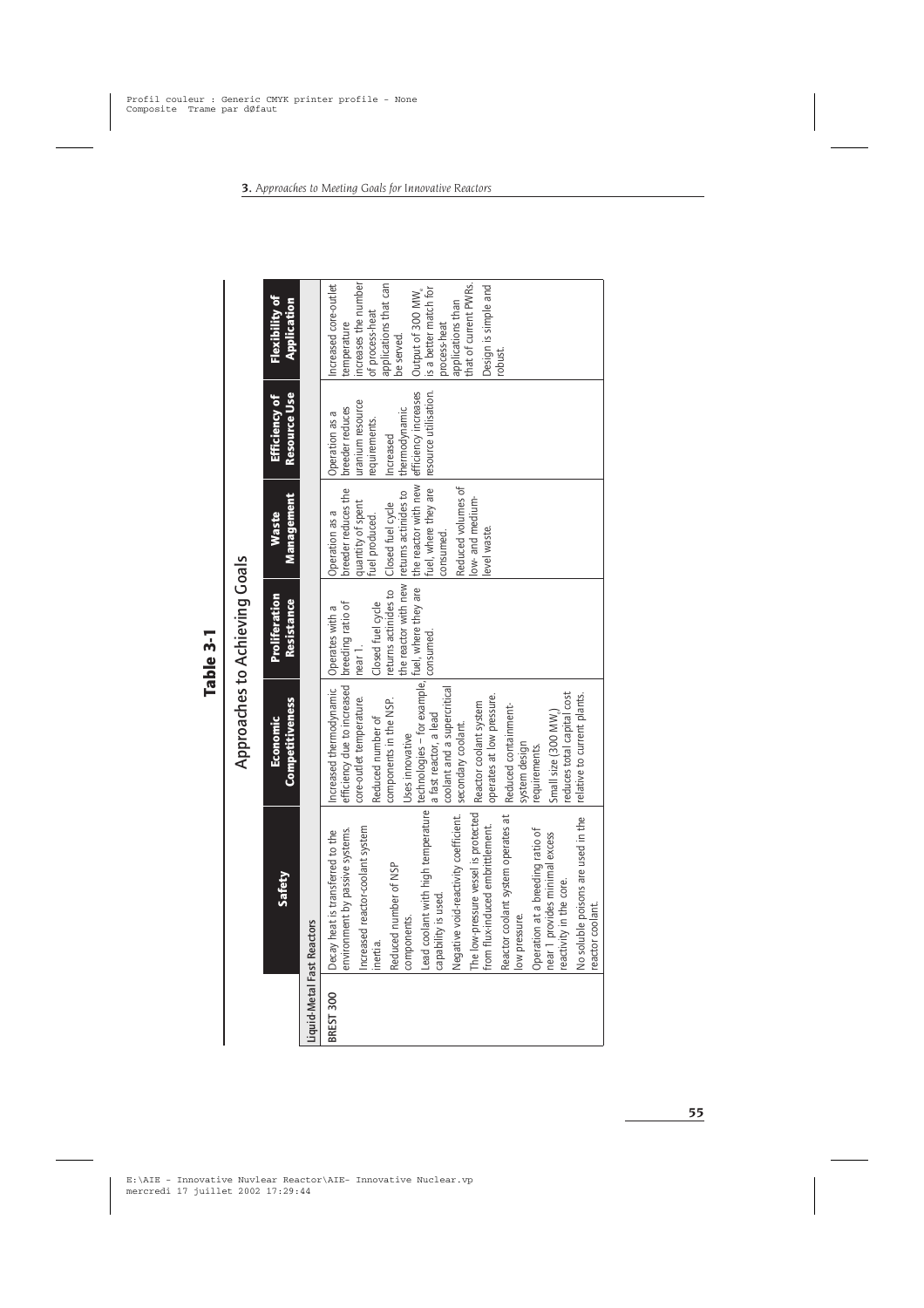| 1<br>ı<br>ı<br>3<br>ì<br>ı<br>j<br>٠ |  |
|--------------------------------------|--|
|                                      |  |
|                                      |  |
|                                      |  |
|                                      |  |
|                                      |  |

|                     | <b>Safety</b>                                                                                                                                                                                                                                                                                                                                                                                                                                                                                                                                                                                                                                                                                                | <b>Competitiveness</b><br>Economic                                                                                                                                                                                                                                                                                                                                                                                                                                                                                                        | Proliferation<br>Resistance                                                                                                                                                                 | Management<br><b>Waste</b>                                                                                                                                                                                                                                                                                            | Resource Use<br>Efficiency of                                                                                                                                                              | Flexibility of<br>Application                                                                                                              |
|---------------------|--------------------------------------------------------------------------------------------------------------------------------------------------------------------------------------------------------------------------------------------------------------------------------------------------------------------------------------------------------------------------------------------------------------------------------------------------------------------------------------------------------------------------------------------------------------------------------------------------------------------------------------------------------------------------------------------------------------|-------------------------------------------------------------------------------------------------------------------------------------------------------------------------------------------------------------------------------------------------------------------------------------------------------------------------------------------------------------------------------------------------------------------------------------------------------------------------------------------------------------------------------------------|---------------------------------------------------------------------------------------------------------------------------------------------------------------------------------------------|-----------------------------------------------------------------------------------------------------------------------------------------------------------------------------------------------------------------------------------------------------------------------------------------------------------------------|--------------------------------------------------------------------------------------------------------------------------------------------------------------------------------------------|--------------------------------------------------------------------------------------------------------------------------------------------|
| Amplifier<br>Energy | A very large specific coolant volume  secondary coolant.<br>Reduced number of components in<br>No soluble poisons are used in the<br>The two safety shutdown systems<br>Minimum excess reactivity in the<br>Reactor core is sub-critical at all<br>Reactor vessel is protected from<br>Reactor power is limited to near<br>are operated by passive means.<br>natural convection at all power<br>Reactor coolant circulation by<br>Two diverse and fully passive<br>shutdown systems are used.<br>00% by inherent features.<br>flux-induced embrittlement.<br>Coolant (lead) has a high<br>temperature capability.<br>core at all times.<br>reactor coolant.<br>is provided.<br>the NSP.<br>levels.<br>times. | technologies - for example, fuel, where they are<br>efficiency due to increased   breeding ratio of<br>critical core, a lead coolant The plutonium<br>Increased thermodynamic<br>an accelerator- driven sub-<br>Refuelling period extended<br>operates at low pressure.<br>core-outlet temperature.<br>Increased use of passive<br>Reactor coolant system<br>Reduced containment-<br>components in the NSP.<br>Reduced number of<br>and a supercritical<br>Uses innovative<br>system design<br>equirements.<br>to five years.<br>systems. | fraction in the spent Closed fuel cycle<br>the reactor with new Operation as a<br>returns actinides to<br>Closed fuel cycle<br>Operates with a<br>fuel is very low.<br>consumed.<br>near 1. | returns actinides to<br>the reactor with new<br>Reduced volumes of<br>breeder reduces the<br>uel, where they are<br>quantity of higher<br>actinides produced.<br>Thorium is a major<br>component of the<br>fuel, reducing the<br>low- and medium-<br>quantity of spent<br>fuel produced.<br>level waste.<br>consumed. | major component of temperature<br>efficiency increases<br>esource utilisation.<br>Use of thorium as<br>uranium resource<br>the fuel reduces<br>thermodynamic<br>requirements.<br>Increased | increases the number<br>applications that can<br>be served.<br>Increased core-outlet<br>Design is simple and<br>of process-heat<br>robust. |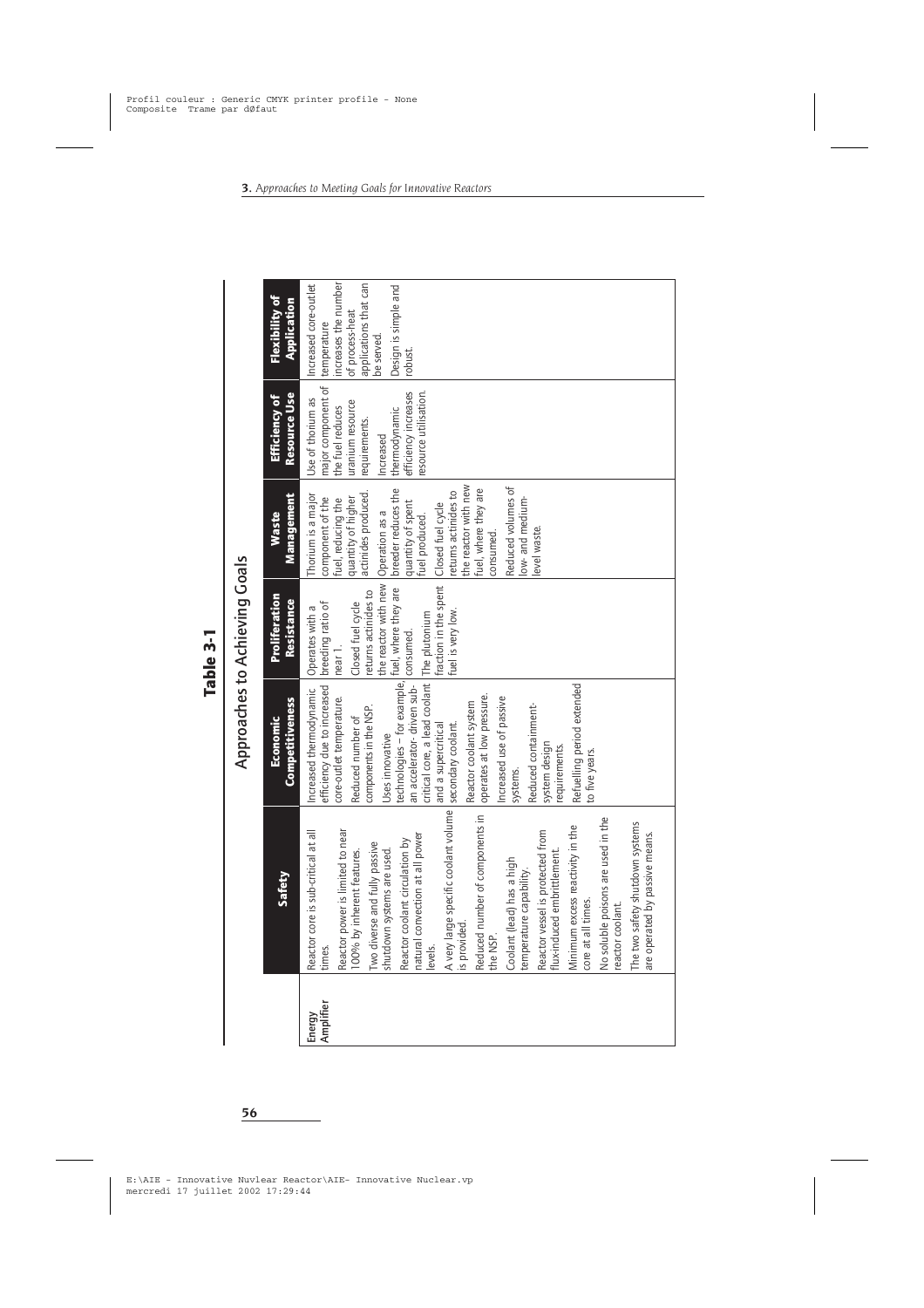| ٣<br>י |
|--------|
| q<br>J |
|        |
|        |
| ь      |
|        |

| l           |
|-------------|
| ١<br>٠<br>l |
| ٠           |

|                     | Safety                                                                                                                                                                                                                                                                                                                                                                                                                                                                                                                                                                                                                                                                                                                                                                                                      | Competitiveness<br>Economic                                                                                                                                                                                                                                                                                                                                                                                                                                                                                                                        | <b>Proliferation</b><br>Resistance                                                                                                                                               | Management<br><b>Waste</b>                                                                                                                                                                                                                                                                                                                                    | Resource Use<br><b>Efficiency of</b>                                                                                            | Flexibility of<br>Application                                                                                                                                                                                                                      |
|---------------------|-------------------------------------------------------------------------------------------------------------------------------------------------------------------------------------------------------------------------------------------------------------------------------------------------------------------------------------------------------------------------------------------------------------------------------------------------------------------------------------------------------------------------------------------------------------------------------------------------------------------------------------------------------------------------------------------------------------------------------------------------------------------------------------------------------------|----------------------------------------------------------------------------------------------------------------------------------------------------------------------------------------------------------------------------------------------------------------------------------------------------------------------------------------------------------------------------------------------------------------------------------------------------------------------------------------------------------------------------------------------------|----------------------------------------------------------------------------------------------------------------------------------------------------------------------------------|---------------------------------------------------------------------------------------------------------------------------------------------------------------------------------------------------------------------------------------------------------------------------------------------------------------------------------------------------------------|---------------------------------------------------------------------------------------------------------------------------------|----------------------------------------------------------------------------------------------------------------------------------------------------------------------------------------------------------------------------------------------------|
| <b>Gas Reactors</b> |                                                                                                                                                                                                                                                                                                                                                                                                                                                                                                                                                                                                                                                                                                                                                                                                             |                                                                                                                                                                                                                                                                                                                                                                                                                                                                                                                                                    |                                                                                                                                                                                  |                                                                                                                                                                                                                                                                                                                                                               |                                                                                                                                 |                                                                                                                                                                                                                                                    |
| <b>CT-MHR</b>       | elevated temperature is provided by efficiency due to increased   through fuel cycle.<br>Containment function is provided by<br>and fuel all have high temperature<br>the environment, even if there is no<br>Helium coolant, graphite moderator<br>Decay heat is transferred passively<br>Use of direct Brayton cycle reduces<br>from the pressure vessel directly to<br>No soluble poisons are used in the<br>Reduced number of components.<br>Pressure vessel is protected from<br>negative temperature-reactivity<br>the potential for water ingress.<br>coolant in the pressure vessel.<br>Inherent reactor shutdown at<br>Strong negative temperature<br>flux-induced embrittlement.<br>Low core-power density.<br>reactor coolant.<br>the TRISO fuel.<br>coefficient.<br>coefficient.<br>capability. | technologies - for example, actinides produced is a quantity of higher<br>Increased thermodynamic   Operates on a once-<br>Refuelling period extended<br>graphite moderator and a<br>Compact, efficient layout.<br>reduces total capital cost<br>relative to current plants.<br>core-outlet temperature.<br>Increased use of passive<br>components in the NSP<br>and balance-of-plant.<br>Small size (286 MW <sub>e</sub> )<br>Reduced number of<br>direct Brayton cycle.<br>a helium coolant, a<br>Uses innovative<br>to three years.<br>systems. | to remove from spent Can use thorium<br>diffuse and difficult<br>Amount of higher<br>substantially lower<br>Fissile material is<br>than for current<br>PWR <sub>S</sub><br>fuel. | fertile material in the fertile material in the be served.<br>Operates on a closed Use of plutonium in<br>times that of current efficiency increases<br>burnup (two to three thermodynamic<br>Provides a very high   Increased<br>Reduced volumes of<br>actinides produced.<br>low- and medium-<br>fuel; reduces the<br>fuel cycle.<br>level waste.<br>PWRs). | resource utilisation.<br>uranium resource<br>Can use thorium<br>the fuel is being<br>requirements.<br>fuel; reduces<br>studied. | increases the number<br>increases the number<br>Increased core-outlet<br>applications that can<br>applications that can<br>Low power output<br>Design is compact<br>of process-heat<br>of process-heat<br>temperature<br>and robust.<br>be served. |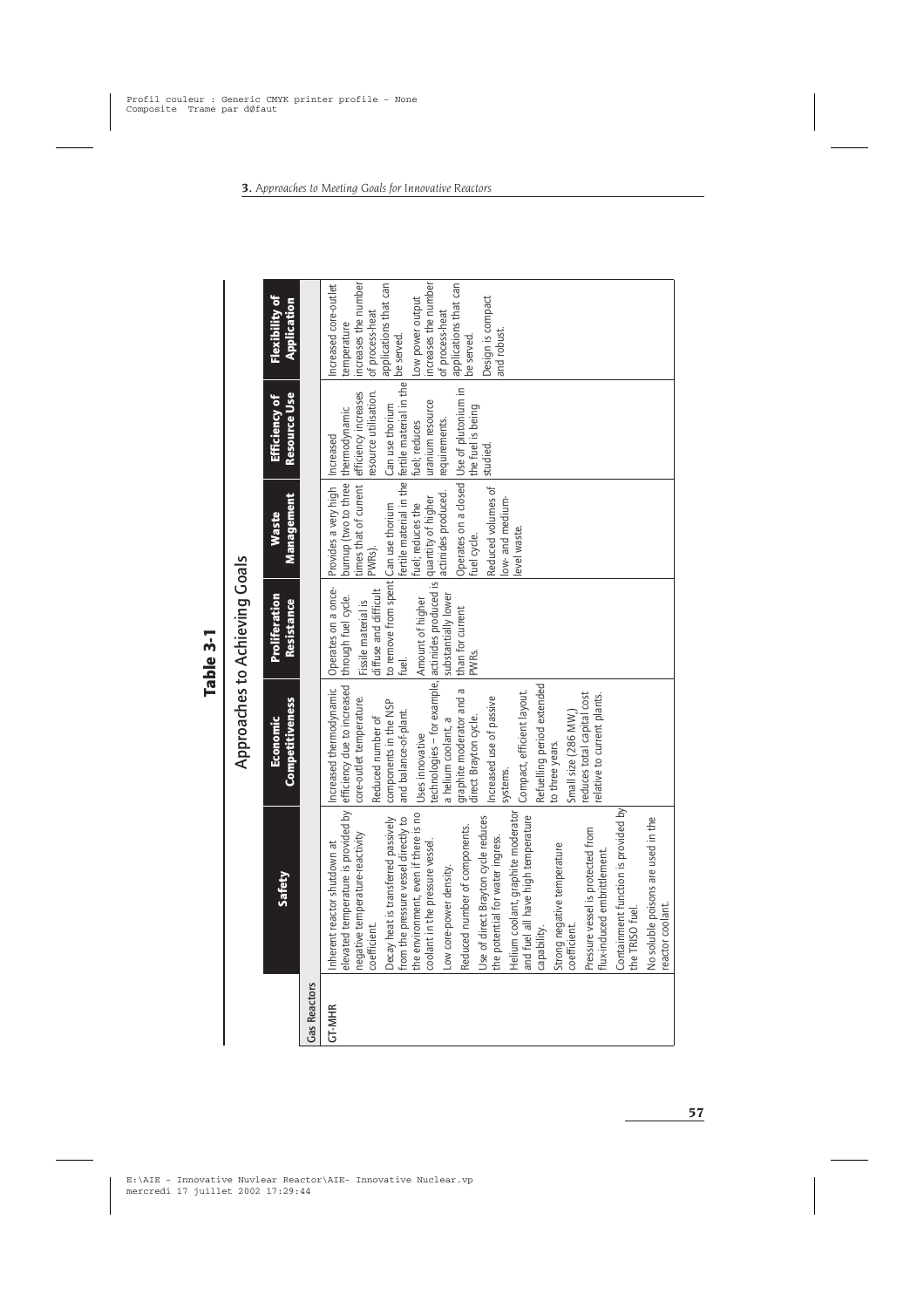| m                      |
|------------------------|
|                        |
| Φ                      |
|                        |
| d                      |
| <b>Service Service</b> |
|                        |

| t                       |   |
|-------------------------|---|
| ١<br>٠<br>ı<br>i        | ١ |
| ì<br>í<br>$\frac{1}{2}$ |   |
| ⋖                       |   |

|      | Safety                                                                                                                                                                                                                                  | <b>Competitiveness</b><br>Economic                                                                                                                            | Proliferation<br>Resistance                                                                                                                                                   | Management<br><b>Waste</b>                                                                                | Resource Use<br>Efficiency of                                                                                                                                                                                                                                                                                                                                                   | Flexibility of<br>Application |
|------|-----------------------------------------------------------------------------------------------------------------------------------------------------------------------------------------------------------------------------------------|---------------------------------------------------------------------------------------------------------------------------------------------------------------|-------------------------------------------------------------------------------------------------------------------------------------------------------------------------------|-----------------------------------------------------------------------------------------------------------|---------------------------------------------------------------------------------------------------------------------------------------------------------------------------------------------------------------------------------------------------------------------------------------------------------------------------------------------------------------------------------|-------------------------------|
| PBMR | the GT-MHR are used. In addition:   followed by the GT-MHR<br>minimum excess reactivity in the   • On-power fuelling is<br>The same approaches followed by The same approaches<br>• On-power refuelling maintains<br>core at all times. | used, which eliminates<br>the need for refuelling<br>offers low total capital<br>$\bullet$ Small size (110 MW)<br>are used. In addition:<br>outages.<br>cost. | (Note that on-power   • Provision for on-   • On-power<br>refuelling introduces<br>safequards issues<br>non-proliferation<br>that must be<br>addressed.)<br>The same<br>used. | used. In addition:<br>site storage of all<br>generated over<br>the design life.<br>spent fuel<br>The same | approaches followed   approaches followed   approaches followed   approaches followed<br>by the GT-MHR are   by the GT-MHR are   by the GT-MHR are   by the GT-MHR are<br>refuelling provides<br>a small increase in<br>utilisation relative<br>use plutonium in<br>current plans to<br>to the CT-MHR.<br>• There are no<br>lused, except:<br>resource<br>the fuel.<br>The same | The same<br>used.             |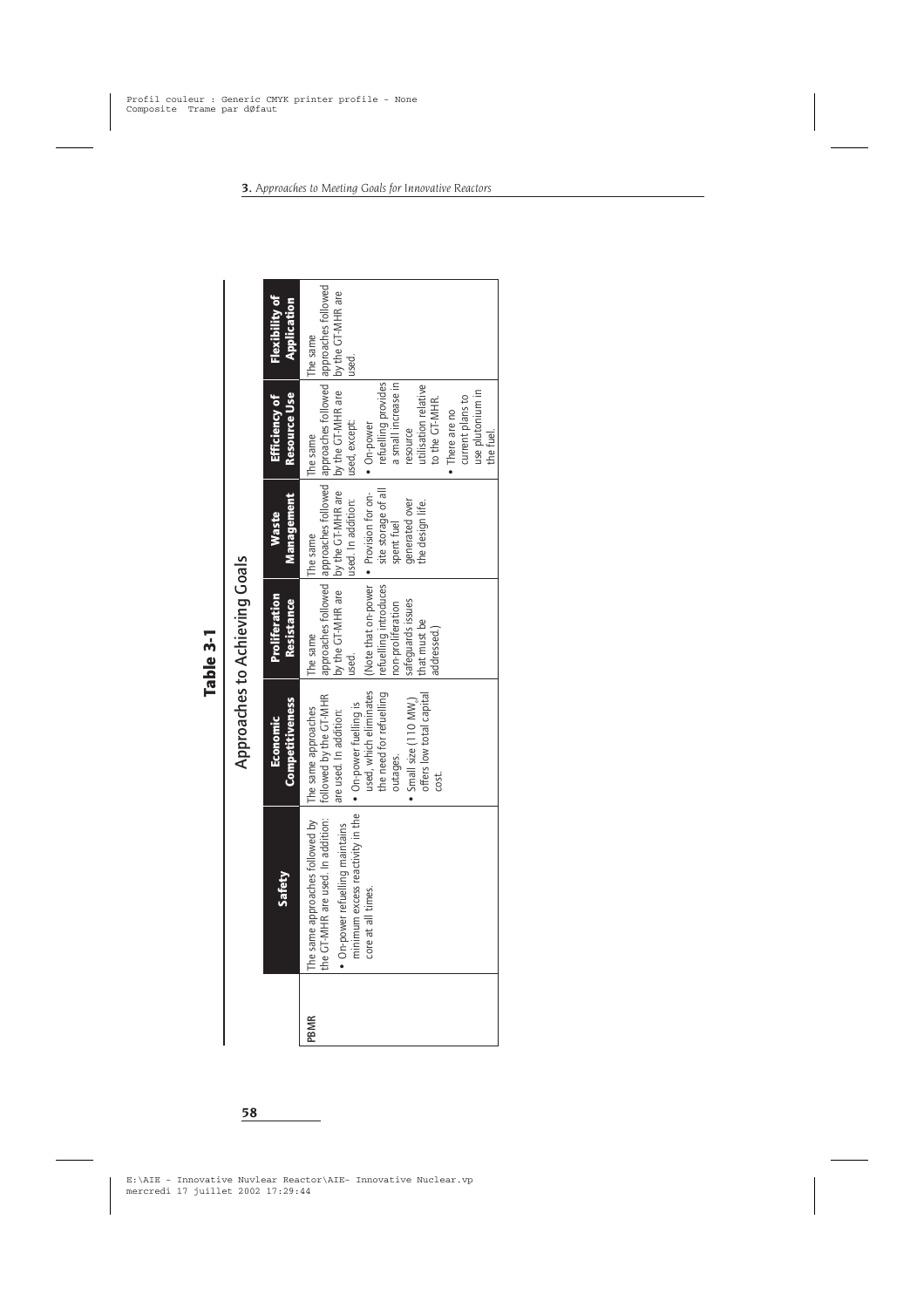| m |
|---|
| Φ |
|   |
|   |
| α |
| - |
|   |

| ١.<br>١<br>l |
|--------------|
|              |
| ٠            |

|                             | Safety                                                                                                                                                                                                                                                                                                                                                                                                                                                                                                                                                            | <b>Competitiveness</b><br>Economic                                                                                                                                                                                                                                                                                                                                                                                                                                                                                                                                                                                                                                                      | Proliferation<br>Resistance                                                                                                                                                                                                                                           | Management<br><b>Waste</b>                                                                                                                                                                                                                                                                                                                                                    | Resource Use<br>Efficiency of                                                                                                                                               | Flexibility of<br>Application                                                                                                                                                                                                                                             |
|-----------------------------|-------------------------------------------------------------------------------------------------------------------------------------------------------------------------------------------------------------------------------------------------------------------------------------------------------------------------------------------------------------------------------------------------------------------------------------------------------------------------------------------------------------------------------------------------------------------|-----------------------------------------------------------------------------------------------------------------------------------------------------------------------------------------------------------------------------------------------------------------------------------------------------------------------------------------------------------------------------------------------------------------------------------------------------------------------------------------------------------------------------------------------------------------------------------------------------------------------------------------------------------------------------------------|-----------------------------------------------------------------------------------------------------------------------------------------------------------------------------------------------------------------------------------------------------------------------|-------------------------------------------------------------------------------------------------------------------------------------------------------------------------------------------------------------------------------------------------------------------------------------------------------------------------------------------------------------------------------|-----------------------------------------------------------------------------------------------------------------------------------------------------------------------------|---------------------------------------------------------------------------------------------------------------------------------------------------------------------------------------------------------------------------------------------------------------------------|
| <b>Molten-Salt Reactors</b> |                                                                                                                                                                                                                                                                                                                                                                                                                                                                                                                                                                   |                                                                                                                                                                                                                                                                                                                                                                                                                                                                                                                                                                                                                                                                                         |                                                                                                                                                                                                                                                                       |                                                                                                                                                                                                                                                                                                                                                                               |                                                                                                                                                                             |                                                                                                                                                                                                                                                                           |
| 巨                           | minimum reactivity in the core at all Reactor coolant system<br>The low-pressure vessel is protected<br>and fuel/coolant density reduction<br>No soluble poisons are used in the<br>from flux-induced embrittlement.<br>temperature-reactivity coefficient<br>On-power refuelling maintains<br>with temperature) limit reactor<br>Decay heat can be transferred<br>graphite moderator have high<br>passively to the environment.<br>The molten-salt coolant and<br>Inherent features (negative<br>temperature capability.<br>reactor coolant.<br>power.<br>times. | Increased thermodynamic   Operates on a closed   Thorium is a major<br>technologies - for example, breeding ratio of<br>fuel that is dissolved in the  No spent fuel is<br>efficiency due to increased   fuel cycle.<br>Compact, efficient layout.<br>a molten-salt coolant, a<br>operates at low pressure<br>core-outlet temperature.<br>components in the NSP.<br>Increased use of passive<br>coolant and a graphite<br>eliminates the need for<br>Reduced containment-<br>offers low total capital<br>Small size (100 MWe)<br>Reduced number of<br>On-power refuelling<br>refuelling outages.<br>Uses innovative<br>system design<br>equirements.<br>moderator.<br>systems.<br>cost. | fission products are<br>Over the operating<br>difficult to remove<br>fuel/coolant fluid.<br>removed from the<br>removed from the<br>Fissile material is<br>stored at the site.<br>Operates with a<br>from spent fuel.<br>reactor and no<br>life no fuel is<br>near 1. | the amount of higher resource utilisation.<br>Reduced volumes of   requirements.<br>actinides produced.<br>fuel cycle, reducing<br>Operates as a near-<br>fission products are<br>Over the operating<br>low- and medium-<br>component of the<br>fuel/coolant fluid.<br>removed from the<br>removed from the<br>reactor and no<br>life no fuel is<br>level wastes.<br>breeder. | Operates as a near-<br>efficiency increases<br>Thorium is a major<br>component of the<br>uranium resource<br>breeder, reducing<br>thermodynamic<br>fuel cycle.<br>Increased | increases the number<br>Increased core-outlet<br>applications that can<br>output; increases the<br>Design is simple and<br>Viable at low power<br>number of process-<br>that can be served.<br>heat applications<br>of process-heat<br>temperature<br>be served.<br>obust |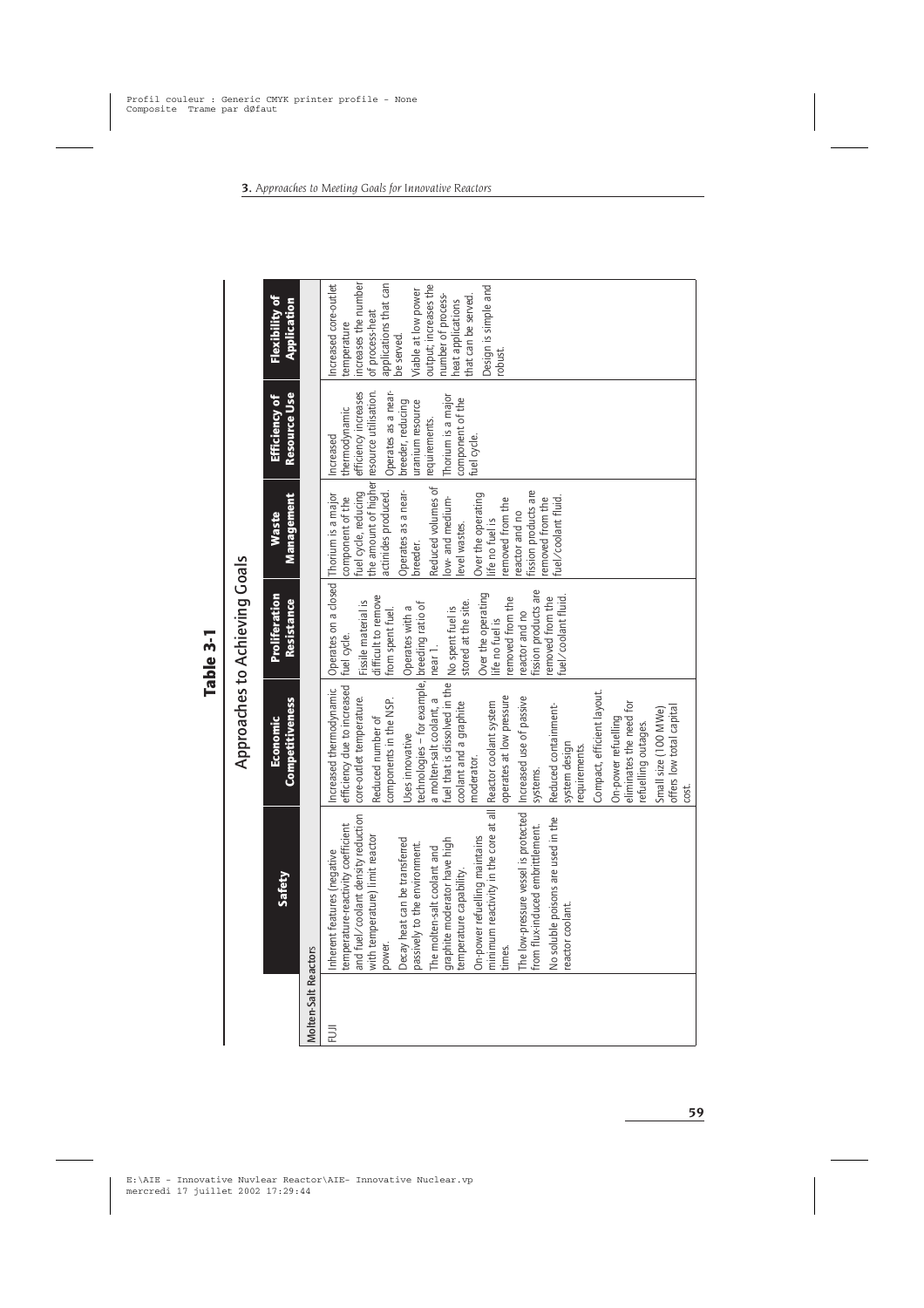| m  |
|----|
| ω  |
|    |
| ಕ  |
| Ļ. |
|    |

| ι                |
|------------------|
| ١.<br>٠<br>I     |
|                  |
|                  |
|                  |
| ı<br>ı<br>۹<br>ı |

|              | Safety                                                                                                                                                           | <b>Competitiveness</b><br>Economic | Proliferation<br>Resistance | Waste                                                                                                                                                                                                          | Efficiency of Flexibility of<br>Management Resource Use                                           | Application                                                                            |
|--------------|------------------------------------------------------------------------------------------------------------------------------------------------------------------|------------------------------------|-----------------------------|----------------------------------------------------------------------------------------------------------------------------------------------------------------------------------------------------------------|---------------------------------------------------------------------------------------------------|----------------------------------------------------------------------------------------|
| <b>Other</b> |                                                                                                                                                                  |                                    |                             |                                                                                                                                                                                                                |                                                                                                   |                                                                                        |
| <b>RTFR</b>  | RTFR is a fuel-cycle option, applicable to both light-water and heavy-water reactors.<br>The approaches adopted by these reactor types are therefore applicable. |                                    |                             | quantity of higher   greatly reduces the   both light-water and<br>Use of thorium fertile The use of thorium   RTFR is a fuel-cycle<br>naterial reduces the   fertile material<br>Offers a very high<br>oumup. | actinides produced. amount of uranium heavy-water reactors.<br>resources required. The approaches | option, applicable to<br>therefore applicable.<br>adopted by these<br>eactor types are |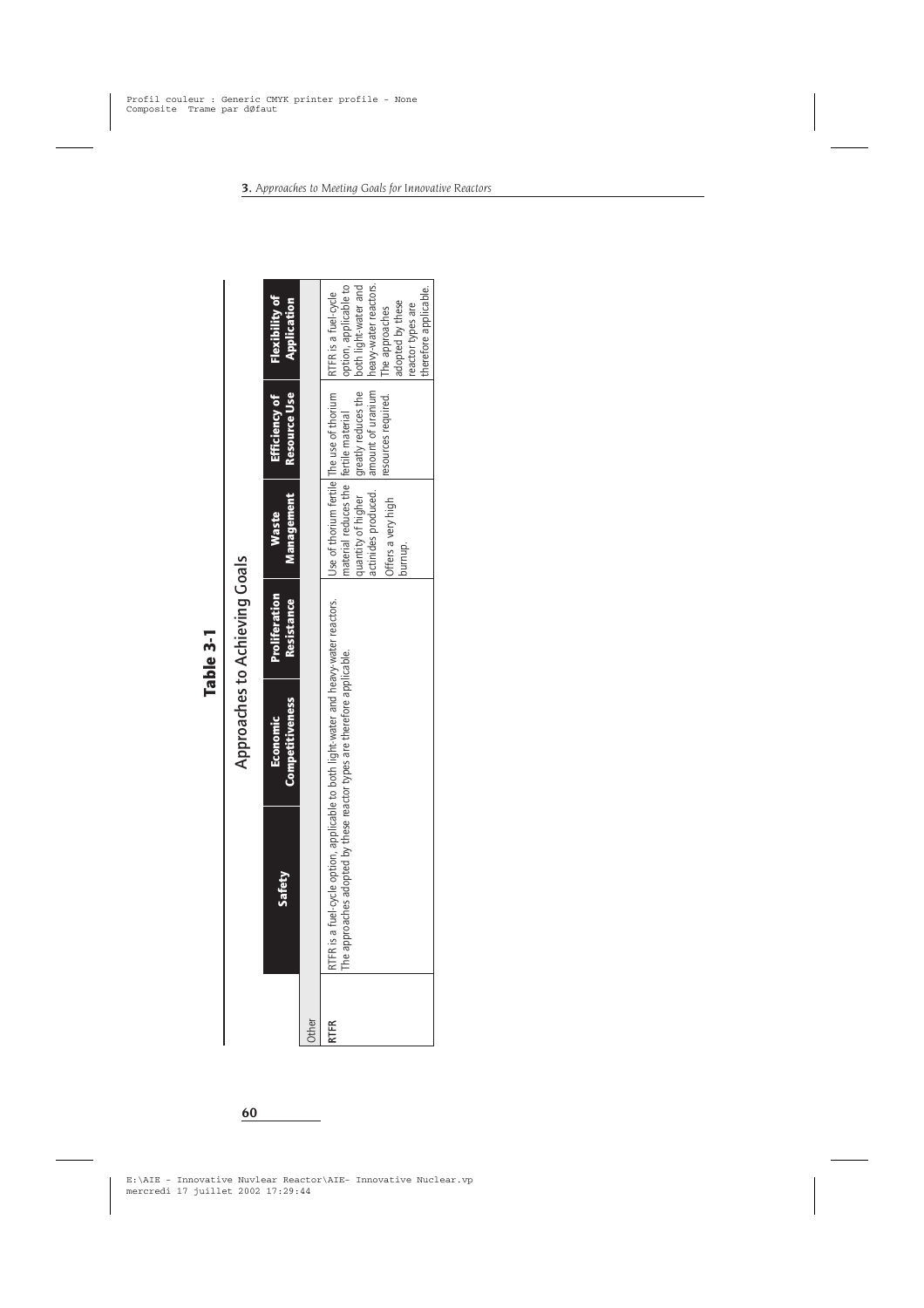# **CHAPTER 4 ENABLING TECHNOLOGIES, R&D NEEDS AND OPPORTUNITIES FOR COLLABORATION**

# Introduction

This chapter provides a brief review of some enabling technologies for the innovative reactors considered here, along with an assessment of the potential for collaboration on research and development (R&D). The discussion draws on the chapters on "Enabling Technologies" and "Opportunities for Collaborative Research and Development" in Volume I of the Background Report (3A 2001).

#### *Enabling Technologies*

The enabling technologies discussed here are used to varying degrees by a large number and variety of reactor designs. They fulfil generic functions or meet generic needs, such as heat removal, that are common to most reactors. Improvements in such underlying technologies and approaches can form the basis for substantial innovation in reactor technologies.

One way to consider reactors of the future is to identify principal and cross-cutting nuclear-system requirements and then to explore various available or possible approaches to meeting them. This gives reactor designers a range of options to examine.23

*<sup>23.</sup> This analytical approach has been satisfactory for reviewing the set of reactors considered in this study. It could be usefully applied to a broader range of designs and a more speculative set of scenarios for future industry developments. Researched approaches also would need to be subject to economic assessment whereby basic engineering data are converted to estimated costs, permitting researchers and reactor designers to ascertain early in the research process which approaches are likely to be uneconomic.*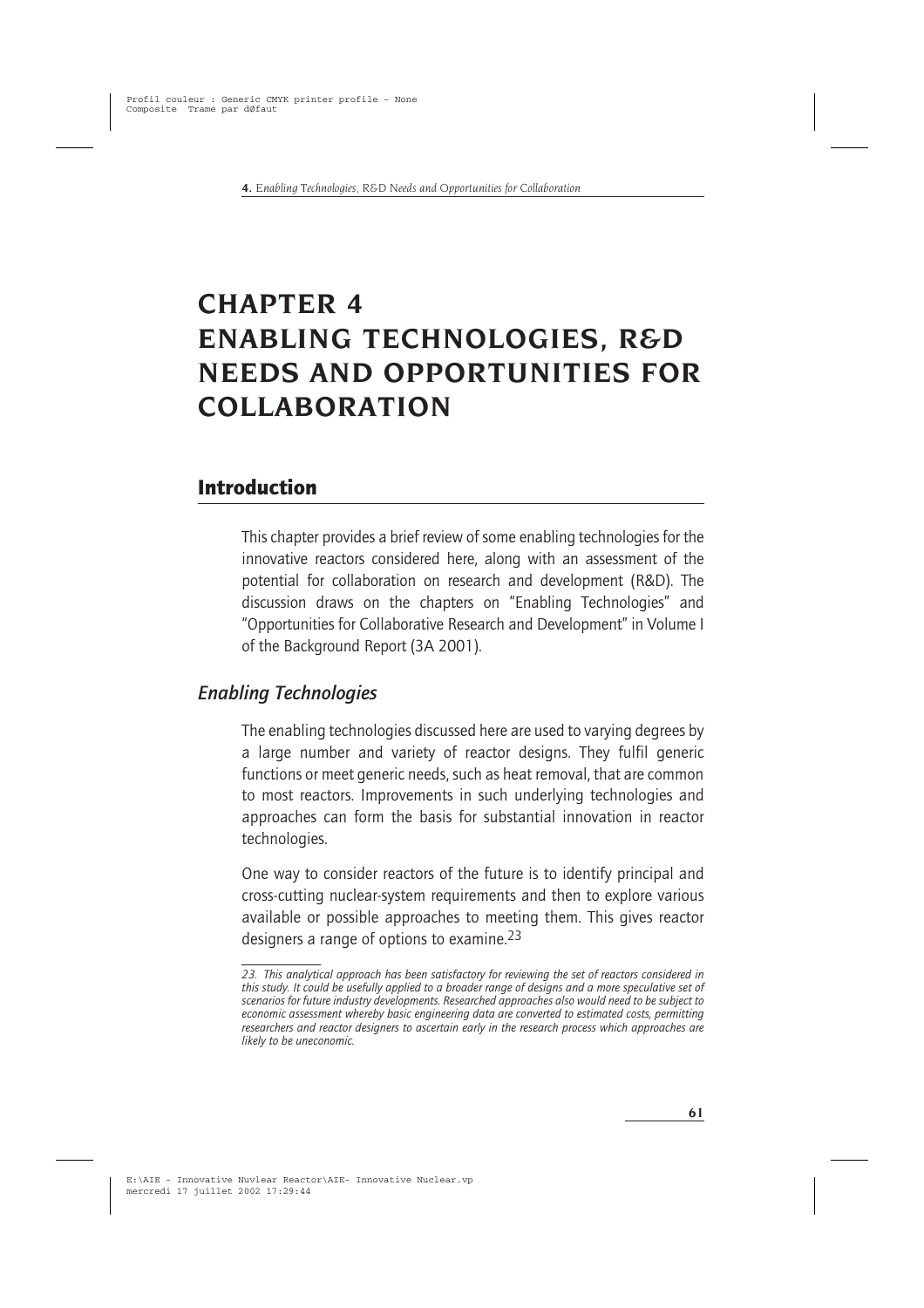The innovative reactors considered here encompass a wide and diverse range of technologies and various timetables for achieving commercial operation (see 3A 2001, Volume I). The enabling technologies that must be developed or improved to assure the success of these designs are equally diverse, ranging from the development of fundamental materials and chemistry-control processes to the design and performance verification of major components. In many cases, fundamental correlations and computer codes must be developed.

Some enabling technologies are not dependant on a particular reactor type. Their further development could be beneficial to many of the innovative reactors considered here. Examples include construction and delivery methods and some in-service inspection technologies. Others, such as those related to auxiliary and support systems, are common to several reactor designs using different configurations or coolants – for example, the use of supercritical water as the secondary-side coolant in the BREST 300, Energy Amplifier and CANDU X designs. Some enabling technologies, usually related to reactor systems, are common to, but also limited to, reactors of the same type and/or using the same coolant. Still others are unique to a particular reactor design (for example, the accelerator used by the Energy Amplifier).

The section titled "Past Experience with Fission Reactor Concepts, Design and Operation" and following sections describe some enabling technologies identified in this study.

#### *Research and Development*

Research programmes for each of the innovative reactor designs considered here are described in Volume I of the Background Report (3A 2001). As detailed therein, the R&D and design efforts on innovative nuclear reactors are funded at very low levels compared with the efforts made in the 1950s, 1960s and 1970s to develop the current generation of reactors, and compared with current R&D expenditures on maintaining and enhancing the performance of operating reactors. Assuming continuation of these low levels of investment, most of the designs considered here could require 10 to 15 years or longer to become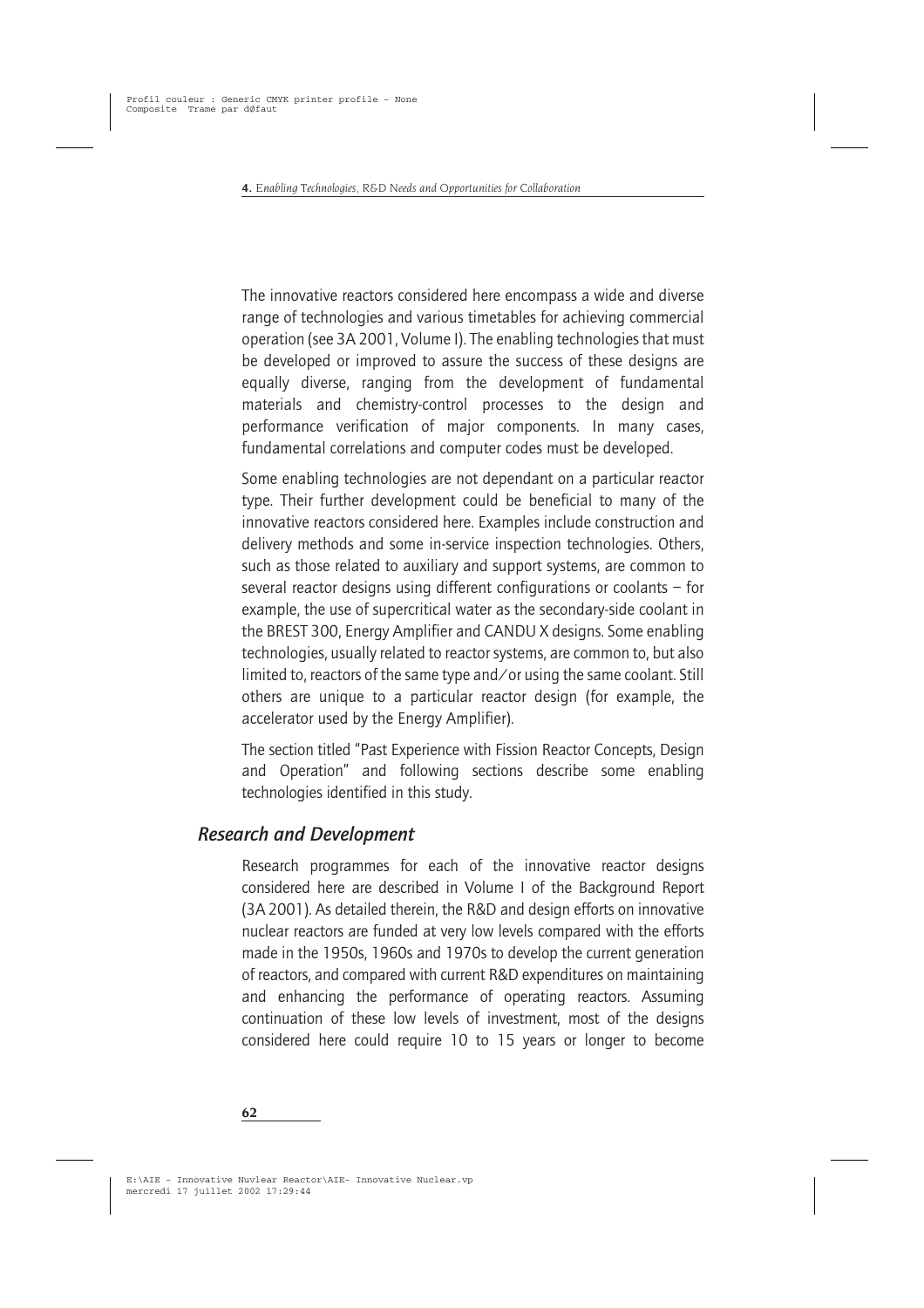commercially available (see 3A 2001, Volume I). Enhanced collaboration that makes effective use of current investments could reduce the time and cost required to make technologies available commercially.

The wide range of enabling technologies being developed limits the amount of collaborative R&D effort that is feasible. But ample opportunities remain, in support of or beyond the work being done on the innovative concepts reviewed here. Also, collaborative efforts could be of interest to other R&D groups active in the field that were not included here.

Collaborative research programmes could embrace many research and design teams and organisations, including those working on evolutionary as well as innovative reactors, as long as they have common interests in a given field or topic. This study, covering a limited number of concepts, has identified some potential areas of collaboration based on the enabling technologies described in the following sections. Possible collaborative R&D efforts are outlined briefly where applicable. Many other opportunities may exist. A more comprehensive review of ongoing R&D efforts worldwide would be needed for a thorough analysis of the potential for international endeavours to develop innovative reactor concepts and designs adapted to the needs of the 21st century.

Where collaborative research is suggested, it is based on the relevance of the area to the development of several types of innovative designs. The areas for which collaboration is suggested may be amenable to international co-operation among several research teams without necessitating the sharing of proprietary information or know-how.

In many cases, the suggested initial phase of a collaborative effort is the establishment of a comprehensive experience database. In subsequent stages, the database would be organised so as to facilitate easy access and reference by reactor designers and the data would be analysed to identify devices that have common operating principles or functions. More detailed examinations could follow, covering the advantages and disadvantages of devices, the range of conditions and circumstances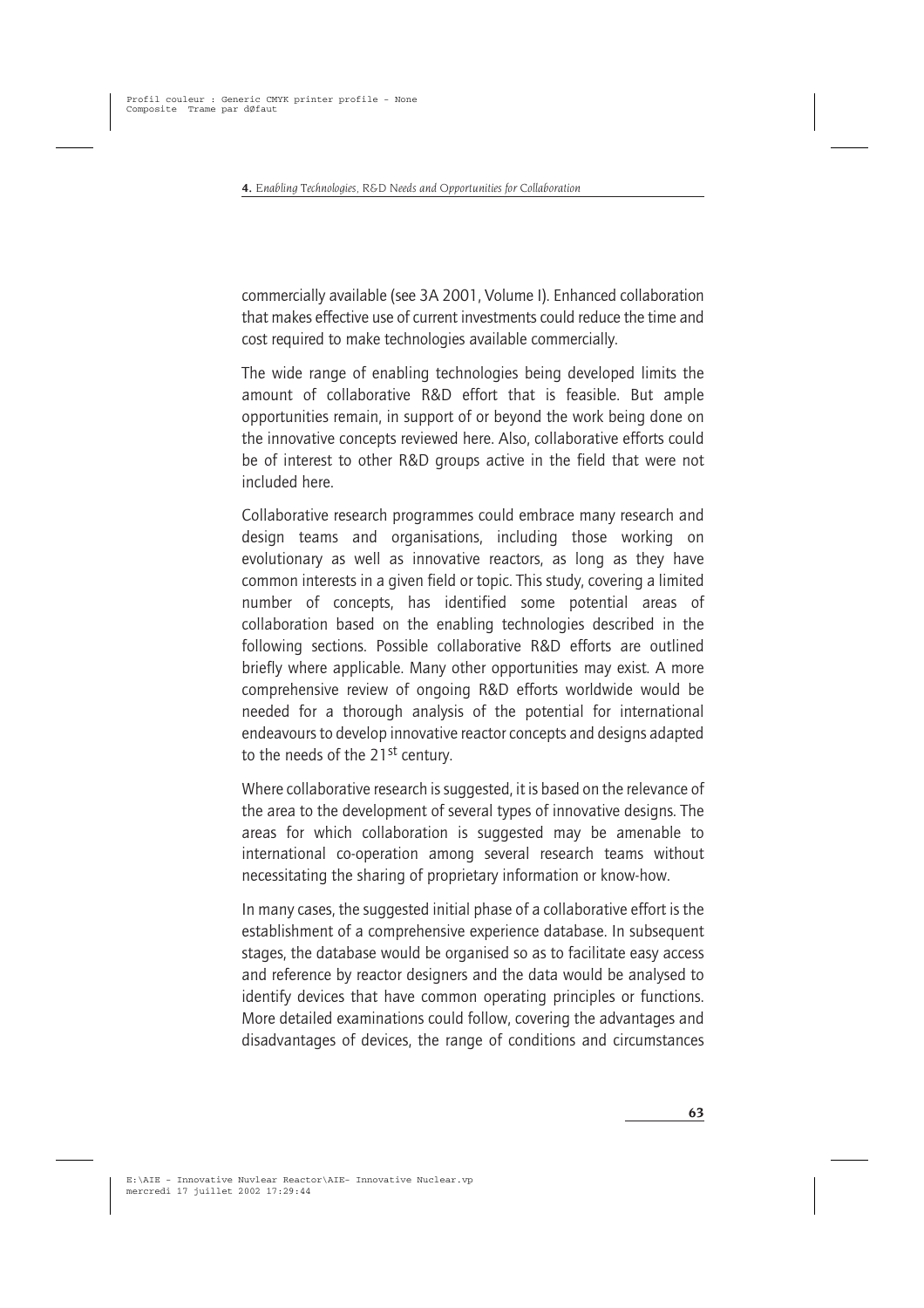under which they can be used, and their development status. This information could then be used to identify specific opportunities for collaborative R&D and design.

# Past Experience with Fission Reactor Concepts, Design and Operation

During several decades of research on nuclear fission, virtually every feasible combination of moderator and reactor coolant has been considered by one or more teams, often in several countries. A large number of prototype and demonstration reactors were designed, built and operated in the 1950s and 1960s. The experience accumulated through the operation of those reactors, which in many cases performed very well, constitutes a wealth of valuable information. It should be considered "enabling information" for current design and development efforts, but discussions with some reactor design teams indicate that information and data from early development efforts are not being fully used in current design programmes.

The industrial development of nuclear power led to the abandoning of some designs and concepts, despite their promising technical performance, in light of the dominant position of a few reactor types, mainly light-water and heavy-water reactors. Potentially economic and technically viable reactor concepts that were dropped include the organic-cooled, heavy-water-moderated WR-1 reactor in Canada; the molten-salt-cooled, graphite-moderated MSRE in the United States; and the sodium-cooled, graphite-moderated Hallam reactor in the United **States** 

The acquired knowledge, know-how and lessons learned while building and operating prototype and demonstration reactors are relevant to scientific, technical, economic and safety aspects of designs as well as fuel-cycle characteristics and means to address non-proliferation. It is important to conserve this information and make it available to today's researchers and to future generations. Having this information readily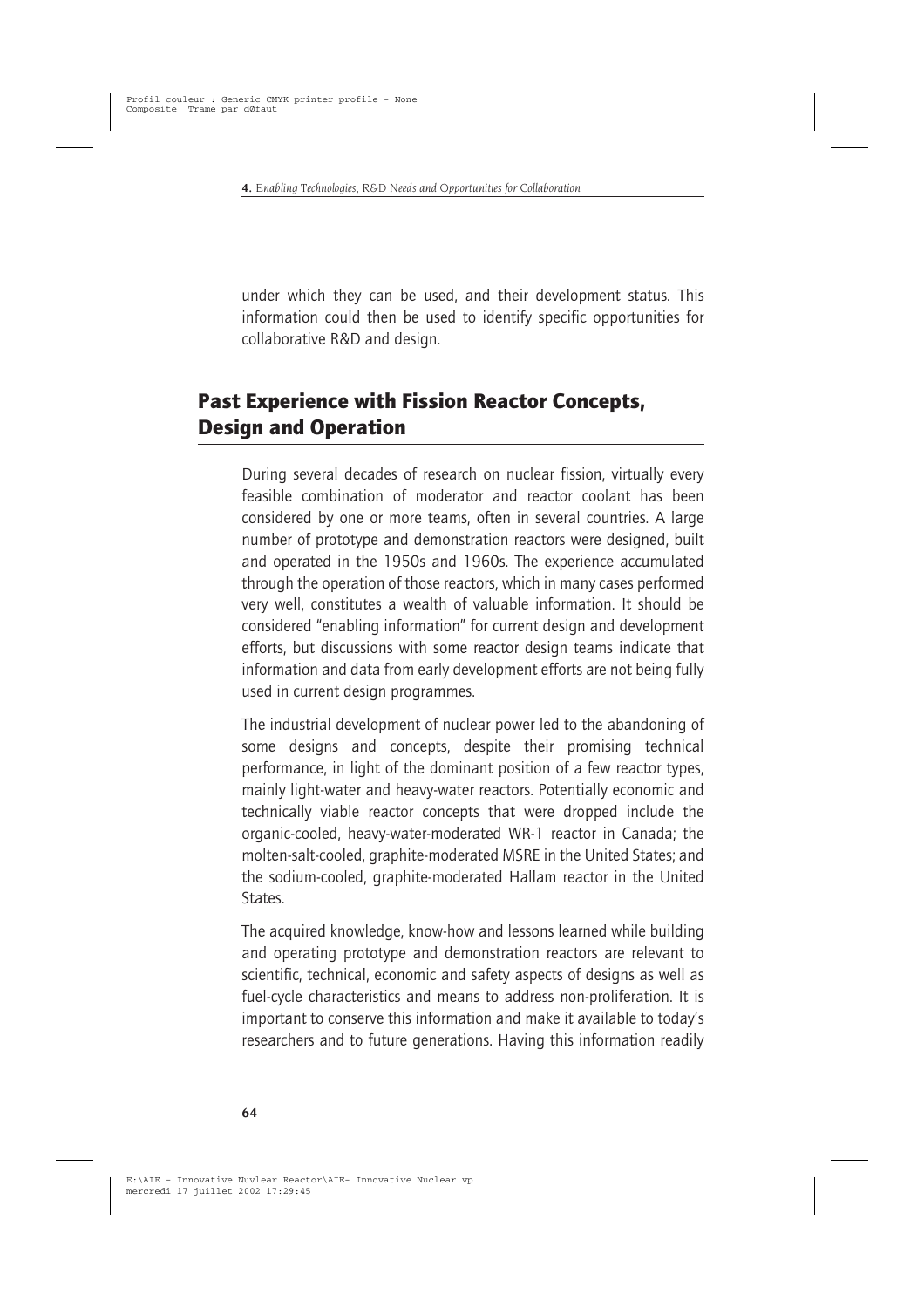available would help today's innovative reactor R&D teams assess its relevance to their work. Conserving it would ensure that, as the nuclear scientists and engineers active in the second half of the last century age and retire, valuable information on many technologies is not lost.

#### *Potential Collaborative R&D*

Although there is an extensive literature on the scientific and technical aspects of prototype and demonstration reactors operated since the beginning of nuclear power development, and on their operational performance, there is no comprehensive compilation of this information readily available to potential users. An international, collaborative programme could identify, compile and make available a comprehensive survey of this published literature.

The programme would not have to start from scratch. The ten-volume IAEA publication "Directory of Nuclear Reactors" (IAEA 1962) contains a wealth of relevant information. Volumes I and IV provide an excellent summary of the demonstration and prototype power reactors that were built and operated; Volumes II and III give similar information for research reactors. Other sources include the IAEA "Country Profiles", which provide lists and descriptions of the reactors constructed in each country, and literature searches.

The main outcome from the proposed programme would be a comprehensive compilation of information on experience acquired by demonstration and prototype reactors built and operated in the past. The survey would identify the technologies behind reactor concepts, catalogue the anticipated advantages and disadvantages of the concepts, and review their operating experience, including problems encountered.

The information could also be used to identify areas where recent scientific and technological progress may help overcome difficulties encountered in the 1950s and 1960s. Such assessments could justify revisiting concepts and designs that were not successful in the past or suggest new approaches to innovative concepts.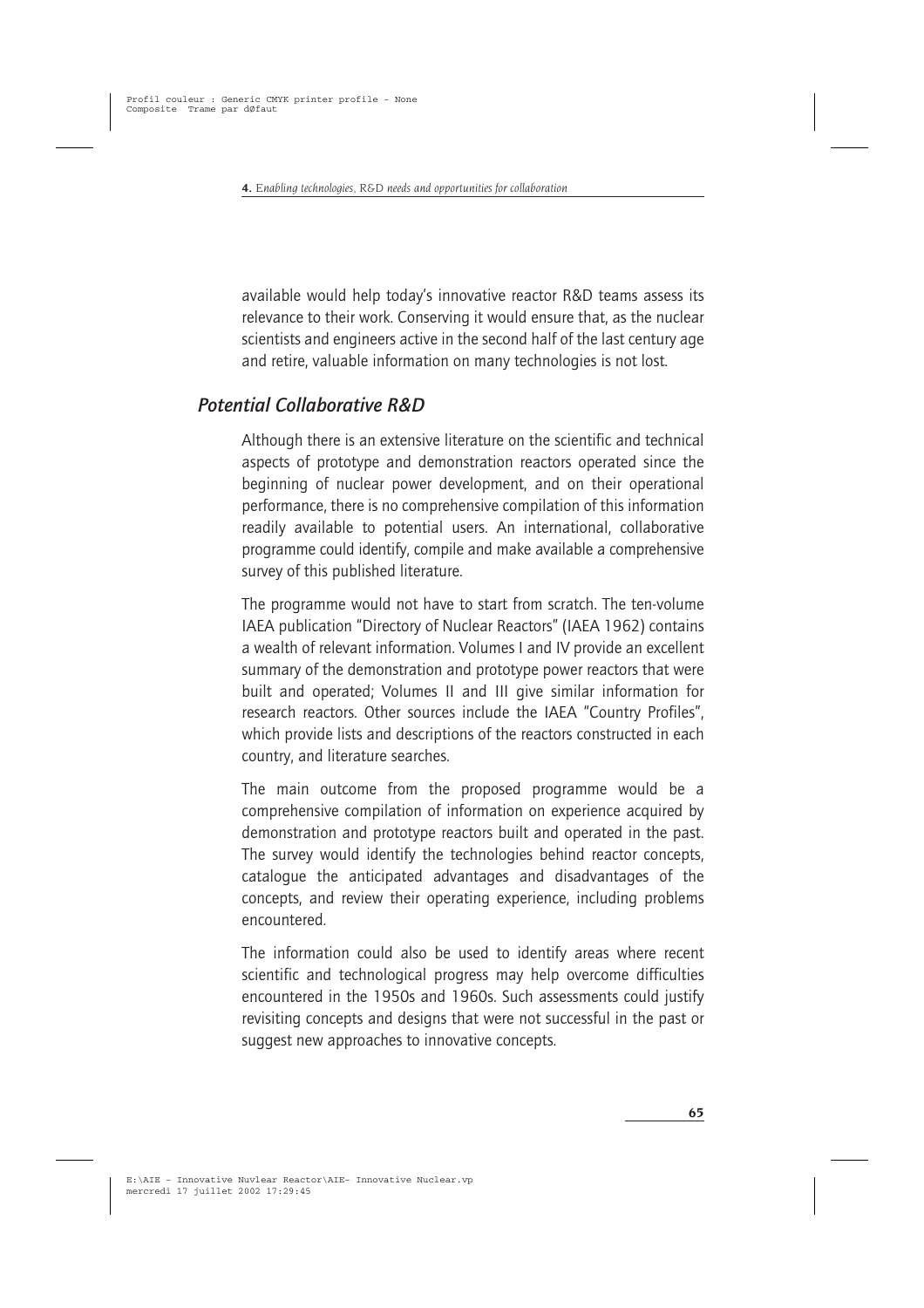The programme could take advantage of computer databases and search engines to facilitate preliminary identification of information sources. The web sites of national laboratories and institutes active in the field of nuclear-fission research could also provide information. The main added value of the programme would be to establish a database supported by a large international network. Intergovernmental organisations having a mandate in the field of R&D on nuclear energy, such as the NEA, the IAEA and the IEA, could organise such an international co-operative programme.

#### Technology Assessment

The survey carried out for this study suggests that, in many cases, different approaches have been adopted by designers of various reactors to meet the same basic design requirement under similar circumstances. For example, in integral reactors, self-pressurisation and nitrogen pressurisation are both used in the reactor coolant system, as are forced circulation and natural convection. The self-pressurisation feature adopted by several integral reactors may be applicable to PWRs of conventional configuration, allowing the elimination of a pressure vessel and several nozzles.

Assessment of the various approaches to meeting design requirements, and of their state of development, would help design groups.

#### *Potential Collaborative R&D*

A collaborative research programme could begin by identifying the main nuclear steam-plant system requirements and the technologies and methods adopted to meet them in the current generation of reactors as well as in evolutionary and innovative reactor concepts and designs. A comprehensive survey of the literature would be useful.

The programme could then select a subset of technologies and methods for more detailed examination. For each item, the programme would provide a summary of the advantages and disadvantages, the range of

**66**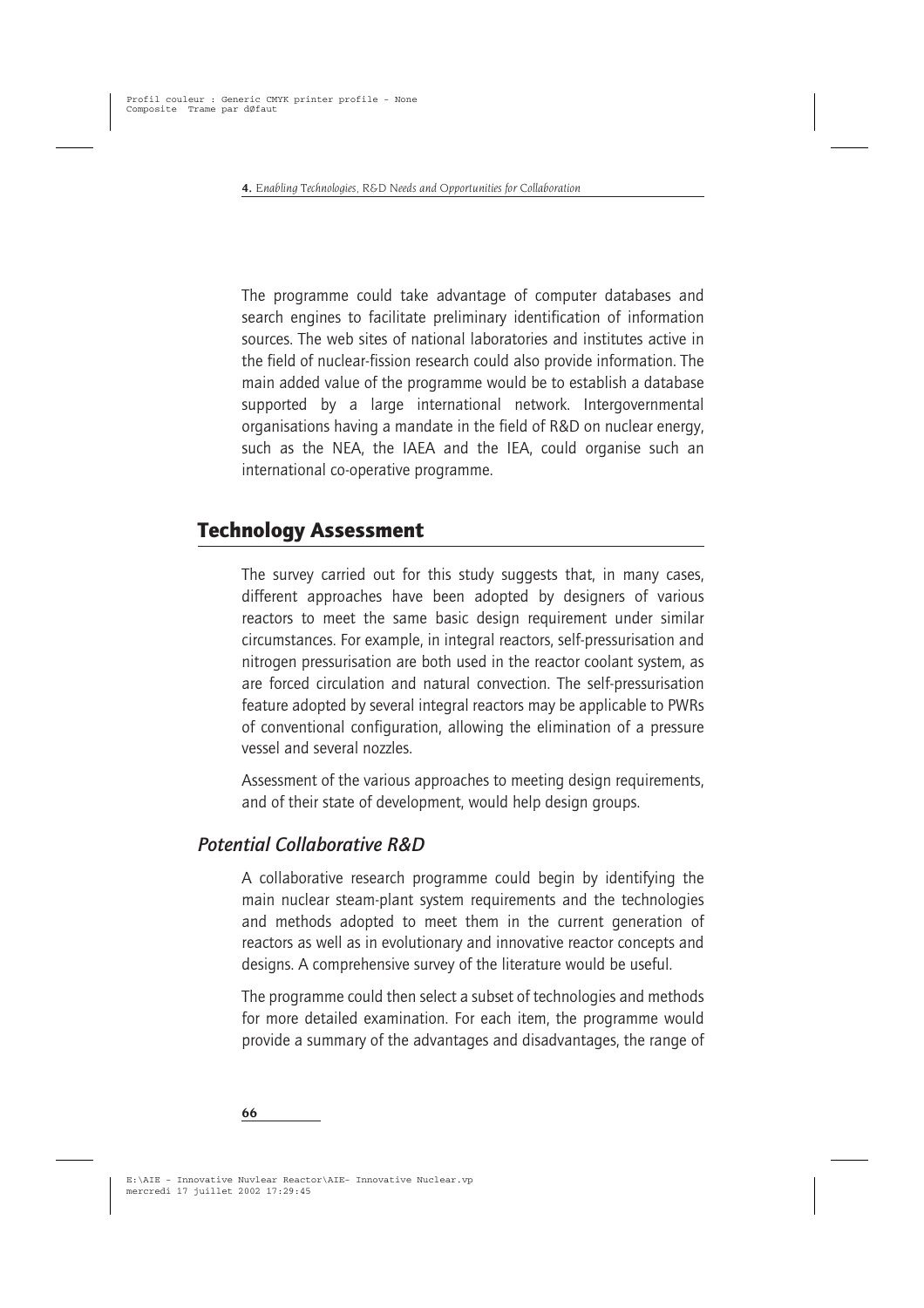conditions and circumstances under which it can be used, and its development status.

# Natural Circulation

Natural-convection circulation of coolant in the reactor cooling system is used to some extent in all the reactor concepts studied in this report. Many of these uses are innovative. What is now needed is to develop or confirm the design basis and to develop and qualify computer codes to enable reliable analysis.

All the ordinary-water-cooled and heavy-water-cooled reactor designs covered here rely on natural convection of the coolant to remove decay heat from the fuel after shutdown. (Today's operating water reactors also rely on natural convection to remove decay heat when forced circulation is lost.) The CAREM-25 and NHR-200 use natural-convection circulation of the ordinary water coolant at all power levels to remove the heat of fission from the reactor core. This has not been done before in a PWR, although some early boiling-water reactors (BWRs) used natural-convection circulation. The Energy Amplifier and BREST 300 use natural circulation of the lead coolant to remove decay heat from the core after shutdown, requiring design of a reliable system to accommodate the potential solidification of the lead in regions outside the core. The Energy Amplifier also uses natural circulation of the coolant to remove the heat produced by fission from the reactor core at all power levels, something that has not been done before. The FUJI uses natural circulation of the molten-salt reactor coolant to remove decay heat from the core after shutdown.

The ability to predict the performance of systems operating in the natural-convection circulation mode is of fundamental importance. Such predictions are more easily achieved with systems, such as air and lead systems, that operate only in a single-phase mode without the presence of non-condensable fluids. It will be harder to predict the behaviour of systems that can potentially contain two-phase fluids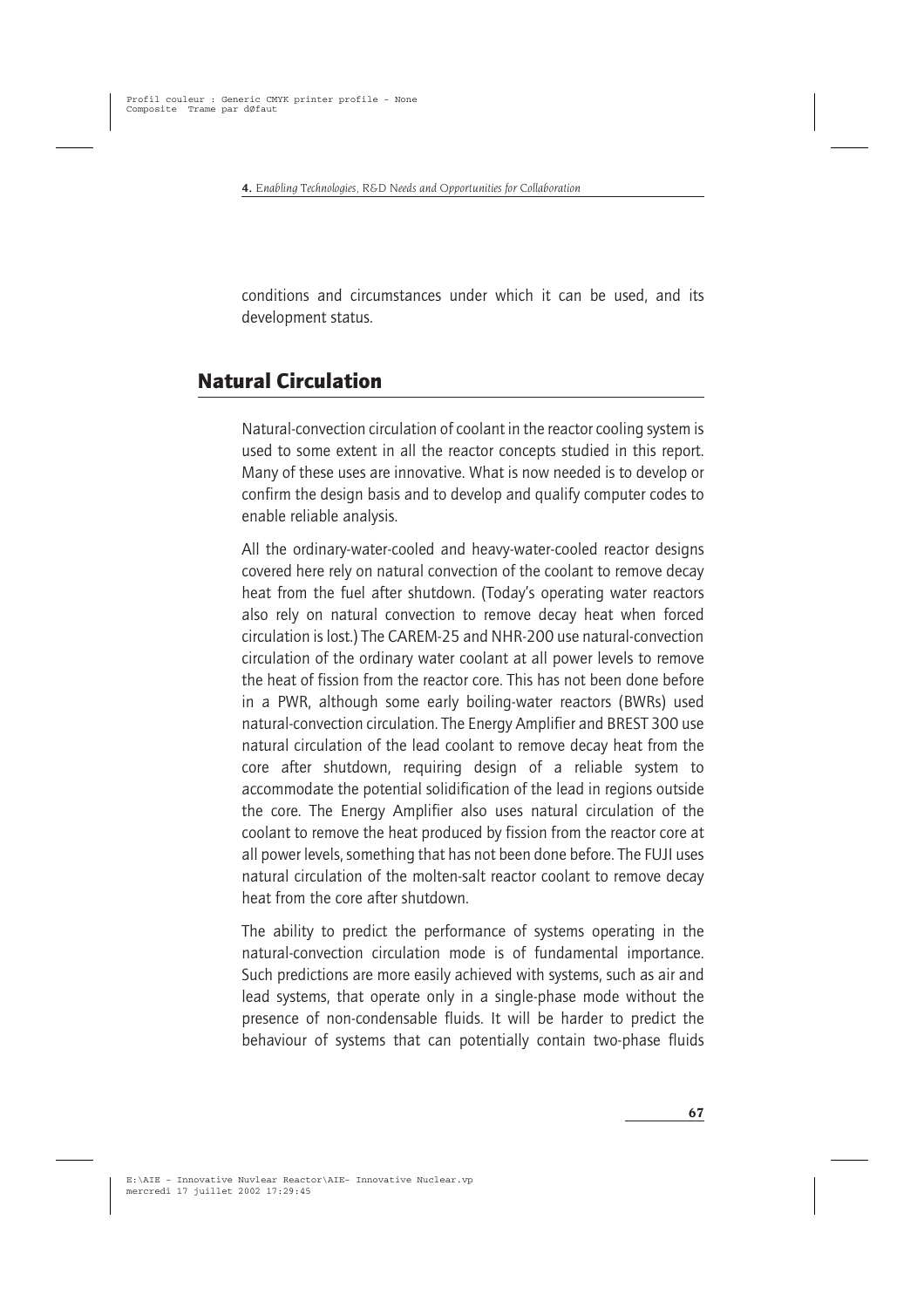and/or non-condensable fluids or that involve other complicating factors. A significant effort is needed in some cases to develop the necessary correlations for heat transfer fluids under all postulated operating conditions. A large portion of this effort is currently underway. Test facilities are operating in many research institutes to establish the technical basis for designing natural circulation systems for advanced reactors of the evolutionary or innovative type.

#### *Potential Collaborative R&D*

Researchers in the field of innovative reactor design should have easy access to the information and data from previous work carried out worldwide. A collaborative effort to provide this access could begin with the establishment of a comprehensive database of natural-circulation experience. The database would cover all situations in which natural circulation has been tested. It would identify key parameters for each situation, such as heat capacity and fluid temperature, pressure and velocity. A second phase of the programme could develop "maps" and other tools to illustrate the regimes of temperature, velocity and so on over which natural circulation is effective (this has been done for some boiling-water reactor designs), with specific attention given to scaling effects and to flow stability.

A list of thermo-hydraulic computer codes and analysis tools that are applicable to natural circulation could then be compiled. Since most existing codes are designed to study high-power or accident-transient situations, they are ill-adapted for natural circulation. The codes would be characterised according to factors significant for natural circulation, such as applicable ranges for fluid composition, pressure, temperature, heat-transfer regimes, non-condensable content and flow regime. If possible, error ranges for each parameter would be identified.

Further steps, based upon the results of this work, could include conducting new experiments and developing new analytical codes.

**68**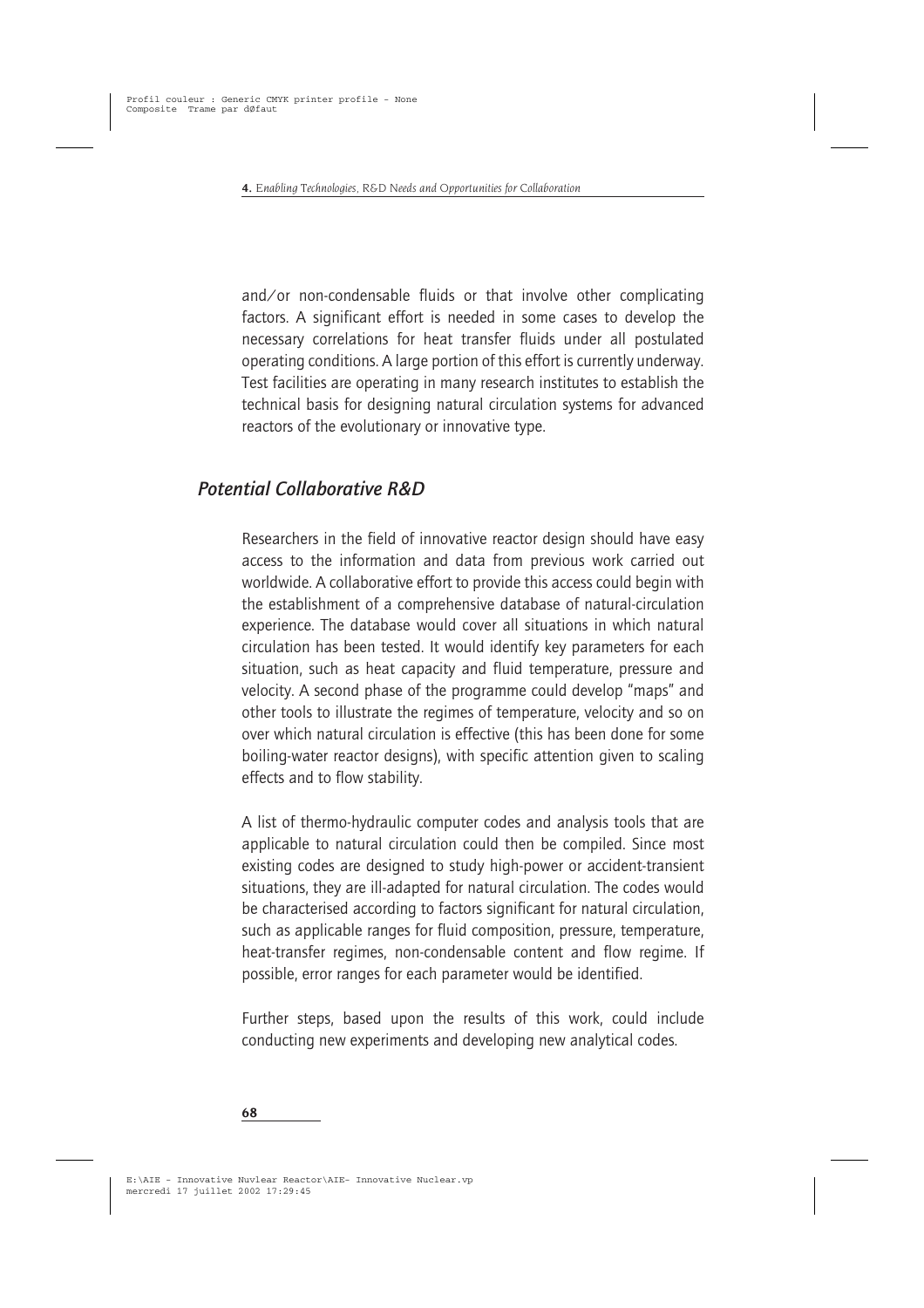# High-Temperature Materials

Several of the innovative reactor designs reviewed in this study operate at relatively high core-outlet temperatures, often above the allowable limits in safety codes for materials currently used in nuclear power plant components. In addition, some coolants – supercritical water, lead and molten salt – can erode or corrode materials they contact. Since reliability of reactor components is essential to safety as well as good economic performance, improved material resistance is vital to the overall efficiency of innovative reactor designs. Collaborative R&D in this field would be of interest for design teams in several countries.

#### *Potential Collaborative R&D*

A collaborative effort could begin by building a database identifying all materials that could be used at high temperature or in the presence of innovative reactor coolants. The database would include information on the composition of each material and its anticipated performance, and would summarise the available experience and research base.

A second phase of the programme could compile information on measures, such as heat treatment or the application of protective coatings, to protect each material.

Further work could include development and qualification of new materials and protective measures for specific applications.

# Passive Devices

Passive devices are increasingly used in advanced reactor designs to meet stricter safety requirements in most countries. The current generation of reactors as well as evolutionary designs already rely to some extent on passive safety devices and the experience acquired in these reactors provides a strong basis for further R&D. It would be useful to compile information from different countries and organisations for the benefit of research teams working on innovative reactor designs.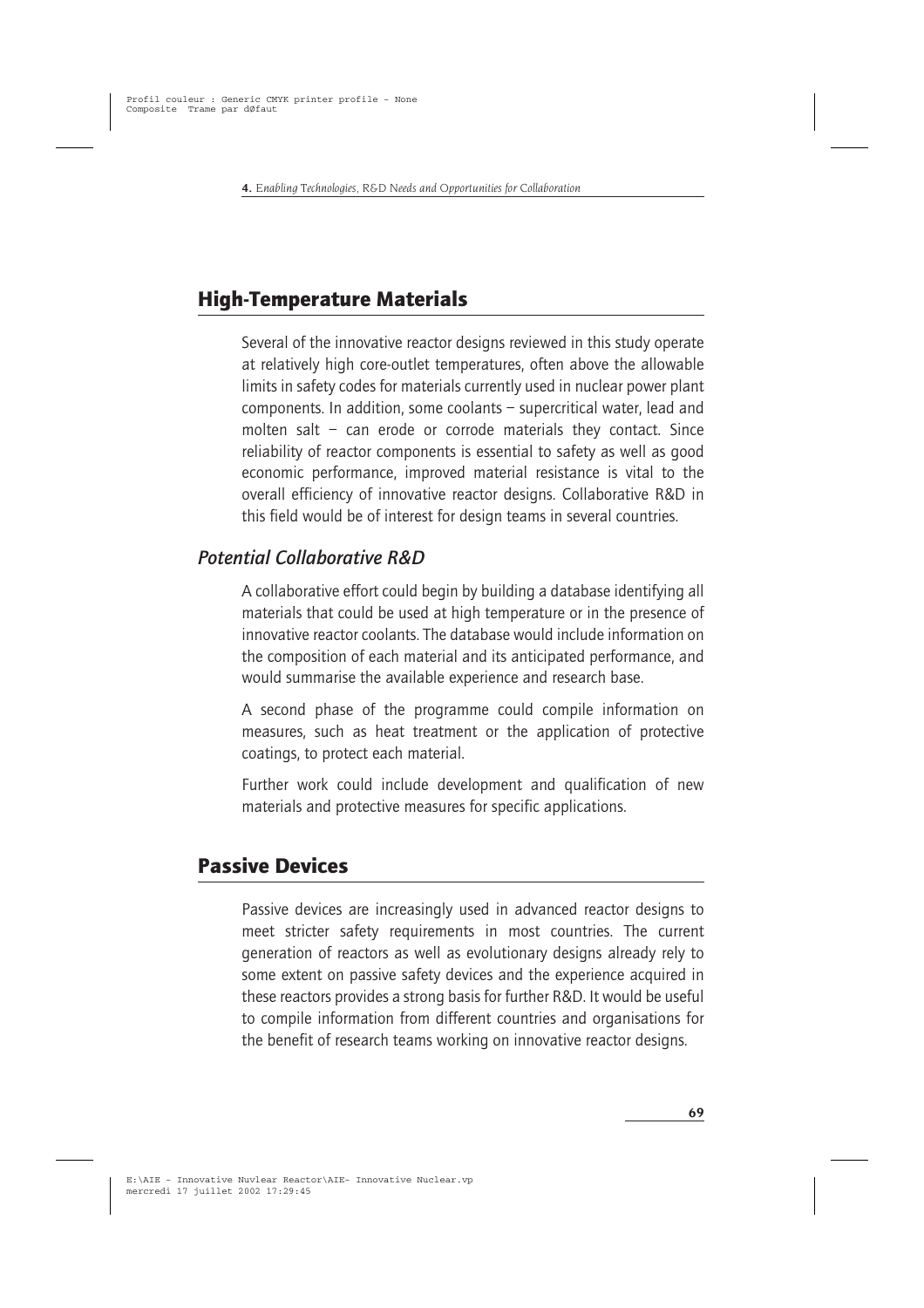#### *Potential Collaborative R&D*

A collaborative effort could begin by establishing a comprehensive database identifying the passive safety devices used in current reactors and planned for use in evolutionary or innovative reactor designs. The database would include information on the function of each device, its operating principles and environment (temperature, pressure and surrounding fluid), its size and range of applicability, and its unique characteristics. The information could be sorted according to the type of device – for example, those requiring an initiation signal or the repositioning of valves, and those that are completely passive. Data and information could be checked for consistency before being entered into the database.

The programme would organise the information for easy reference by reactor designers and help identify devices that have common operating principles or functions. The database could then be used to identify opportunities for collaborative R&D to enhance existing devices or design new ones.

#### Advanced Coolants and Related Technologies

#### *Supercritical Water Coolants*

The CANDU X, BREST 300, Energy Amplifier, MSR and FUJI designs call for the use of supercritical water in the secondary system, which provides reactor heat to the turbine generator. This approach is adapted from coal-fired plants. In nuclear plants, the design of the primary heat exchangers, in which heat is transferred from the reactor coolant to the secondary-side coolant, will require special attention to material selection, construction methods and system chemistry, in order to avoid the frequent failures experienced by PWR steam generators.

The CANDU X also operates with supercritical water in the primary reactor-coolant system – heavy water in initial versions and light water in later versions. A unique aspect of the primary heat exchanger design

**70**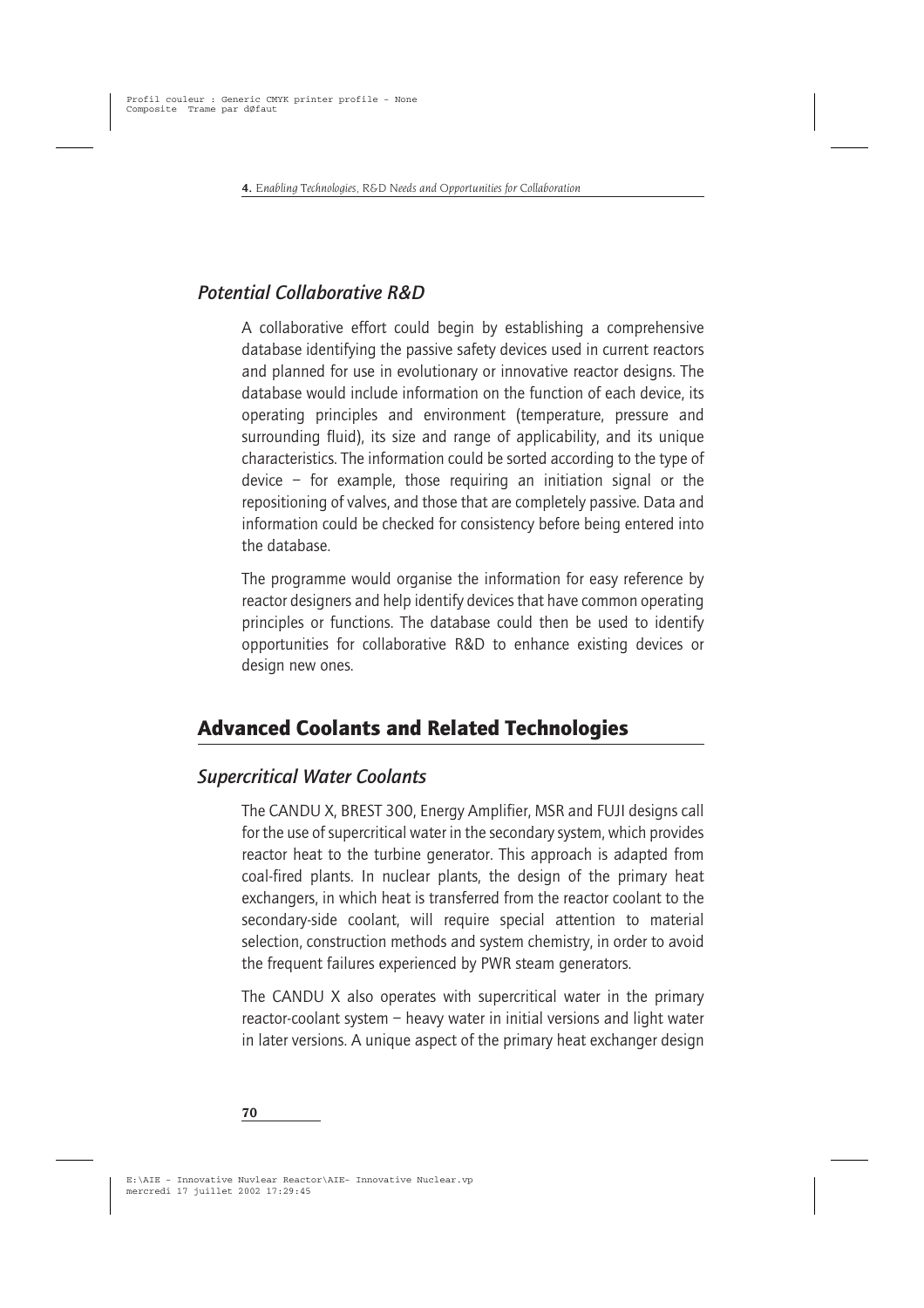is the presence of supercritical coolant on both sides of the primary heat exchanger tubes. In addition, there is no prior experience with the use of supercritical water in high radiation fields. The CANDU X design also calls for a fuel channel that can operate reliably with supercritical coolant at temperatures above 450°C and at pressures roughly double those of current CANDU reactors.

The design of reliable primary heat exchangers for operation under supercritical conditions, and the establishment of appropriate chemistry conditions and chemistry-control processes for supercritical coolant, will require a substantial amount of development activity.

#### *Lead Coolant*

The BREST 300 and Energy Amplifier use lead as the reactor coolant. Lead coolant has rarely been used in nuclear reactors. Most experience has been in Russia. Significant effort may be required to develop and test the technologies and tools needed for use of lead coolant, including coolant chemistry specifications, reliable and economic chemistrycontrol systems, specifications for materials that minimise lead-induced stress-corrosion cracking in the coolant-system designs, and verification of the performance of those materials.

#### *Molten-Salt Coolant*

The FUJI design uses molten salt as the reactor coolant. Technologies needed for the use of molten-salt coolant include methods and system designs to purify the coolant and control its chemistry and composition over extended periods of reactor operation. Material specifications are also needed that will assure long and reliable life for all components that contact the molten-salt coolant. The experience base for the design of heat exchangers and other NSSS components that contact molten salt at high temperatures is limited.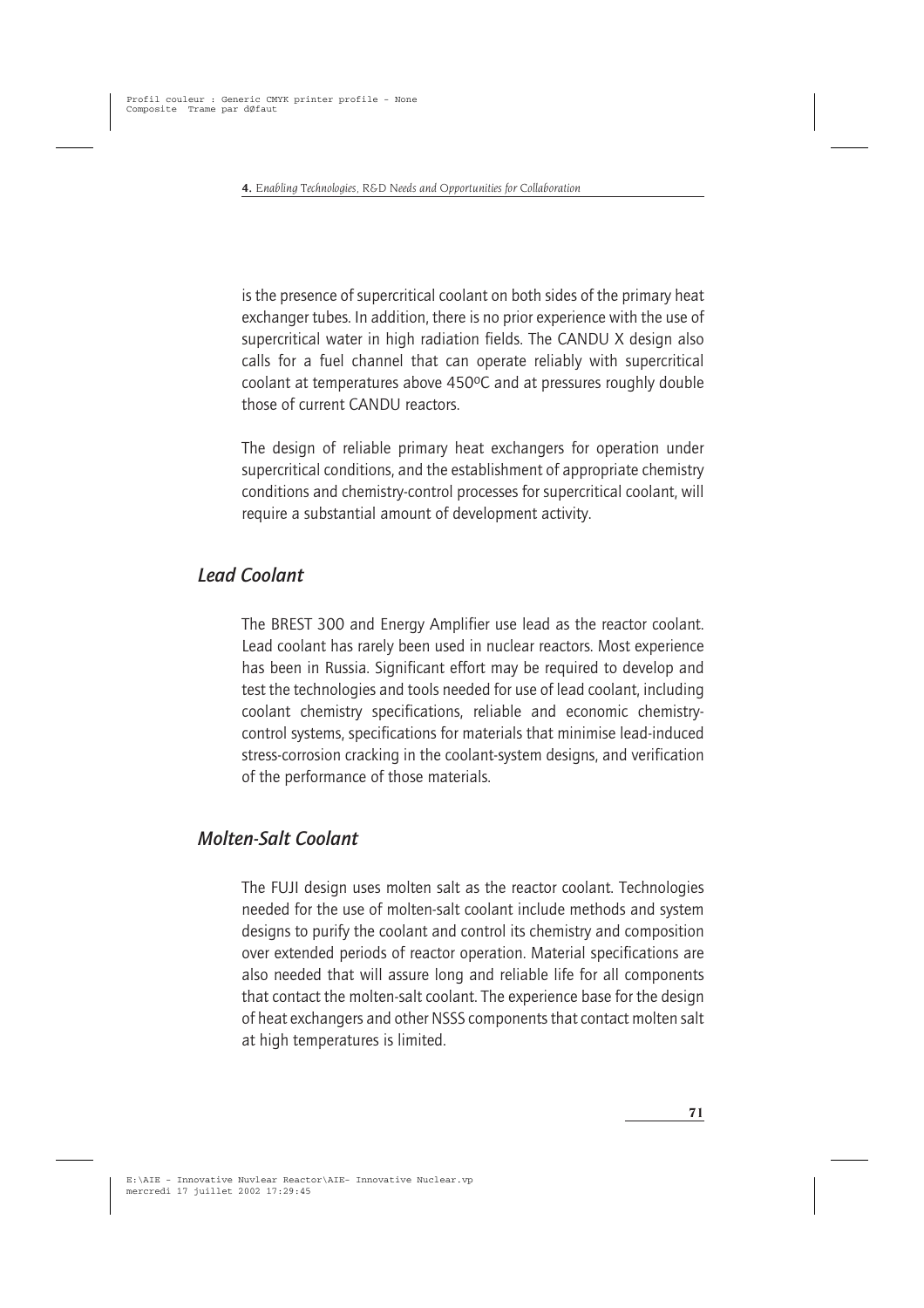#### *Isotope Separation Technologies For Reactor Coolants*

Economic isotope separation is essential to two of the innovative reactor designs. The lithium isotope  $7Li$  is a major component of molten-salt coolant. It must be separated from the naturally-occurring  $6Li$ , and largescale commercial facilities will be needed to do this. Deuterium, an isotope of hydrogen, is used as a moderator and coolant in the CANDU X. Traditional technologies for separating deuterium from the naturallyoccurring hydrogen in light water are expensive and energy-intensive. Lower-cost processes now under development need to be commercialised.

# Advanced Fuel Design, Processing and Fabrication

Some of the innovative reactors use advanced fuels or have the ability to use them. For example, the BREST 300 uses mononitride fuel. Changes in fuel design may be as demanding, as substantial and as innovative as changes in coolant approach.

The need for development efforts in fuel design may be limited for reactors like the CANDU X that retain an existing fuel bundle but use it under substantially different operating conditions, or for gas-cooled reactor fuel, for which basic fabrication technology is established but for which there is limited large-scale fuel fabrication experience. Since HTGR fuel fulfils the containment function under postulated accident conditions, fuel performance must be assured, and appropriate quality control and inspection procedures must be developed for its manufacture.

The need for development efforts in fuel design applies most obviously to lead-cooled, molten-salt-cooled and thorium-adaptable reactors, for which there is only limited experimental experience in fuel design and virtually none in development of a commercial fuel cycle.

The aqueous fuel-reprocessing technologies currently used for LWR fuel have not advanced substantially over the years. These processes are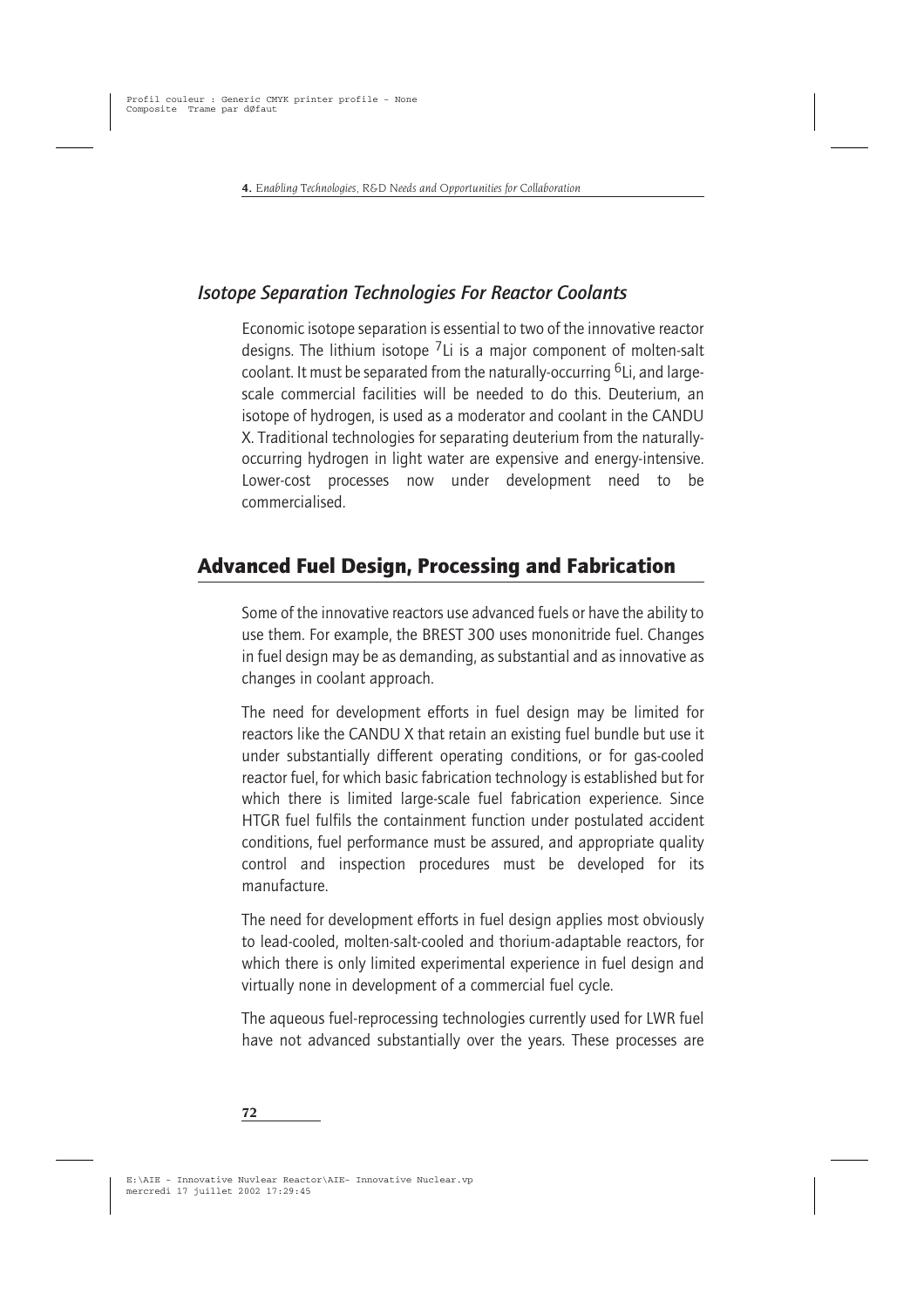costly. From a nonproliferation perspective, they have the disadvantage of separating plutonium and other higher actinides from the fuel stream. Innovative fuel-reprocessing technologies proposed to date include the DUPIC dry technology that processes spent PWR fuel for use in CANDU plants as well as electro-chemical and pyro-electric techniques.

# In-Service Inspection and Maintenance Technologies

Several of the innovative reactor designs present new challenges to the provision of cost-effective maintenance and inspection of reactor-system components. Efficient and cost-effective technologies for in-service inspection and maintenance are important to limiting radiation exposure of the staff, to minimising down-time for refuelling and maintenance, and to reducing operation and maintenance costs as well as total generation costs. Innovative reactor designs, including several of the concepts reviewed in this study, pose new challenges for in-service inspection and maintenance owing to their geometry or the type of coolant they use. For example, integral and gas-cooled reactors such as the MRX and NHR-200, which feature very compact configurations, and hence restricted access and space, will require non-intrusive measurement techniques, continuous monitoring techniques, remote monitoring capabilities and other novel approaches. Lead-cooled reactors, such as the BREST 300 and the Energy Amplifier, and moltensalt reactors will require remote and robotic inspection and maintenance techniques because of their high operating temperatures. In these reactors, obstacles will also be posed by insulation (to help maintain the coolant in a liquid state) or solidified coolant (at lower temperatures).

#### *Potential Collaborative R&D*

Compiling the information available on existing in-service inspection technologies, covering their performance, advantages and drawbacks, would help designers. A collaborative research effort could focus initially on a survey of the literature covering current and potential in-service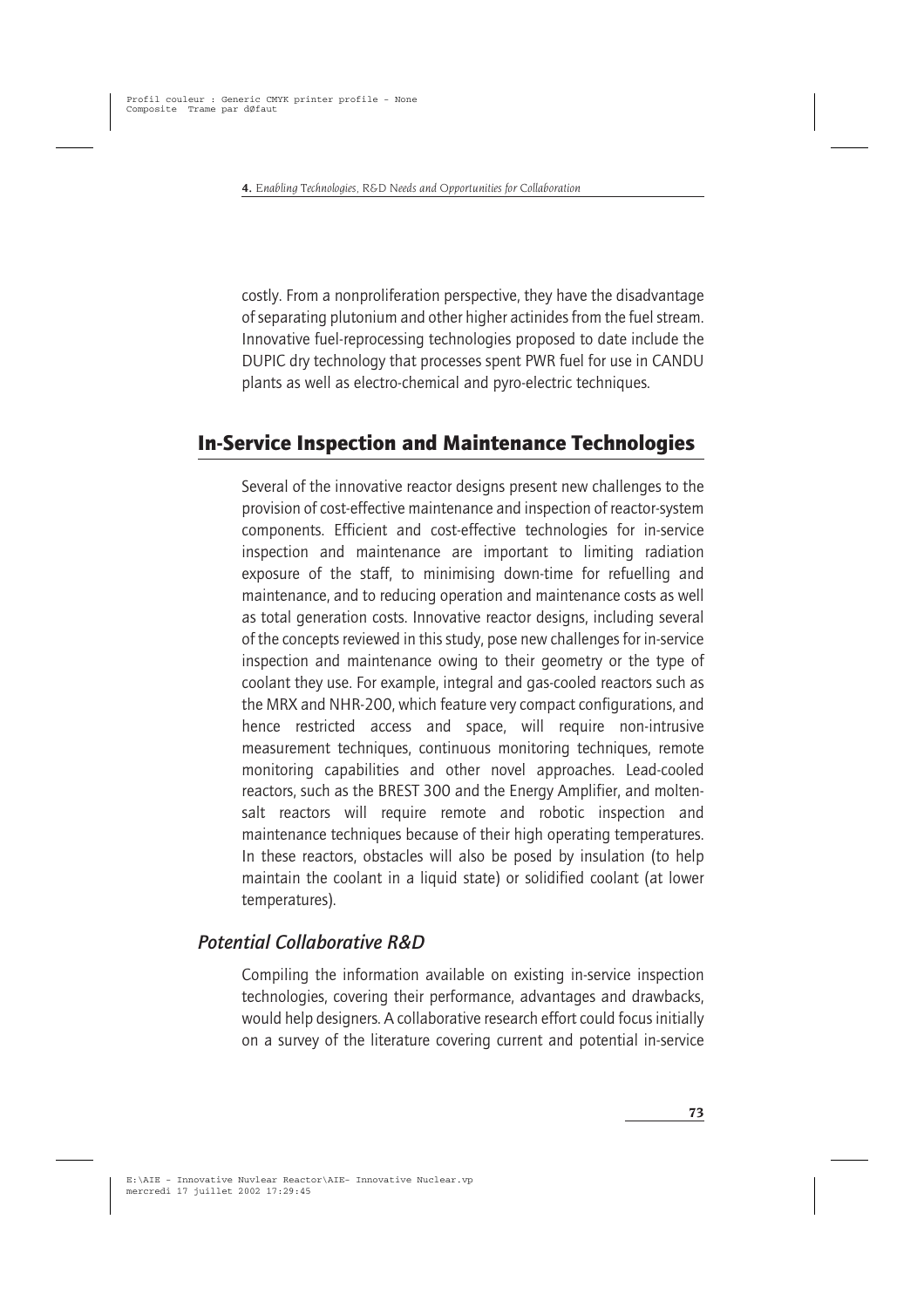inspection needs according to the component type, the materials involved and the environment in which inspections must be conducted, including geometry and accessibility factors.

Based upon such a "state of the art" review, areas offering opportunities for collaborative R&D programmes could be identified. Joint projects could be undertaken on innovative in-service inspection technologies applicable to several reactor concepts and designs.

# Advanced Monitoring and Control Technologies

The systems for monitoring and controlling nuclear power plants and fuel-cycle facilities are essential to the safety of these plants and their technical and economic performance. A significant part of the capital costs of nuclear facilities, as well as of their operation and maintenance costs, is related to monitoring and control devices.

Rapid scientific and technical progress has been achieved recently in monitoring and control technologies and techniques, including those for non-intrusive measurement, continuous monitoring and remote monitoring. In this field, nuclear research could benefit from collaboration with other sectors, since much work on these technologies is being carried out in non-nuclear industries such as the aircraft industry. Boeing, for example, has developed a simple, rugged, low-cost position indicator (used for indicating the positions of flaps, rudders, landing gear and so forth) that could possibly be used in nuclear plants (for example, to indicate the positions of control rods). Similarly, the electronic imaging technology used by race-car organisations to determine whether a car complies with size requirements may be useful in the maintenance and refurbishment of nuclear plants.

#### *Potential Collaborative R&D*

A comprehensive assessment of the monitoring and control requirements of innovative reactor concepts and designs could be undertaken. In parallel, a collaborative effort could compile and review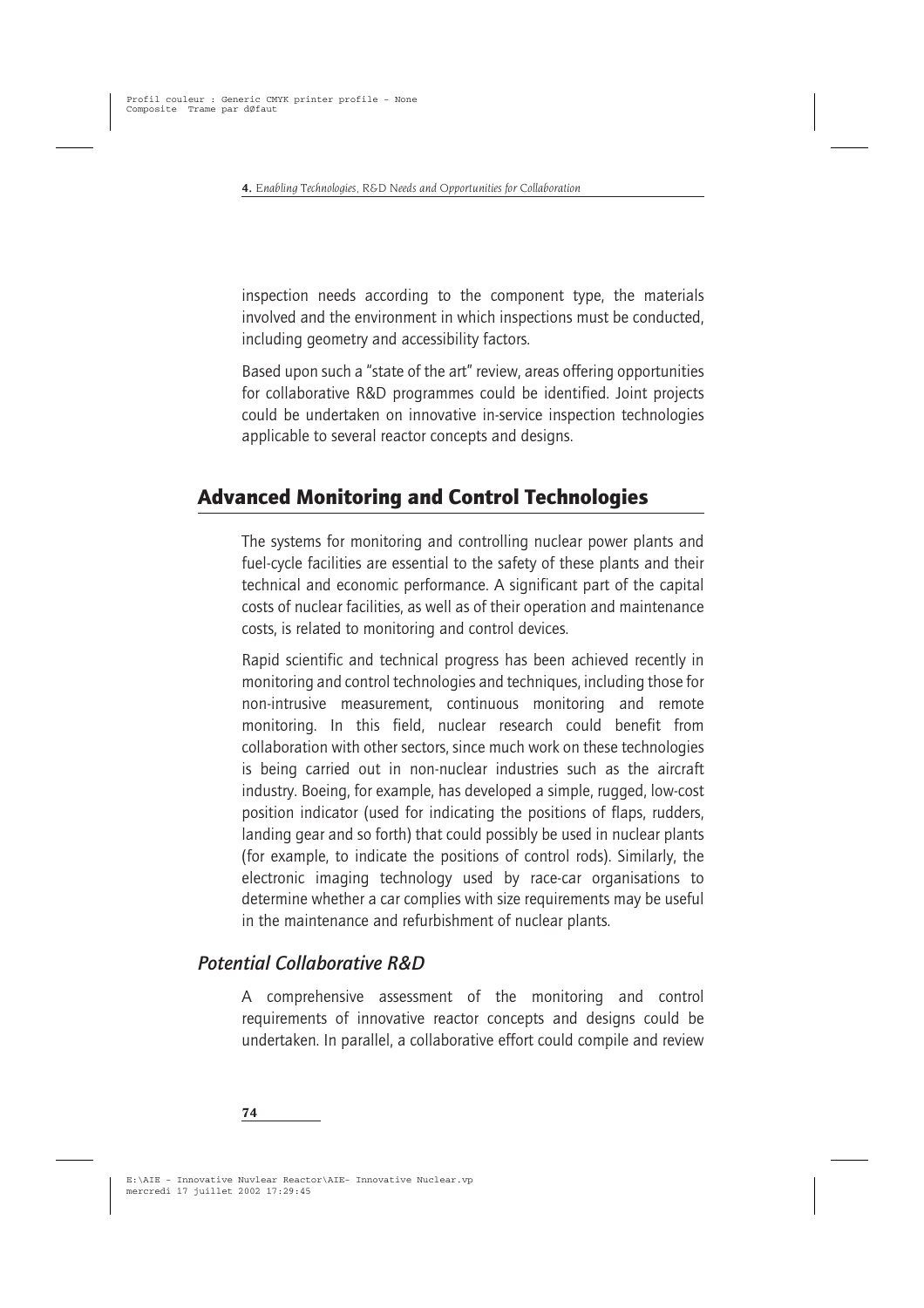information on state-of-the-art control and monitoring technologies, covering both the nuclear sector and relevant non-nuclear sectors. Emphasis would be placed on identifying established and emerging technologies that seem likely to meet the monitoring and control requirements associated with nuclear power.

Subsequent activities could include work to further develop particular monitoring and control technologies and to evaluate their use alongside existing technologies in innovative reactor designs.

# Delivery and Construction Methods

The techniques used to deliver and build reactors may have a dramatic impact on the economics of nuclear power plants. Minimising the time between the start of construction and the commissioning date reduces the interest accumulated during construction and thus the total capital cost borne by the owner of the plant. Although some delivery and construction techniques may be reactor-specific, there are also generic methods to facilitate delivery of reactor components and to speed up construction.

Modularisation, which shifts part of the construction from the site to a factory or workshop, could be a very efficient means of reducing construction time and costs. Some design features of a nuclear power plant could also shorten construction time. Simplified designs and composite construction, for example, can reduce the amount of on-site work required. Other methods, such as the use of heavy lift cranes and open-top construction, can also reduce construction time.

The methods considered by different designers for current and advanced reactors provide some insights on this issue. In the 1980s, for example, a proposal was developed by AECL to deliver barge-mounted CANDU 3 units using ocean vessels specially adapted to carry a plant barge on deck. This approach offered the advantages of fast delivery, low insurance rates and reduced cost. The AECL also assessed the feasibility of barges with air-cushion "skirts" to permit their towing over reasonably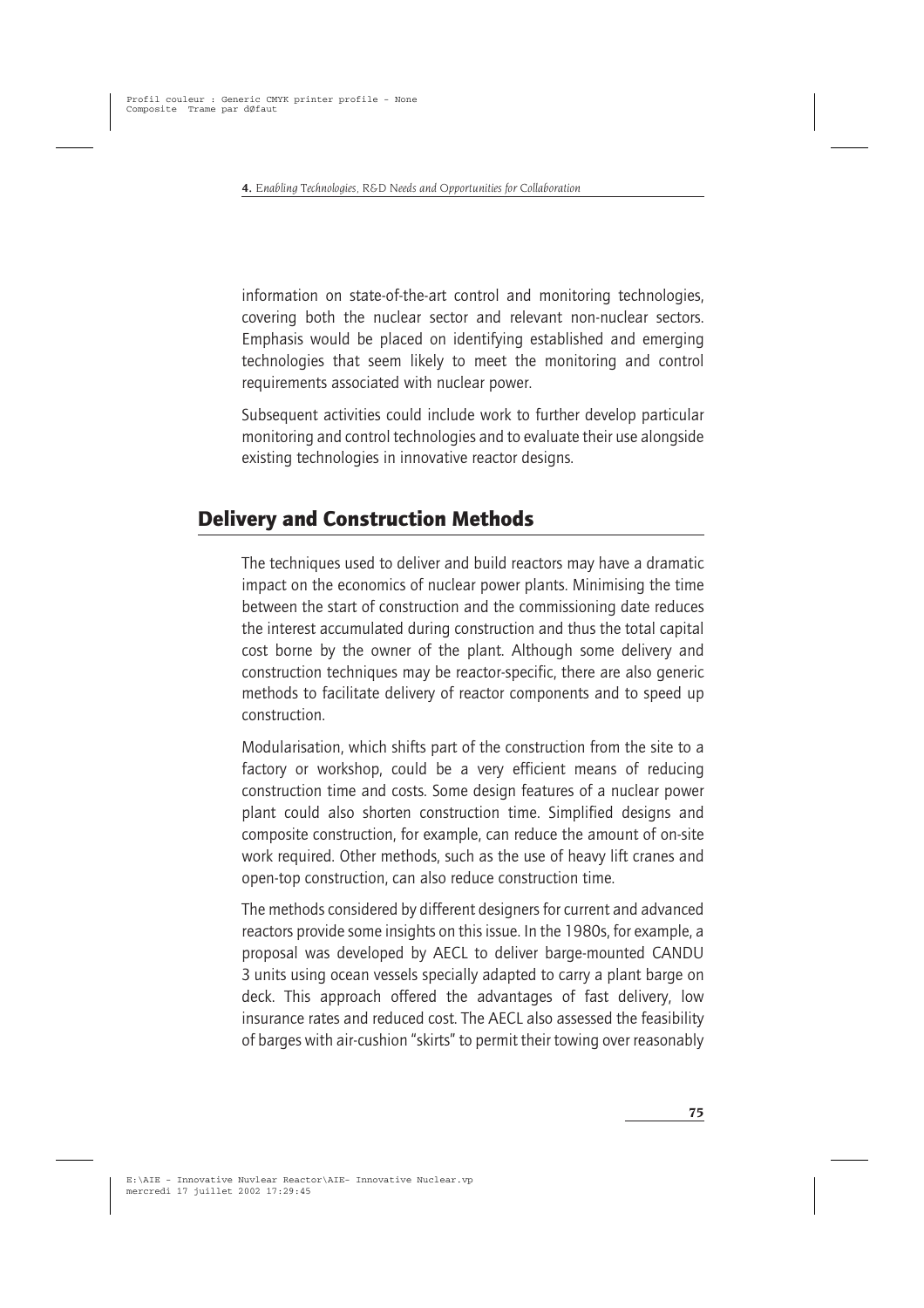level terrain. The KTL-40 design incorporates two nuclear power plants on a barge that can be towed to the site. Modularisation and advanced construction technologies were studied extensively by Westinghouse for the AP-600. Mitsubishi developed composite construction techniques – such as using large, concrete-filled steel structures – for use in the APWR.

Lessons learned from experience in other industrial sectors may be of interest. For example, the designers of off-shore drilling platforms have developed advanced construction and delivery methods that may be applicable to nuclear plants.

#### *Potential Collaborative R&D*

Further work is needed to optimise delivery and construction methods. A collaborative R&D programme could be undertaken to identify innovative methods that could be applied to several designs. The initial stage of this programme would include a survey of the literature and the creation of a database listing the delivery methods and construction technologies used and proposed for reducing construction schedules. Subsequent stages could include collaborative work to develop innovative methods and technologies for delivery and construction that would complement or go beyond the methods identified in the first stage.

#### Safeguards Technologies

Improved technology is one major avenue envisioned for enhancing the effectiveness of safeguards. In the next ten years, before innovative reactors could be constructed on a broad scale, significant advances in the technologies relevant to the application of safeguards can be anticipated. These advances should facilitate the economically efficient provision of increasingly effective safeguards to future reactors and related fuel-cycle facilities. For example, advanced wireless communication technologies, used in conjunction with other advances,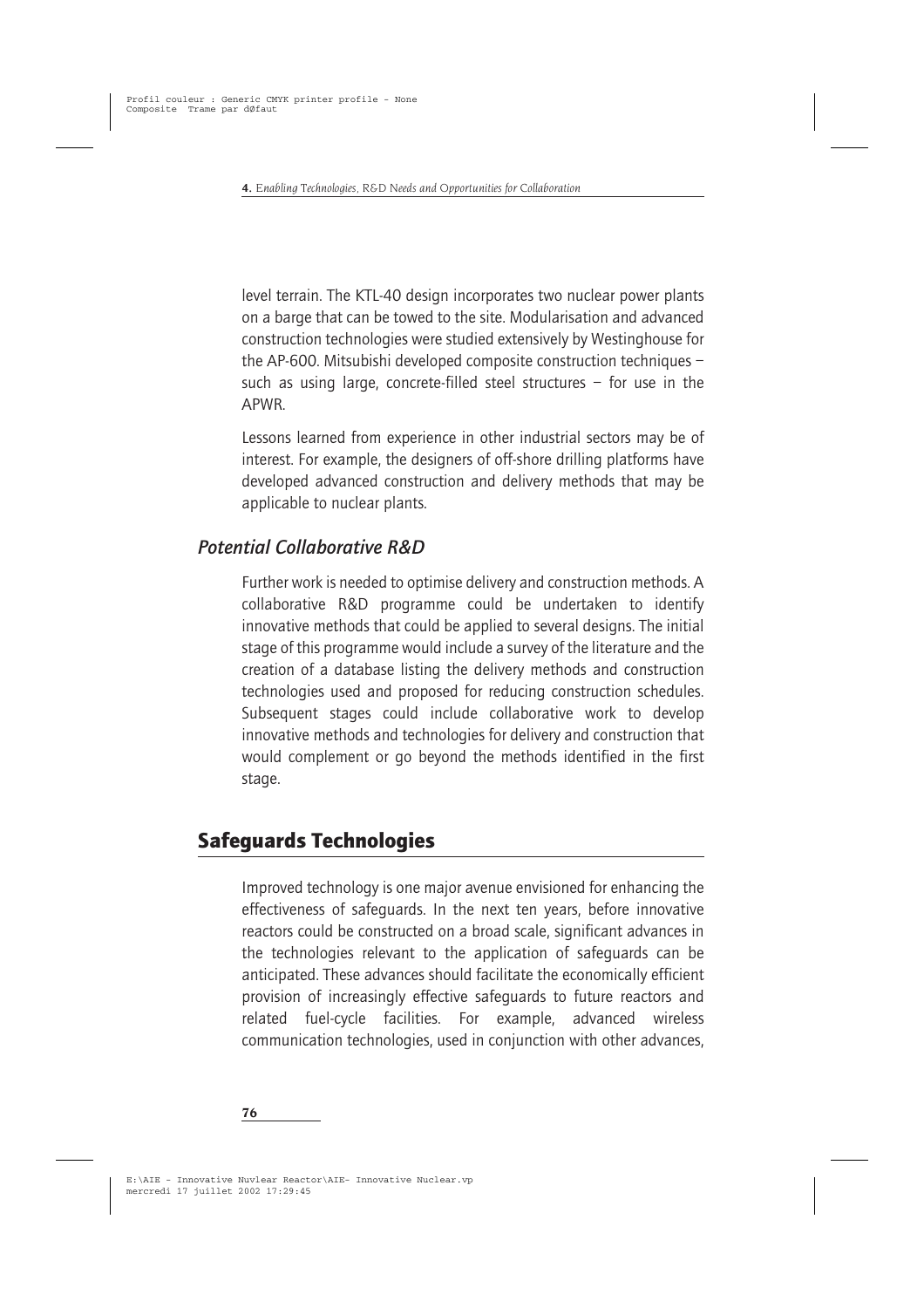may provide immediate detection of fissile material diversion. (Note that the cost of applying safeguards depends on the type of reactor and, in particular, on the fuel-cycle activities that would be subject to inspection if a reactor were exported to a non-nuclear-weapons state. The cost also depends on the other nuclear capabilities and activities within a country and on whether the country has adopted a comprehensive IAEA Safeguards Agreement, including an Additional Protocol.)

Research is needed, particularly on the applicability of innovative safeguards approaches and technologies to small and medium-sized reactors and related fuel-cycle facilities, on means to reduce the cost of safeguards systems for small reactors, and on ways to increase the effectiveness of safeguards  $-$  for example, by reducing the time delay between diversion and detection.

# Sub-Critical Systems

The use of an accelerator to maintain a critical reaction in a reactor core, proposed by the Energy Amplifier, makes it possible to produce power from a sub-critical core. Given the novel nature of this approach and the potential safety benefits, a collaborative effort to assess its feasibility and applicability would be useful.

#### *Potential Collaborative R&D*

A collaborative programme could review the Energy Amplifier design, and then evaluate the application of accelerators to other reactor concepts. The assessment would cover the feasibility of operating various reactor types in a sub-critical mode, using an accelerator, and of designing new and innovative reactor configurations appropriate to use of an accelerator.

Subsequent stages could include collaborative R&D and design activities to define and evaluate specific accelerator-driven concepts, as suggested by the first stage.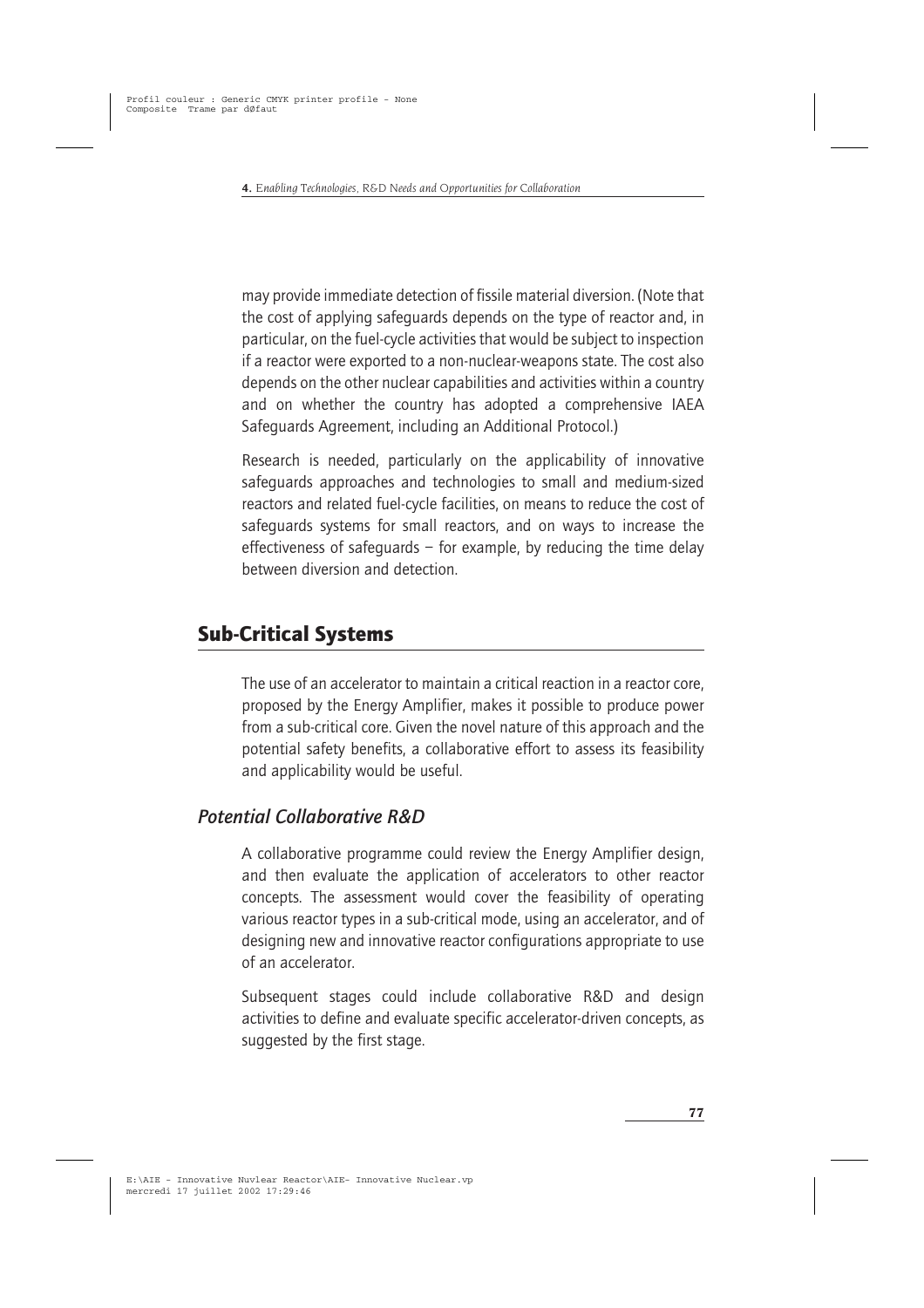#### Component Development

#### *Heat Recovery Heat Exchanger Development*

The gas-cooled reactor designs reviewed here incorporate a large tubein-shell heat exchanger to recover heat from the helium discharged from the gas turbine before it is compressed and recycled. This heat exchanger features a counterflow, with the helium stream from the power turbine passing through one side and the helium flow from the compressor passing through the other. The size of this heat exchanger could be dramatically reduced if an advanced plate-type heat exchanger design were developed and adopted.

#### *Helium Turbine Development*

To drive the generator, the gas-cooled reactors propose the use of a turbine operating on helium discharged from the reactor vessel. Helium turbines in the size range proposed have never been built or operated. Since the turbine and generator are located within a pressurised dry helium environment and operate at high temperatures, bearings pose a particular problem, both as to size and orientation. One design option, not noted by the questionnaire responses, is to increase the operating speed of the power turbine/generator, thereby dramatically reducing its size and weight and permitting the use of gas bearings. Regardless of the details of the design, a considerable development and performance verification effort is required in this area.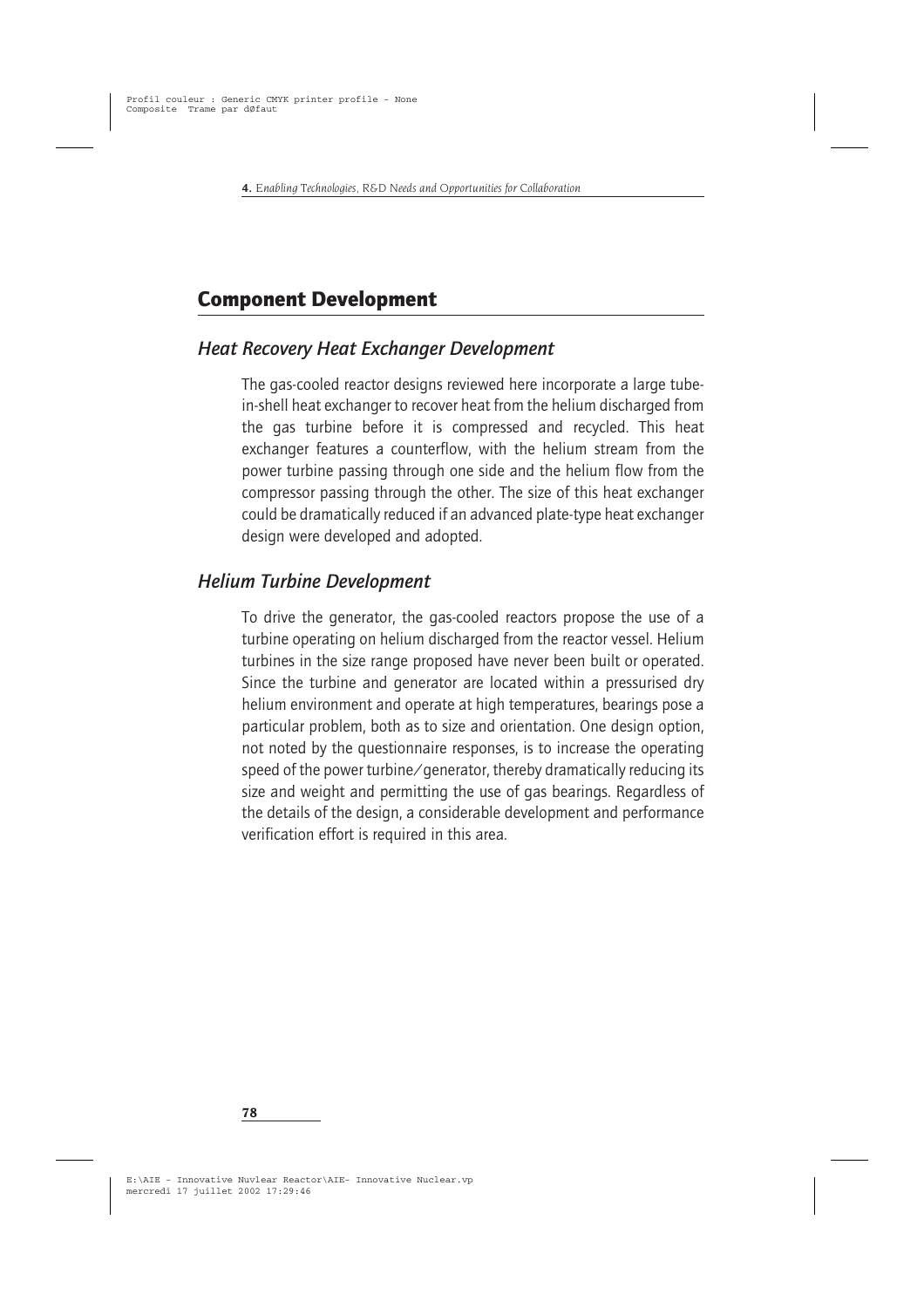# **CHAPTER 5 FINDINGS, CONCLUSIONS AND RECOMMENDATIONS**

This initial effort to review how innovative nuclear-fission reactors are addressing the challenges facing nuclear energy, and to identify possible areas for collaborative R&D, led to several findings, conclusions and recommendations. They should be regarded as tentative until confirmed by a more comprehensive survey.

#### Findings and Conclusions

The main findings and conclusions of the Three-Agency Study, as documented in this report and in the Background Report (3A 2001), are as follows:

- This initial review of innovative reactor designs and their development efforts illustrates the range of technologies from which countries wishing to expand their use of nuclear energy will be able to choose. These designs use a wide variety of innovations to tackle the challenges facing nuclear energy today. Many of the innovations and innovative approaches are common to several designs.
- $\blacksquare$  The methodology applied here reviewing how specific reactor designs deal with the challenges facing nuclear power, and cataloguing the underlying enabling technology and information – was useful for the limited purposes of this study. It could fruitfully be applied to a broader range of designs.
- A wealth of information is available on several decades of research in the field of nuclear fission and on the operation of prototype and demonstration reactors in the 1950s and 1960s. Yet current reactor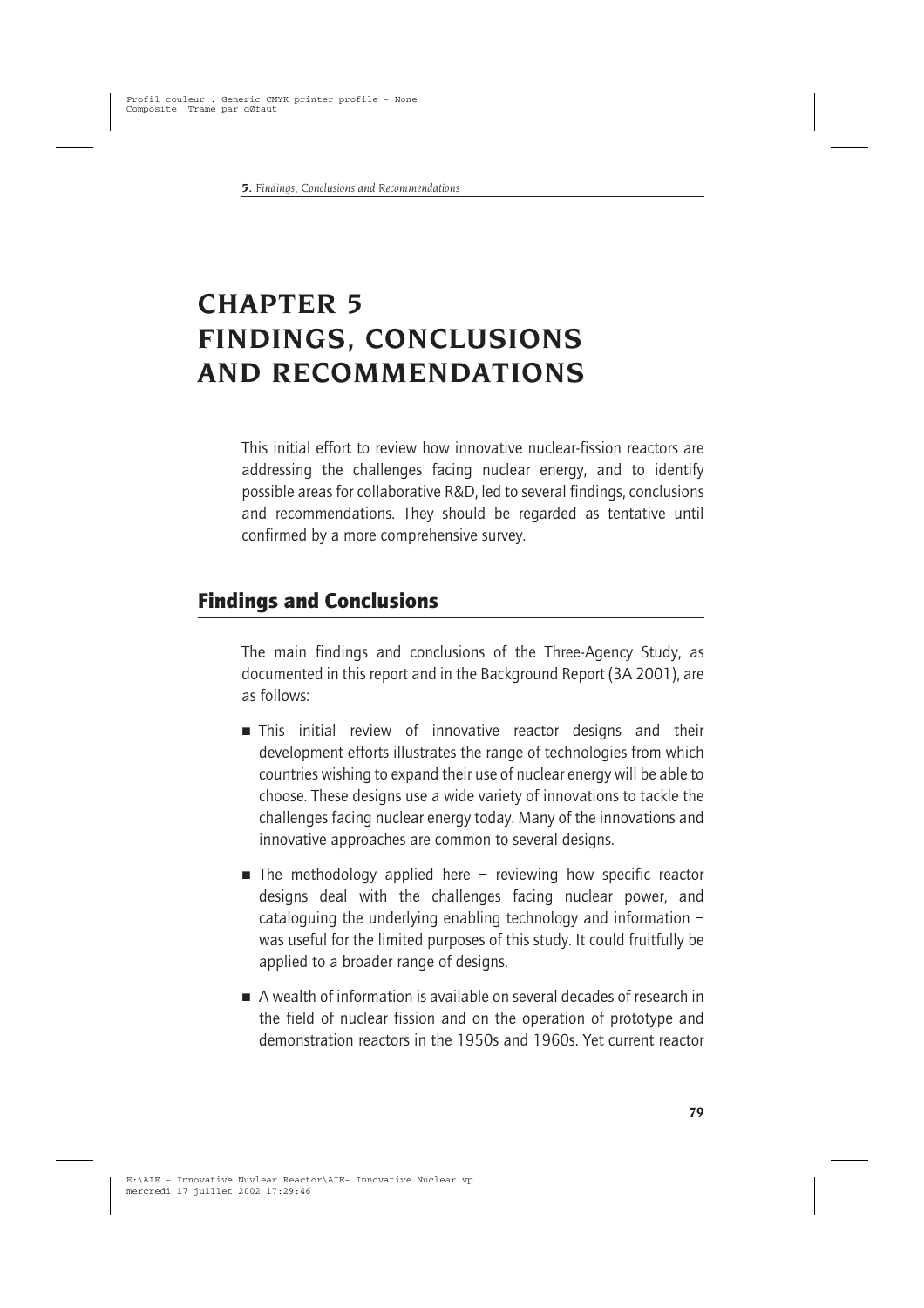designers do not always have easy access to this information and may not fully incorporate it into their R&D programmes.

- Many different approaches have been adopted for different reactors to meet the same basic design requirement under similar circumstances. Increased cross-fertilisation among reactor designs and design teams would be fruitful.
- Many components and technologies that have been commercialised by the aerospace, automotive, petro-chemical and other industries may be useful in the nuclear industry. Increased co-operation with non-nuclear researchers, and increased tracking of non-nuclear industrial developments, could benefit innovative reactor design efforts.
- The designs considered, except for the GT-MHR and the PBMR, focus on the nuclear steam-supply system (NSSS). They do not specifically address the balance-of-plant (BOP), where heat from the nuclear reactor is converted to useful energy. Since the BOP represents a major portion of both capital and operating costs, its design must be given careful attention if economic objectives are to be met.
- Several of the innovative designs considered in this study were developed on the assumption that in future energy markets, demand may not be driven solely by the need for electricity. New demand will arise for process heat, district heating or seawater desalination for the production of potable water. In general terms, taking advantage of co-production options and improving the flexibility of application can improve the competitiveness of nuclear power plants.
- All else being equal, economies of scale in construction, operation and maintenance favour large nuclear power plants. To be economically viable, small plants must achieve simplifications in both the NSSS and BOP or they must offer higher reactor-core outlet temperatures that enable higher thermodynamic efficiency and increase energy utilisation in process-heat and cogeneration applications.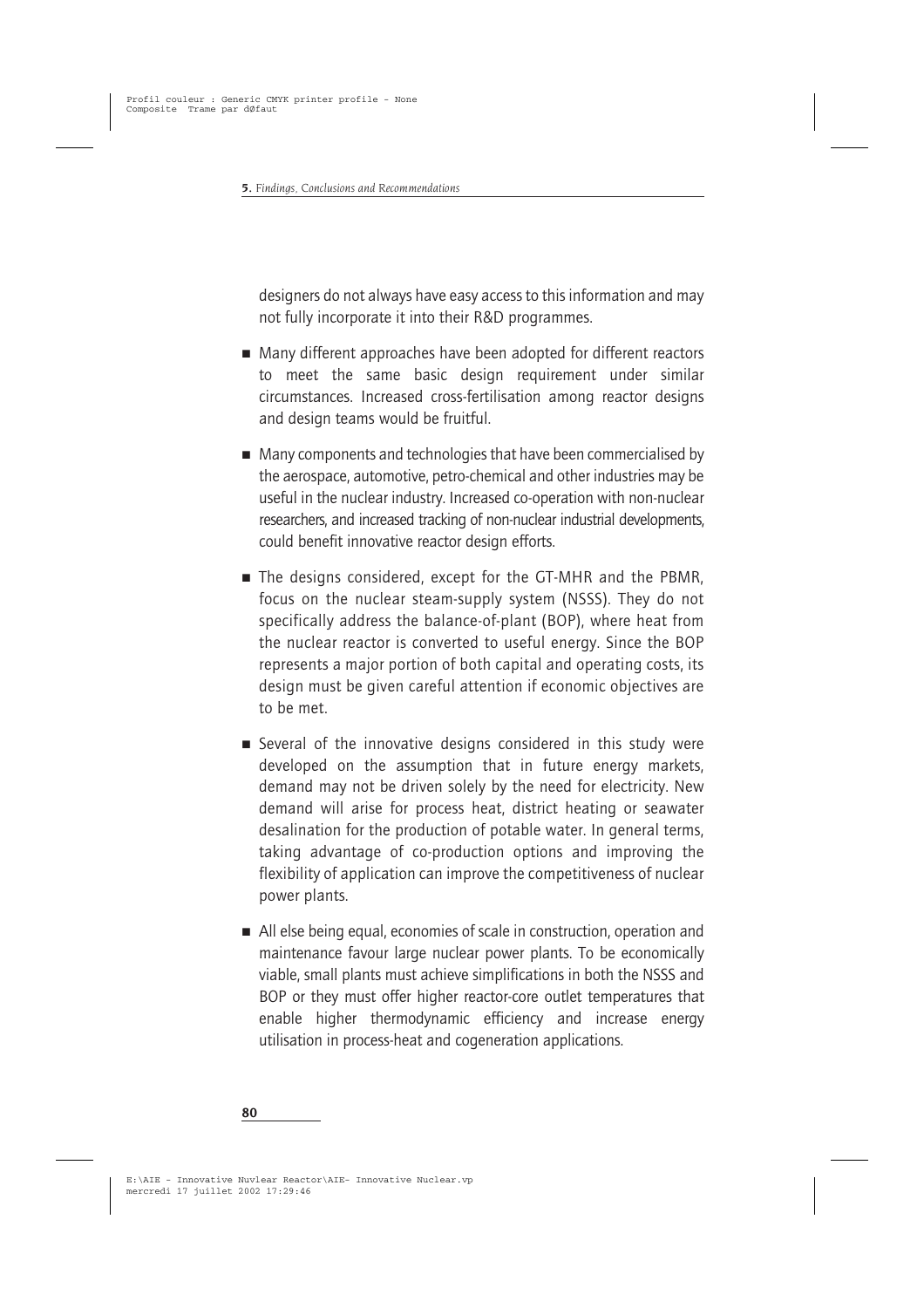- Specific attention is needed to reducing the cost of operation, maintenance and inspection. This is particularly important for small reactors, and can be partially addressed by siting several units together and using common support functions and facilities. However, placing more than about 2,000 MW<sub>th</sub> of capacity at a single site reduces the potential for using a large fraction of the output for process-heat applications.
- Because of their compact design or the type of coolant they use, several of the innovative reactor designs considered here present new challenges to the provision of efficient, cost-effective and reliable maintenance and inspection of the reactor, the pressure and containment vessels, and other components important to safety. Obstacles to in-service inspection include restricted access and restricted space resulting from very compact configurations, and the presence of obstacles such as insulation or solidified coolant.
- The information provided by research and design teams in response to the questionnaire indicate that the R&D and design efforts underway on innovative nuclear reactors received little funding compared with the efforts made in the 1950s, 1960s and 1970s to develop the current generation of reactors. Nuclear R&D expenditures today are aimed primarily at maintaining and enhancing the performance of operating reactors. Assuming that low investment will continue, commercial availability for most of the designs considered here could require 10 to 15 years or longer.
- Further collaboration in developing innovative fission reactor designs is warranted. Collaboration could help designers make the most effective use of limited R&D resources and could reduce the time and cost required to make technologies commercially available. It could also help increase cross-fertilisation among development efforts and ensure fuller use of the broad experience base developed to date.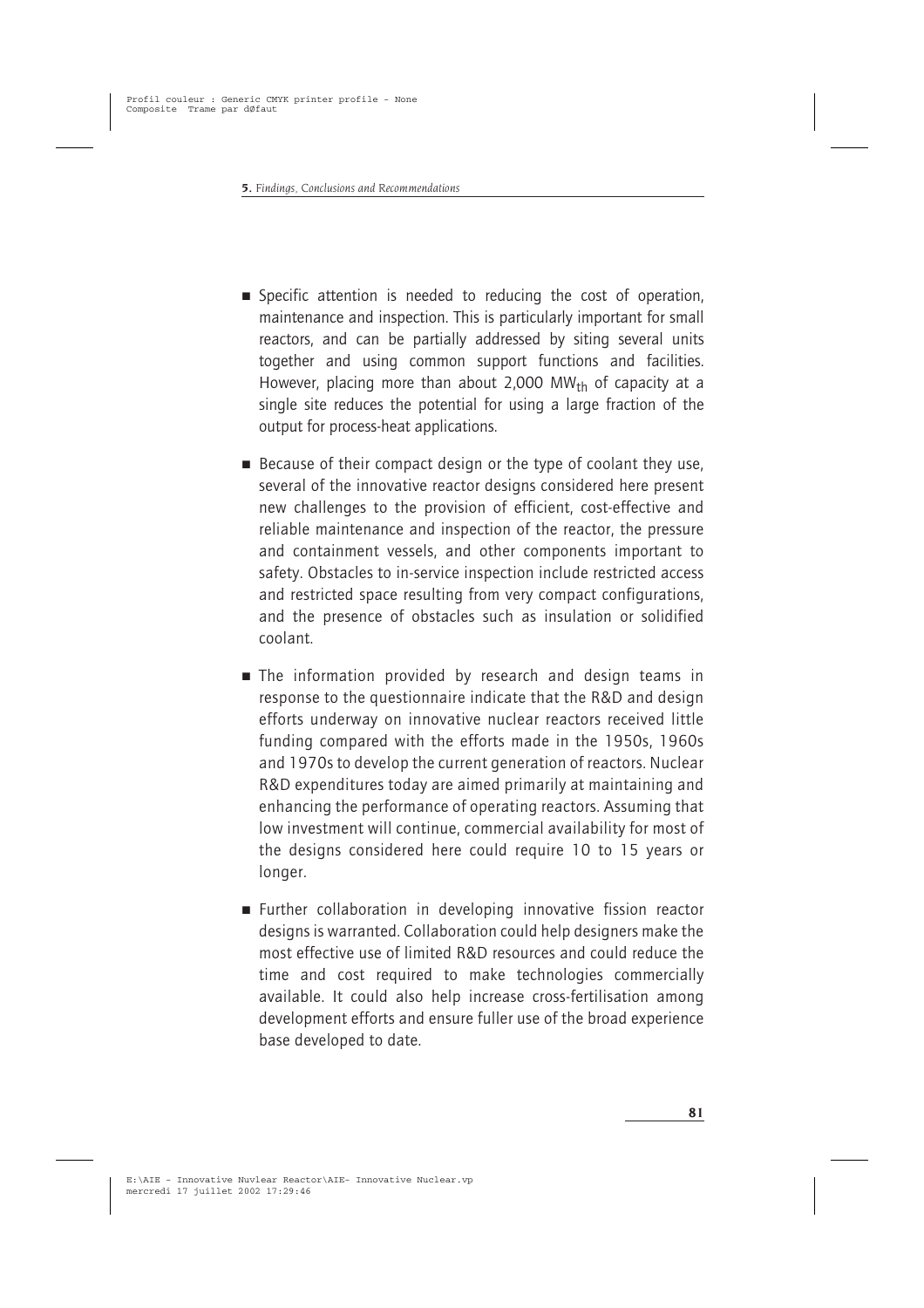#### Recommendations

The following recommendations are offered to reactor design teams and to organisations engaged in fostering collaborative R&D on energy technologies:

- **Make better use of experience to date.** Design groups should consider directing strong efforts toward ensuring that previous design and operating experience with relevant coolants, moderators, systems, components, configurations and procedures is fully incorporated into current R&D programmes.
- Increase cross-fertilisation of ideas among those working on **various reactor types.** Design groups should consider familiarising themselves thoroughly with the features and technologies that are currently used or proposed by other design groups, and should consider evaluating potential alternative approaches to meeting their own design requirements.
- In Take greater advantage of components and technologies developed in other industries. Design groups should consider how they can take advantage of relevant components and technologies developed by other industries.
- **Increase co-operation in R&D.** The three recommendations above would benefit from being addressed via collaborative efforts among research groups. Some of the enabling technologies described in Chapter 4 are also good candidates for collaboration because they are relevant to the development of several types of innovative designs, and because they are believed to be amenable to joint development without necessitating the sharing of proprietary information or know-how. The following areas are good candidates for developing new, broad-based collaborative efforts:
	- natural (unforced) circulation;
	- high-temperature materials;
	- passive (safety) devices;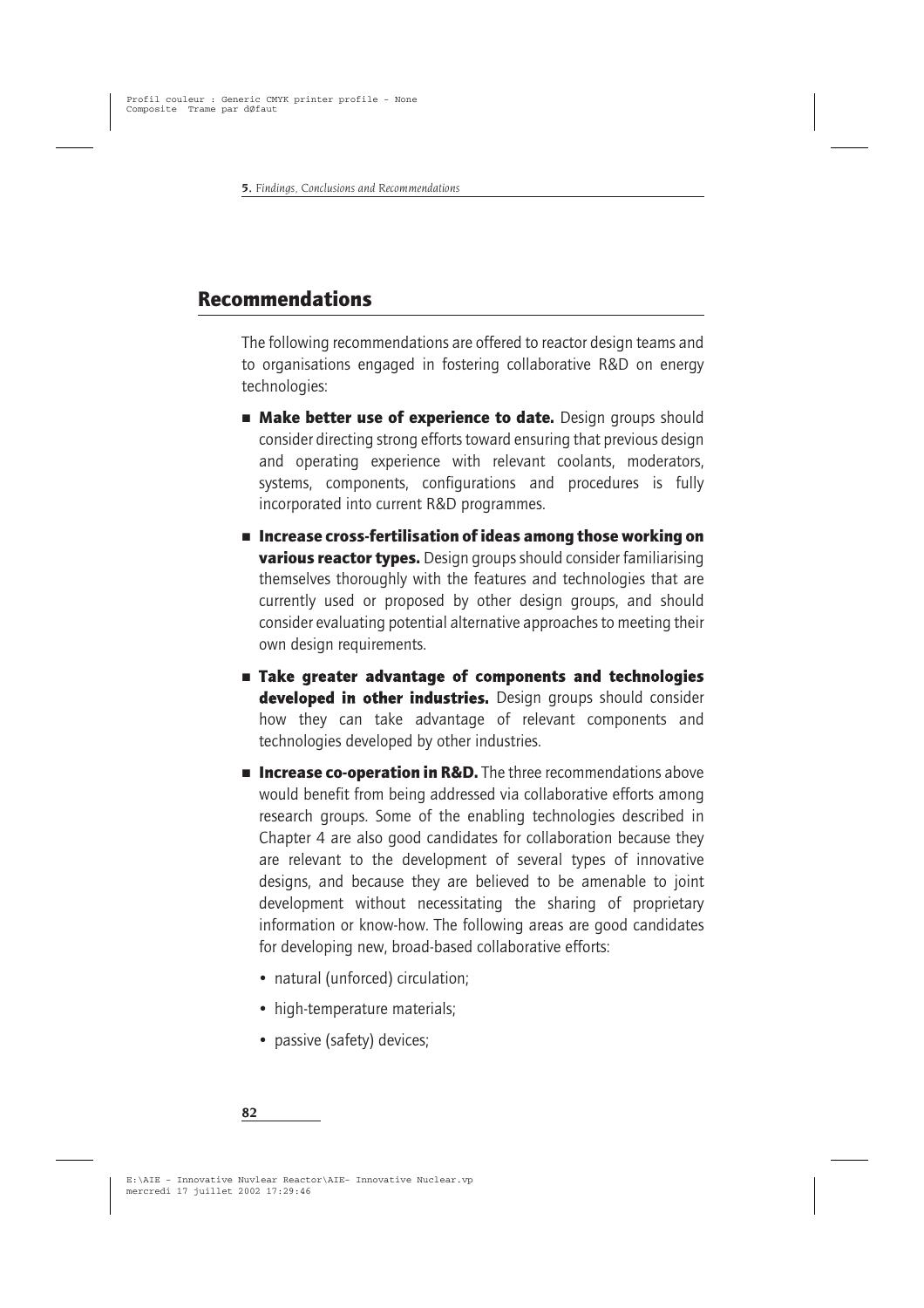- in-service inspection and maintenance methods;
- advanced monitoring and control technologies;
- delivery and construction methods;
- safeguards technologies and approaches.

Other enabling technology areas discussed in Chapter 4 would be good candidates for more limited co-operation among a few design groups.

 The INPRO, the GIF and other international projects should continue the analysis begun in this study. These findings and recommendations are only indicative. They represent a starting point for planning the collaborative R&D and analysis elements of the INPRO, the GIF and other international programmes. These programmes may find these recommendations useful in planning the collaborative elements of their work. But this survey should be expanded to cover a broader range of innovative reactor designs and concepts, so as to provide a more comprehensive set of findings and recommendations.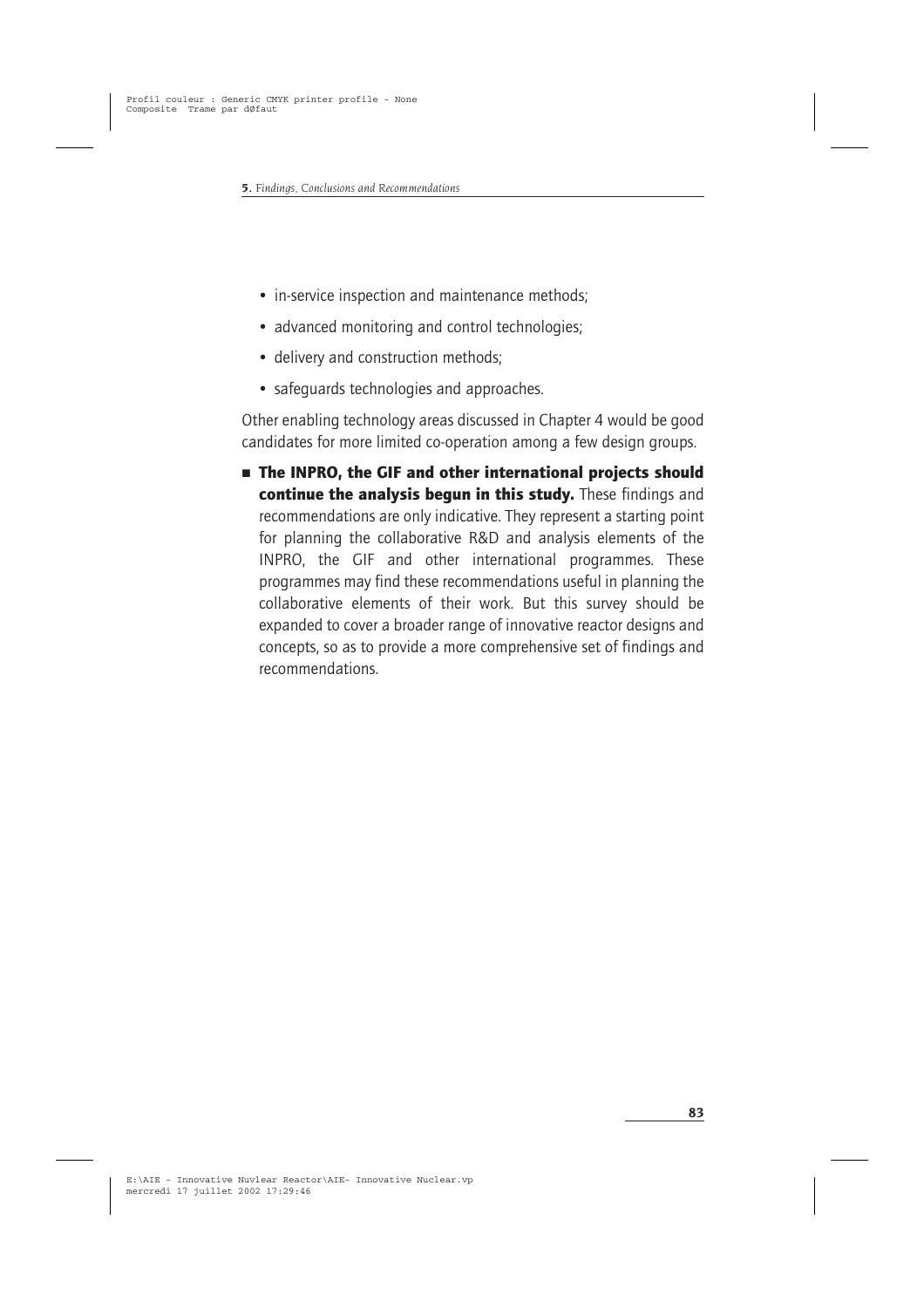## **REFERENCES**

## References Cited

3A. 2001. *Background Report for the Three-Agency Study*. *Volume I: Innovative Reactor Features, Characteristics and R&D Volume II: Compilation of Replies to the Questionnaire Volume III: Supplemental Information: Factors Affecting the Development of Small and Medium-Sized Reactors and Innovative Designs* (unpublished; available from the NEA – http:  $\angle$ /www.nea.fr – as "working material")

International Atomic Energy Agency (IAEA). 1962. *Directory of Nuclear Power Reactors*. Ten Volumes. Vienna: IAEA.

IAEA. 1997. *Terms for Describing New, Advanced Nuclear Power Plants*. IAEA-TECDOC-936*.* Vienna: IAEA.

International Energy Agency (IEA). 2001. *Nuclear Power in the OECD*. Paris: OECD/IEA.

Nuclear Energy Agency (NEA). 2000. *Nuclear Energy in a Sustainable Development Perspective*. Paris: OECD/NEA.

## Other Relevant References

*Accelerator-Driven Systems: Energy Generation and Transmutation of Nuclear Waste (Status Report)*. IAEA-TECDOC-985. Vienna: IAEA (1997).

*Advances in Fast Reactor Technology*. IAEA-TECDOC 1015 (1998). Vienna: IAEA.

*Advances in Heavy Water Reactor Technology*. IAEA-TECDOC-984 (1998). Vienna: IAEA.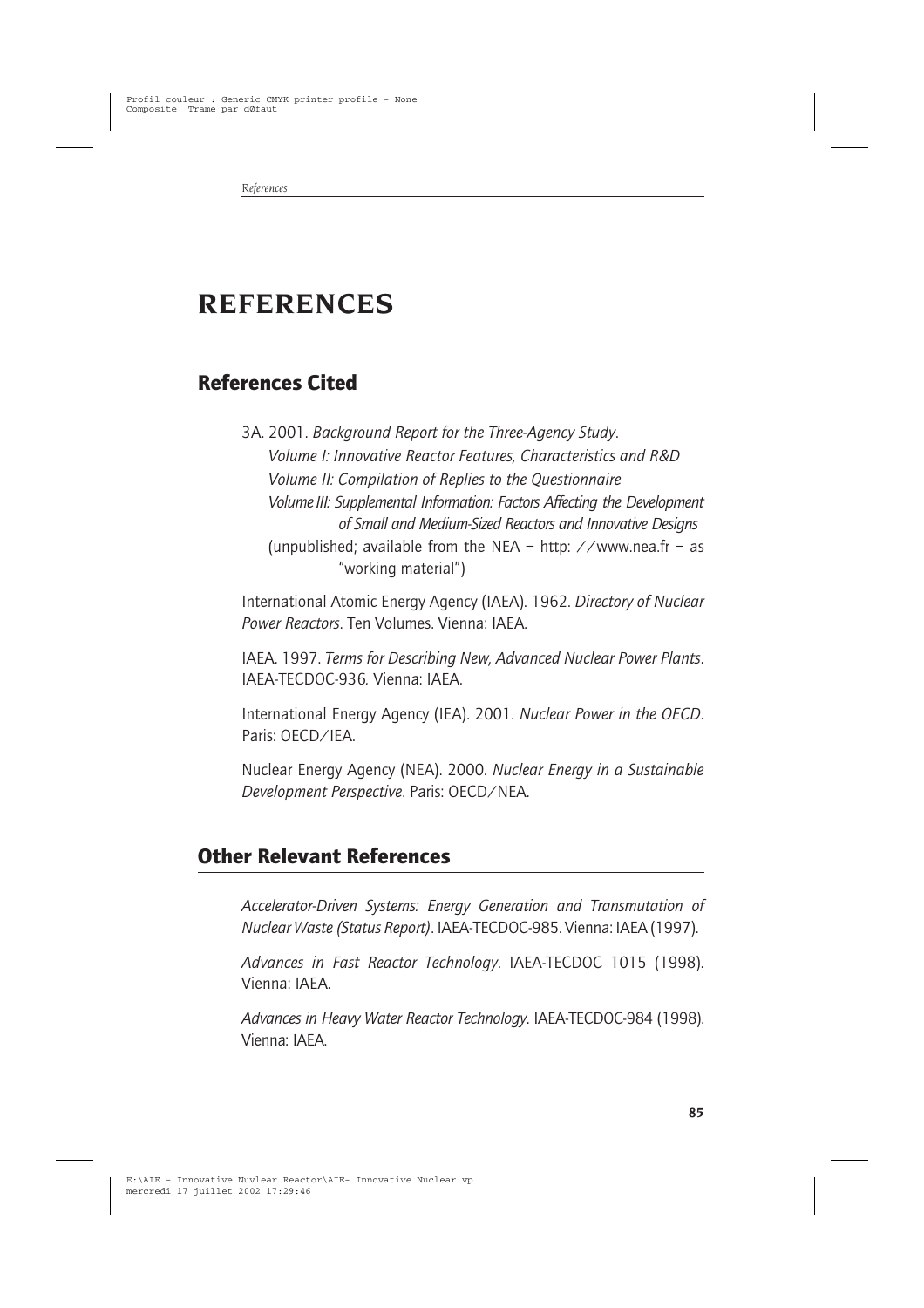*Current Status and Future Development of Modular High Temperature Gas Cooled Reactor Technology*. IAEA-TECDOC-1198 (2001). Vienna: IAEA.

*Design Measures to Facilitate Implementation of Safeguards at Future Water Cooled Nuclear Power Plants*. Technical Report Series 392 (1998). Vienna: IAEA.

*Evolutionary Water Cooled Reactors: Strategic Issues, Technologies and Economic Viability.* Proceedings of a Symposium hosted by KEPCO in December 1998. IAEA-TECDOC-1117 (1999). Vienna: IAEA

*Fuel Cycle Option for Light Water Reactors and Heavy Water Reactors.* Proceedings of a 1998 Technical Committee Meeting hosted by AECL in Canada. IAEA-TECDOC-1122 (1999). Vienna: IAEA.

*Guidance for Preparing User Requirements Documents for Small and Medium Reactors and Their Application.* IAEA-TECDOC-1167 (2000). Vienna: IAEA

*Heavy Water Reactors – Status and Projected Development*. Forthcoming technical report. Vienna: IAEA.

*High Temperature Gas Cooled Reactors Technology Development*. Proceedings of the Technical Committee Meeting on HTGR Technology Development, South Africa, November 1996. IAEA-TECDOC-988 (1997). Vienna: IAEA.

*Hydrogen as an Energy Carrier and its Production by Nuclear Power*. IAEA-TECDOC-1085 (1999). Vienna: IAEA

*Introduction of Small and Medium Reactors in Developing Countries*. IAEA-TECDOC-999 (1997). Vienna: IAEA.

Juhn, P.E., J. Kupitz and J. Cleveland. "The Nuclear Power Industry at the Crossroads". Invited paper at the Aspen Energy & Environment Roundtable, Aspen, Colorado, USA, 12-14 September 1999.

**86**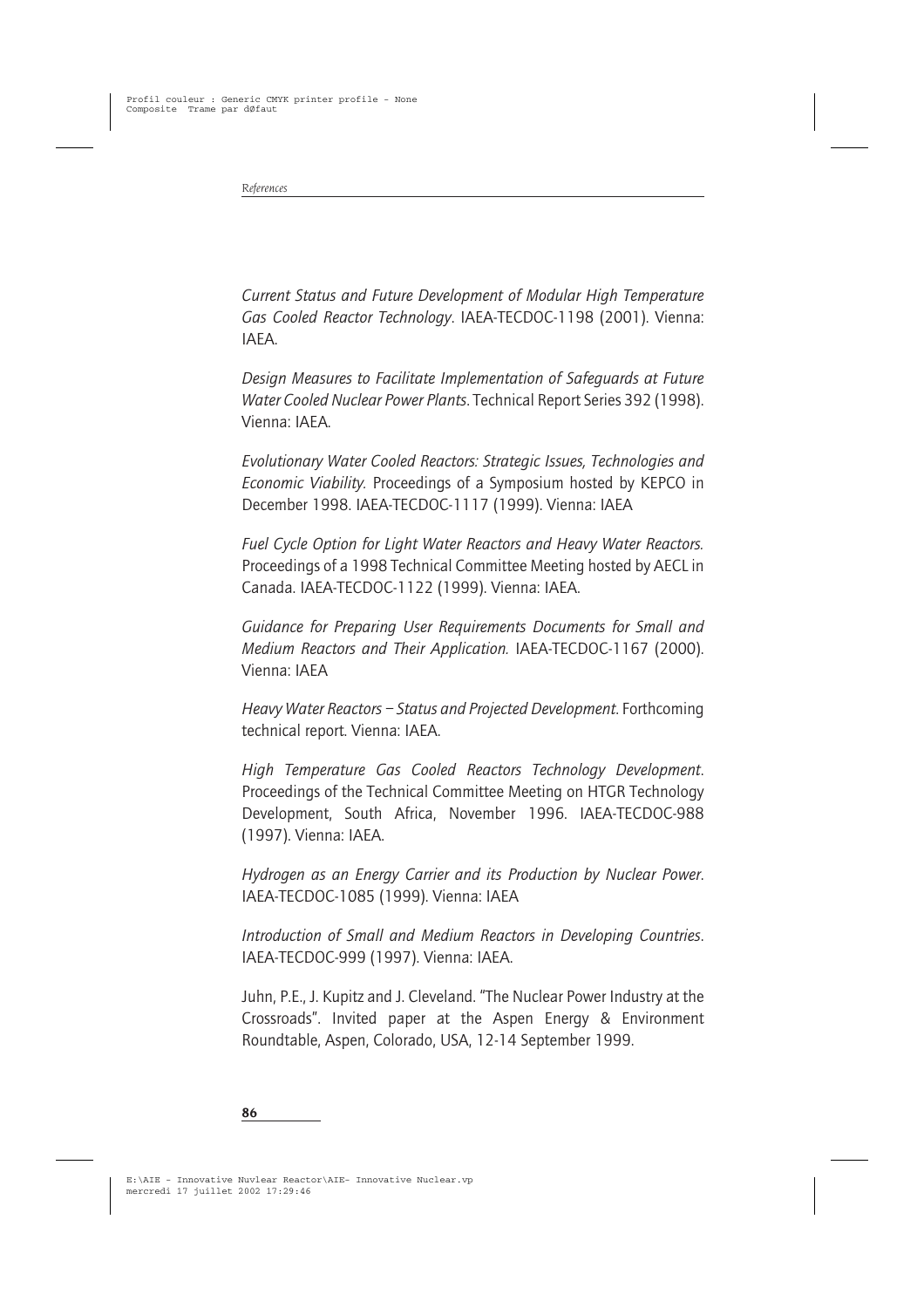Kupitz, J., V. Arkhipov and H.L. Brey. "Status and Prospects for Small and Medium-Sized Reactors". IAEA and the Abdus Salam International Centre for Theoretical Physics.

*Nuclear Heat Applications: Design Aspects and Operating Experience*. IAEA-TECDOC-1056 (1998). Vienna: IAEA.

*Optimising Technology, Safety and Economics of Water-Cooled Reactors*. Forthcoming TECDOC. Vienna: IAEA.

*Performance of Operating and Advanced LWR Design.* Proceedings of a Technical Committee Meeting hosted by E.ON Energie AG (Munich) in October 2000. Forthcoming TECDOC. Vienna: IAEA

*Safety Related Design and Economic Aspects of HTGR.* IAEA-TECDOC-1210 (2001). Vienna: IAEA.

*Small Power and Heat Generation Systems on the Basis of Propulsion and Innovative Reactor Technologies*. Proceedings of the AGM held in Obninsk, Russian Federation, 20-24 July 1998. IAEA-TECDOC-1172 (2000). Vienna: IAEA

*Small Reactors with Simplified Design*. Proceedings of a Technical Committee Meeting held in Mississauga, Ontario, Canada, 15-19 May 1995. IAEA-TECDOC-962. Vienna: IAEA.

*Staffing Requirements for Future Small & Medium Reactors (SMRs) Based on Operating Experience and Projections.* IAEA-TECDOC-1193 (2001). Vienna: IAEA

*Status of Advanced Light Water Cooled Reactor Designs: 1996*. IAEA-TECDOC-968 (1997). Vienna: IAEA.

*Status of Liquid Metal Cooled Fast Reactor Technology*. IAEA-TECDOC-1083 (1999). Vienna: IAEA.

*Status of Non-Electric Nuclear Heat Applications: Technology and Safety*. IAEA-TECDOC-1184 (2000). Vienna: IAEA.

*Technologies for Improving Current and Future Light Water Reactor Operation and Maintenance: Development on the Basis of Experience.*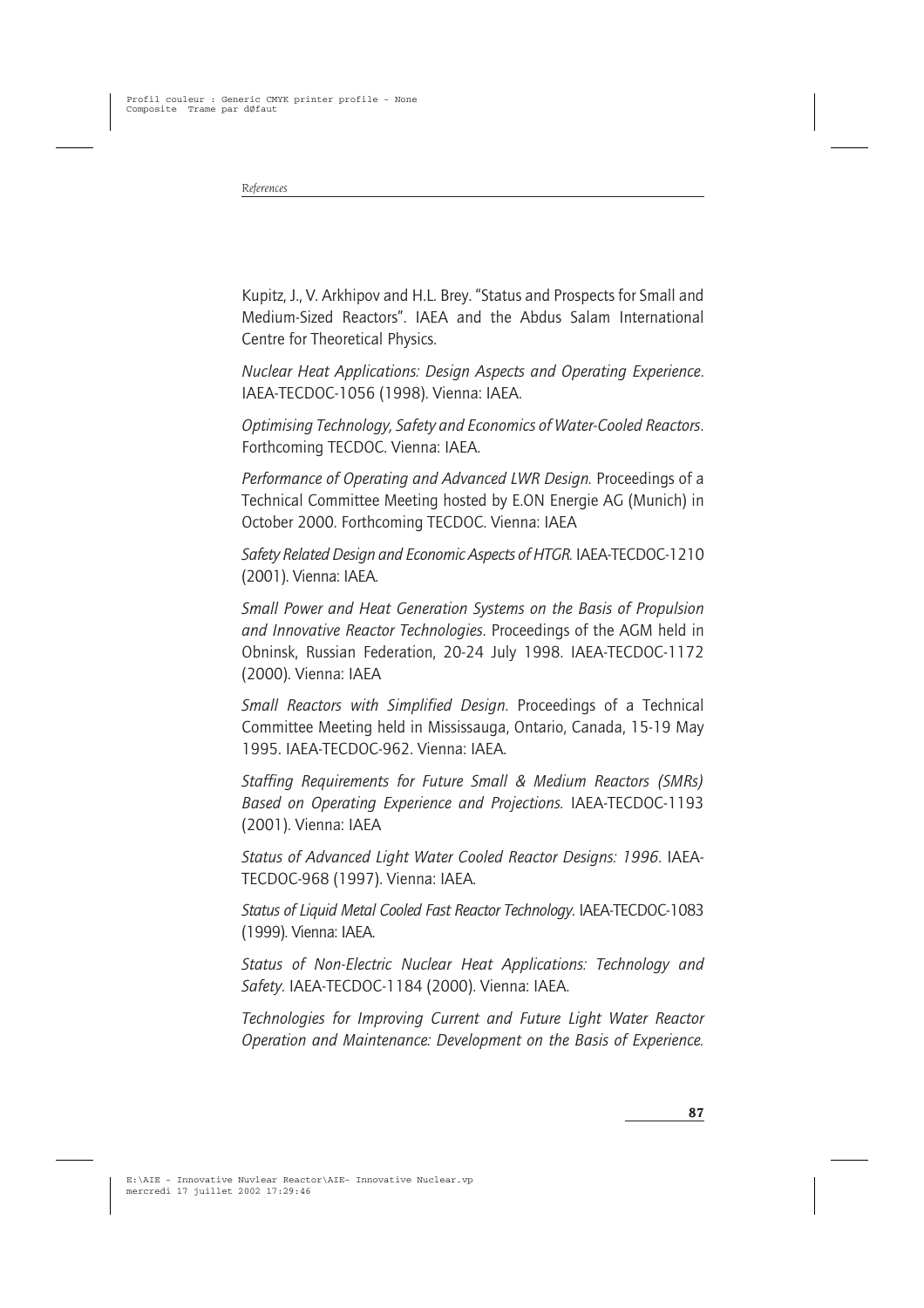Proceedings of a Technical Committee Meeting hosted by the Nuclear Power Engineering Corp. (NUPEC) at Tokyo Electric Power Company's Kashiwazaki-Kariwa site in 1999. IAEA-TECDOC-1175 (2000). Vienna: IAEA

*Terms for Describing New, Advanced Nuclear Power Plants*. IAEA-TECDOC-936 (1997). Vienna: IAEA.

*Thorium Based Fuel Options for the Generation of Electricity: Developments in the 1990s*. IAEA-TECDOC-1155 (2000). Vienna: IAEA.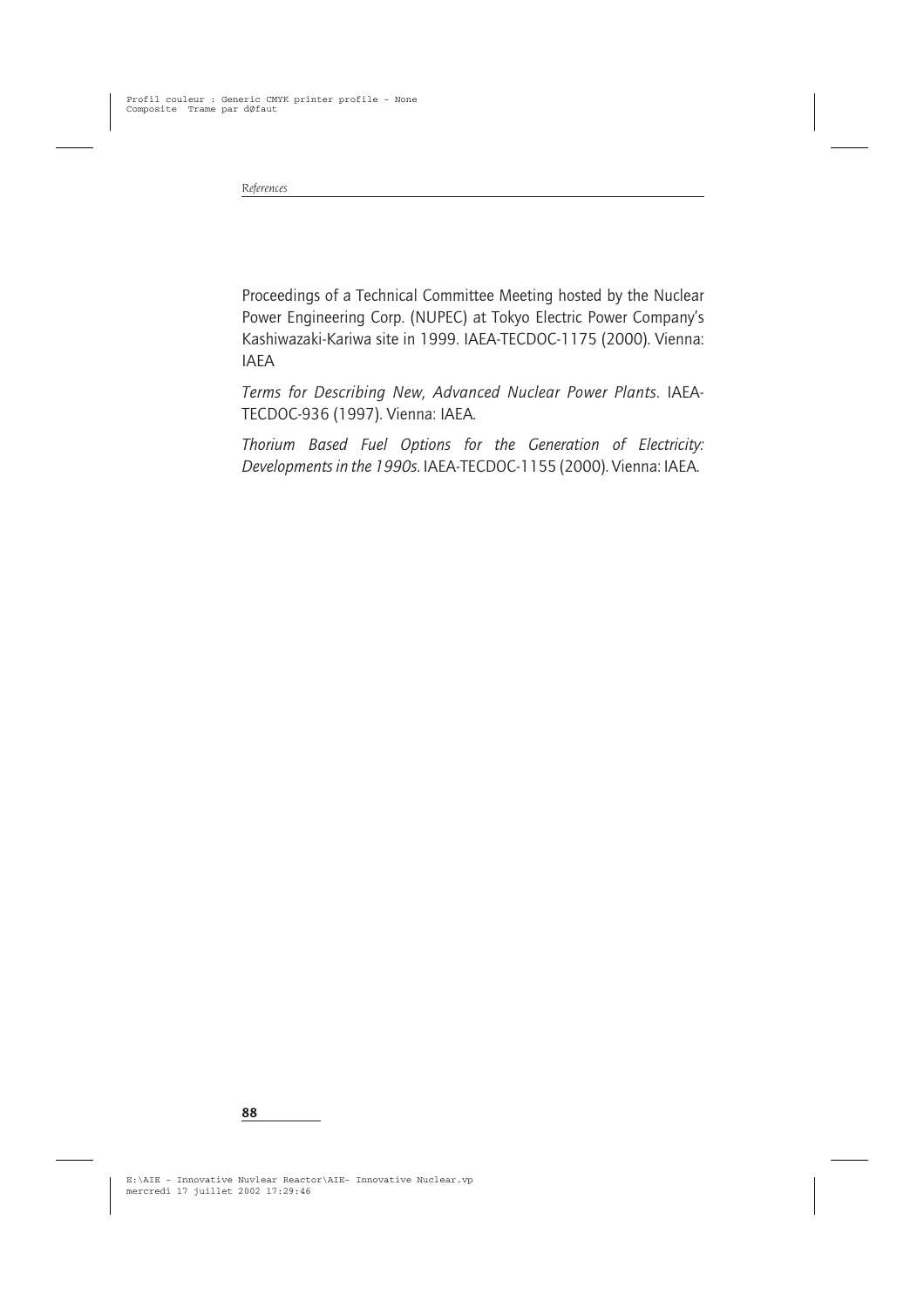# **ABBREVIATIONS**

- 4S Super-Safe, Small and Simple
- AECL Atomic Energy of Canada, Limited
- ALMR Advanced Liquid-Metal Reactor
- APHWR Advanced Pressurised Heavy-Water Reactor
- APWR Advanced Pressurised-Water Reactor
- ASEA Allemana Svenska Elektriska Aktienbolaget (Sweden)
- BARC Bhabha Atomic Research Centre (India)
- BGU Ben Gurion University (Israel)
- BNL Brookhaven National Laboratory (United States)
- BOP Balance of Plant
- BWR Boiling-Water Reactor
- CANDU Canada Deuterium Uranium (reactor)
- CAREM Central Argentina de Elementos Modulares
- CE Combustion Engineering
- CEA Commissariat à l'Énergie Atomique (France)
- CERN Centre Européen pour la Recherche Nucléaire (European Centre for Nuclear Research)
- CNEA Comisión Nacional de Energía Atómica (Argentina)
- CRIEPI Central Research Institute of the Electric Power Industry (Japan)
- DFBR Demonstration Fast Breeder Reactor
- DHR District-Heating Reactor
- EFR European Fast Reactor
- ESKOM South African electric utility
- FPU Floating Power Unit
- GIF Generation IV International Forum
- GT-MHR Gas Turbine-Modular Helium Reactor
- HTGR High-Temperature Gas-Cooled Reactor
- HTR High-Temperature Reactor
- HWR Heavy-Water Reactor
- IAEA International Atomic Energy Agency
- IEA International Energy Agency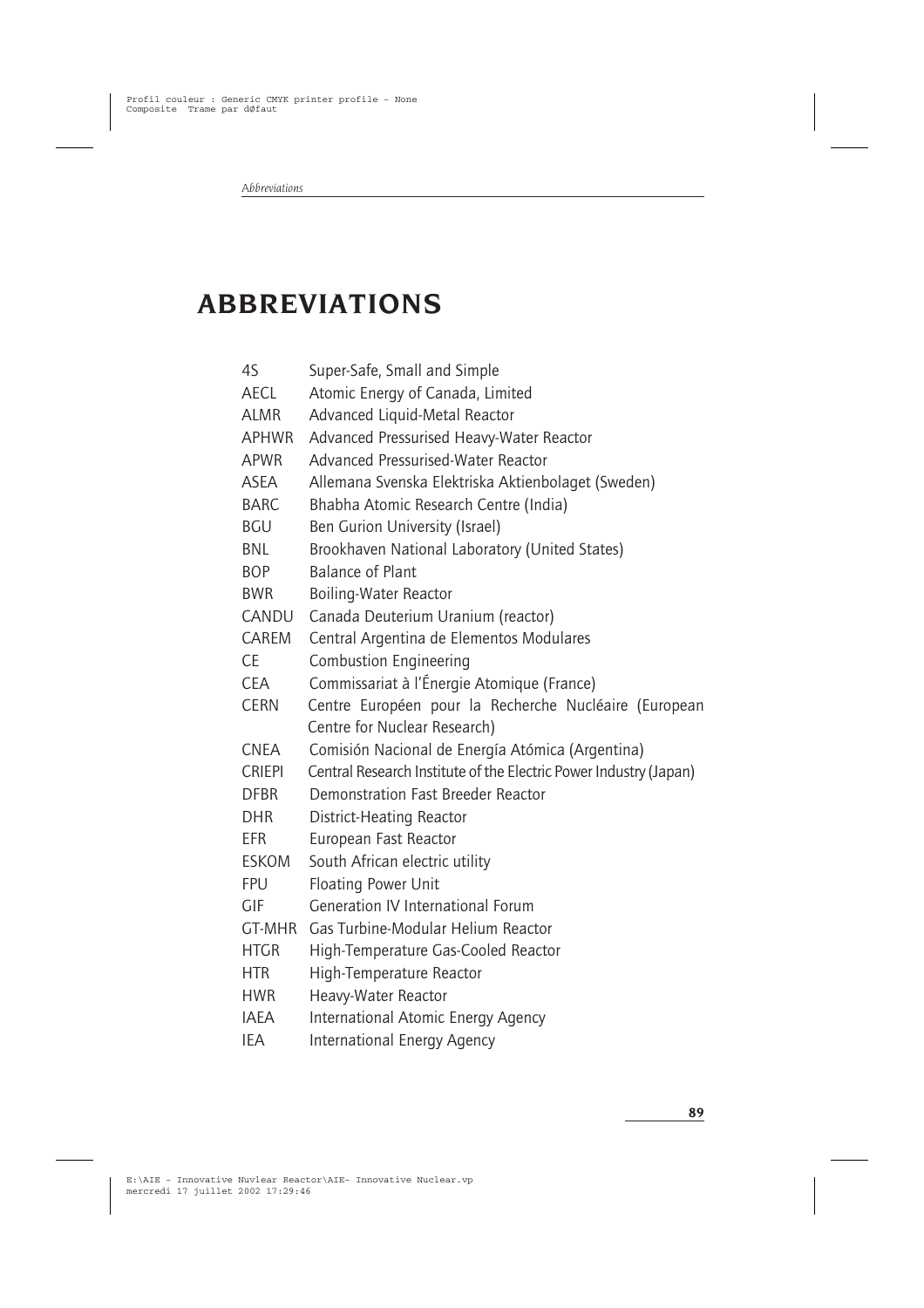| <b>INET</b>     | Institute for Nuclear Energy Technology (Tsinghua University,<br>China)        |
|-----------------|--------------------------------------------------------------------------------|
| <b>INPRO</b>    | International Project on Innovative Nuclear Reactors and Fuel<br>Cycles (IAEA) |
| <b>INVAP</b>    | Investigacións Aplicadas (Argentina)                                           |
| <b>ITHMSO</b>   | International Thorium Molten-Salt Organisation                                 |
| JAERI           | Japan Atomic Energy Research Institute                                         |
| <b>JAPC</b>     | Japan Atomic Power Corporation                                                 |
| <b>KAERI</b>    | Korea Atomic Energy Research Institute                                         |
| <b>KW</b>       | Kilowatt                                                                       |
| KW <sub>e</sub> | Kilowatt electrical                                                            |
| KWh             | Kilowatt hour                                                                  |
| <b>KWU</b>      | Kraftwerk Union (Germany)                                                      |
| LMR             | Liquid-Metal Reactor                                                           |
| LPV             | Low-Pressure Vessel                                                            |
| <b>LWR</b>      | Light-Water Reactor                                                            |
| MARS            | Multi-Purpose Advanced Reactor Inherently Safe                                 |
| <b>MPa</b>      | Megapascal                                                                     |
| MRX             | Marine Reactor X                                                               |
| <b>MSR</b>      | Molten-Salt Reactor                                                            |
| MSRE            | Molten-Salt Reactor Experiment                                                 |
| <b>MW</b>       | Megawatt                                                                       |
| $MW_{e}$        | Megawatt electrical                                                            |
| $MW_{th}$       | Megawatt thermal                                                               |
| <b>MWh</b>      | Megawatt-hour                                                                  |
| NEA             | <b>OECD Nuclear Energy Agency</b>                                              |
| <b>NHR</b>      | Nuclear Heating Reactor                                                        |
| <b>NSP</b>      | Nuclear Steam Plant                                                            |
| <b>NSSS</b>     | Nuclear Steam Supply System                                                    |
| <b>OECD</b>     | Organisation for Economic Co-operation and Development                         |
| <b>OKBM</b>     | Experimental Machine Building Bureau (Russian Federation)                      |
| ORNL            | Oak Ridge National Laboratory (United States)                                  |
| <b>PBMR</b>     | Pebble-Bed Modular Reactor                                                     |
| <b>PHWR</b>     | Pressurised Heavy-Water Reactor                                                |
| <b>PRISM</b>    | Power Reactor Innovative Small Module                                          |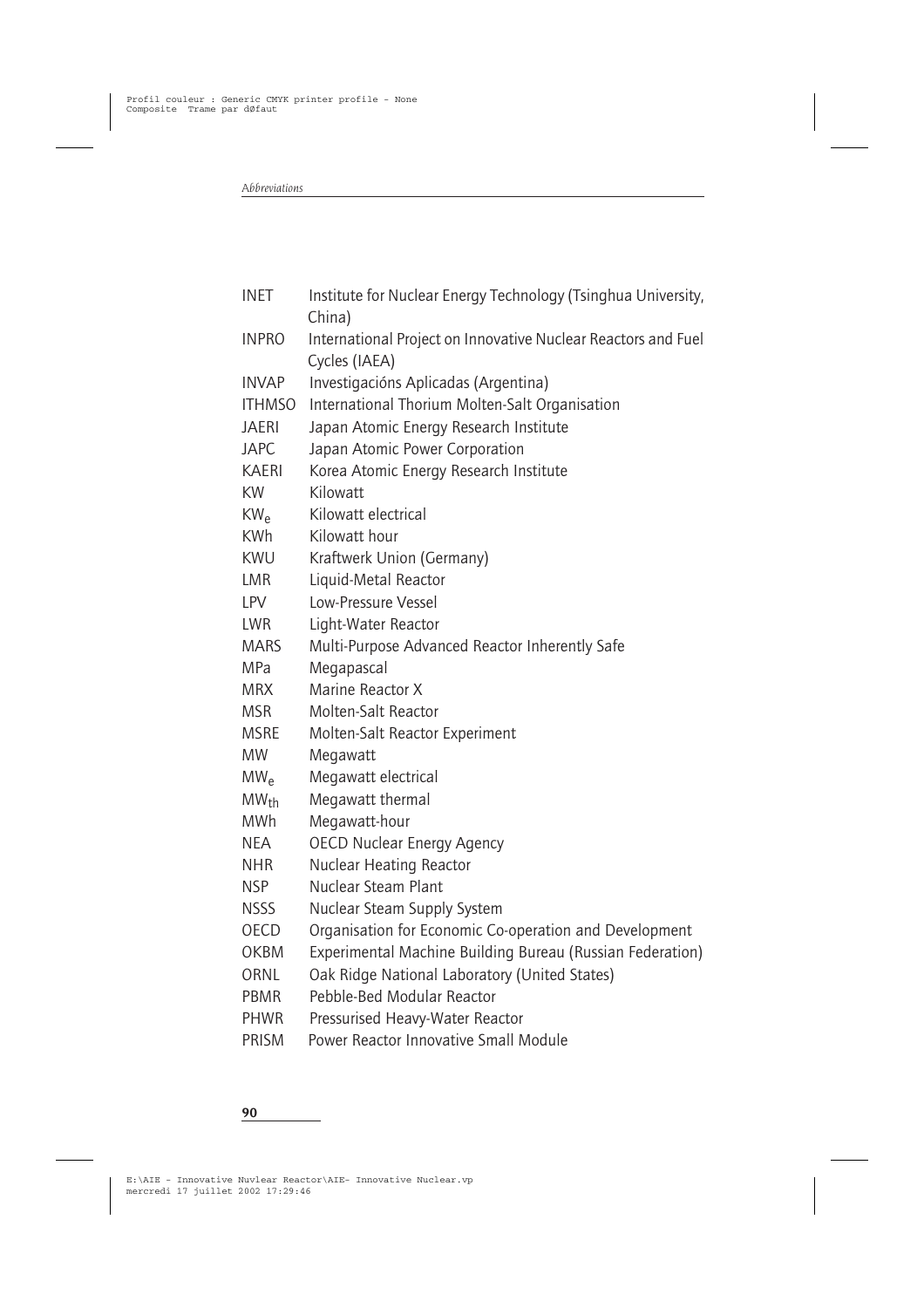PV Pressure Vessel

PWR Pressurised-Water Reactor

- R&D Research and Development
- RDIPE Research and Development Institute of Power Engineering (Russian Federation)
- RMWR Reduced-Moderation Water Reactor
- ROK Republic of Korea
- RRC-KI Russian Research Centre Kurchatov Institute
- RTFR Radkowsky Thorium Fuel Reactor
- SAFR Sodium Advanced Fast Reactor
- SCLWR Supercritical Light-Water Reactor
- SMART System-Integrated Modular Advanced Reactor
- SPWR System-Integrated Pressurised-Water Reactor
- SWR Boiling-Water Reactor (Germany)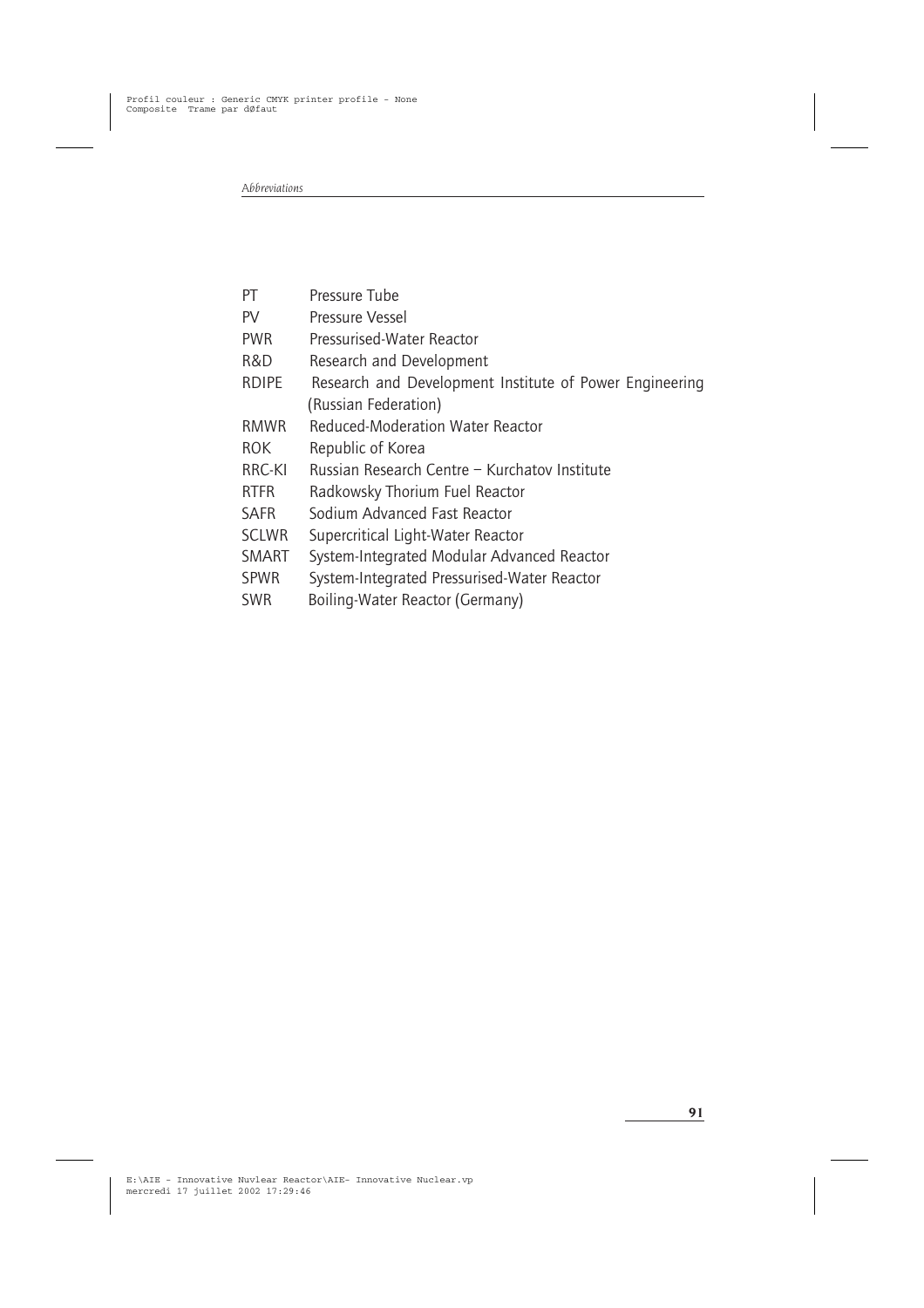## **CONTRIBUTORS**

## Contributors from the Three Agencies

Ms. Evelyne Bertel, NEA Mr. Y. Bussurin, IAEA Mr. J. Cleveland, IAEA Mr. Carmen Difiglio, IEA Mr. Peter J. Gowin, IAEA Mr. Ralph Hart, Consultant Mr. Juergen Kupitz, IAEA Ms. Lucille Langlois, IAEA Mr. B. Lyon, IAEA Mr. H.-H. Rogner, IAEA Mr. Peter Wilmer, NEA Ms. Madeline Woodruff, IEA

## Questionnaire Respondents and Workshop Participants

## *Argentina*

Mr. D. Delmastro, Centro Atomico Bariloche Mr. S. Gomex, INVAP SE Mr. N. Masriera, INVAP SE

### *Canada*

Mr. Romney Duffey, AECL Mr. H. Khartabil, AECL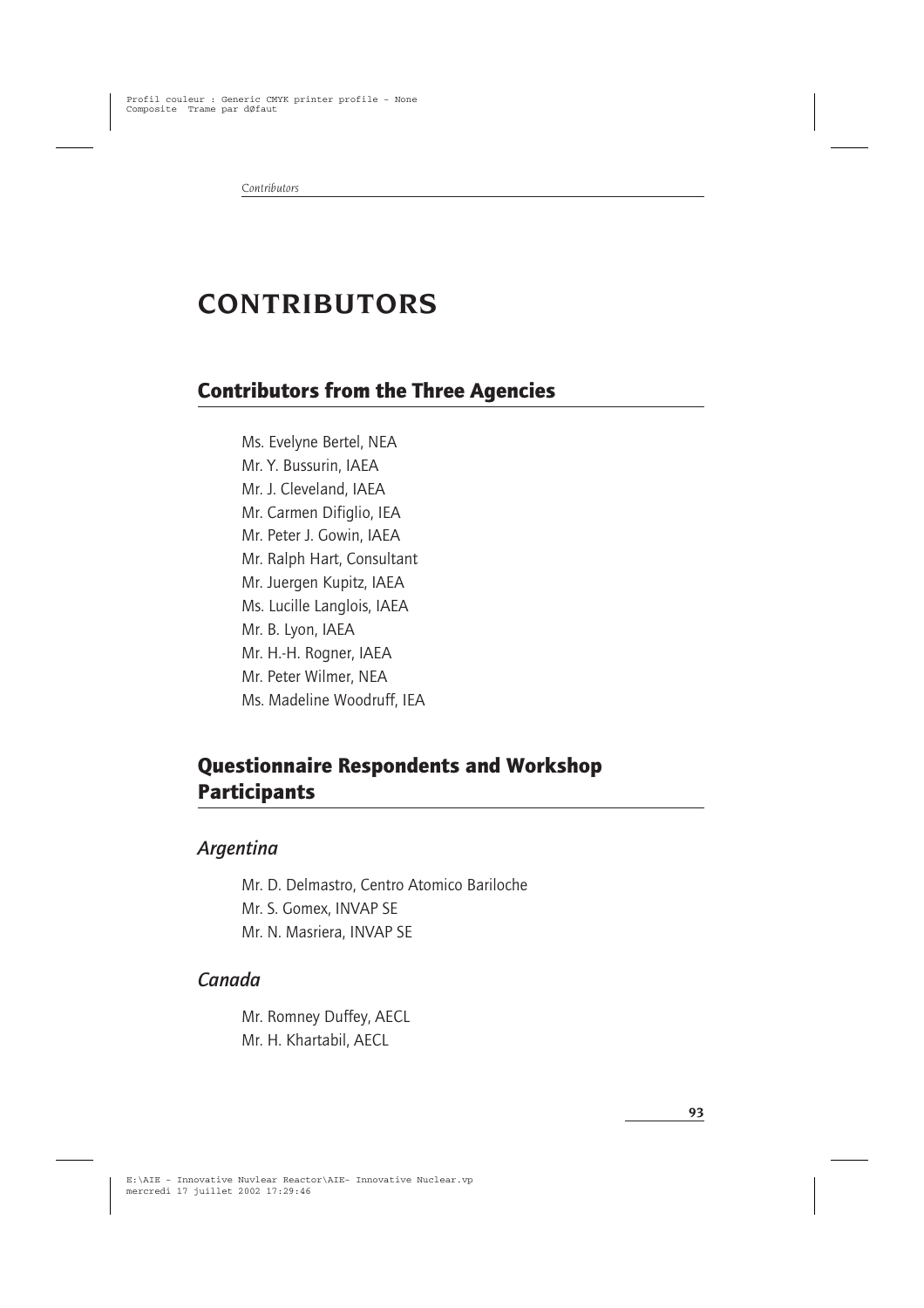#### *China*

Mr. Z.X.Wu, INET Mr. Zhang Yajun, INET

#### *Europe*

Mr. Yacine Kadi, CERN

#### *Israel*

Mr. A. Galperin, University of the Negev, Israel

#### *Japan*

Mr. K. Furukawa, International Molten Salt Forum Mr. Takamichi Iwamura, JAERI Mr. S. Ueda, JAERI

#### *Korea*

Mr. S.-H. Kim, KAERI

#### *Russian Federation*

Y. Baranaev, IPPE A. Filin, RDIPE E.A. Kouzine, JSC Malaya Energetica V. Orlov, RDIPE V. Smirnov, RDIPE K. Zverev, MINATOM

#### *United States*

Mr. Arkal Shenoy, General Atomics Mr. M. Todosow, BNL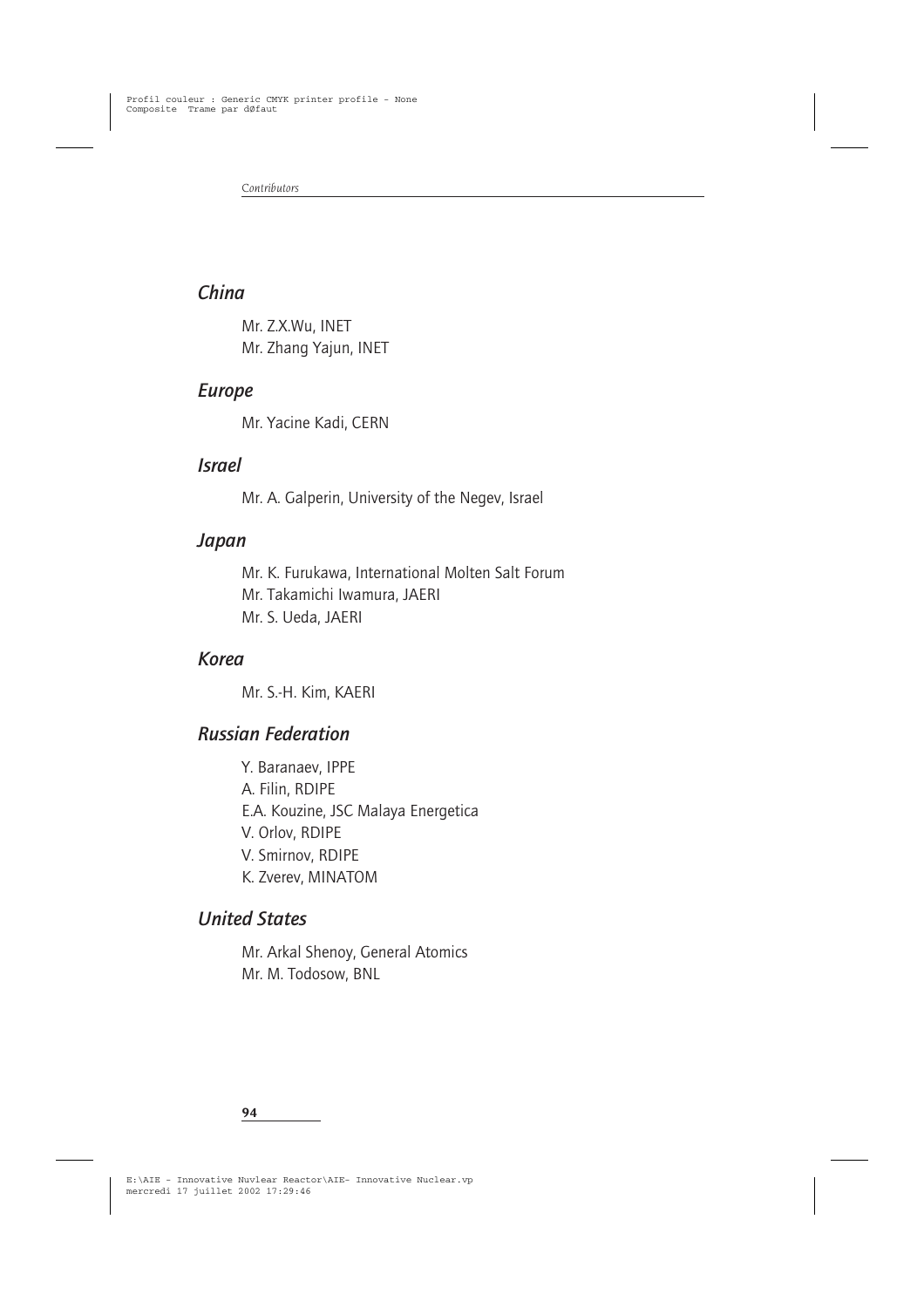### *ALSO AVAILABLE*

### **NEA Publications of General Interest**

| 2001 Annual Report (2002)                                                                                                                    | Free: paper or web.                                  |
|----------------------------------------------------------------------------------------------------------------------------------------------|------------------------------------------------------|
| <b>NEA</b> News<br>ISSN 1605-9581                                                                                                            | Yearly subscription: $\in$ 37 US\$ 45 GBP 26 ¥ 4 800 |
| <b>NEA Brochure</b>                                                                                                                          | <i>Free: paper or web.</i>                           |
| Geologic Disposal of Radioactive Waste in Perspective (2000)<br>ISBN 92-64-18425-2                                                           | Price: € 20 US\$ 20 GBP 12 ¥ 2 050                   |
| <b>Nuclear Development</b>                                                                                                                   |                                                      |
| Trends in the Nuclear Fuel Cycle – Economic, Environmental and Social Aspects (2002)<br>ISBN 92-64-19664-1                                   | Price: $637$ US\$ 33 GBP 23 ¥ 3 700                  |
| Environmental Remediation of Uranium Production Facilities (2002)<br>ISBN 92-64-19509-2                                                      | Price: $\in$ 70 US\$ 63 GBP 43 ¥ 7 050               |
| OECD Energy Data 2001 (2001)<br>Bilingual<br>ISBN 92-64-08707-9                                                                              | Price: € 20 US\$ 19 GBP 12 ¥ 1 900                   |
| Methodologies for Assessing the Economic Consequences of Nuclear Reactor Accidents (2000)<br>ISBN 92-64-17658-6                              | Price: $\in$ 33 US\$ 31 GBP 19 ¥ 3 250               |
| Management of Depleted Uranium (2001)<br>ISBN 92-64-19525-4                                                                                  | Price: $\in 20$ US\$ 19 GBP 12 ¥ 1 900               |
| Reduction of Capital Costs of Nuclear Power Plants (2000)<br>ISBN 92-64-17144-4                                                              | Price: $\in$ 39 US\$ 38 GBP 24 ¥ 4 400               |
| Uranium 1999: Resources, Production and Demand (2000)<br>ISBN 92-64-17198-3                                                                  | Price: $682$ US\$ 77 GBP 48 ¥ 8 100                  |
| Nuclear Education and Training: Cause for Concern? (2000)<br>ISBN 92-64-18521-6                                                              | Price: $€ 34$ US\$ 31 GBP 19 \¥ 3 300                |
| Nuclear Education and Training: Cause for Concern? (2000)<br>A Summary Report (booklet)                                                      | Free: paper or web.                                  |
| Nuclear Energy in a Sustainable Development Perspective<br>ISBN 92-64-18278-0                                                                | Free: paper or web.                                  |
| Actinide and Fission Product Partitioning and Transmutation (2001)<br>Sixth Information Exchange Meeting, Madrid, Spain, 11-13 December 2000 | Free: paper or web.                                  |
| Externalities and Energy Policy: The Life Cycle Analysis Approach<br>Workshop Proceedings, Paris, France, 15-16 November 2001                | Free: paper or web.                                  |

*Order form on reverse side.*